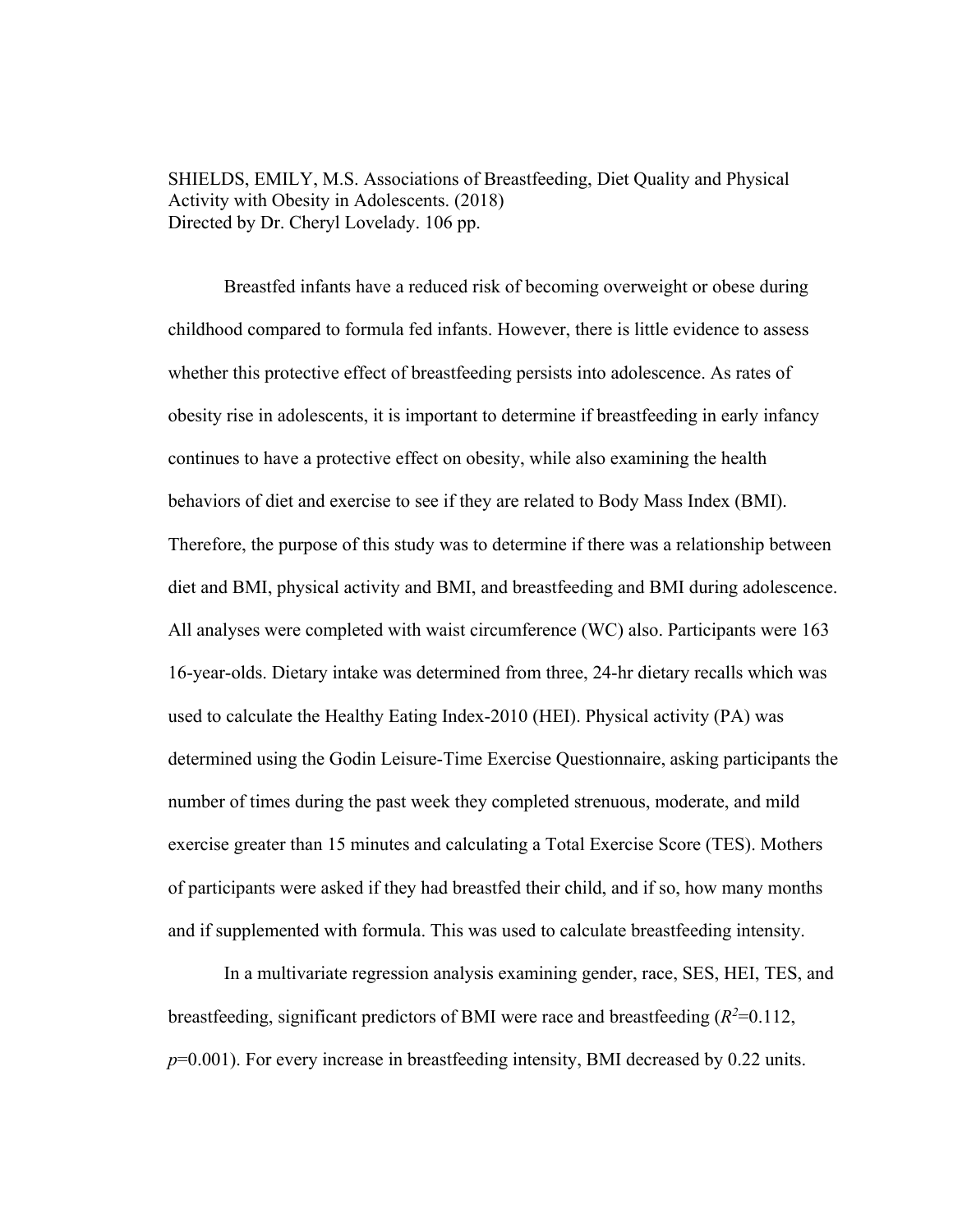Non-whites had a 3.14-unit increase in BMI compared to whites. Non-whites had a significantly lower SES, HEI, PA, and breastfeeding intensity than whites.

In a multivariate regression analysis examining gender, race, SES, HEI, TES, and breastfeeding, significant predictors of WC were gender and breastfeeding  $(R^2=0.065,$ *p*=0.036). For every increase in breastfeeding intensity, WC decreased by 0.48 cm. Males had a 6.87cm increase in WC compared to females.

These results suggest that breastfeeding in early infancy may reduce the risk of obesity in adolescence. Race may be such a strong predictor of BMI because non-whites had a lower PA, diet quality, breastfeeding intensity, and SES.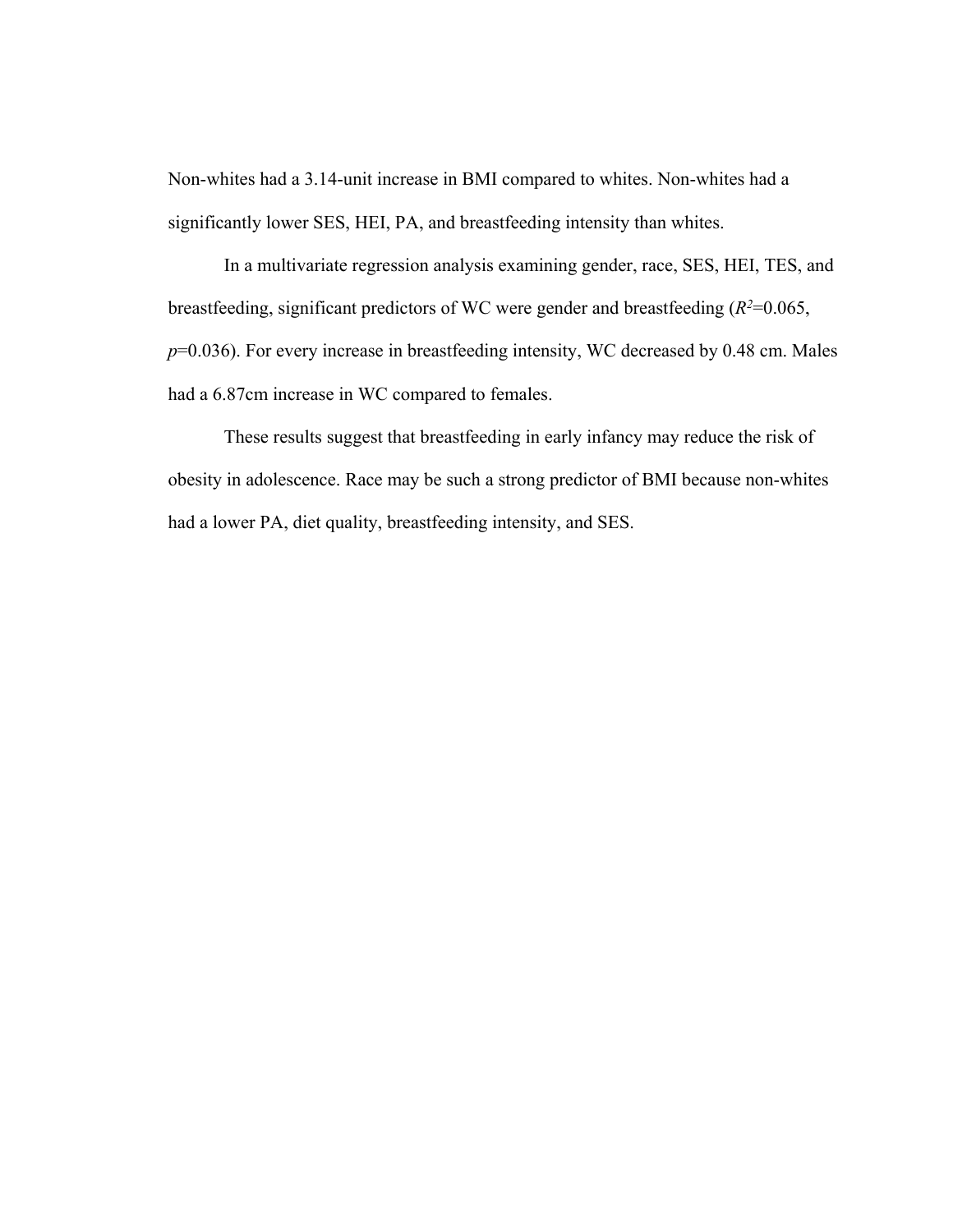# ASSOCIATIONS OF BREASTFEEDING, DIET QUALITY AND PHYSICAL ACTIVITY WITH OBESITY IN ADOLESCENTS

by

Emily Shields

A Thesis Submitted to the Faculty of The Graduate School at The University of North Carolina at Greensboro in Partial Fulfillment of the Requirements for the Degree Master of Science

> Greensboro 2018

> > Approved by

Cheryl Lovelady Committee Chair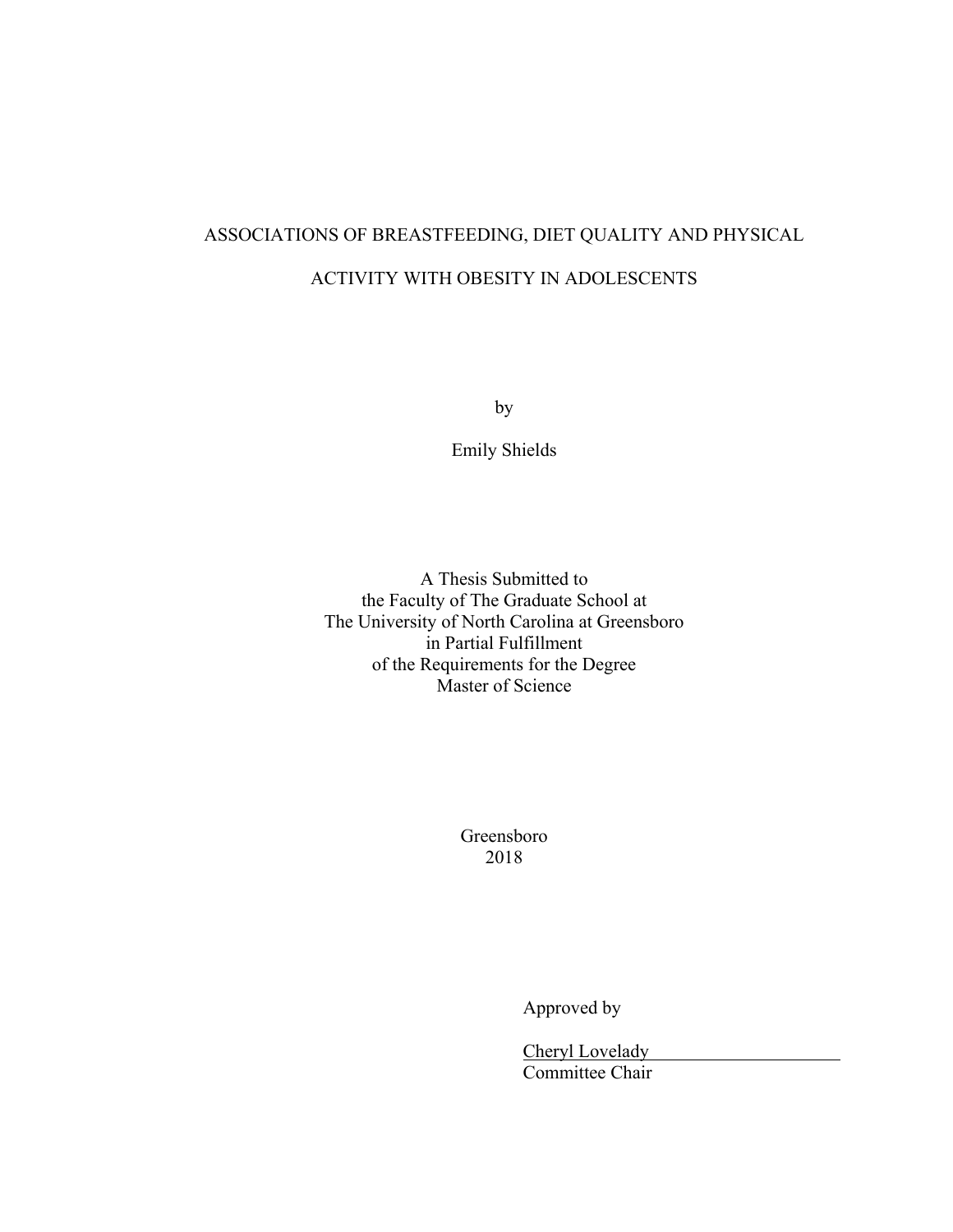## APPROVAL PAGE

This thesis, written by Emily Shields, has been approved by the following committee of the Faculty of The Graduate School at The University of North Carolina at Greensboro.

Committee Chair Cheryl Lovelady

Committee Members Lenka Shriver

Laurie Wideman

March 27, 2017 Date of Acceptance by Committee

March 27, 2017 Date of Final Oral Examination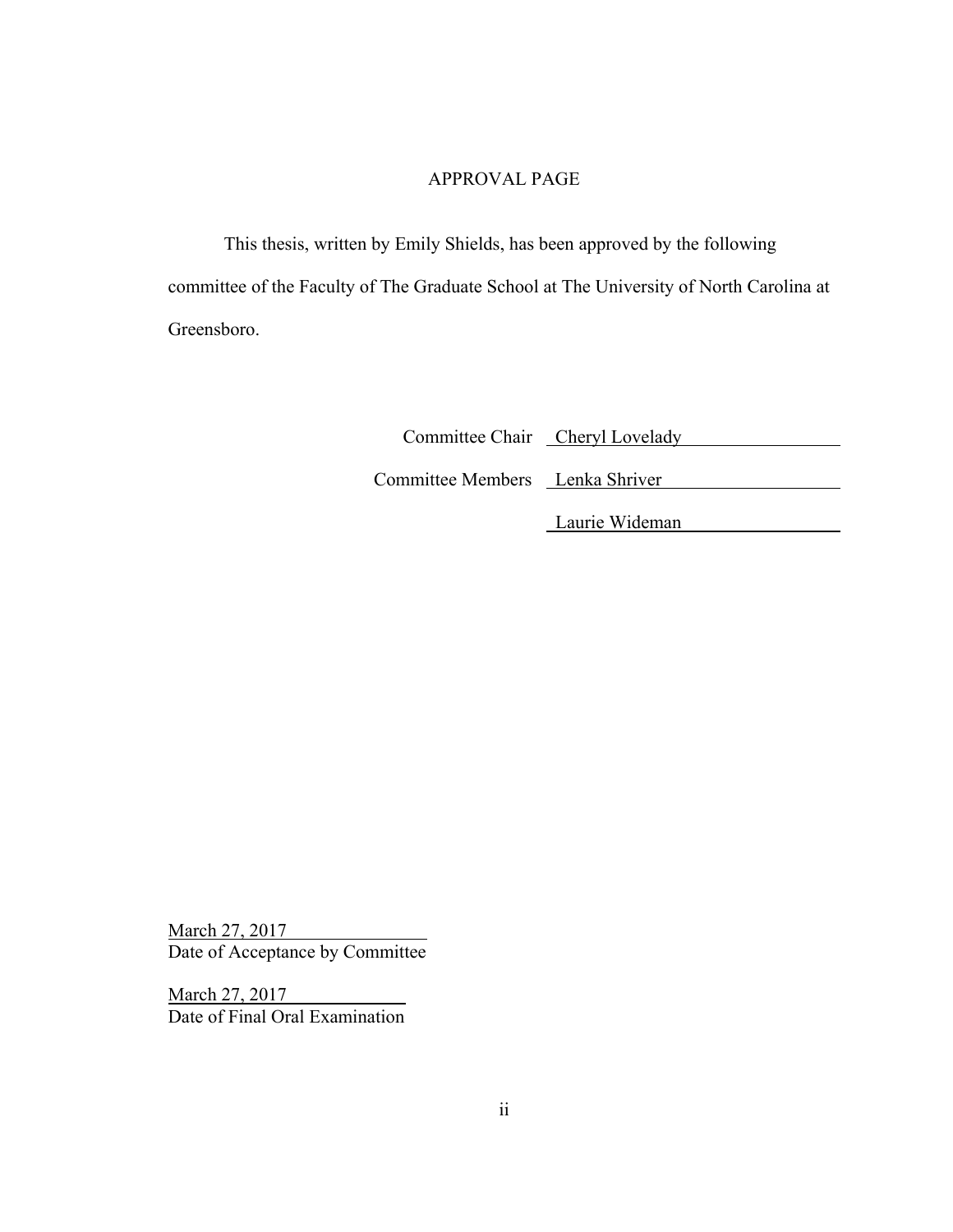#### ACKNOWLEDGMENTS

I would like to thank Dr. Lovelady for all of her guidance in this research. I have learned so much from her during this process and have had such a great experience. Completing my thesis work with Dr. Lovelady has been such a valuable part of my Masters experience. I am so grateful for all her guidance and experience that she has so kindly shared with me. She has been a very encouraging and patient mentor.

I would also like to thank Dr. Wideman and Dr. Shriver for all of their assistance and guidance with this research as well.

 Finally, I would like to thank James Janssen, project coordinator of the RIGHT Track Health project, for all of his help with the data and any questions I had.

This study was funded by the Eunice Kennedy Shriver National Institute of Child Health & Human Development of the National Institutes of Health under award number R01HD078346 [PI; Shanahan and Laurie Wideman] and by NIH award number DK56350 to the Nutrition Obesity Research Center (NORC) at the University of North Carolina Chapel Hill. The historic data collection was funded by NIMH 55625, NIMH 55584 & NIMH 58144 [PI; Calkins].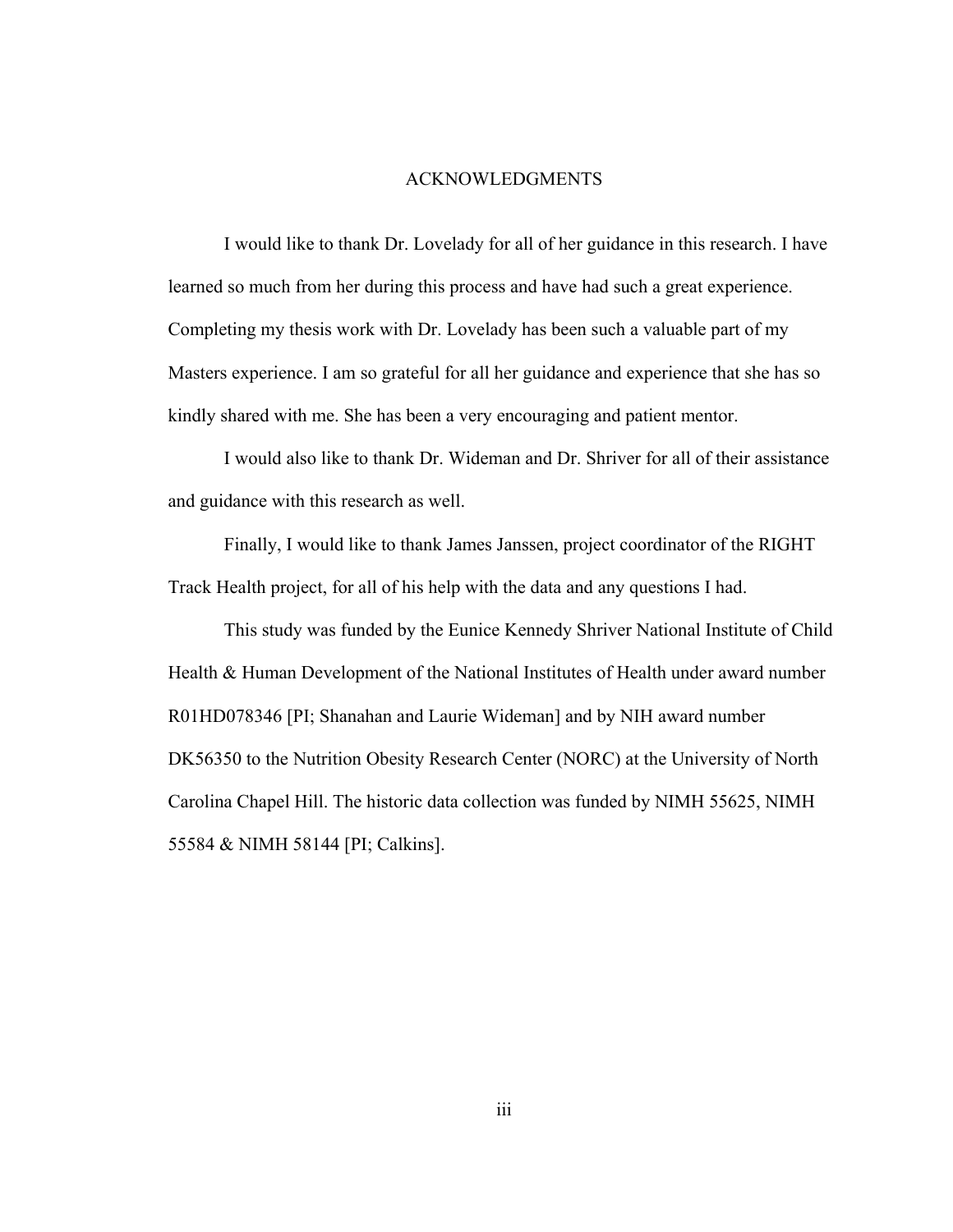# TABLE OF CONTENTS

|                |                                                               | Page |
|----------------|---------------------------------------------------------------|------|
|                |                                                               |      |
| <b>CHAPTER</b> |                                                               |      |
| L.             |                                                               |      |
|                |                                                               |      |
|                |                                                               |      |
|                |                                                               |      |
|                | Interaction between Diet and Activity during Adolescence 18   |      |
|                | Energy Intake, Diet, and Energy Expenditure in Adolescents22  |      |
|                |                                                               |      |
|                | Breastfeeding and Obesity during Childhood and Adolescence24  |      |
|                | Potential Mechanisms of Protective Effects of Breastfeeding27 |      |
|                | Breastfeeding and Dietary Intake during Childhood and         |      |
|                |                                                               |      |
|                | Breastfeeding and Physical Fitness during Childhood and       |      |
|                |                                                               |      |
|                |                                                               |      |
|                | III. ASSOCIATIONS OF BREASTFEEDING, DIET QUALITY, AND         |      |
|                | PHYSICAL ACTIVITY WITH OBESITY IN ADOLESCENTS34               |      |
|                |                                                               |      |
|                |                                                               |      |
|                |                                                               |      |
|                |                                                               |      |
|                |                                                               |      |
|                |                                                               |      |
|                |                                                               |      |
|                |                                                               |      |
|                |                                                               |      |
|                |                                                               |      |
|                |                                                               |      |
|                |                                                               |      |
|                |                                                               |      |
|                |                                                               |      |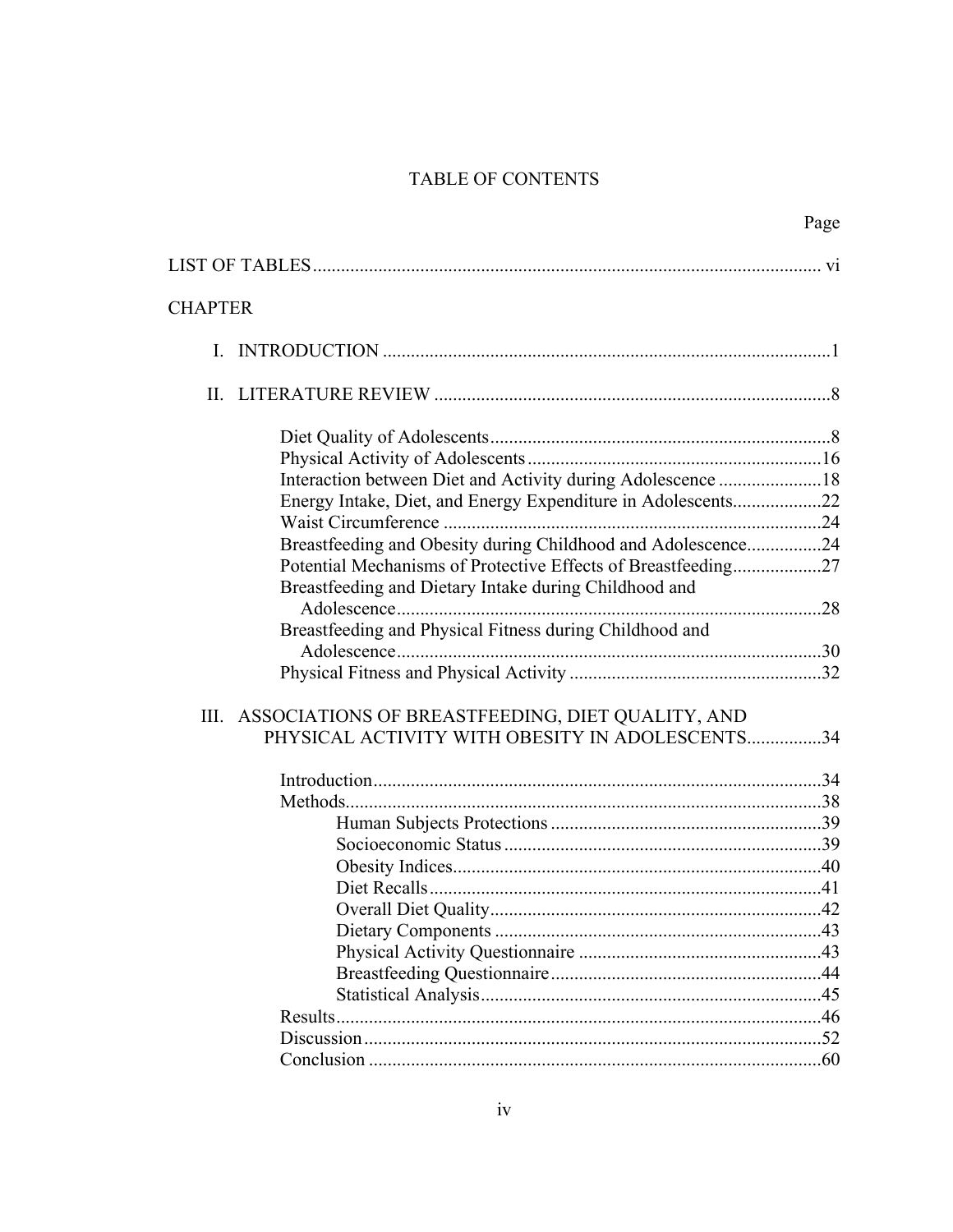| APPENDIX A. HEI-2010 SCORE CALCULATION METHODOLOGY 96 |  |
|-------------------------------------------------------|--|
|                                                       |  |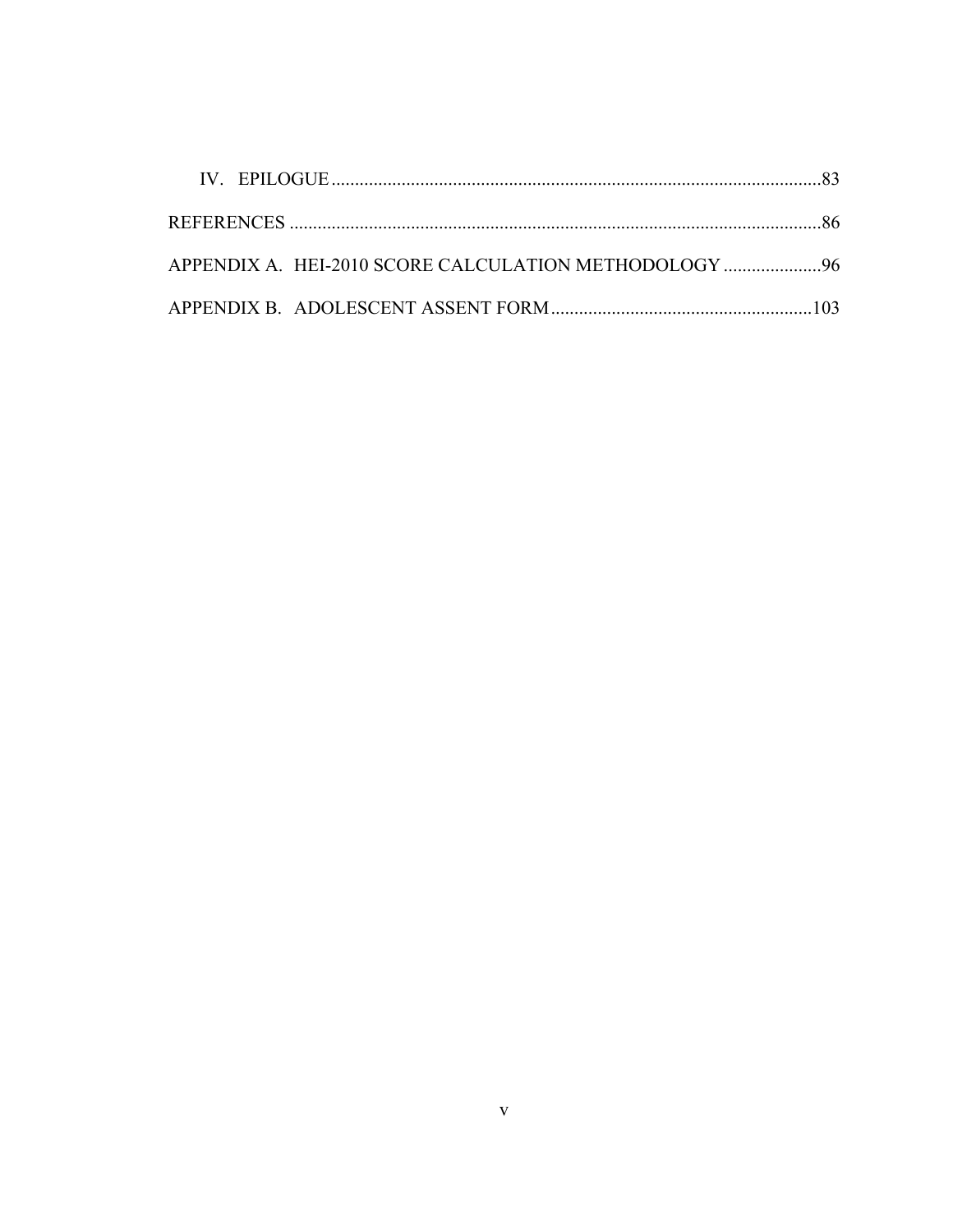# LIST OF TABLES

| Page                                                                                                                                      |
|-------------------------------------------------------------------------------------------------------------------------------------------|
|                                                                                                                                           |
| Table 2. Self-Reported Physical Activity using Godin Leisure-Time Exercise                                                                |
|                                                                                                                                           |
|                                                                                                                                           |
|                                                                                                                                           |
| Table 6. Multiple Regression Model of Control Variables and Breastfeeding                                                                 |
| Table 7. Multiple Regression Model of Control Variables and Diet Quality HEI                                                              |
| Table 8. Multiple Regression Model of Control Variables, HEI, and                                                                         |
| Table 9. Multiple Regression Model of Control Variables, Diet Quality HEI<br>Score, Breastfeeding Intensity, and Diet Quality HEI Score X |
| Table 10. Multiple Regression Model of Control Variables and TES with BMI66                                                               |
| Table 11. Multiple Regression Model of Control Variables, TES, and                                                                        |
| Table 12. Multiple Regression Model of Control Variables, TES, Breastfeeding                                                              |
| Table 13. Multiple Regression Model of Control Variables and Strenuous                                                                    |
| Table 14. Multiple Regression Model of Control Variables, Strenuous Exercise,                                                             |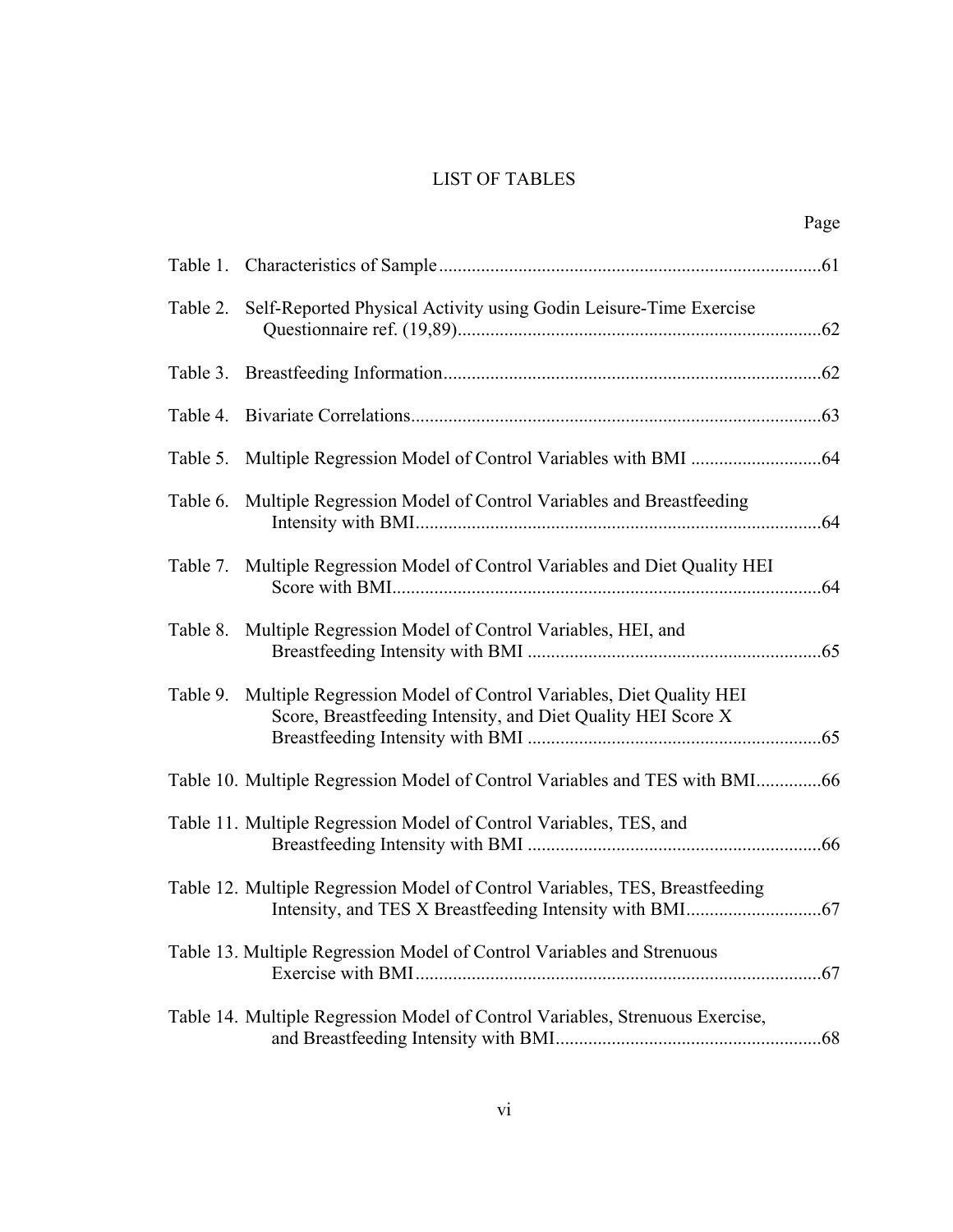| Table 15. Multiple Regression Model of Control Variables, Strenuous Exercise,<br>Breastfeeding Intensity, and Strenuous Exercise X Breastfeeding                                                                    |  |
|---------------------------------------------------------------------------------------------------------------------------------------------------------------------------------------------------------------------|--|
| Table 16. Multiple Regression Model of Control Variables, Diet Quality HEI                                                                                                                                          |  |
| Table 17. Multiple Regression Model of Control Variables, Diet Quality HEI                                                                                                                                          |  |
| Table 18. Multiple Regression Model of Control Variables, Diet Quality HEI                                                                                                                                          |  |
| Table 19. Multiple Regression Model of Control Variables, Diet Quality HEI<br>Score, TES, Breastfeeding Intensity, and Diet Quality HEI Score X                                                                     |  |
| Table 20. Multiple Regression Model of Control Variables, Diet Quality HEI                                                                                                                                          |  |
| Table 21. Multiple Regression Model of Control Variables, Diet Quality HEI<br>Score, Strenuous Exercise, and Diet Quality HEI Score X Strenuous                                                                     |  |
| Table 22. Multiple Regression Model of Control Variables, Diet Quality HEI<br>Score, Strenuous Exercise, and Breastfeeding Intensity with BMI 72                                                                    |  |
| Table 23. Multiple Regression Model of Control Variables, Diet Quality HEI<br>Score, Strenuous Exercise, Breastfeeding Intensity, and Diet Quality<br>HEI Score X Strenuous Exercise X Breastfeeding Intensity with |  |
|                                                                                                                                                                                                                     |  |
| Table 25. Multiple Regression Model of Control Variables and Breastfeeding                                                                                                                                          |  |
| Table 26. Multiple Regression Model of Control Variables and Diet Quality HEI                                                                                                                                       |  |
| Table 27. Multiple Regression Model of Control Variables, HEI, and                                                                                                                                                  |  |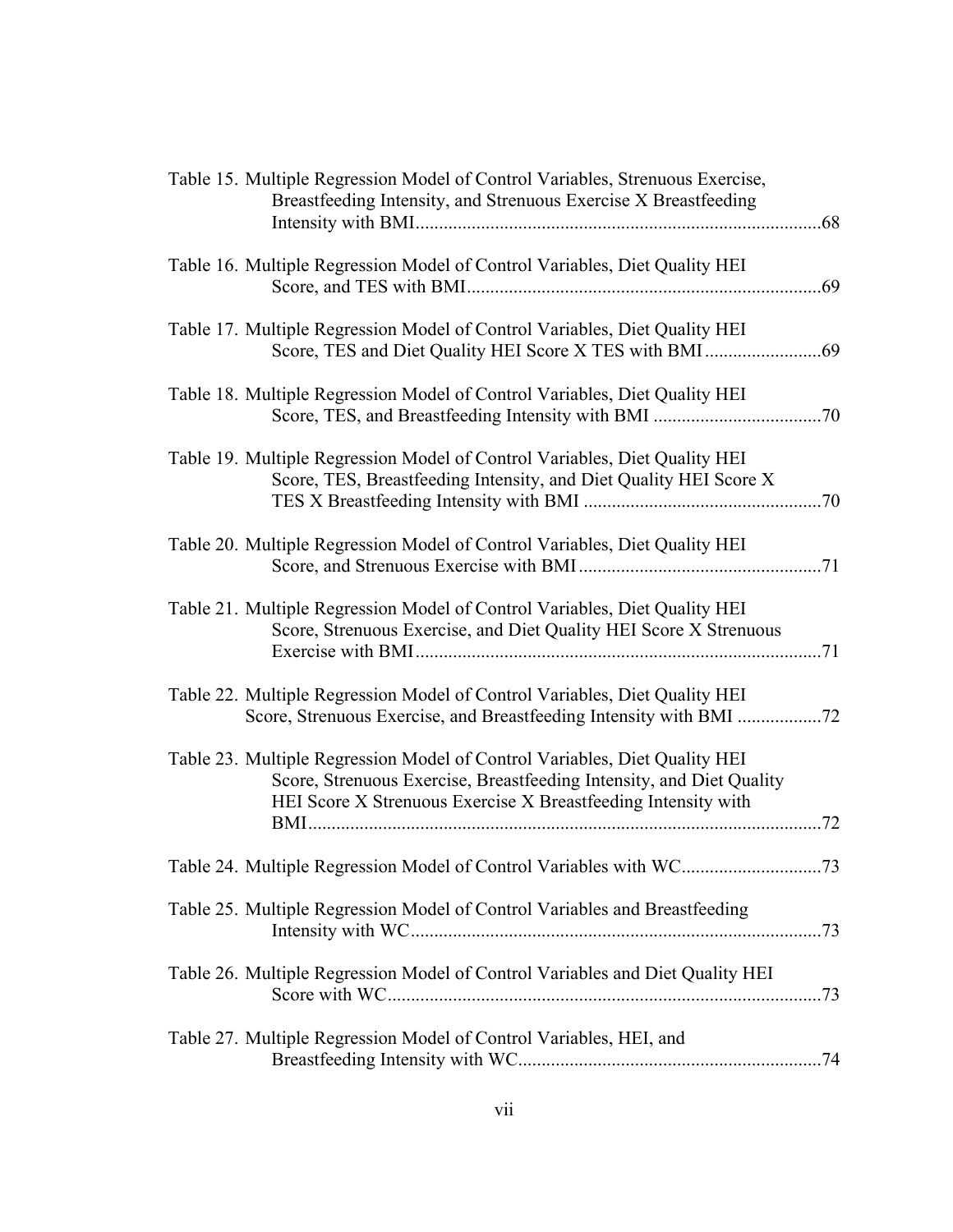| Table 28. Multiple Regression Model of Control Variables, Diet Quality HEI<br>Score, Breastfeeding Intensity, and Diet Quality HEI Score X      |
|-------------------------------------------------------------------------------------------------------------------------------------------------|
|                                                                                                                                                 |
| Table 29. Multiple Regression Model of Control Variables and TES with WC75                                                                      |
| Table 30. Multiple Regression Model of Control Variables, TES, and                                                                              |
| Table 31. Multiple Regression Model of Control Variables, TES, Breastfeeding                                                                    |
| Table 32. Multiple Regression Model of Control Variables and Strenuous                                                                          |
| Table 33. Multiple Regression Model of Control Variables, Strenuous Exercise,                                                                   |
| Table 34. Multiple Regression Model of Control Variables, Strenuous Exercise,<br>Breastfeeding Intensity, Strenuous Exercise X Breastfeeding    |
| Table 35. Multiple Regression Model of Control Variables, Diet Quality HEI                                                                      |
| Table 36. Multiple Regression Model of Control Variables, Diet Quality HEI                                                                      |
| Table 37. Multiple Regression Model of Control Variables, Diet Quality HEI                                                                      |
| Table 38. Multiple Regression Model of Control Variables, Diet Quality HEI<br>Score, TES, Breastfeeding Intensity, and Diet Quality HEI Score X |
| Table 39. Multiple Regression Model of Control Variables, Diet Quality HEI                                                                      |
| Table 40. Multiple Regression Model of Control Variables, Diet Quality HEI<br>Score, Strenuous Exercise, and Diet Quality HEI Score X Strenuous |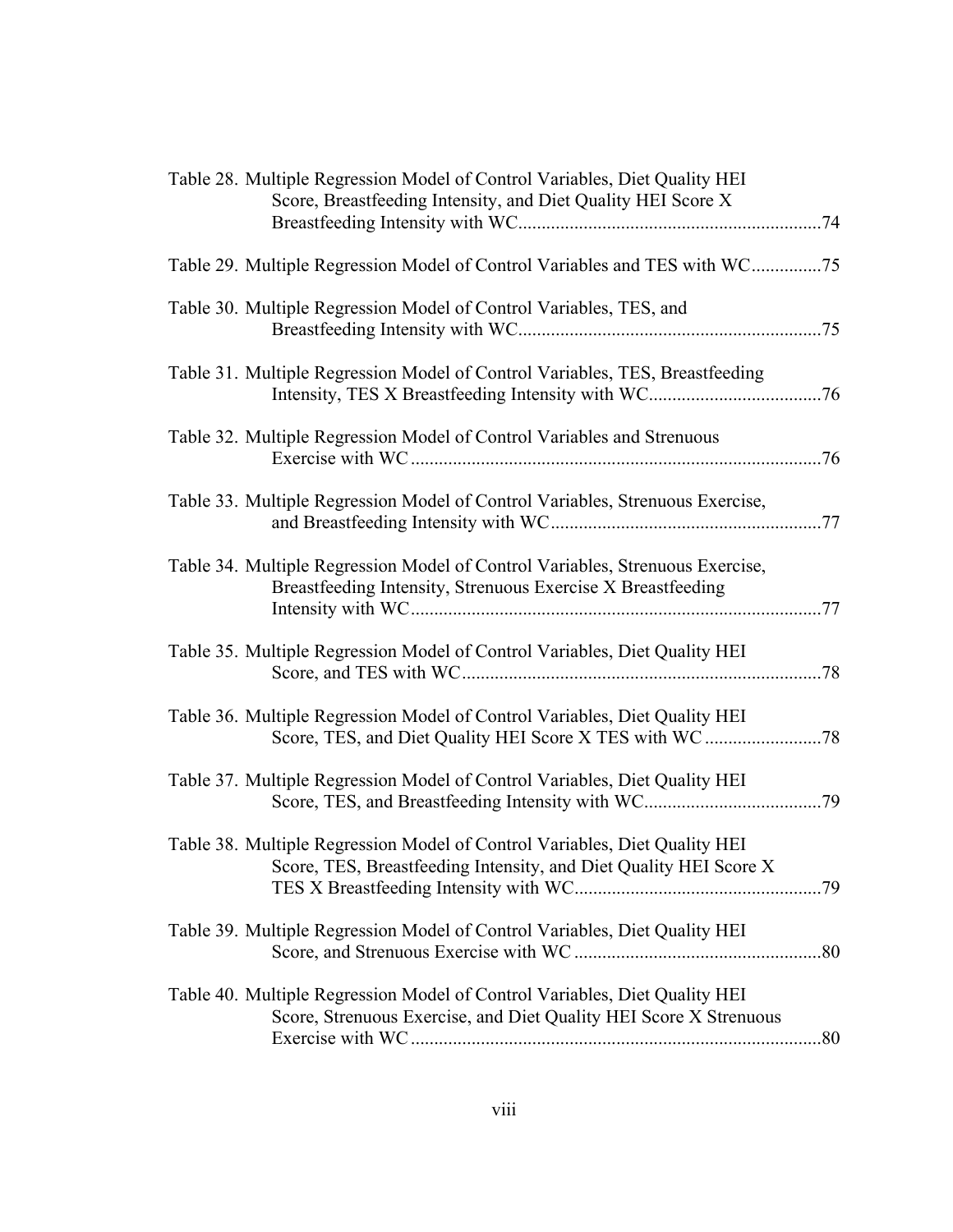| Table 41. Multiple Regression Model of Control Variables, Diet Quality HEI                                                                         |
|----------------------------------------------------------------------------------------------------------------------------------------------------|
| Score, Strenuous Exercise, and Breastfeeding Intensity with WC81                                                                                   |
| Table 42. Multiple Regression Model of Control Variables, Diet Quality HEI<br>Score, Strenuous Exercise, Breastfeeding Intensity, and Diet Quality |
| HEI Score X Strenuous Exercise X Breastfeeding Intensity with                                                                                      |
|                                                                                                                                                    |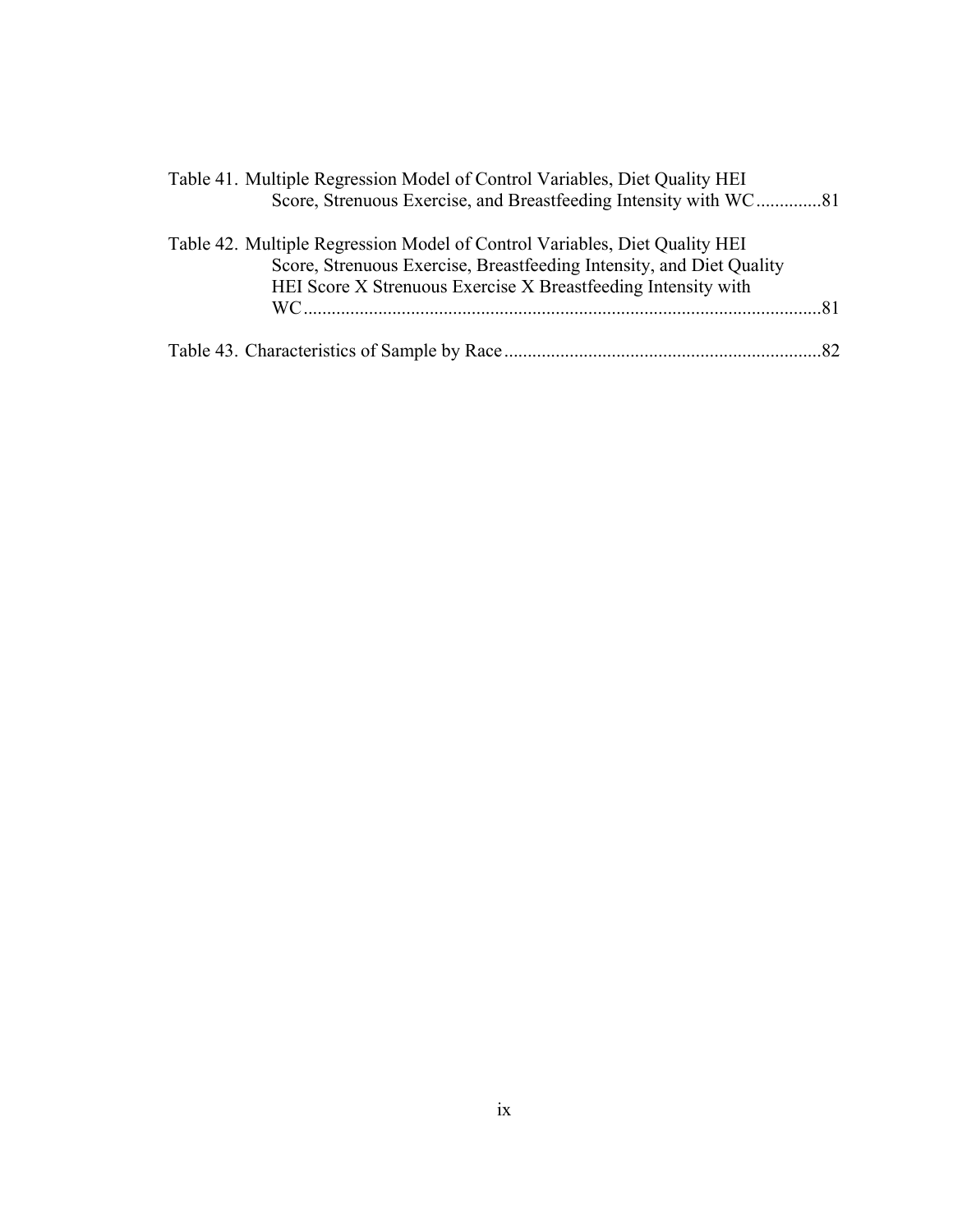# **CHAPTER I**

#### **INTRODUCTION**

Obesity has increased in both children and adolescents over the past 30 years. In fact, more than one-third of adults and 17% of youth in the United States are obese (1). Specifically, in 2011-2014, 8.9% of children age 2-5 years, 17.5% of children 6-11 years, 20.5% of adolescents age 12-19 years, and 36.5% of adults were obese (2). Obesity is not just a problem in the United States but is a global epidemic.

Obesity leads to an increased risk of cardiovascular disease, type 2 diabetes, stroke, cancer, and osteoarthritis in adults (3). In fact, adults who are obese as children have a much greater risk of these disorders compared to normal weight children who become obese adults (3). Even though obesity has a multifactorial etiology, consuming a healthy diet and engaging in physical activity can help lower the risk for obesity and the accompanying obesity-related morbidities (3).

The definition of obesity and overweight are different for children and adolescents than for adults. Based on the Centers for Disease Control and Prevention (CDC) growth charts, children and adolescents of the same age and sex with a BMI between the 85th and 95th percentiles are considered overweight, and those with a BMI at or above the sex- and age-specific 95th percentile of population are considered obese (4). No reference values have been established for waist circumference (WC) for children

1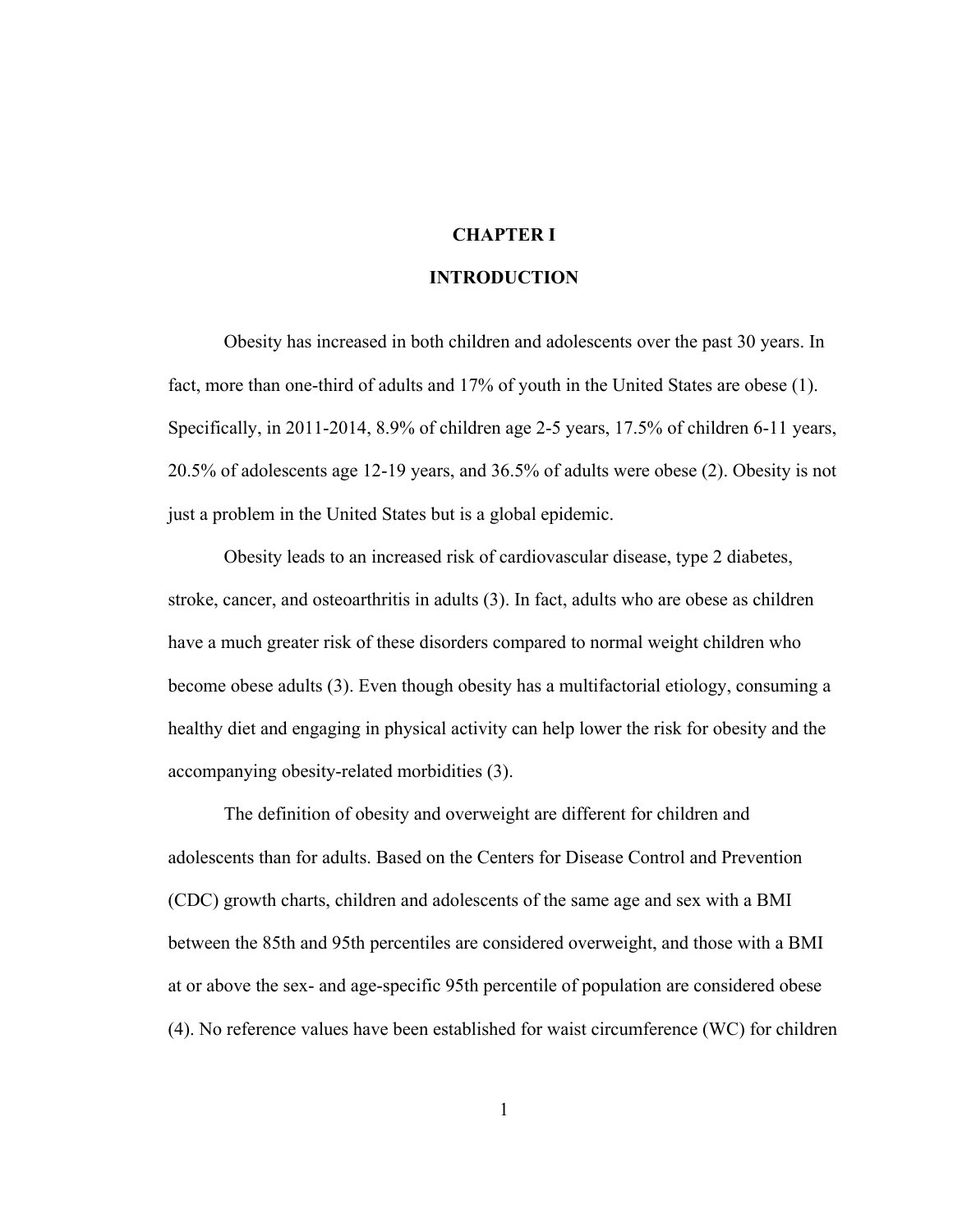or adolescents; however, the most cited cutoffs were proposed by Cook et al. (5). They classified adolescents as having abdominal obesity if they had a WC at or above the 90th percentile value for age and sex.

Breastfed infants are less likely to become obese than formula-fed infants (6). One of the possible mechanisms is that human milk is involved in growth and appetite control during the neonatal period and infancy, affecting the programming of energy balance regulation in childhood as well as adulthood (7,8). It has also been hypothesized that breastfed infants develop a better self-regulation than bottle-fed infants because they stop nursing when they are full, compared to bottle-fed infants who are generally fed until the bottle is empty  $(9-11)$ . Therefore, breastfeeding may have long-term beneficial health consequences by decreasing the risk of obesity later in life. However, some studies have not found a relationship between breastfeeding and obesity in adolescence or adulthood (12).

To date, there has been little research that has examined if breastfeeding may be associated with a future improved diet quality, and virtually no studies on breastfeeding and diet quality among adolescents. In a Dutch study that analyzed 2,043 children between 7 and 8 years of age, there was a significant relationship between breastfeeding and a healthier diet (13). In this sample, children who were breastfed more than 16 weeks had a healthier diet at 7 years compared to non-breastfed children. Also, in this study, the breastfed children consumed more fruit and vegetables and less meat, white bread, carbonated soft drinks, chocolate bars, and fried snacks than the non-breastfed children.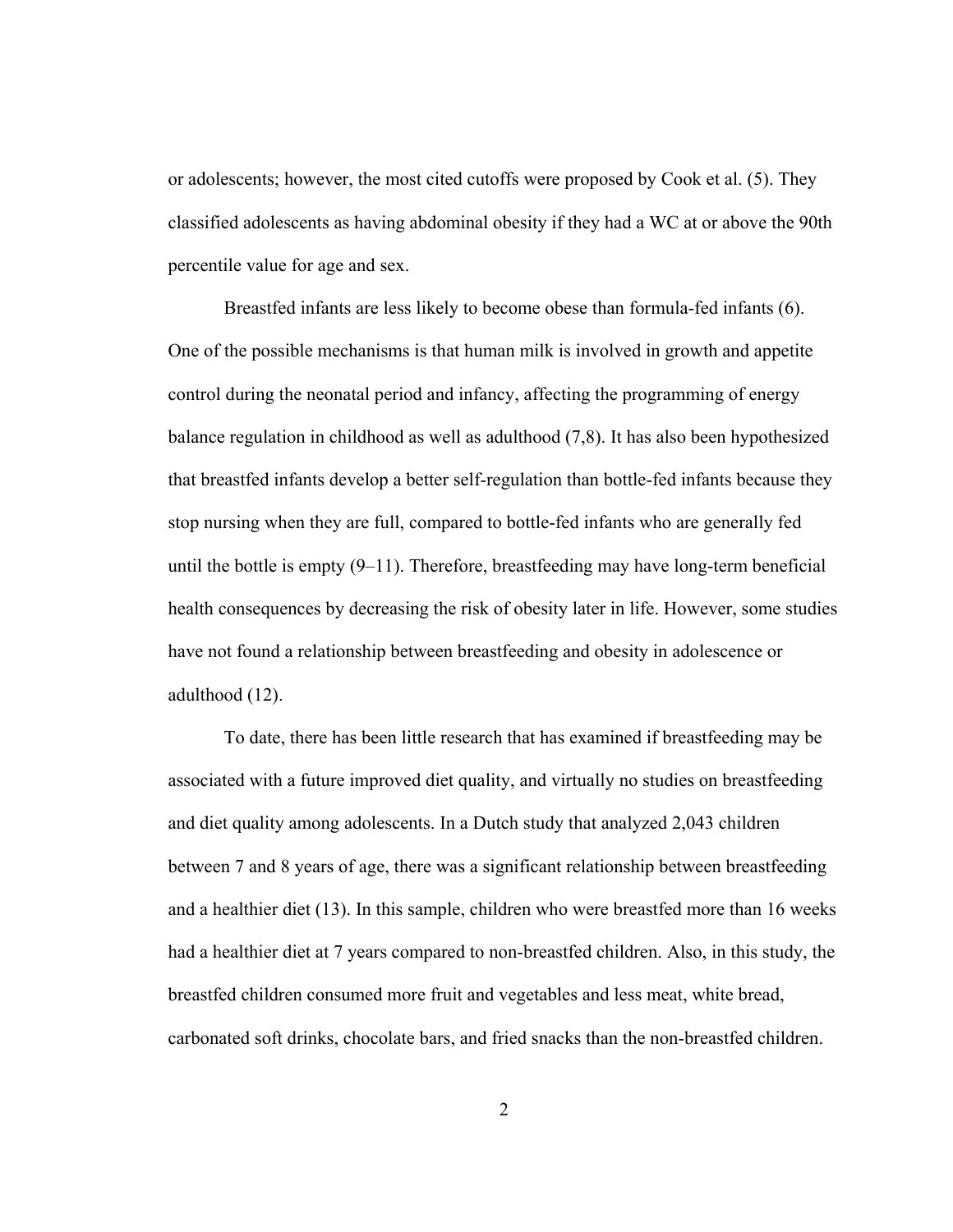At 8 years of age the children had their BMI-for-age calculated and children breastfed for 1 to 16 weeks or for greater than 16 weeks were significantly less likely to be overweight compared to non-breastfed children. Dietary factors alone did not account for the differences in overweight incidence between breastfed and non-breastfed children at 8 years of age. While this study demonstrated that breastfeeding may be associated with a better diet quality, it also indicated some sort of protection against becoming overweight. Those infants who were breastfed showed a decreased risk of becoming overweight at 8 years of age, regardless of the duration of breastfeeding.

Physical activity (PA) is an important lifestyle behavior during youth because it can prevent and reduce the risk for obesity and cardiovascular disease (14). Physical activity can encompass many activities such as participating in sports, leisure activities such as dancing, cycling, running, or exercising with the goal of improving or maintaining one's level of cardiovascular fitness. This is in contrast to physical fitness which is comprised of many components including body composition, flexibility, muscular endurance and strength, as well as cardiovascular fitness (15). It has been shown in children and adolescents that physical activity is inversely related to BMI (16). According to *2008 Physical Activity Guidelines for Americans*, children and adolescents should participate in 60 minutes or more of physical activity daily (17). However, less than 3 in 10 high school students meet these recommendations (18).

It is also possible that there may be a relationship between breastfeeding and physical activity. One theory is that breastmilk contains hormones and nutrients that are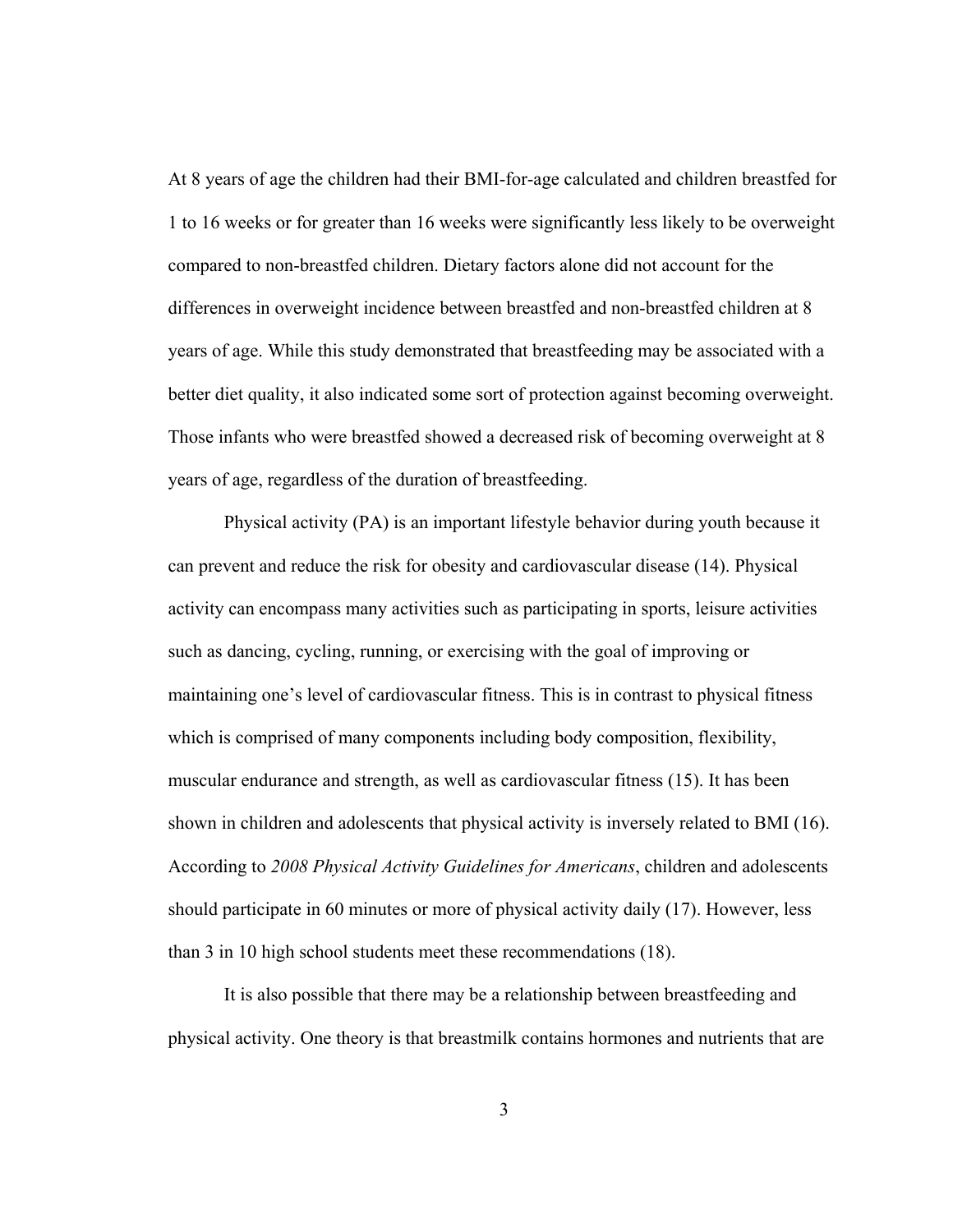not found in formula that promote healthy bone and muscle development, and therefore, theoretically, should improve cardiorespiratory fitness later in life (19). Also, breastfeeding mothers are more likely to be health conscious and subsequently more likely to promote healthy habits, which are likely to prevent becoming overweight and obesity later in childhood (6). Labayen et al. found that children and adolescents who were breastfed as infants were physically more fit, as measured by a maximal cycle ergometer test, than those children and adolescents who were exclusively formula fed as infants (20). They hypothesized that they found an association between breastfeeding and PA because there is evidence that nutritional factors including breastfeeding and formula feeding act in a critical time window in early life which may have long-term consequences for cardiovascular health and related morbidity later in life. Similarly, Zaqout found that exclusive breastfeeding appears to improve some physical fitness components in children (21). In contrast, Lawlor et al. failed to find an association between breastfeeding and cardiorespiratory fitness (22). Breastfeeding may be protective against CVD and obesity development but the studies are inconsistent.

There has been little research to date that has examined the relationship between diet quality, physical activity, and BMI-for-age in children and adolescents. Berkey et al. examined the role of PA, inactivity, and dietary patterns on annual weight changes among preadolescents and adolescents (23). The researchers found that the greater increases in BMI over one year were among girls who reported larger caloric intakes, lower physical activity, and increased time with TV/videos/games and among boys who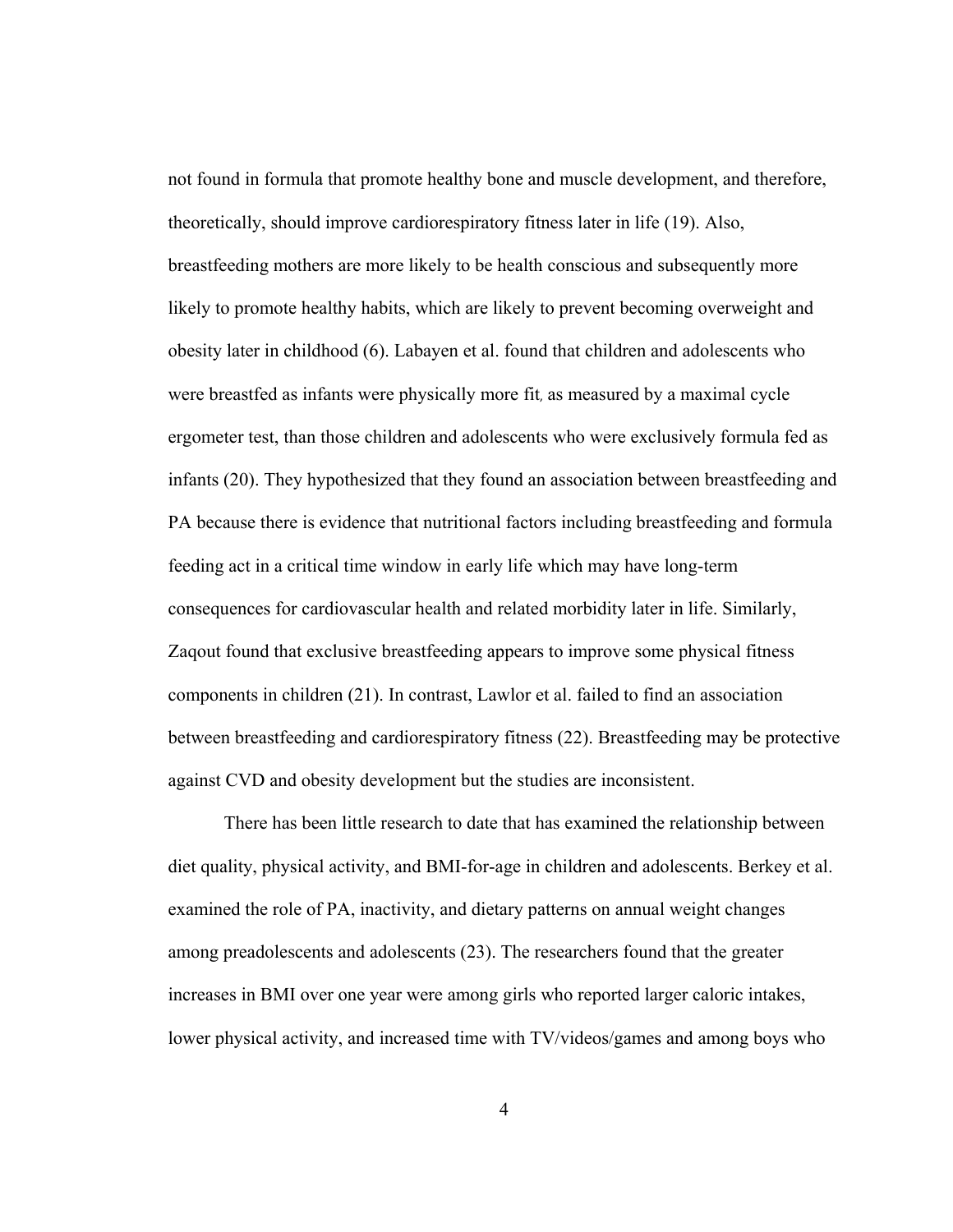reported greater time spent with TV/videos/games. For both genders, a greater increase in caloric intake from 1996 to 1997 predicted greater increases in BMI (23). Woon et al. examined behavioral factors and BMI-for-age in early adolescents and found that low energy intake and low energy expenditure were related to high BMI-for-age (24). Zalilah et al. researched the differences in energy intake, diet composition, time spent doing PA, and energy expenditure in underweight, normal weight, and at risk of overweight adolescents (25). Once body weight was adjusted for, overweight subjects had the lowest energy intake and energy expenditure. In other words, the subjects who expended the least amount of energy also had the lowest intake per kilogram of body weight compared to their normal-weight peers.

While there is little research on the relationship between diet quality, physical activity, and BMI in adolescents, these relationships have been examined in adults. Pate et al. reported that moderate-to-vigorous physical activity (MVPA) was inversely associated with BMI and waist circumference in almost all adult age groups (26). Furthermore, they reported an inverse relationship between diet quality and weight status in some age groups.

As rates of obesity have reached epidemic levels in children and adolescents in the United States and around the world, it is important to continue examining associations between diet and physical activity to see if they are related to obesity during adolescence. Therefore, the purpose of this study was to determine if there is a relationship between

5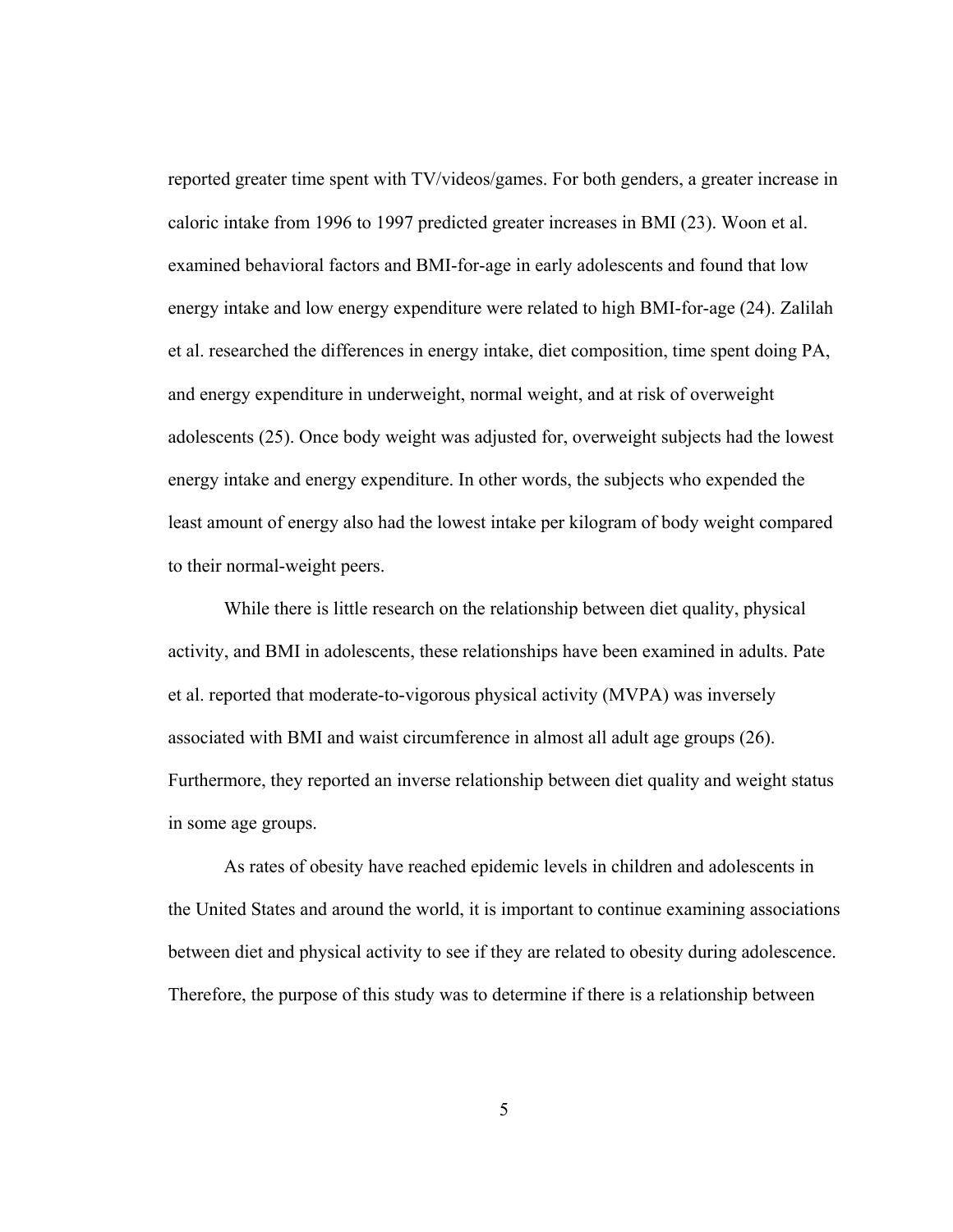physical activity and BMI and WC, diet quality and BMI and WC, and if those relationships are moderated by breastfeeding. The specific aims and hypotheses are: Aim 1. To determine if there is a relationship between breastfeeding and BMI and WC in adolescents.

 Hypothesis 1a: Those who breastfed as infants will have a lower BMI and WC. Aim 2: To determine if there is a relationship between diet quality and BMI and WC in adolescents and if this relationship is moderated by breastfeeding.

Hypothesis 2a: Adolescents that have a higher quality diet will have a lower BMI and WC.

Hypothesis 2b: Those who breastfed as infants will have a higher quality diet. Hypothesis 2c: Breastfeeding will strengthen this relationship between diet quality and BMI and WC.

Aim 3: To determine if there is a relationship between physical activity and BMI and WC in adolescents and if this relationship is moderated by breastfeeding.

Hypothesis 3a: Adolescents who have a higher level of physical activity will have a lower BMI and WC.

Hypothesis 3b: Those who breastfed as infants will have a higher level of physical activity.

Hypothesis 3c: Breastfeeding will strengthen this relationship between physical activity and BMI and WC.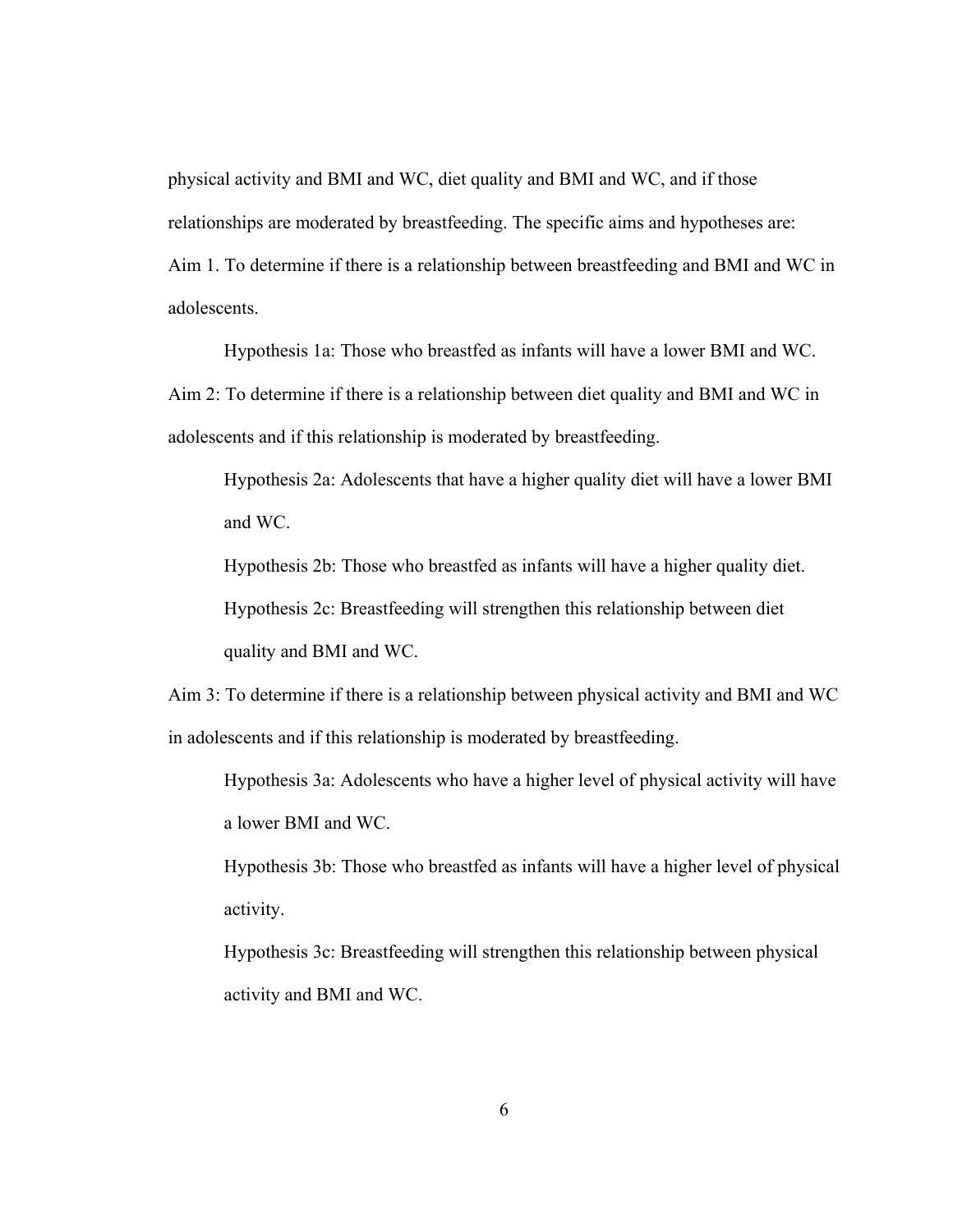Aim 4. To determine if there is an interaction between diet quality and physical activity with BMI and WC and if breastfeeding moderates that relationship.

Hypothesis 4a: Adolescents who have better quality diet and are more physically active will have a lower BMI and WC.

Hypothesis 4b: Breastfeeding will strengthen this relationship between diet quality, physical activity, and BMI and WC.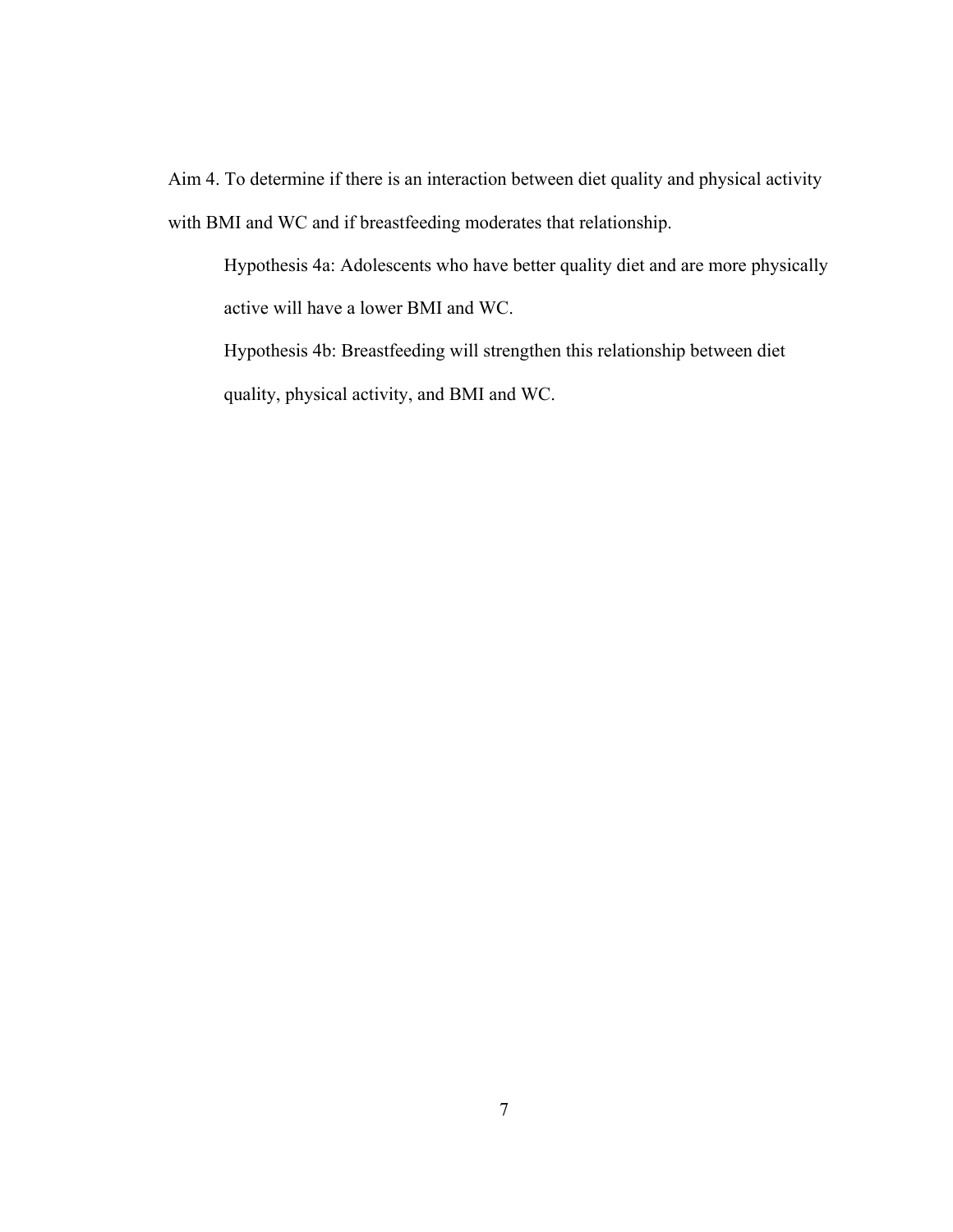# **CHAPTER II**

#### **LITERATURE REVIEW**

Childhood obesity, defined as a body mass index (BMI) above the 95th percentile for age and sex, has dramatically increased in the United States, Europe, and Australia over the last four decades (27). In the United States in 2011-2014, 17% of 2- to 19-yearolds were obese (2). Both childhood and adolescent obesity are associated with an increased risk of hypertension, hypercholesterolemia, hypertriglyceridemia, and type 2 diabetes with its associated retinal and renal complications and subsequent increased cardiovascular disease, as well as other long-term negative health consequences (27). Obese children and adolescents are far more likely to become obese adults with greater risk of adverse health and psychological sequelae. In fact, obese adults who were also obese children have an even greater morbidity and mortality than adults with the same BMI but who were not obese children (3,27).

#### **Diet Quality of Adolescents**

Adolescents are eating a diet of poorer quality compared to the past, as measured by the Healthy Eating Index (HEI) (28). The HEI-2010 is an updated version of the original HEI-2005. It is used to measure diet quality based on the major dietary recommendations of the 2010 Dietary Guidelines for Americans (2010 DGA) (29). The HEI-2010 contains 12 components, including nine adequacy and three moderation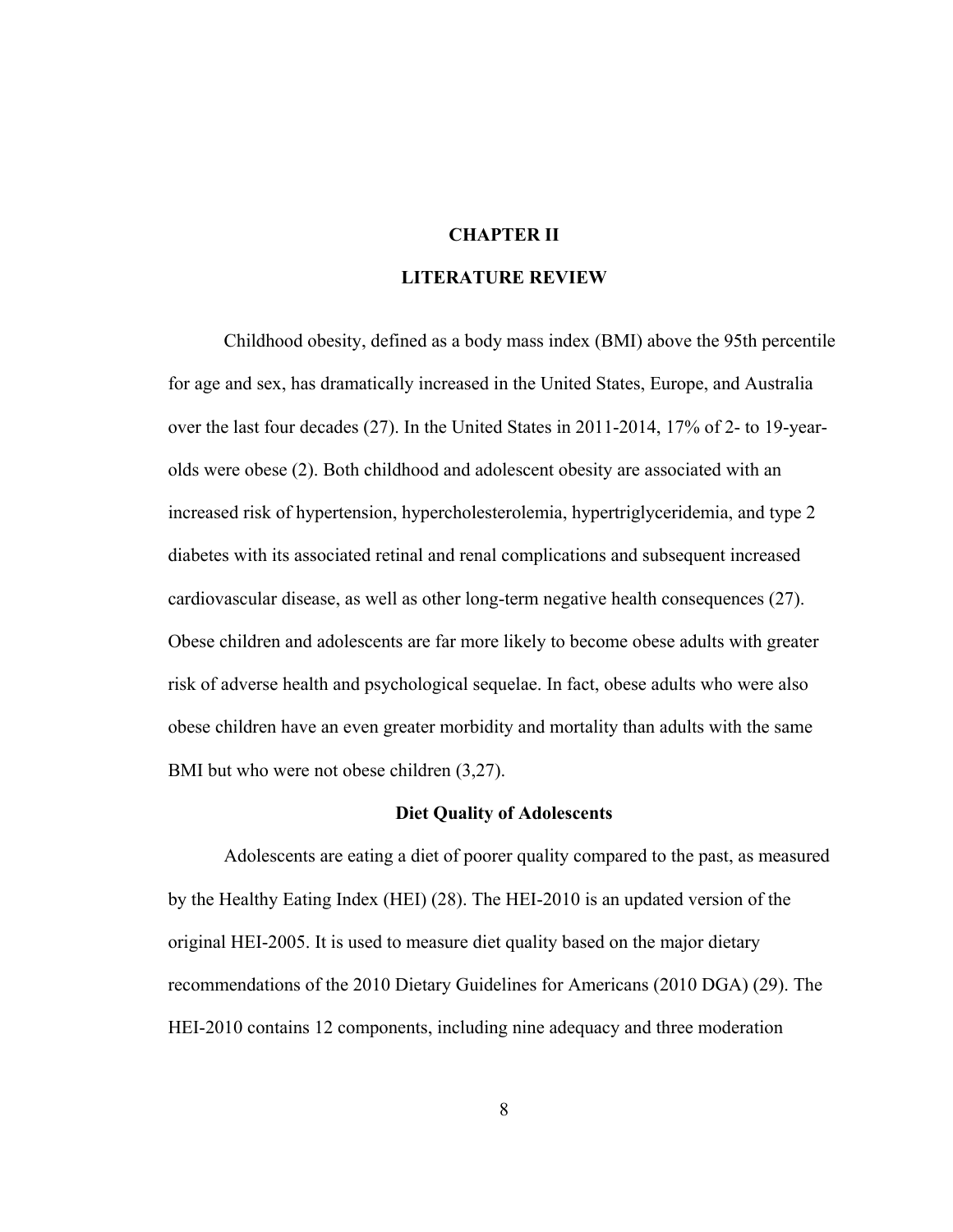components. For the adequacy components, intakes at the standard value or higher receive the maximum number of points and for the moderation components intakes at the standard or lower receive the maximum number of points, summing to a total of 100 points overall. Scores above 80 are considered to represent a "good diet," scores of 50 or below are considered "poor," and scores between 50 and 80 are considered "needing improvement." The HEI-2010 uses a density approach per 1,000 calories or as a percentage of calories to limit people who consume more food from having a higher score because of the quantity of food consumed rather than quality. Furthermore, it uses least restrictive standards, which means it uses the recommendations that vary by energy level, sex, and/or age that are the easiest to achieve. The DGA 2010 states that the type of fat is more important than the total amount of fat. Therefore, the ratio of unsaturated fatty acids (polyunsaturated plus monounsaturated) to saturated fatty acids is used. Refined grains, any non-whole grains, are under moderation components. The maximum score for sodium is less than 1,100 mg of sodium per 1,000 calories. Empty calories are accounted for as "solid fats and added sugars." Calories from alcohol are only empty calories, when alcohol is consumed above moderate amounts which is considered to be 2 drinks per day, or 13g of ethanol/1,000 calories (29). It is not just the calorie content of food that is important, but the nutritional quality of the food also matters. Both children and adolescents are consuming more calorie-dense, high-sugar, low-fiber foods (14). This is particularly true when it comes to the substantial amount of soda intake and other sugarsweetened beverages consumed by youth today (30).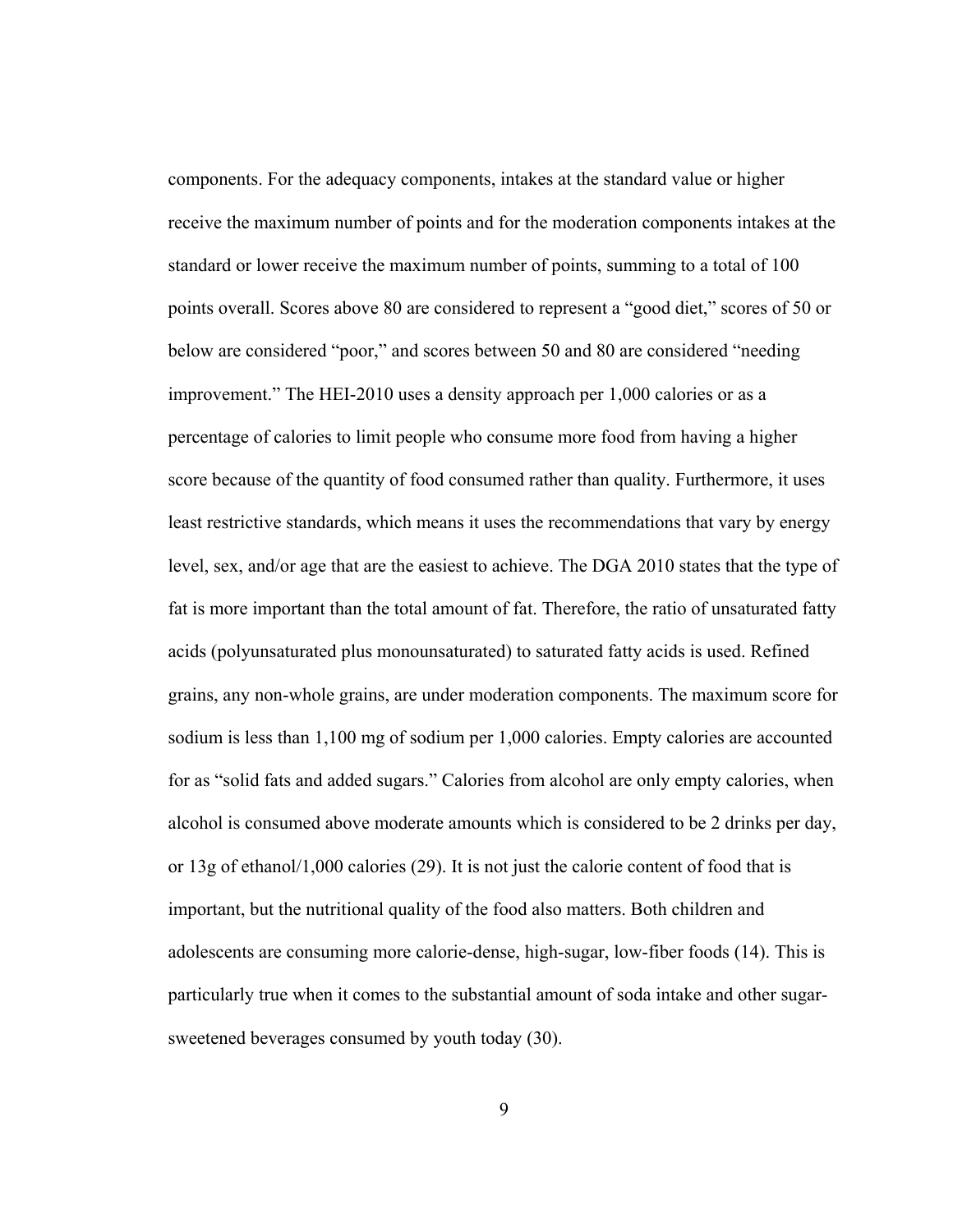Diet quality begins to develop early in life and continues to evolve throughout childhood and adolescence into adulthood with many factors influencing it. Perry et al. examined 8,568 nine-year-old children's diets reported by their parents in a 20 item, 24 hour food frequency questionnaire in relation to children's BMI-for-age scores (31). The study found that childhood obesity as measured by BMI-for-age was significantly related to poor diet quality. The authors suggest that diet should be examined in its entirety and not based on individual foods or food groups, since many foods or nutrients are involved in the role of protecting or leading to obesity. The authors of the European Society for Paediatric Gastroenterology, Hepatology, and Nutrition (ESPGHAN) Committee on Nutrition recommend that whole dietary interventions should be used to help prevent obesity using a multidisciplinary approach that modifies both types of meals eaten, as well as where the meals are eaten (32). In other words, they recommend more whole foods be used to prepare meals consumed at home with the family. Another study by Jennings et al. also saw a relationship between diet and BMI (33). They reviewed 1,700 9- to 10-year-old British children's four-day food diaries. They discovered that children with high scores on the Diet Quality Index had significantly lower bodyweight, BMI, waist circumference, WHtR, and percentage body fat. Both of these studies suggest that overall diet quality is a substantial factor in child obesity.

Another study that looked at the association between diet quality in adolescents and weight gain over a ten-year period was done by Hu et al. (34). They evaluated the diets of 2,656 male and female participants with a mean age of 15. The participants had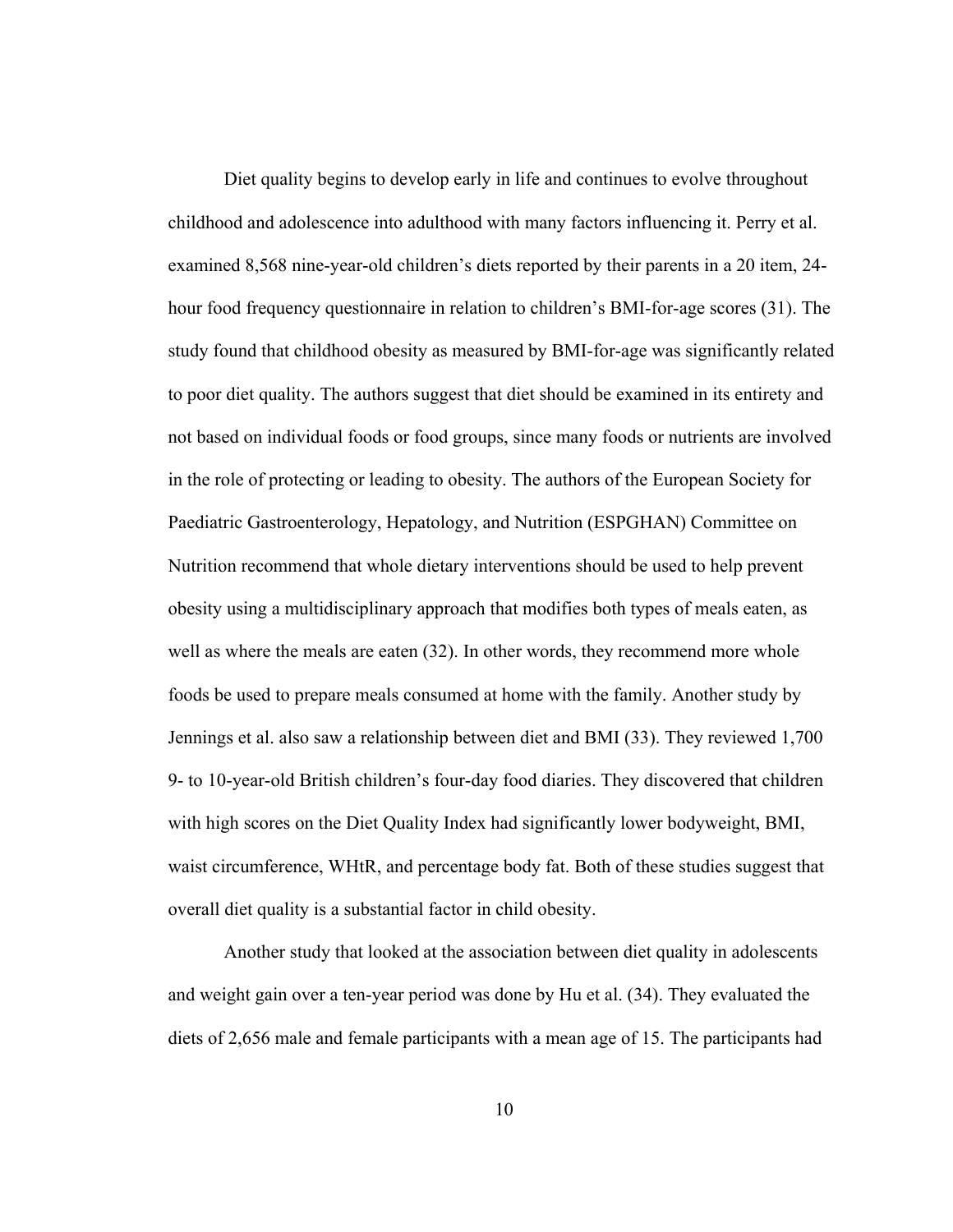anthropometric measures and diet quality evaluated and scored at baseline and 5 and 10 years later. They demonstrated that higher diet quality in adolescence was associated with less weight gain during the transition into young adulthood. Furthermore, they found that this association was independent of energy intake, eating behaviors, physical activity, and cigarette smoking. They feel that it is important for children and adolescents to have a high-quality diet early in life in order to curtail some of the weight gain and associated comorbidities seen with increasing age in our society.

Further evidence for an association between diet quality and BMI in children and adolescents was demonstrated by Linardakis et al. in a study of 1,209 children and adolescents (35). They evaluated diet quality using the HEI and showed a correlation between higher diet quality and decreased mean BMI, waist/height ratio and systolic blood pressure, and total number of risk factors for metabolic syndrome. Similarly, the authors found an inverse relationship between physical fitness status and metabolic syndrome risk factors. The authors conclude that since chronic diseases are increasing in youth and subsequently in adults, more research needs to be done about the effects of obesity prevention through improved nutrition and physical fitness in children and young adults.

Contrary to the previous studies, Meyerkort et al. failed to find an association between early diet and BMI at age  $3, 5, 8, 10, 14$ , or 17 years (36). They followed 2,563 participants from mid-gestation to 17 years of age. The diet quality of the participants as toddlers was evaluated using The Raine Eating Assessment in Toddlers (EAT). Diet

11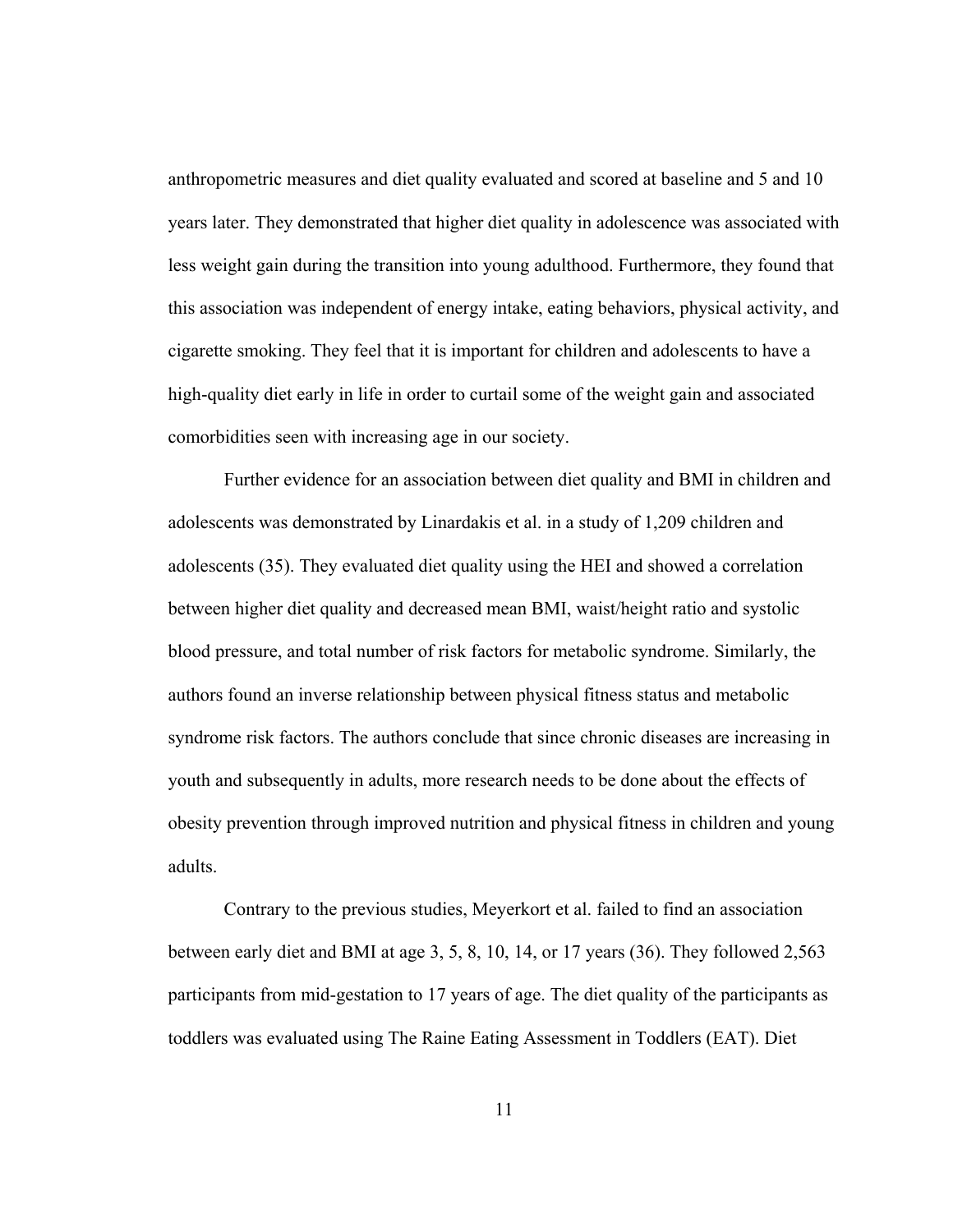quality was evaluated for the first 3 years at each visit and then again 14 years later. Adolescents' diet quality was evaluated using a semi-quantitative food frequency questionnaire. Infants' weight and lengths were recorded at birth and then BMI was calculated at 3, 5, 8, 10, 14, and 17 years of age. Although the researchers found no consistent associations between early diet quality and BMI at the above ages, they did find that birthweight and infant weight gain were significantly associated with BMI later in life. They recommend that further research be focused on optimizing infant nutrition to prevent excessive early weight gain and subsequent increased risk of obesity and agree with prior authors that obesity prevention is a complicated multifactorial problem.

Similarly, in a study by Cutler et al., they examined the relationship between dietary patterns and BMI in adolescents (37). This was a cross-sectional study that failed to find an association between a diet high in fruits and vegetables and thus presumably of higher quality, and a lower risk of being overweight or obese. Again, the authors comment that overweight status in adolescents cannot be attributed to factors other than dietary patterns alone and more research is needed.

Banfield et al. described the diet quality of children and adolescents by examining their adherence to the 2010 DGA by using the HEI-2010 (38). Furthermore, they wanted to see if any differences in diet quality occurred throughout childhood. The results showed that the youngest children were seen to have the highest overall diet quality due to significantly higher scores for total fruit, whole fruit, dairy, and whole grains. Also, the youngest group had the lowest sodium intake and children aged 4 to 8 also had the lowest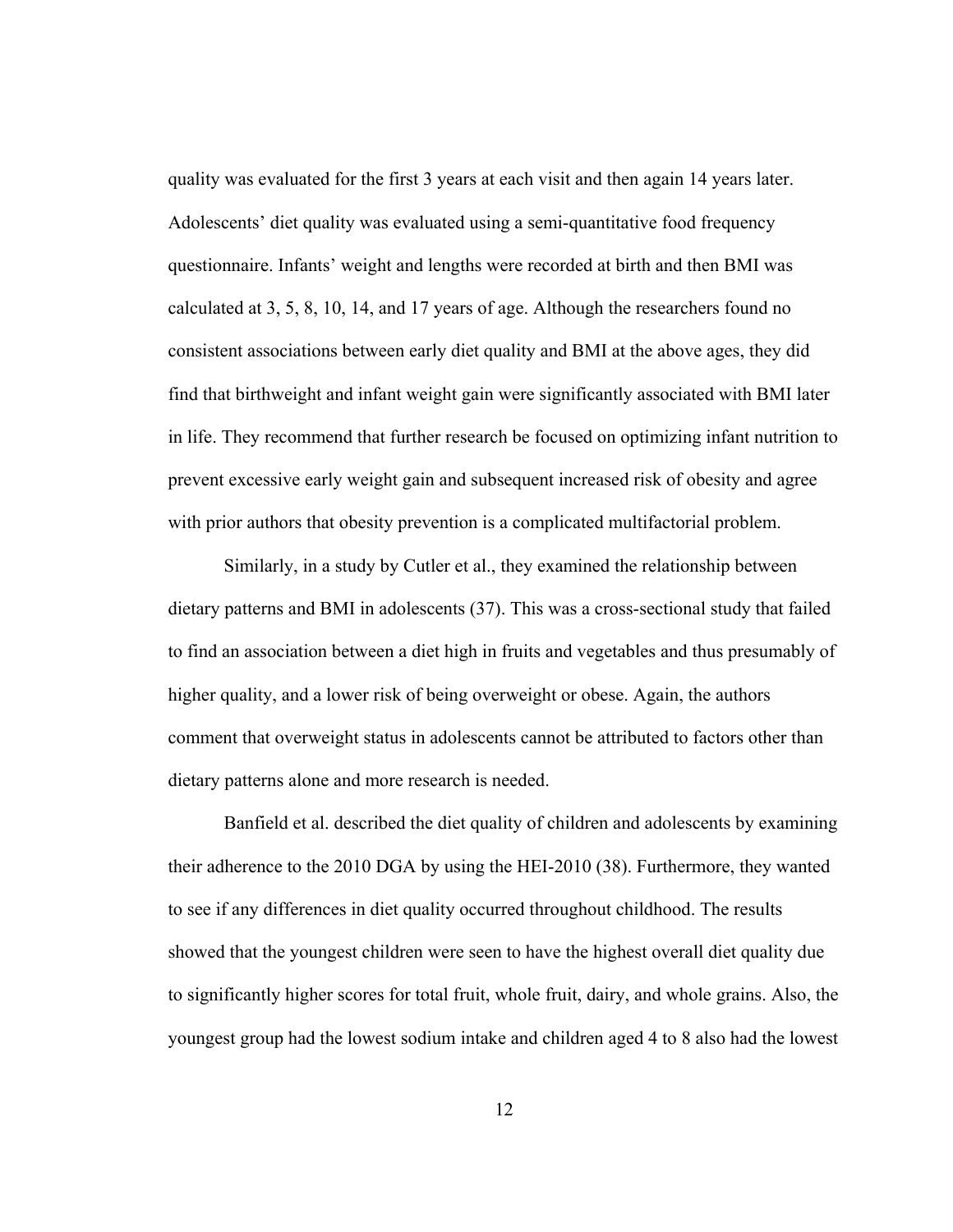intake of refined grains and empty calories. The total HEI-2010 scores were from 43.59 to 52.11, which is drastically lower than the minimum score of 80 that is recommended for a diet connected to good health. The authors found an inverse relationship between age and dietary quality. Another study by O'Neil et al. also examined the diet quality and nutrient intake of children and adolescents using the HEI-2005 (39). They focused on the consumption of whole grains and saw that the overall consumption of whole grains was low. Children and adolescents who consumed more whole grains had better diet quality and nutrient intake.

Researchers have reported that socioeconomic status (SES), gender, and race are related to rates of obesity. It has been shown that African Americans and Hispanics have higher rates of obesity than whites. In a study by Thompson et al., more African American girls were overweight than Caucasian girls (40). Using three NHANES surveys, Wang et al. reported that Hispanic boys age 6-11 and non-Hispanic black girls age 12-19 had the largest prevalence of severe obesity (41). In a meta-analysis by the World Health Organization, they state that a higher SES is associated with higher rates of breastfeeding and that breastfeeding mothers are much more likely to be health-conscious (6). This is important because these infants of high-income women are also more likely to be exposed to healthier lifestyles including obesity prevention and encouragement of physical activity.

Researchers have also shown associations between both gender and diet quality and SES and diet quality. Hiza et al. found that women have better diet quality than men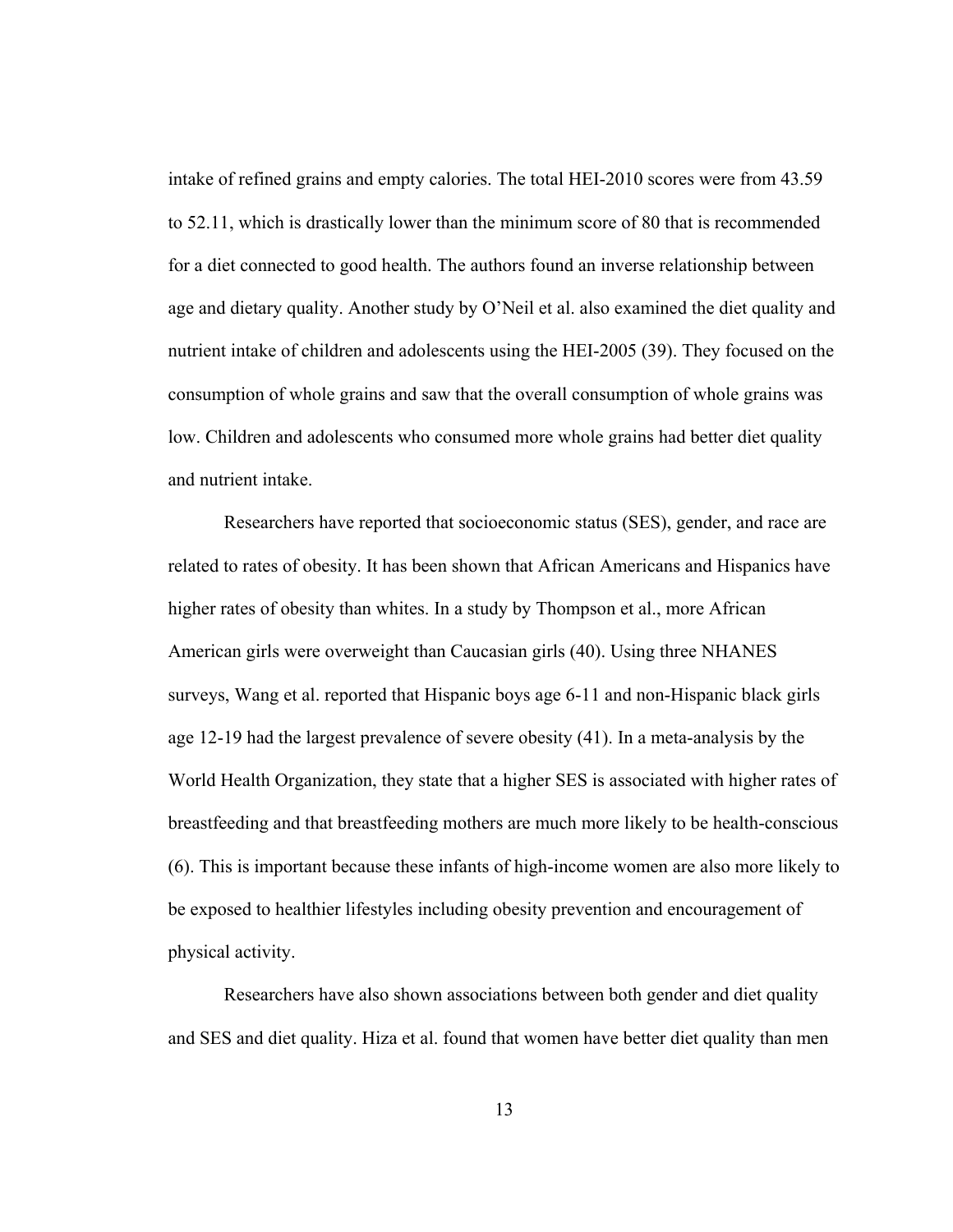and that adults' diets improve with increasing income level (42). Similarly, Darmon et al. found that diet quality decreased as SES decreased (43). Lalluka et al. found that healthy food habits were reported by 28% of women and 17% of men and a negative association was demonstrated between current economic difficulties and healthy food habits (44). Kirkpatrick et al. also found that higher income was associated with better adherence to recommendations of most food groups (45). In addition, it has been shown that diet quality varies among different ethnic groups. For example, whites typically have better diet quality than non-whites. Kirkpatrick found, with regard to race, that non-Hispanic blacks were the least likely group to meet food group recommendations. August et al. found that racial/ethnic minorities had less healthy dietary behaviors than whites (46).

Jackson et al. demonstrated some relationships between breastfeeding, diet quality, race, and SES (47). They found that longer breastfeeding durations were associated with lower levels of junk food consumption; however, this relationship was only consistent among low-SES blacks. In addition, this negative effect of breastfeeding on duration of the child's junk food consumption diminished among higher-SES individuals and was greater among lower-SES individuals. In other words, the effect of breastfeeding on decreasing the child's junk food consumption was greater in lower-SES individuals.

Another important contributor to childhood and adolescent diet quality is the type and frequency of snacks that they consume. This is particularly relevant as children spend more time in front of computers and televisions and spend less time being physically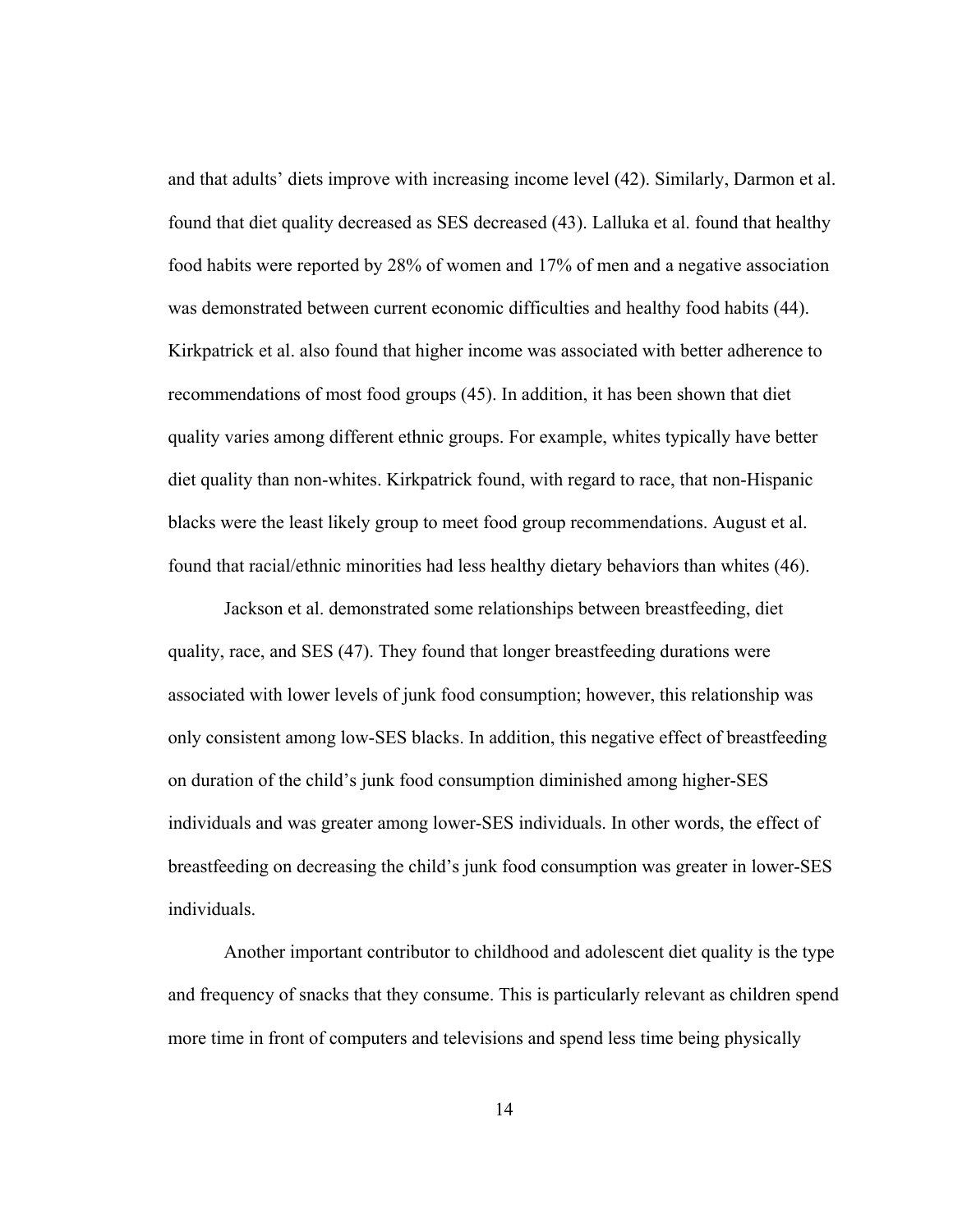active than in the past (48). Ciccone et al. studied the associations among evening snacking, after school evening screen time, overall weight gain, and weight status (49). They reported that adolescents with greater than 6 hours of afterschool-evening screen time had a poorer quality of diet than those with less than one hour of afterschoolevening screen time. Also, the most common snack choices were calorie-dense, sugarsweetened snacks. Since longer screen time is correlated with poorer diet quality, children and adolescents should be encouraged to spend more time being physically active and spend less time on computers, phones, and watching television in the evenings. This is another behavior change that could potentially improve their dietary habits.

However, the relationship between snack consumption such as sugar-sweetened beverage consumption and BMI in adolescents and adults is a complicated one. For example, a study by Johnson et al. failed to find an association between sugar-sweetened beverage (SSB) intake at 5 or 7 years of age and also failed to find an association with fatness at age 9 in both girls and boys (50). The authors state that their findings are contrary to prior studies and believe it can be explained by their specific measurement of fat mass and not just relying on BMI as most studies have. They believe this is a more accurate reflection of body composition. Their study was a large cohort study but they also contend that their results may not be significant because the amount of SSB consumed may not have been high enough to show an association. The authors state that in others studies that have shown an effect the subjects' average consumption of SSB is greater than in those studies not demonstrating an association. Another study by Laska et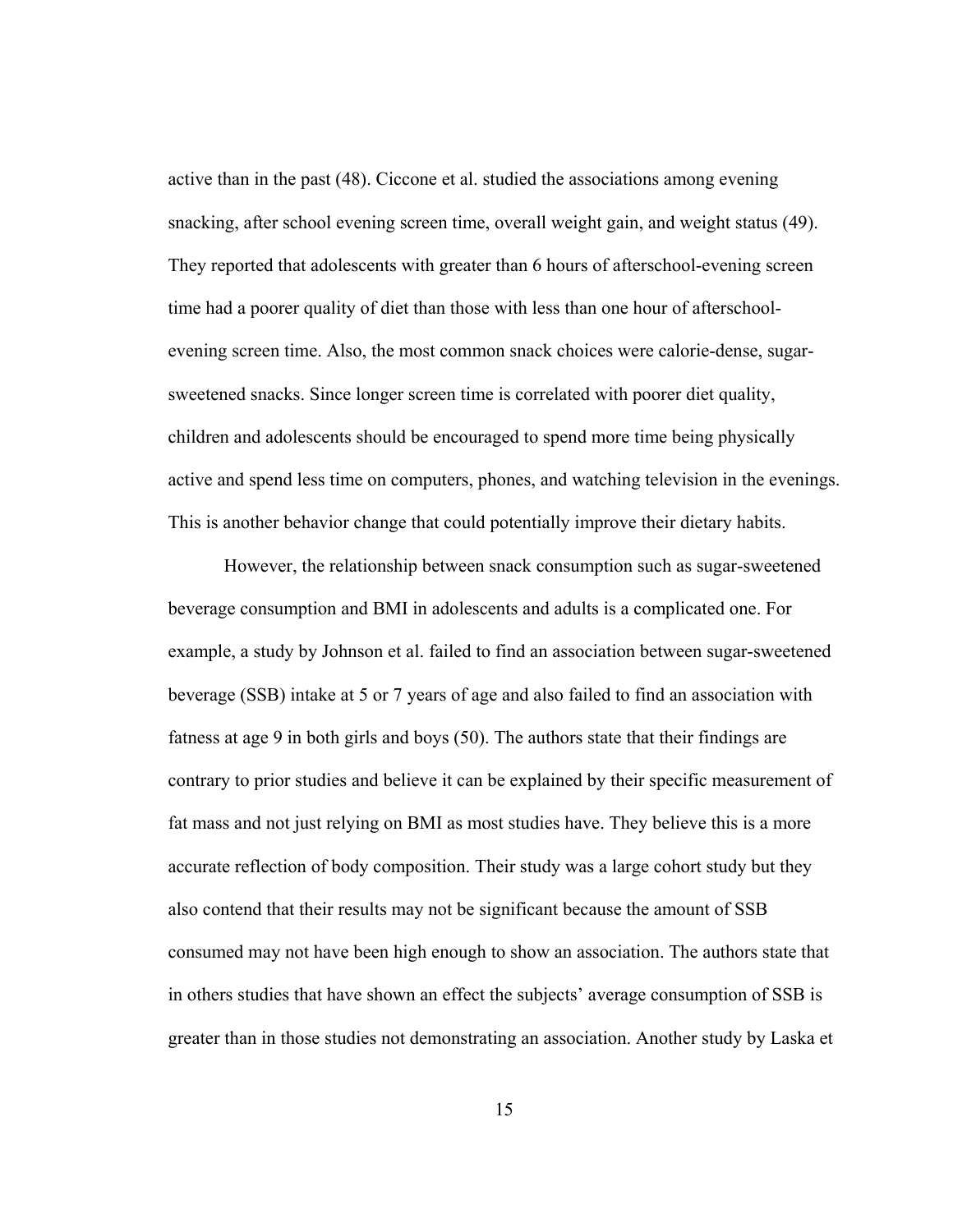al. also demonstrated conflicting results (51). Their study demonstrated an association between SSB intake and increasing BMI in adolescent males but not in females. Although their sample size was large, the authors do comment that their participants were mainly upper middle class white students and therefore their findings could not be generalized. A recent meta-analysis by Kaiser et al. demonstrated that existing randomized evidence from studies on the effects of decreasing consumption of SSB on obesity was not statistically significant (52). No one would argue that SSB are a healthy addition to anyone's diet, but the researchers stated that larger, more long-term studies are needed to demonstrate a significant benefit of reduced consumption of SSB on obesity prevention.

#### **Physical Activity of Adolescents**

The WHO recommends that 5- to 17-year-olds exercise at a minimum 60 minutes per day at a moderate-to-vigorous intensity, and that most of the exercise should be an aerobic activity. As children have gotten heavier, their levels of physical activity (PA) are simultaneously declining. In fact, physical inactivity is fourth on the list of leading risk factors for global mortality, while being overweight and obesity are fifth (53). Researchers have demonstrated that physical activity declines from childhood to adolescence, which increases their risk of chronic diseases later in life (54). Furthermore, Chung et al. demonstrated that physical activity was inversely related to BMI in a sample of 3,147 American children and adolescents between the ages of 6 and 17 (16). This was true in both boys and girls, and this relationship persisted into adolescence. Their sample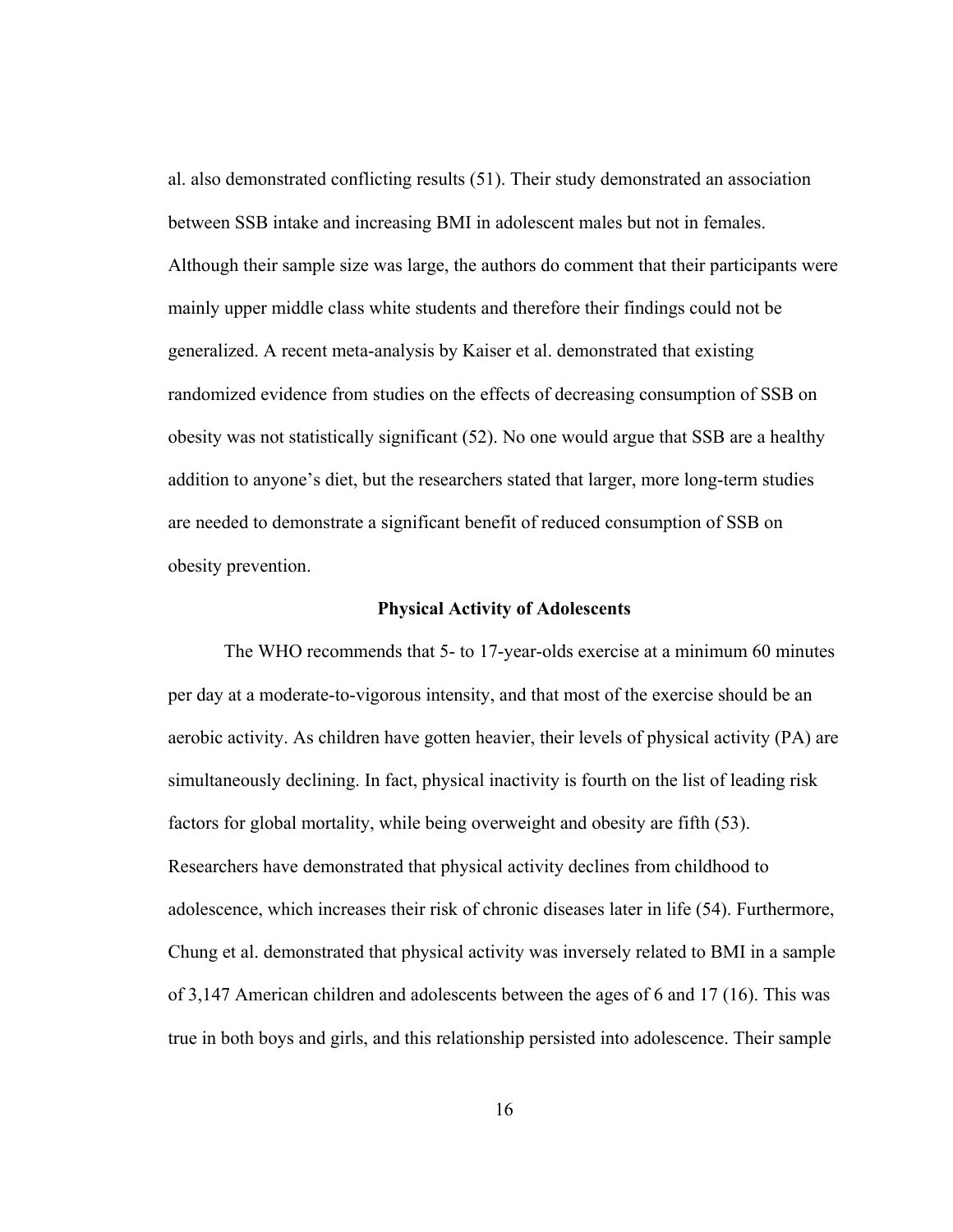population was derived from the 4,718 children who completed the accelerometer arm of NHANES. The relationship was stronger in girls than boys and healthy weight girls were much more active, especially in moderate and vigorous activity than overweight or obese girls. They found that time spent in activity significantly decreased as the subjects got older and that girls were less active than boys across all ages, which further reinforces the importance of encouraging young girls to stay involved in athletics. These findings are alarming as exercise not only improves weight loss efforts and obesity prevention, but exercise also has been shown to improve adolescents' self-esteem and school performance (55).

Children and adolescents who are physically active are more likely to be active as adults (56). Unfortunately, despite the known advantages of PA, most adolescents do not meet the recommended levels for exercise. Also, if children are active, their levels of PA tend to decrease as they approach adolescence (54). Durant et al. conducted a study examining the relationship in youth 12-18 years of age between school environment and policy factors and youth PA, TV viewing, and weight status (57). Data were gathered using surveys completed by the adolescents. The researchers demonstrated that the frequency of physical education (PE) classes and access to school PA facilities after school were the school variables significantly associated with overall PA. This is significant, as only half of adolescents report attending PE class at least once per week.

Although a study by Kwon et al. demonstrated that time spent preforming moderate-to-vigorous physical activity is significantly associated with body fat mass in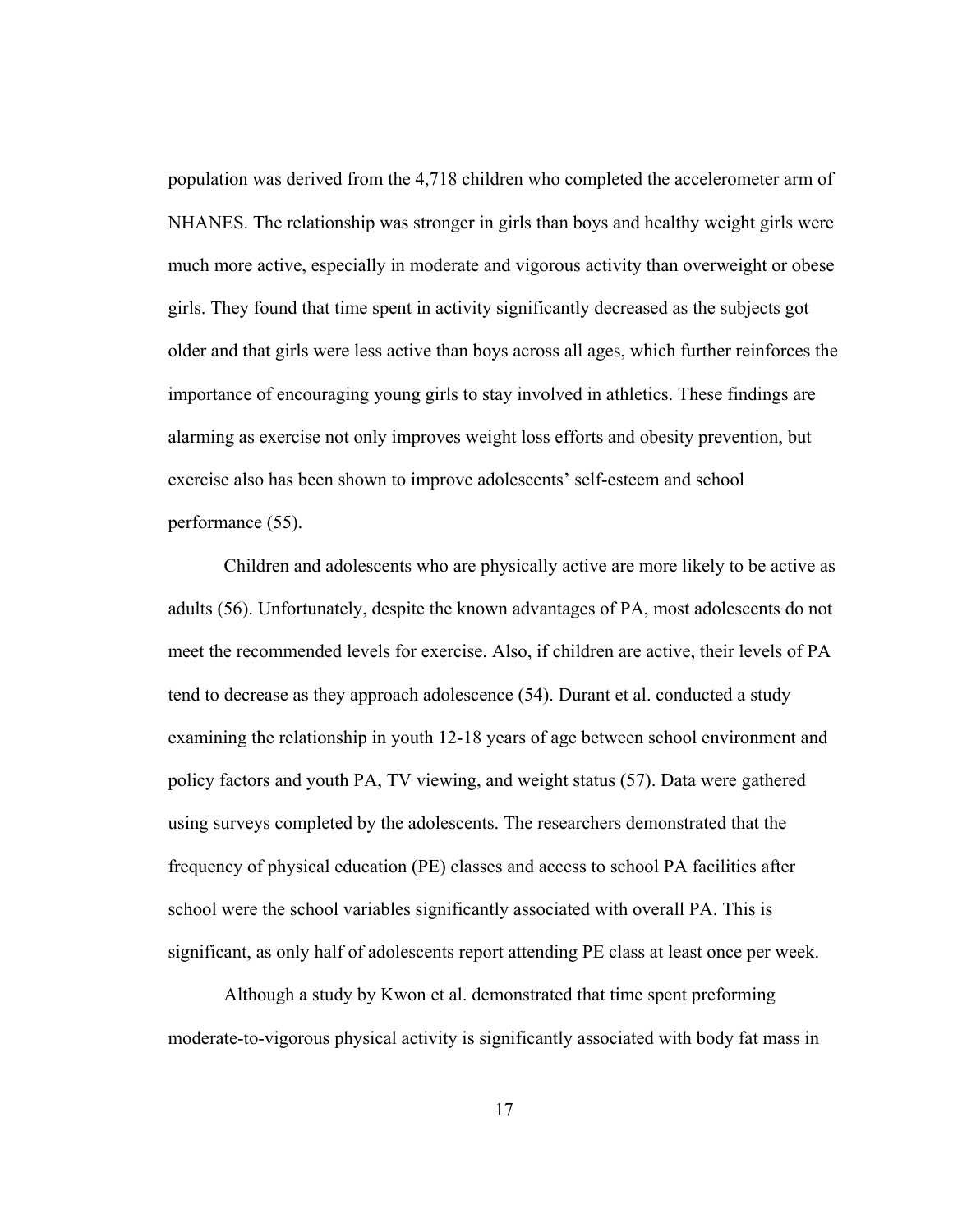both boys and girls, they failed to find an association between either total sedentary time or between the number of breaks in sedentary time and obesity in children and adolescents (58). The authors do concede that the association of activity and obesity are multifaceted and their subjects were predominantly upper middle class white, so their findings could not be generalized. They do conclude that larger, more diverse studies are needed to further elucidate whether reducing sedentary behaviors will have an impact on reducing obesity rates in children and adolescents.

#### **Interaction between Diet and Activity during Adolescence**

 In order to prevent obesity and long-term negative consequences, children and adolescents' PA and diet quality need to be improved. Although experts have recommended 60 minutes per day of moderate to vigorous activity for youth, data suggest that only 30% of adolescents meet this guideline for physical activity (53). Furthermore, the CDC estimates that less than 22% of high school students consume the recommended 5 or more servings of fruit and vegetables per day, only 15% meet the recommendation for total fat intake, and only 7% meet the saturated fat intake (59).

Sanchez et al. described the prevalence and clustering patterns of these four adolescent health behaviors (PA, TV, fruit and vegetable consumption, and dietary fat intake) (48). The researchers also examined the correlates of sociodemographic, behavioral, and parent health behavior of health risk behaviors. They demonstrated that almost 80% of the sampled adolescents had multiple physical and dietary risk behaviors and only 2% met all four of the health guidelines. Only 12% of adolescents consumed the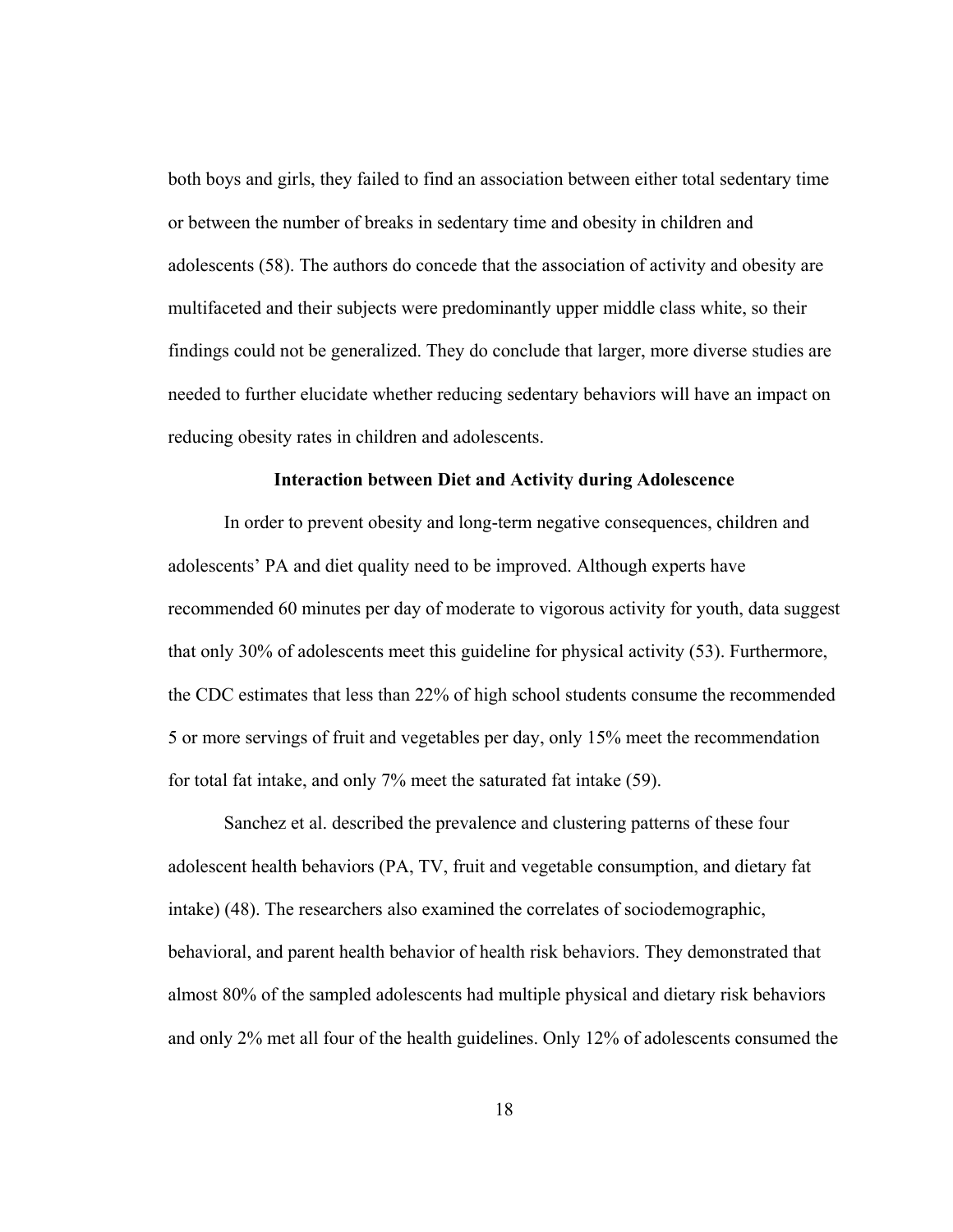recommended five servings a day of fruit and vegetables and only 45% met the PA guideline. More boys than girls met the recommended PA guideline. Unlike other studies, about two-thirds of the adolescents in this study met the recommended less than two hours of television per day. It is estimated that about 40% of adolescents watch television for greater than the recommended two hours per day (43).

 Another study that looked at diet quality and physical activity in adolescents was the Web-SPAN project conducted by Storey et al. in Canada (60). Students in grade 7 to 10 were surveyed about their diet, physical activity, and related meal behaviors such as skipping meals and meals consumed away from home. A total of 4,981 students participated in the study. Diets were analyzed for both their macronutrient and micronutrient quality. Students were classified as having poor, average, or superior diet quality based on Canada's Food Guide to Healthy Eating (CFGHE). Diet quality was calculated by using the number of minimum food group recommendations that were met based on the 1992 CFGHE. Poor was classified as having met 0 or 1, average as having met 2 or 3, or superior as having met all 4. The results showed that 42% of students had poor diet quality, 50% had average diet quality, and only 8% had superior diet quality. They demonstrated an association between poor diet quality and greater number of meals consumed away from home compared to those with an average or superior quality diet. The researchers also demonstrated that students with poor quality diet had significantly lower levels of PA than students with average or superior diet quality. They also noted that students with average diet quality had significantly lower levels of PA than those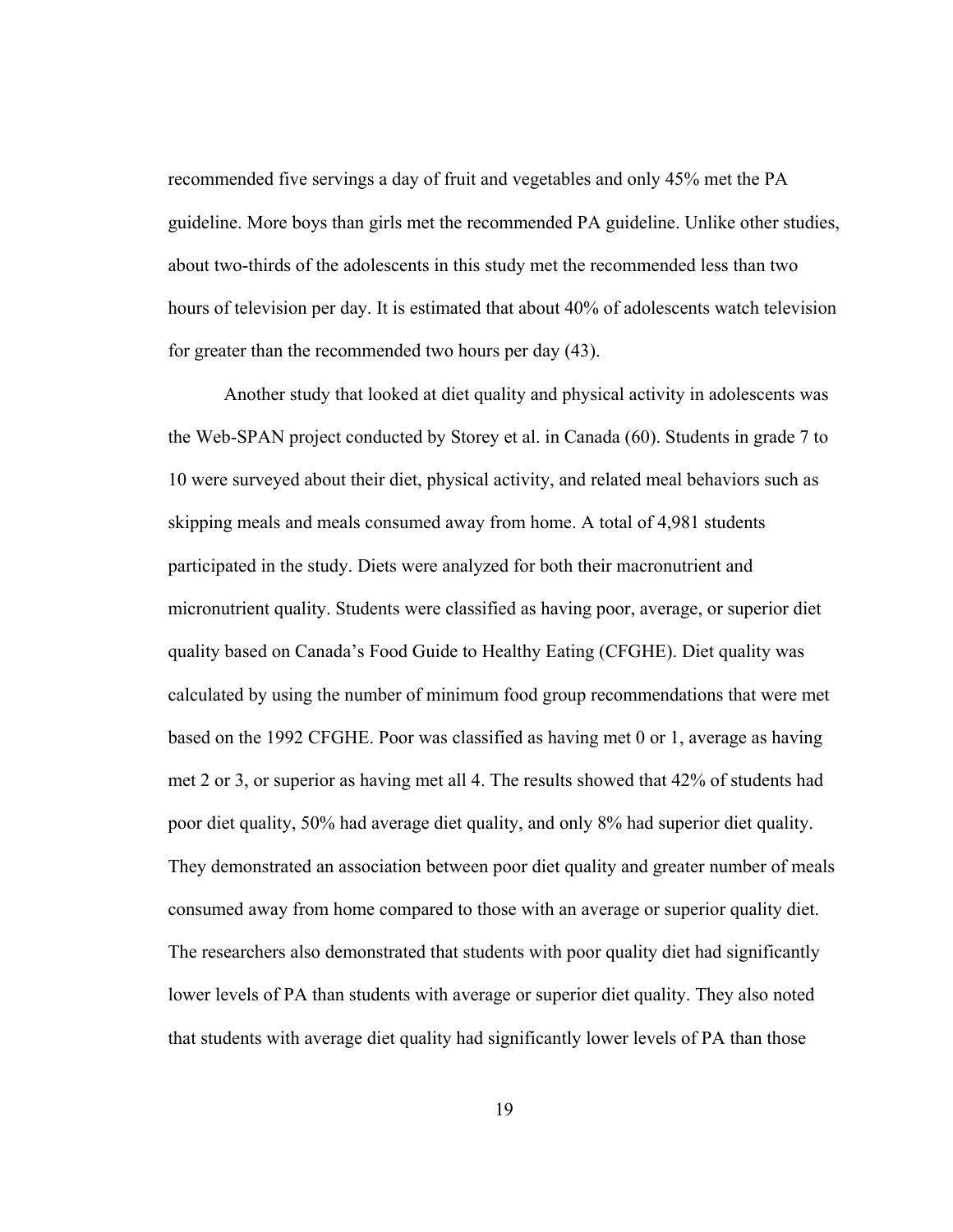students with superior diet quality, across both genders. This study further emphasized the need for improved diet quality and greater physical activity in adolescents.

 Limited research exists on the relationship between diet and physical activity with BMI in adolescents. Berkey et al. researched the role of PA, inactivity, and dietary patterns on annual weight changes among preadolescents and adolescents while accounting for growth and development (23). The participants completed questionnaires in 1996 and again in 1997 and BMI was calculated at both times. The results showed that greater increases in BMI from 1996 to 1997 were among girls who reported larger caloric intakes, lower physical activity, and increased time with TV/videos/games. For boys, the results showed greater increases in BMI in those who reported greater time spent with TV/videos/games. For both boys and girls, a greater increase in caloric intake from 1996 to 1997 predicted greater increases in BMI.

Most of the studies examining diet, physical activity, and BMI in adolescents have reported energy intakes or food groups, but not diet quality. Monfort-Pires et al. looked at the relationship between diet quality and leisure-time physical activity (LTPA), as well as the relationship of these variables with cardiovascular risk factors such as BMI in prediabetic adults (61). They reported that the most physically active participants had better HEI scores and higher levels of dark green and orange vegetables, but not of whole grains. The active participants had lower BMI scores, while those who watched the most television had the highest BMI. This research demonstrates a relationship between diet quality, physical activity, and BMI in adults.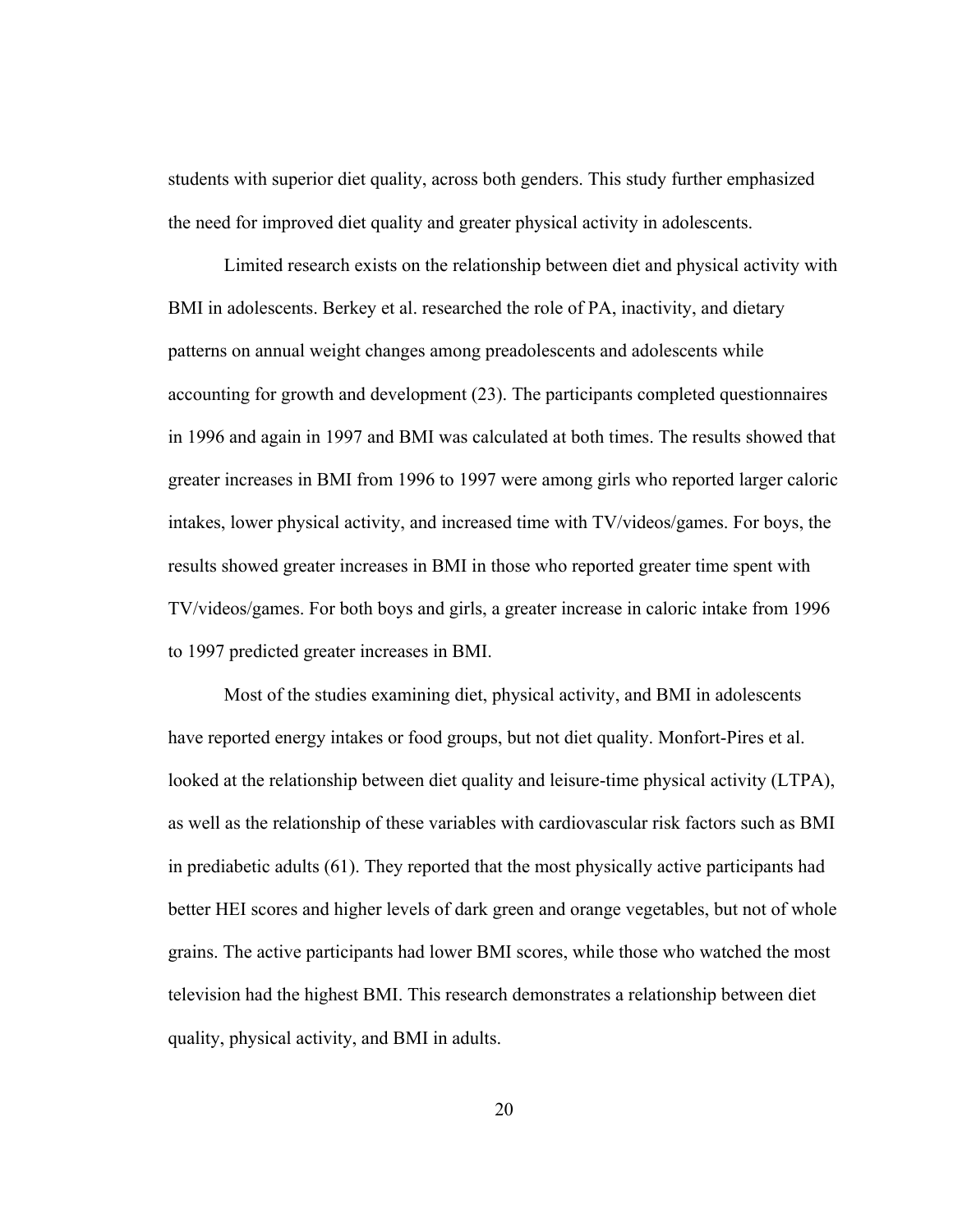Another study by Pate et al. also examined the relationship between diet quality, moderate-to-vigorous physical activity (MVPA), and weight status within and across age groups in US adults by utilizing data from the National Health and Nutrition Examination Surveys from 2003-2004 and 2005-2006 (26). The authors found a consistent inverse relationship between participation in MVPA and weight status in both male and female US adults. However, the researchers failed to find a consistent relationship between diet quality and BMI or waist circumference in men and women aged 20 to 29.

 In contrast to these aforementioned studies, Canadian researchers Woodruff et al. found conflicting results when they studied sixth-grade students to determine if there was an association between diet quality and physical activity levels (62). They used the Canadian version of the HEI (HEI-C) to determine diet quality. Their results showed that a majority (72%) of both boys and girls had poor diet quality and had scores that indicated the need for improvement. Their results contrasted earlier studies in that they found no difference in diet quality between males and females as well as no association with body weight status. In fact, overweight females consumed less of the unhealthy "other foods" category than the normal weight and obese female participants. Obese males, however, consumed more of the "other foods" category than either the normal or overweight male participants. The authors did find an association between activity one night per week and a higher diet quality. This association was not further increased by activity on more than one night per week. The authors hypothesize that perhaps there is not an increased effect on diet quality because if the participants are busy every night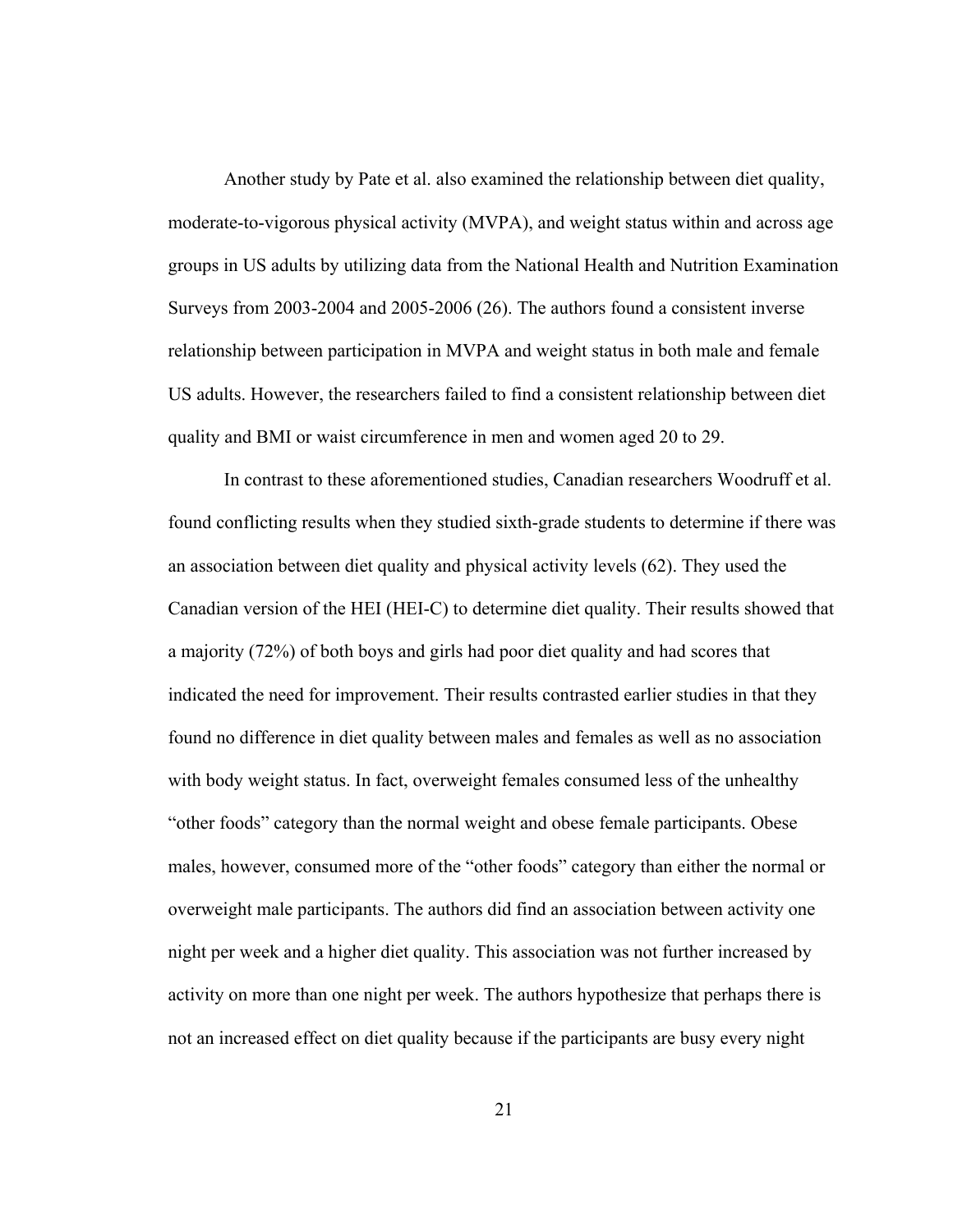with activities this may preclude time to eat a healthy diet. In other words, they may be consuming fast food instead of eating a prepared meal at home, therefore lowering their diet scores. The authors attribute that the higher diet scores in the overweight females may have been caused by an underreporting of their intakes in order to provide "socially acceptable" portions consumed in the dietary recall. Underreporting is not uncommon among overweight-obese subjects compared to normal weight participants (63).

### **Energy Intake, Diet, and Energy Expenditure in Adolescents**

 One reason for weight gain relates to the homeostatic regulation of body weight (64). It is believed that low energy intake and low energy expenditure (low energy flux) is responsible for weight gain. High energy intake and high energy expenditure (high energy flux) is thought to prevent fat gain because it corresponds to a higher resting metabolic rate. Several studies have examined this relationship between energy expenditure and energy intake in adolescents.

Woon et al. examined the relationship between behavioral factors and BMI-forage among early adolescents (24). Energy intake, energy expenditure, eating behaviors, physical activity, and screen time were evaluated using the Eating Behaviors Questionnaire and a 2-day dietary and PA recall. They found that low energy intake and low energy expenditure were associated with high BMI-for-age. However, they failed to find an association between macronutrient and micronutrient intakes with the BMI-forage of the subjects. Zalilah et al. looked at dietary intake, physical activity, and energy expenditure of Malaysian adolescents (25). They found similar findings to Woon et al.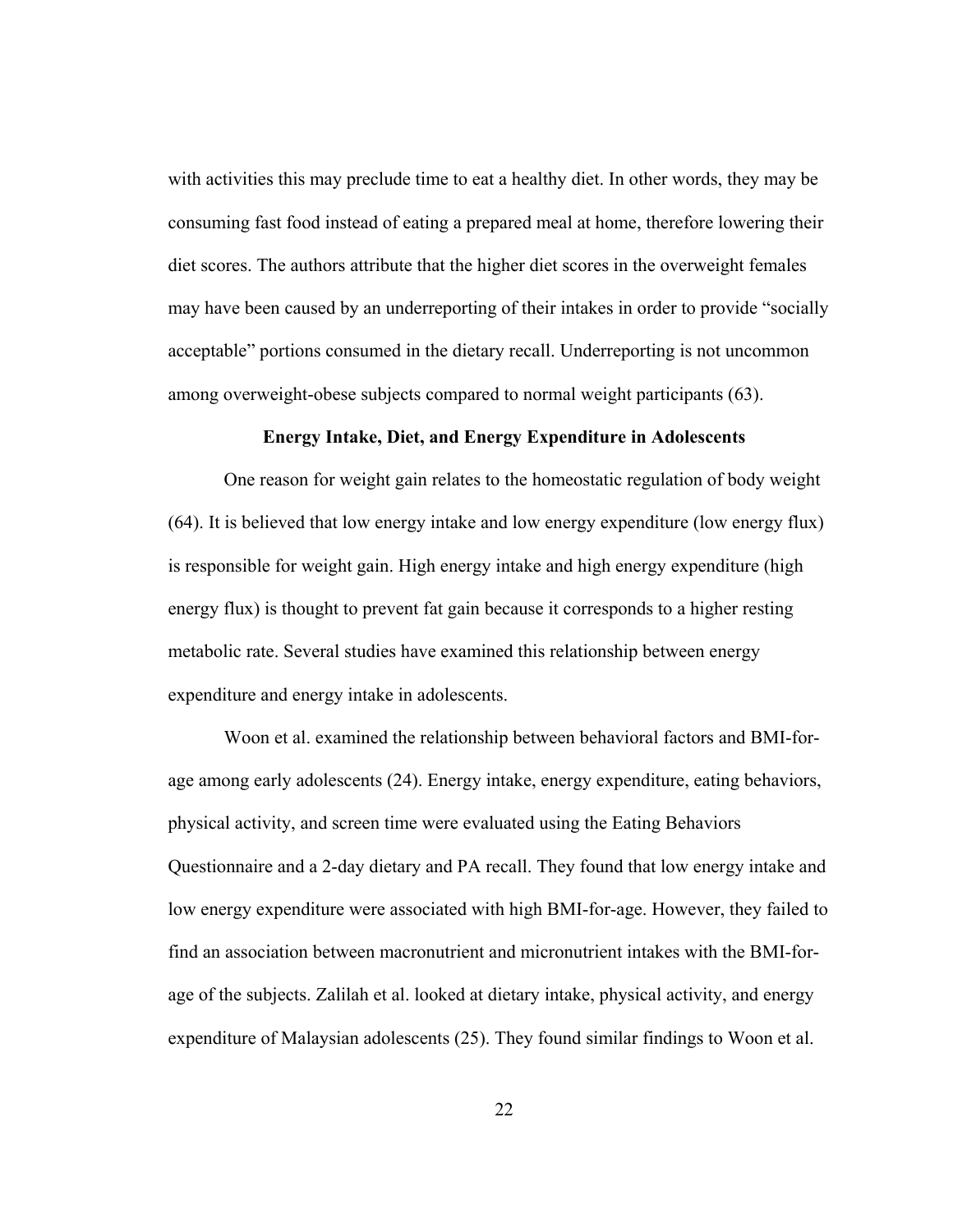that the overweight adolescents had the largest overall energy intake and energy expenditure until they adjusted for body weight; then the overweight adolescents had the lowest energy intake and energy expenditure per kilogram of adjusted bodyweight. Similarly, Hassapidou et al. examined energy intake, body composition, diet composition and obesity in 502 adolescents aged 11 to 14 years in Greece (65). They included students from all socioeconomic levels and each underwent anthropometric measurements to calculate BMI as well as skinfold thicknesses to calculate percentage body fat. Their diets were analyzed for energy and macronutrient intake using 3-day diet recalls. Twenty-four-hour energy expenditure was calculated by adding RMR determined with the Schoffield equation for specific age and energy cost for activity from 3-day activity records. Each participant's RMR was multiplied by an average metabolic value depending on his or her activities using the tables by Ainsworth et al. (66). They found that both overweight boys and girls reported lower energy intake compared to the nonoverweight groups. The researchers commented that this may be attributable to underreporting that is commonly observed in obese subjects. They also found no difference in the physical activity reported by overweight and non-overweight subjects which they attributed to overestimation of physical activity by the overweight subjects. Limitations of this include self-reporting of dietary intake as well as self-reporting of physical activity in order to calculate both energy intake and expenditure. They did report significant differences in diet composition between the two groups. Specifically, overweight subjects consumed less carbohydrates and less fiber than their normal weight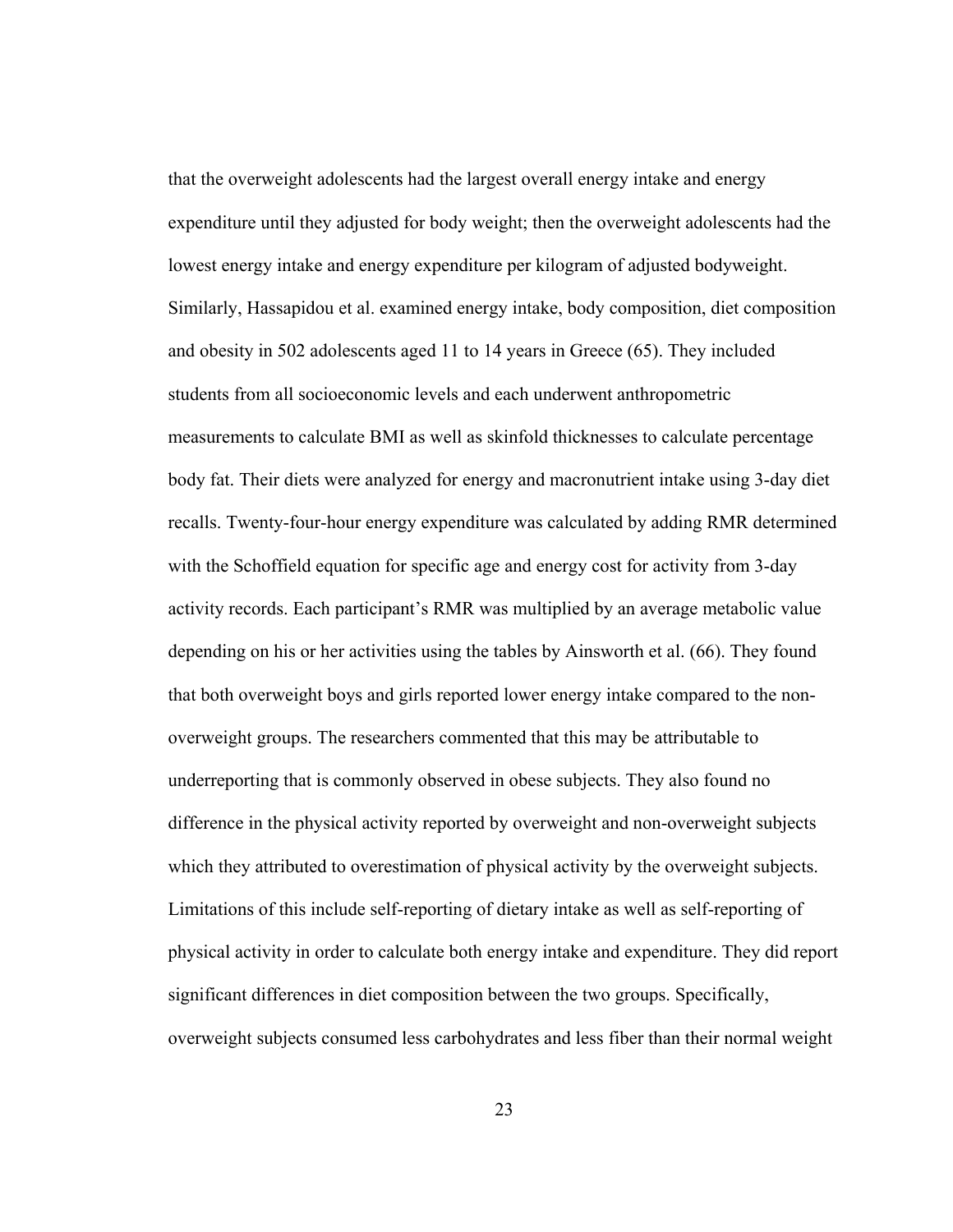counterparts. The overweight adolescents also consumed more snacks, sugar, jam, chocolate bars, and pizza and less legumes, vegetables, and fruits than the normal weight participants. The researchers conclude that poor diet composition is a significant contributor to obesity and more education is needed in schools to prevent the trend in excess weight gain in adolescents.

#### **Waist Circumference**

Many studies to date have evaluated adiposity using BMI, but waist circumference (WC) is also used. However, WC is considered as a valid tool to evaluate adiposity because it is positively associated with abdominal fat, which is a predictor of obesity-related diseases such as type 2 diabetes, hypertension, dyslipidemia, and cardiovascular diseases (67). WC is a simple measurement method that can quickly detect individuals at risk for obesity-related diseases. BMI is still a critical measurement because it does measure the severity of obesity, but WC measures body fat distribution (68). It is believed that excess body fat around the waist is more detrimental to health than body fat on the hips and thighs.

#### **Breastfeeding and Obesity during Childhood and Adolescence**

Since so many children are already obese, it is important to elucidate early modifiable factors that may predispose them to increased obesity risk later in life. For example, exclusive breastfeeding for the first six months of an infant's life has been shown to reduce the prevalence of obesity in infancy and the effect appears to be a dosedependent relationship (69). In other words, the longer a woman breastfed her baby past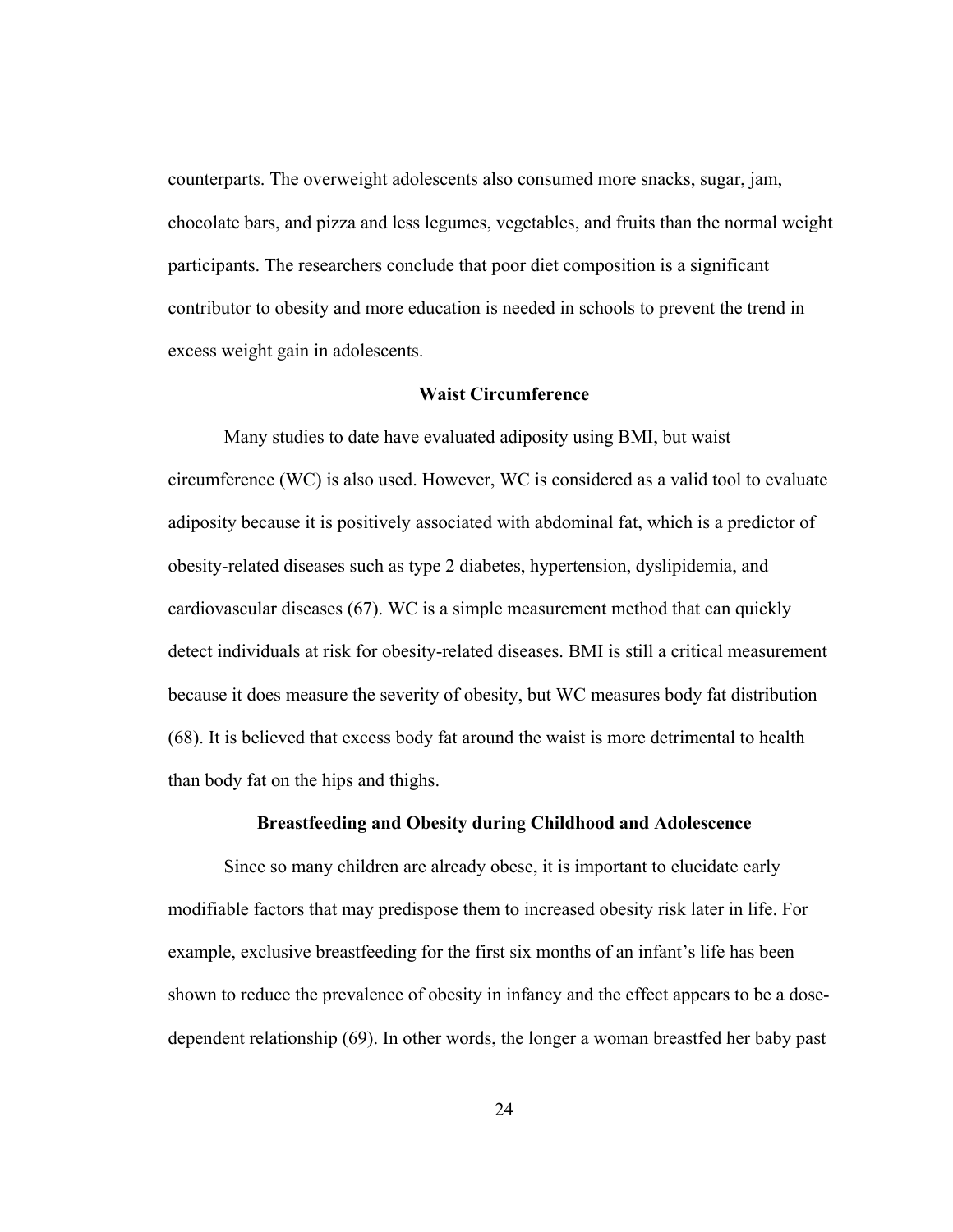six months of age, the less likely her infant would become obese. There is an inverse relationship between duration of breastfeeding and risk of overweight in infancy. In fact, a meta-analysis in 2015 also showed that breastfeeding decreased the odds of overweight/obesity by 13% that persisted until age 19 but then declined (70). However, the association was somewhat stronger in studies that reported exclusive breastfeeding compared to studies that compared ever breastfed with never breastfed subjects. A metaanalysis of 17 studies in 2014 demonstrated this dose-response between breastfeeding duration and decreased risk of childhood obesity (71). Children breastfed for greater than or equal to 7 months were less likely to be obese and children breastfed for less than 3 months had a 10% reduction in the risk of childhood obesity up to 19 years of age compared to never breastfed infants. In the WHO systematic review that included their updated meta-analysis, an association between breastfeeding and lower prevalence of overweight/obesity later in life was seen (6).

Research has demonstrated a protective effect of breastfeeding on obesity later in life in adolescents. In a study by Oddy et al., when formula was introduced at 4 months of age or earlier, this played a significant role in the trajectory of the BMI from birth to 14 years (72). They followed infants from birth until 20 years of age and found that infants who exclusively breastfed for less than or equal to 6 months were more likely to be overweight or obese (BMI>25) up to age 20. Formula feeding caused accelerated weight gain in infancy. In this study, infants who were exclusively breastfed had a leaner body mass than formula-fed infants, with this trend persisting to age 20, which may be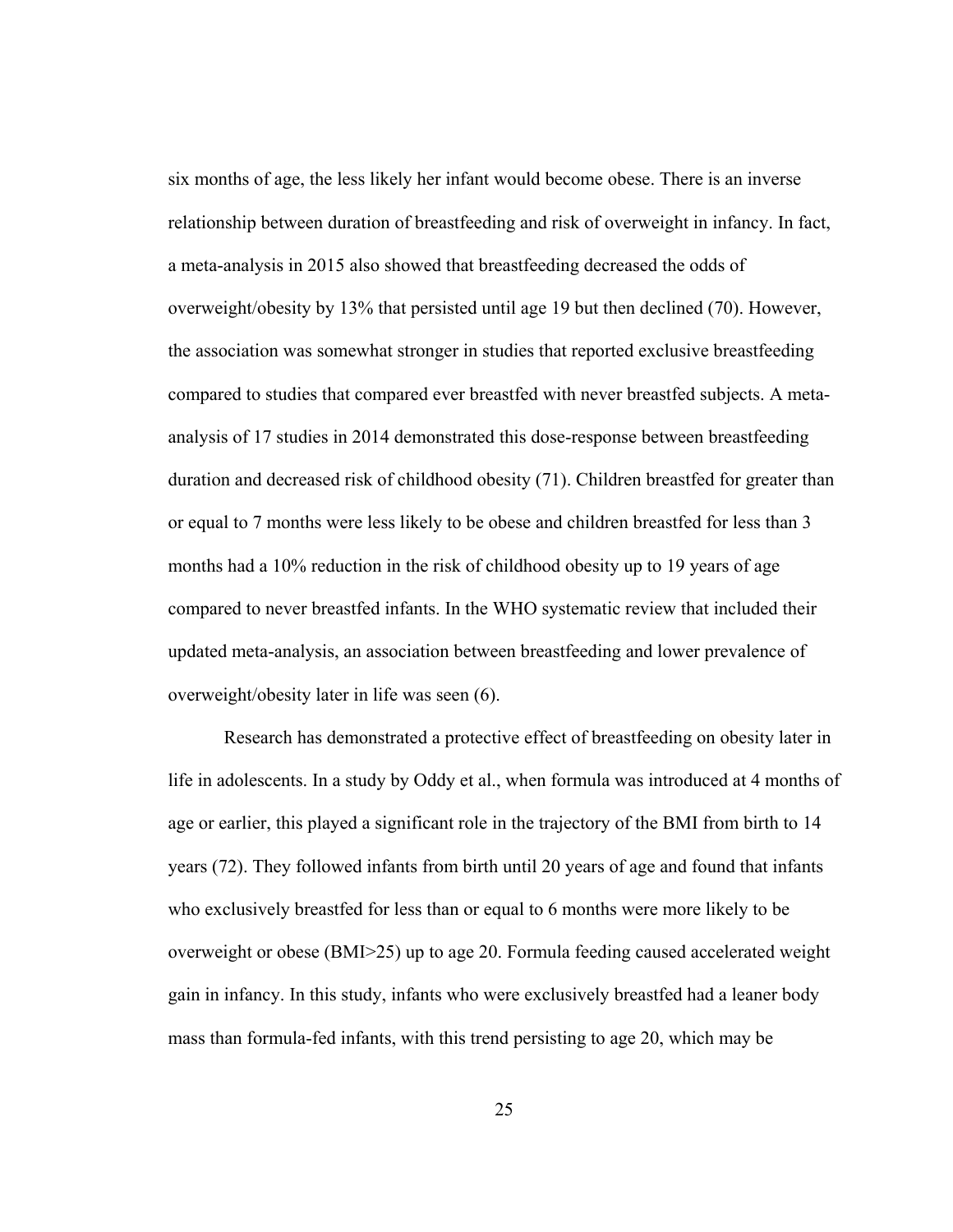protective against obesity in adulthood. The most critical time for breastfeeding's influence on future overweight or obesity risks may be in the first 6 months of life due to its potential effects on the infant's body composition.

In a study by Gillman et al., adolescents age 9 to 14 were less likely to be overweight if they were fed breast milk more than infant formula or if they were breastfed for longer durations (73). They found that adolescents who were breastfed for a minimum of 7 months were 20% less likely to be overweight than those adolescents who were not breastfed or were breastfed for less than 3 months. Another study by De Kroon et al. examined the relationship between breastfeeding and BMI in adolescents (74). They measured the BMI, WC, and waist-hip ratio (WHR) in 737 young adults who were part of the original Terneuzen Birth Cohort. The researchers demonstrated that exclusive breastfeeding duration had a significant inverse dose-response relationship with BMI, WC, and WHR. They also used questionnaires to determine if eating habits were healthy or non-healthy in the participants based on responses to dietary pattern, consumption of fruits and vegetables, snacks, sweetened beverages, and alcohol. Although the researchers found a positive relationship between breast feeding and healthy dietary habits in young adulthood, the results were not statistically significant.

In contrast to the previous studies, Michels et al. failed to identify a relationship between duration of breastfeeding and being overweight or obese as an adult (12). They questioned the mothers of 35,831 women who participated in the Nurses' Health Study II the United States on type of feeding, duration of breastfeeding, and exclusivity of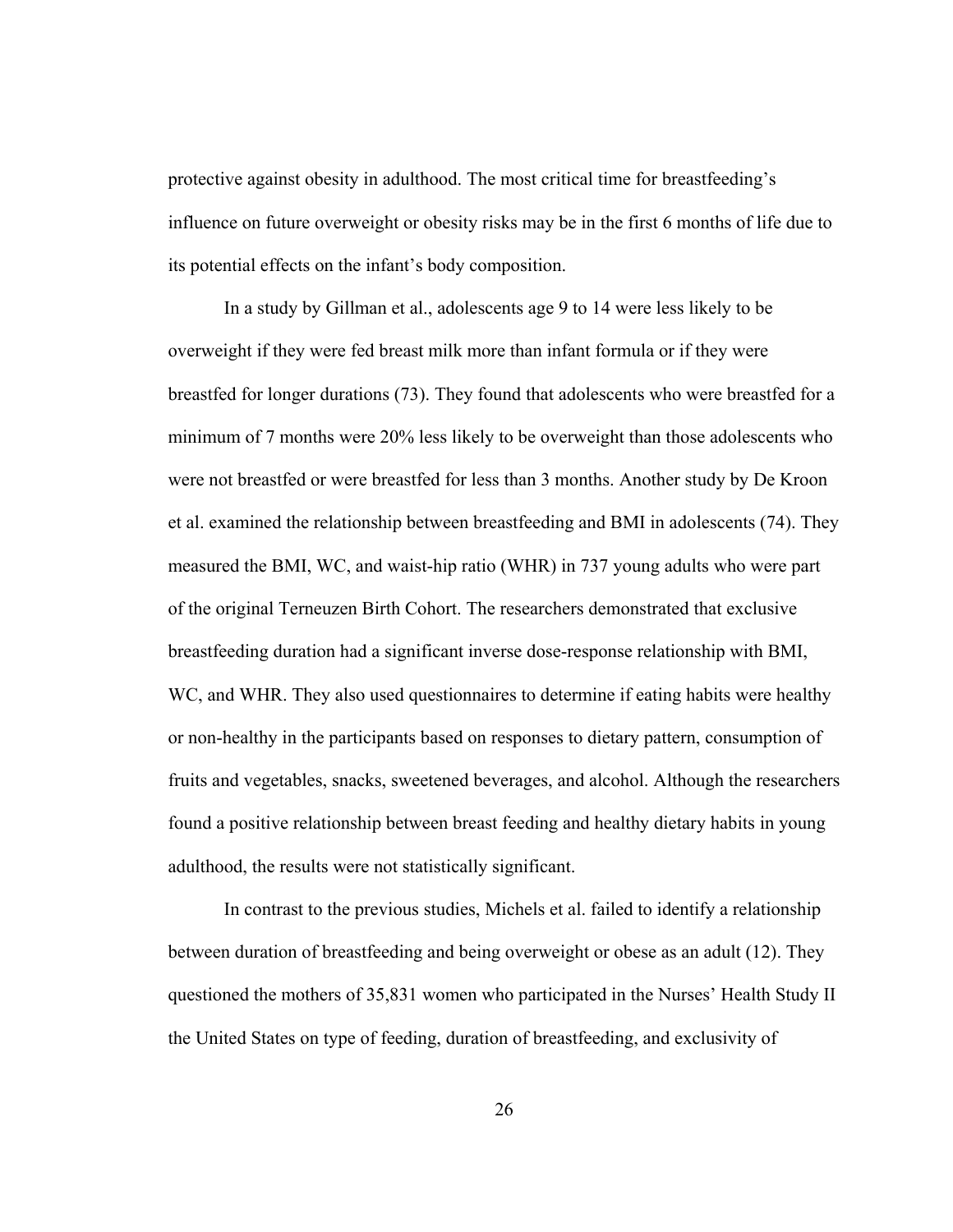breastfeeding among the participants. The participants provided information on their height and weight at age 5, 8, 10, 18, and at approximately age 40. The researchers did not find any association between either having been breastfed or duration of breastfeeding with a women's risk of being either overweight or obese during childhood up to age 40.

### **Potential Mechanisms of Protective Effects of Breastfeeding**

The reasons for the protective effect of breastfeeding against obesity are still unclear although several theories abound. Since obesity is a result of an energy imbalance whereby energy intake exceeds output, then perhaps hormones in breast milk may modify the appetite center of the brain in infants (75). Appetite is controlled by the arcuate nucleus of the hypothalamus in the brain and it is affected by hormones such as leptin and ghrelin, which act as mediators between the adipose tissue, the gastrointestinal tract, and the brain. The pathways that are involved in appetite regulation do not mature until after birth and in early infancy. Additionally, hormones such as leptin, ghrelin, adiponectin, resistin, and obestatin have been identified in breast milk but are not found in infant formulas (75,76). This is important because these hormones may be crucial in early infancy in establishing the programming of normal energy balance that persists in childhood and adulthood. If programming does not occur early in the brain, then a person may be at increased risk for long-term obesity.

In addition to breast milk's hormone content, it has also been postulated that breastfeeding is protective against obesity because it allows infants to self-control their

27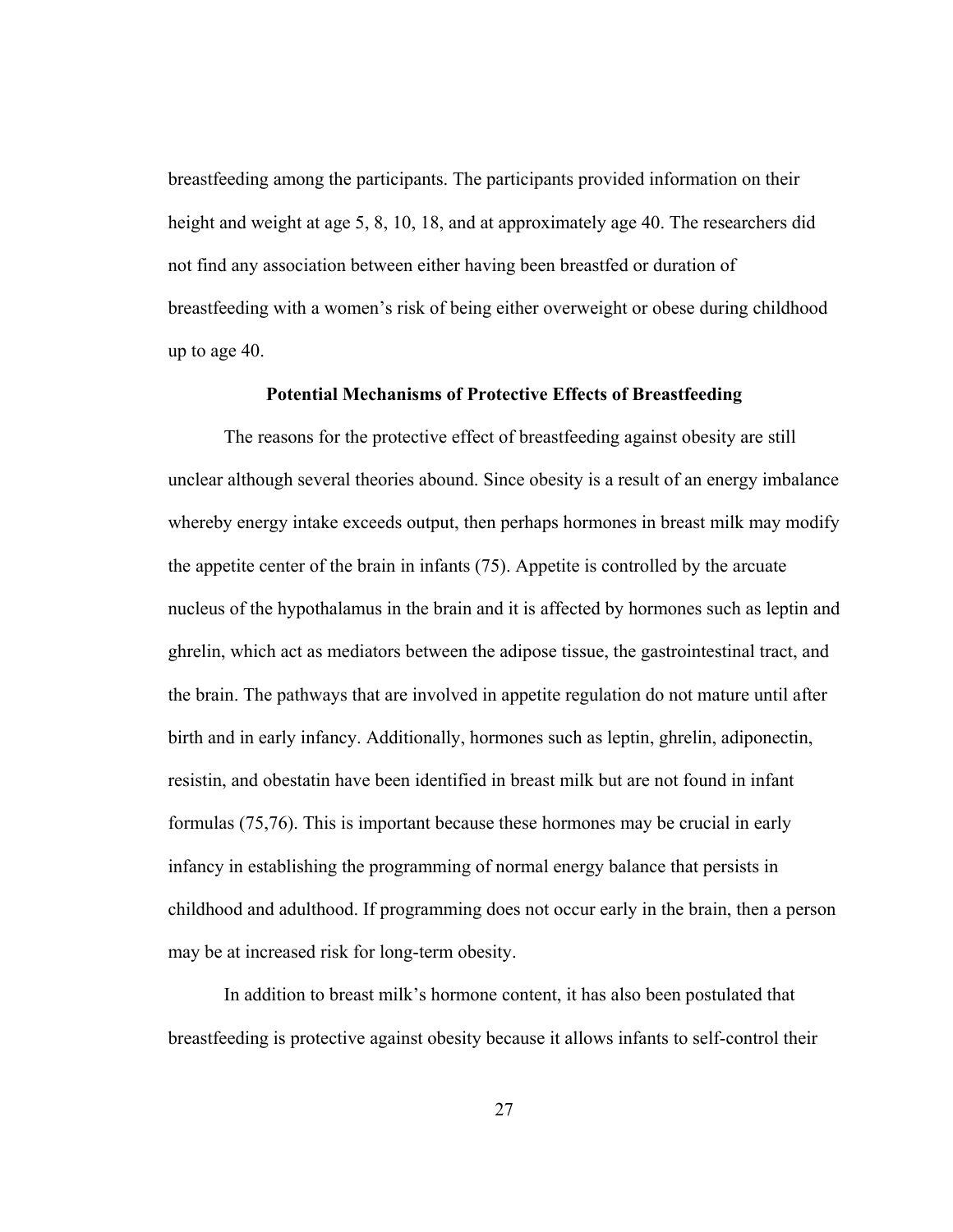intake as opposed to bottle-fed infants who generally empty the bottle when feeding (11,76). This increased self-control over their intake presumably helps breast-fed infants learn to self-regulate their energy intake better than formula-fed infants. In other words, breastfed infants may be better at recognizing satiety signals and therefore they stop when they are full. Breastfeeding may exert both short- and long-term effects on the programming of normal growth and development. In other words, early infant nutrition could affect a person's long-term risk of being overweight or obese as an adult.

### **Breastfeeding and Dietary Intake during Childhood and Adolescence**

As previously mentioned, in a study examining the differences in diet and lifestyle at age 7 between breastfed- and formula-fed children, Scholtens et al. found breastfed children were more likely to have a healthy diet (13). The researchers studied 2,043 Dutch children using questionnaires at age 7 to gather breastfeeding duration, diet, and lifestyle information. At 8 years they measured weight and height to calculate BMI. Children who were breastfed longer than 16 weeks had a healthier diet at 7 years compared to non-breastfed children. The breastfed children consumed more fruit and vegetables and less meat, white bread, carbonated soft drinks, chocolate bars, and fried snacks compared to those children who were not breastfed.

Another study by Skinner et al. examined if food-related experiences in the first two years of life predicted dietary variety in school-aged children (77). Dietary variety is associated with diet quality and the more variety in a diet the more likely that diet will meet nutrient recommendations versus diets restricted in variety and food groups.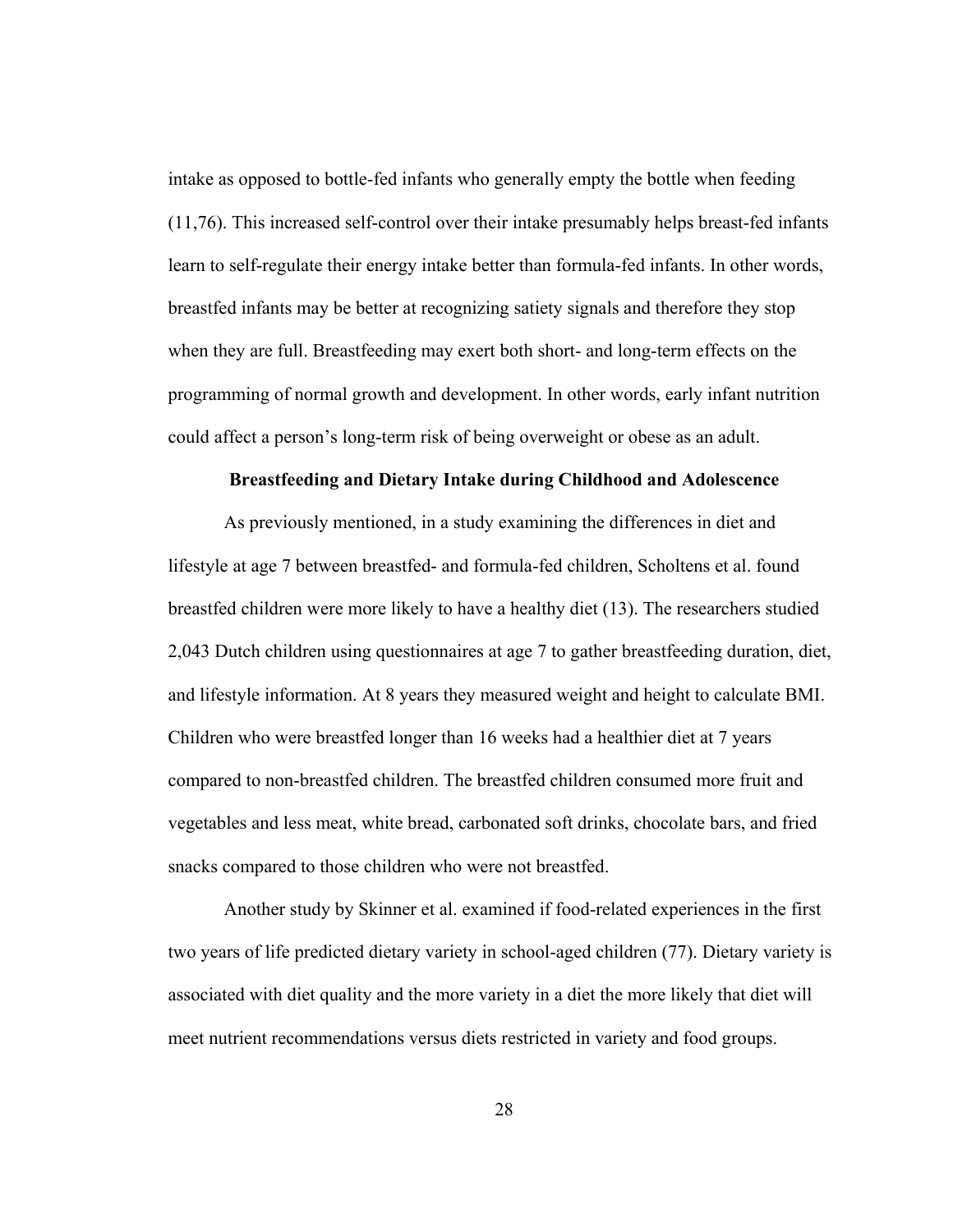Seventy child/mother pairs were interviewed 7 or 8 times when their child was between 2 to 24 months old and again when their child was 6, 7, and 8 years old. The results revealed that in the school-aged children vegetable variety was predicted by the mother's vegetable preferences. However, the fruit variety was predicted by breastfeeding duration and either early fruit variety or fruit exposure. The duration of breastfeeding was a positive predictor of fruit variety consumption in the school-aged children but this was not found for vegetable variety. The authors hypothesized that infants' experiences with breastmilk increased their acceptance of a greater number of flavors later in life but an unknown factor precluded this association with vegetable preference. The researchers admit that there must be other unidentified factors involved in food preference and recommend future longitudinal studies to elucidate them.

Another study by Grieger et al. examined the dietary patterns of 2,287 children in Australia between 2 and 8 years of age (78). This was a cross-sectional study in which children were classified as either breastfed or never breastfed and 24-hour dietary recalls were utilized to evaluate dietary variety. The researchers found a positive association between breastfeeding and an overall healthy dietary pattern that persisted up until the age of 8. Children who were breastfed tended to consume more fruits and vegetables, whole grains, and red meats than non-breastfed children. The researchers also demonstrated that this effect was independent of the mother's level of education.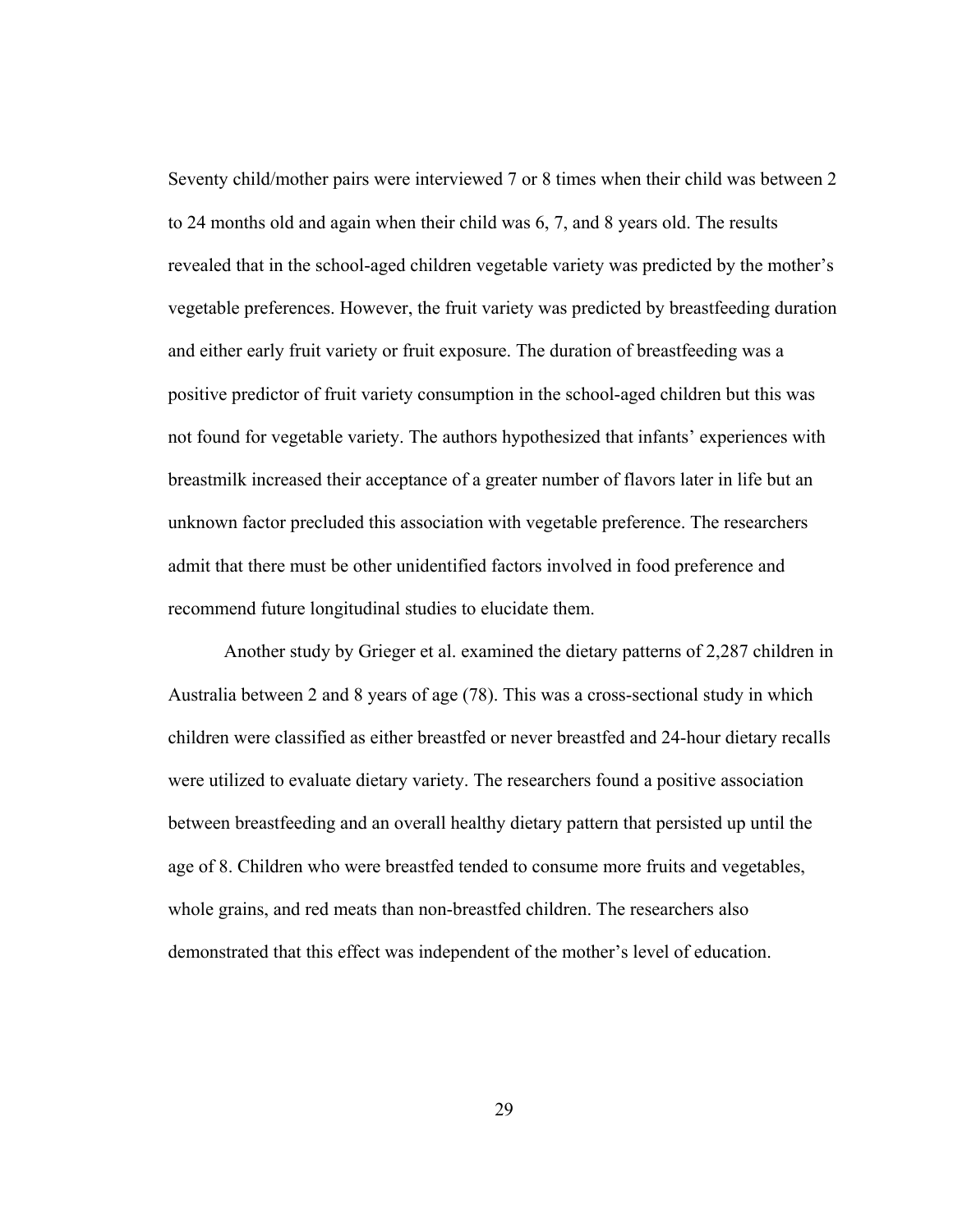#### **Breastfeeding and Physical Fitness during Childhood and Adolescence**

Since breastfeeding seems to confer a protective effect against obesity in childhood and potentially in adolescents, it is plausible that breastfed children may also be more physically fit than non-breastfed children. Labayen et al. hypothesized that exclusive breastfeeding was associated positively with physical fitness in children and adolescents (20). They looked at both the presence of exclusive breastfeeding as well as duration and categorized subjects into exclusively formula fed or breastfed less than 3 months, 3 to 6 months, and greater than 6 months. They tested the fitness levels in 1,025 children and 971 adolescents. They found that both children and adolescents who were breastfed as infants were physically fitter than those children and adolescents who were exclusively formula fed as infants. They also found that a longer duration of breastfeeding was associated with higher fitness levels, but there was no further increased fitness observed in infants exclusively breastfed for greater than 3 months versus those breastfed for greater than 6 months. This association was seen regardless of the socioeconomic status of the child or adolescent, the BMI of the mother, or the birthweight of the infant.

Zaqout et al. also examined the relationship between breastfeeding and physical fitness (21). They wanted to determine if there was a relationship between exclusive breastfeeding and physical fitness performance in children, and if this relationship was affected by breastfeeding duration. They examined 2,853 European children 6-11 years old who had exclusive breastfeeding duration and complete data on physical fitness.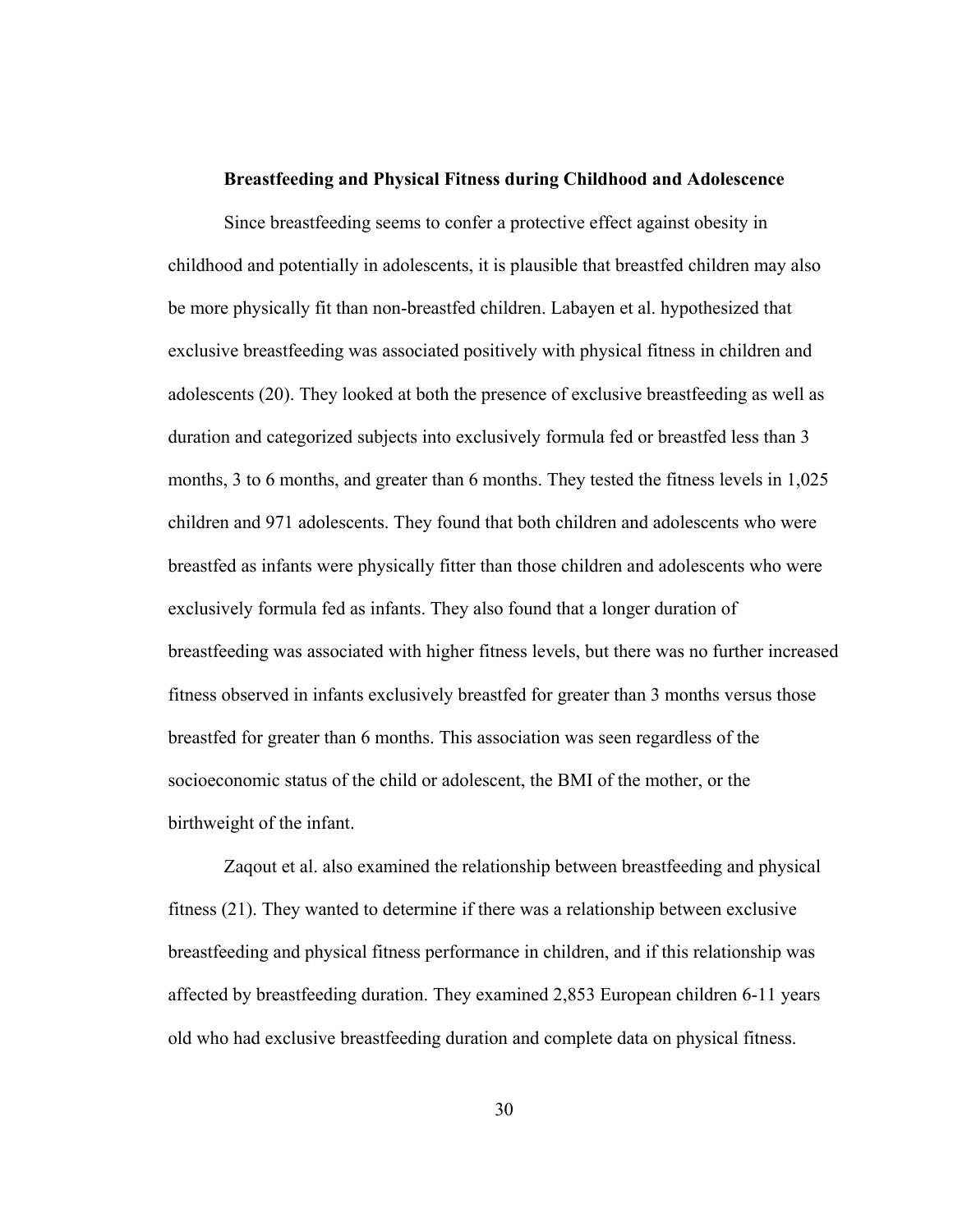Breastfeeding duration was categorized into never, 1-3, 4-6, and 7-12 months. Physical fitness included cardiorespiratory fitness, muscular strength, flexibility, balance, and speed. The researchers found a positive association between exclusive breastfeeding and lower-body explosive strength and also flexibility. Furthermore, they found a positive association between breastfeeding and balance in boys but this relationship was negative in girls. They also found that 1-3 months of exclusive breastfeeding was sufficient to improve lower-body explosive strength and any further duration did not increase the benefit. However, to have any benefit on flexibility or balance, 4-6 months of breastfeeding was needed, but this was not significant after adjustment for BMI and PA. They concluded that exclusive breastfeeding somewhat improves physical fitness components, mainly lower-body muscle strength, and therefore improves future health.

The aforementioned studies results are different than those found by Lawlor et al. in a study of 3,612 children in the Avon Longitudinal Study of Parents and Adolescents who were evaluated at age 9 for cardiorespiratory fitness, weight, and height (22). Medical records were examined for infant birthweight and information from mothers was obtained by mail at 4 weeks, 6 months, and 15 months about their infant's feeding practices. Categories were either ever breastfed versus never breastfed and then further divided by duration as never, less than 3 months, 3-6 months, and greater than 6 months. Although the investigators did find an association between birth weight and length with cardiorespiratory fitness, they failed to find an association between breastfeeding and later fitness. They believe that the intrauterine environment affects health later in life and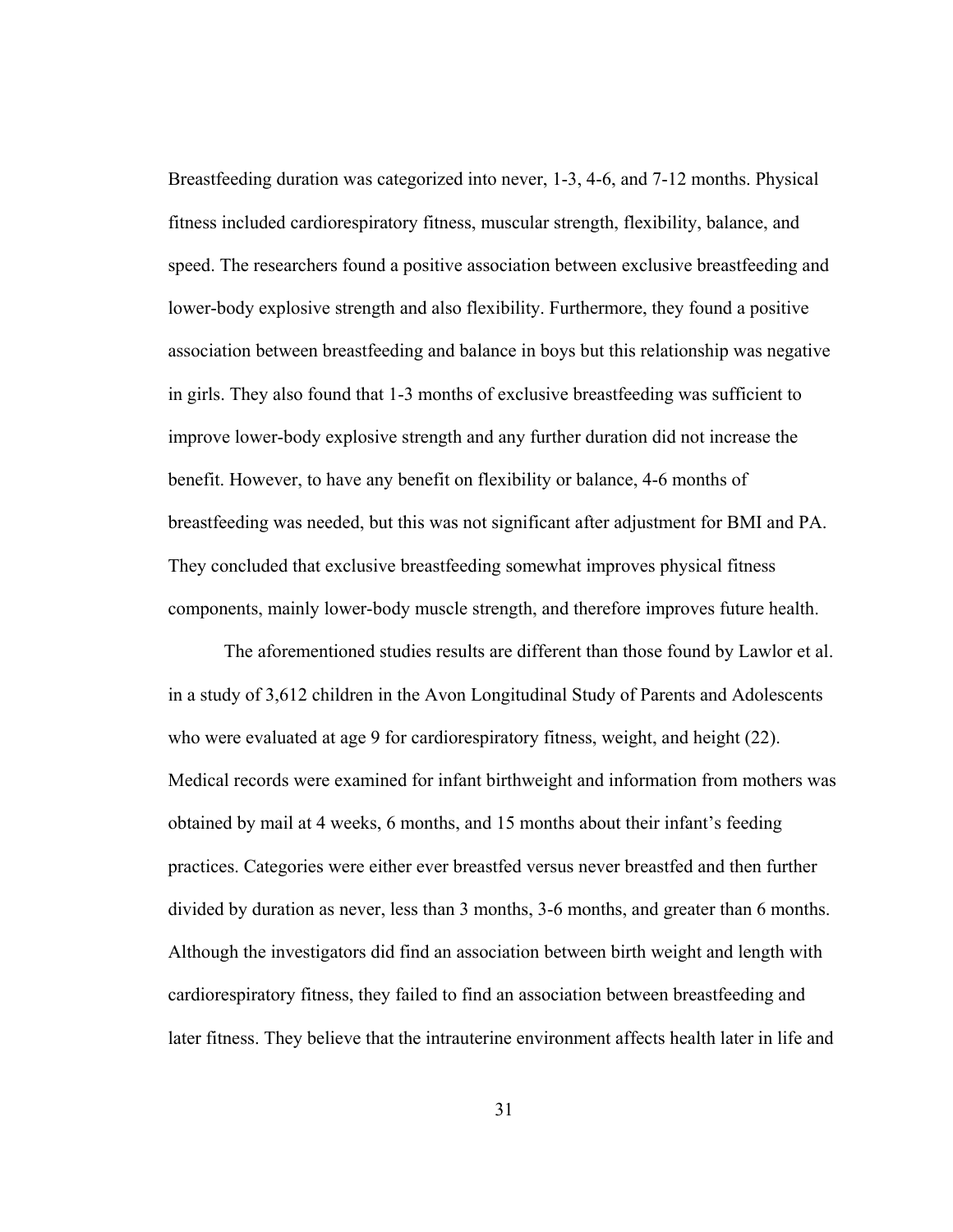that cardiorespiratory fitness is multifactorial in origin and larger long-term studies are warranted.

### **Physical Fitness and Physical Activity**

Physical activity instead of physical fitness can be used as an accurate marker of health. A study by Schmidt et al. has demonstrated that both physical activity reporting and physical fitness testing offer useful information regarding subjects' cardiometabolic risk factors (79). They acknowledge that many studies rely on self-reported physical activity as they are much easier to conduct than objective fitness testing. In addition, they found an association between fitness level and risk factors as well as between reported physical activity and risk factors. Furthermore, Larsen et al. demonstrated a relationship between physical fitness and physical activity (80). They found that children who were physically active in sports clubs have better exercise capacity compared to children not active in sports clubs. Similarly, Blair et al. stated that physical activity and physical fitness are both important for health and they are unsure which is a better predictor of health (81).

In conclusion, an association has been demonstrated between breastfeeding and decreased risk of overweight and obesity later in childhood. However, this has been studied more in children than in adolescents and long-term prospective studies are needed to determine if the breastfeeding benefit extends into adolescence. It is still unclear how breastfeeding conveys long-term benefits such as lessening the risk of obesity in children, and researchers have yet to elucidate whether breastfeeding is associated with a better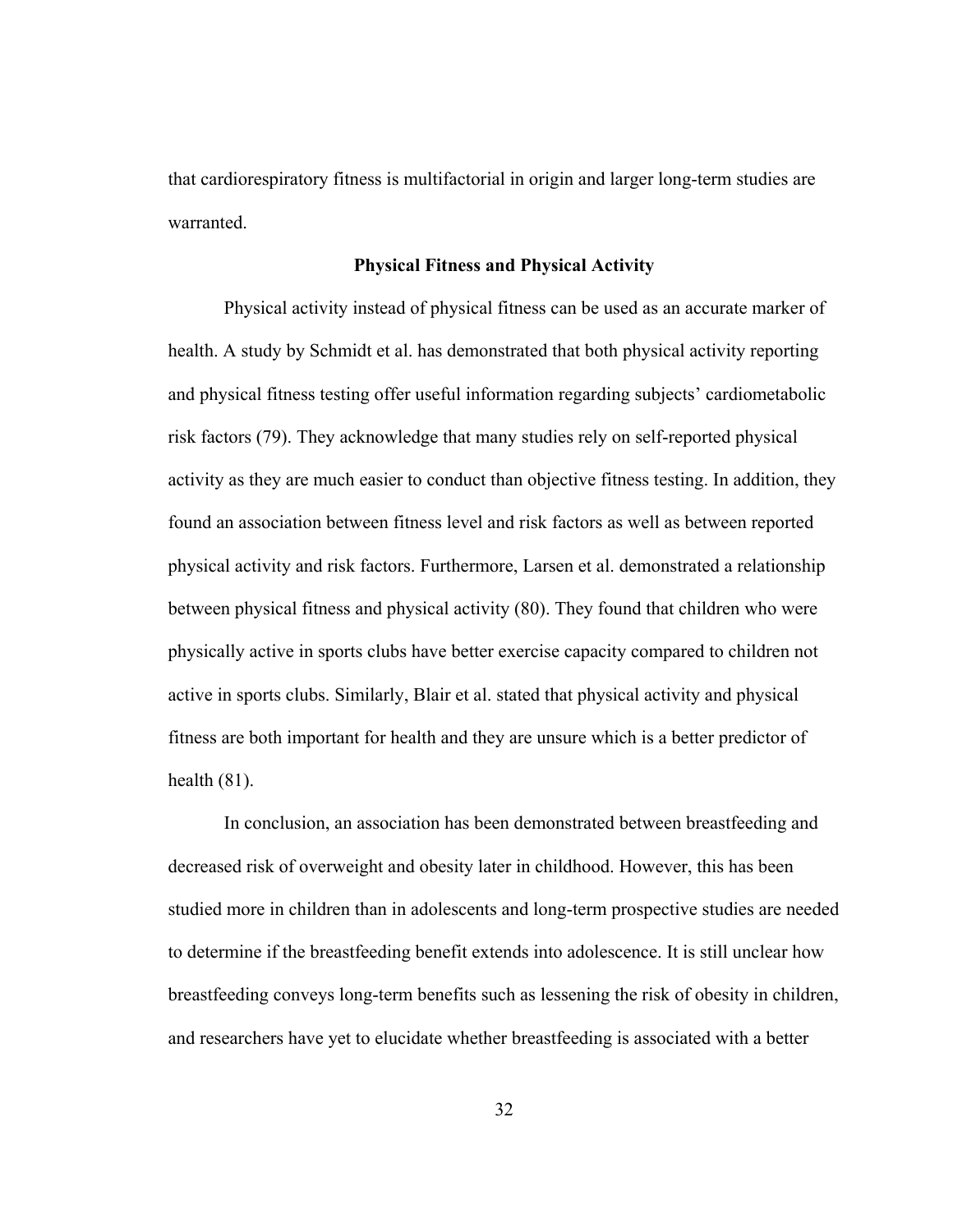diet quality and higher physical activity in adolescents. It has been well documented that breastfeeding has several short-term benefits such as improving neonatal survival, improving infant and mother bonding, aiding in the achievement of optimum growth and development in infancy, providing natural immune benefits for the infant, and providing many maternal health benefits (82). It is possible that hormones contained in breastmilk may affect the development of the feeding and the satiety center in the central nervous system. Since these hormones are involved in energy balance regulation, their absence in non-breastfed children may cause changes in the programming of energy balance regulation that continue into adulthood (76). Thus, it could possibly lead to a lifelong higher risk of becoming overweight and obesity.

There have been no published studies examining the association between breastfeeding, overall diet quality, physical activity, and BMI-for-age in adolescents. Therefore, the purpose of this study was to determine if there is a relationship between physical activity and BMI, diet and BMI, and if those relationships are moderated by breastfeeding.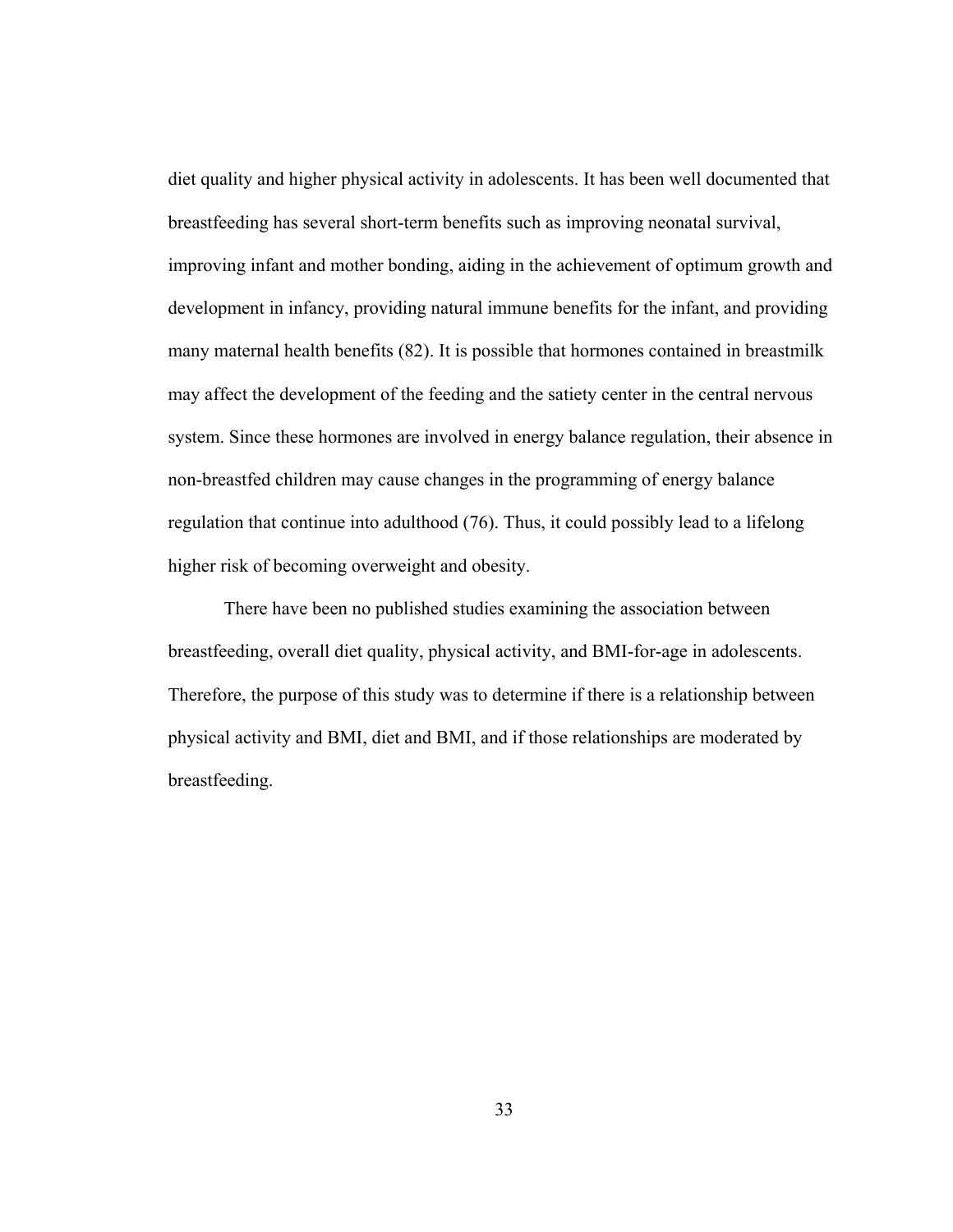### **CHAPTER III**

# **ASSOCIATIONS OF BREASTFEEDING, DIET QUALITY, AND PHYSICAL ACTIVITY WITH OBESITY IN ADOLESCENTS**

#### **Introduction**

Obesity has increased exponentially in both children and adolescents in the past 30 years. In fact, more than one-third of adults and 17% of youth in the United States are obese (1). Based on the Centers for Disease Control and Prevention (CDC) growth charts, children and adolescents of the same age and sex with a body mass index (BMI) between the 85th and 95th percentiles are considered overweight, and those with a BMI at or above the sex- and age-specific 95th percentile of population are considered obese (4). Some researchers believe that waist circumference is a better measure of adiposity than BMI. However, no reference values have been established for waist circumference (WC) for children or adolescents. The most cited cut-offs were proposed by Cook et al. (5). They classified adolescents as having abdominal obesity if they had a WC at or above the 90th percentile value for age and sex.

Obesity is not just a problem in the United States but is a global epidemic. Obesity leads to an increased risk of cardiovascular disease, type 2 diabetes, stroke, cancer, and osteoarthritis in adults (6). In fact, adults who are obese as children have a much greater risk of these disorders compared to normal weight children who become obese adults. Even though obesity has a multifactorial etiology, consuming a healthy diet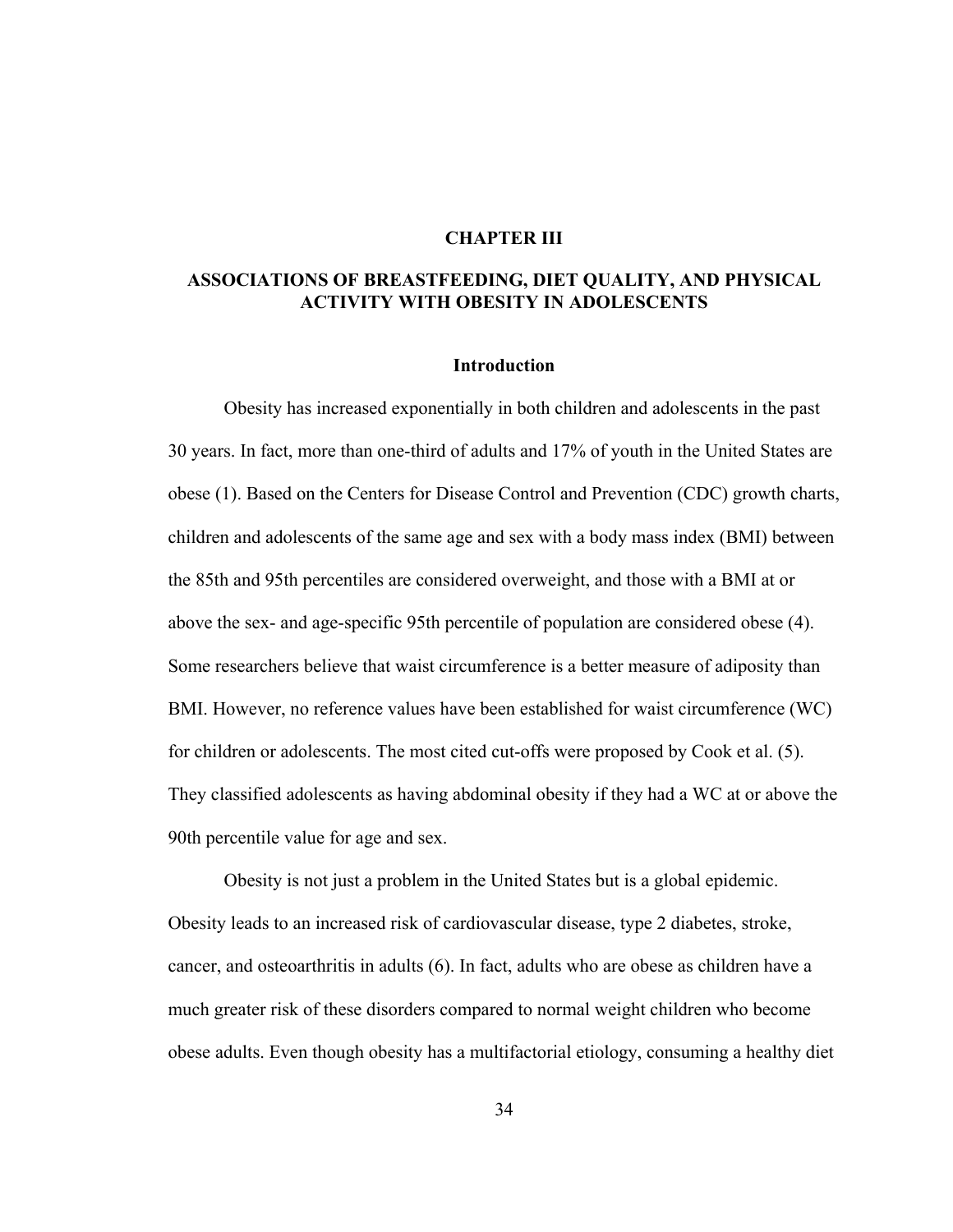and engaging in physical activity can help lower the risk for obesity and the accompanying obesity-related morbidities.

Breastfed infants are less likely to become obese than formula-fed infants (70). And therefore, breastfeeding may have long-term beneficial health consequences by decreasing the risk of obesity later in life. However, some studies have not found a relationship between breastfeeding and obesity in adolescence or adulthood (12).

Previous research has shown an association between childhood and adolescent obesity and poor diet quality (31,33–35). However, there are conflicting results in the literature and other research has not found an association (36,37). To date, there has been little research that has examined if breastfeeding may be associated with a better diet quality and the studies report conflicting results. Scholtens et al. (13) found that breastfed children were more likely to have a healthy diet whereas Skinner et al. (77) found that the duration of breastfeeding was a positive predictor of fruit, but not vegetable variety consumption in children.

Physical activity (PA) is an important lifestyle behavior during youth because it can prevent and reduce the risk for obesity and cardiovascular disease (14). Physical activity has been shown to be inversely related to BMI in children and adolescents (16). According to 2008 Physical Activity Guidelines for Americans, children and adolescents should participate in 60 minutes or more of physical activity daily (17). However, less than 3 in 10 high school students meet these recommendations (18). Since breastfeeding may be associated with a healthier lifestyle and PA is part of a healthier lifestyle, it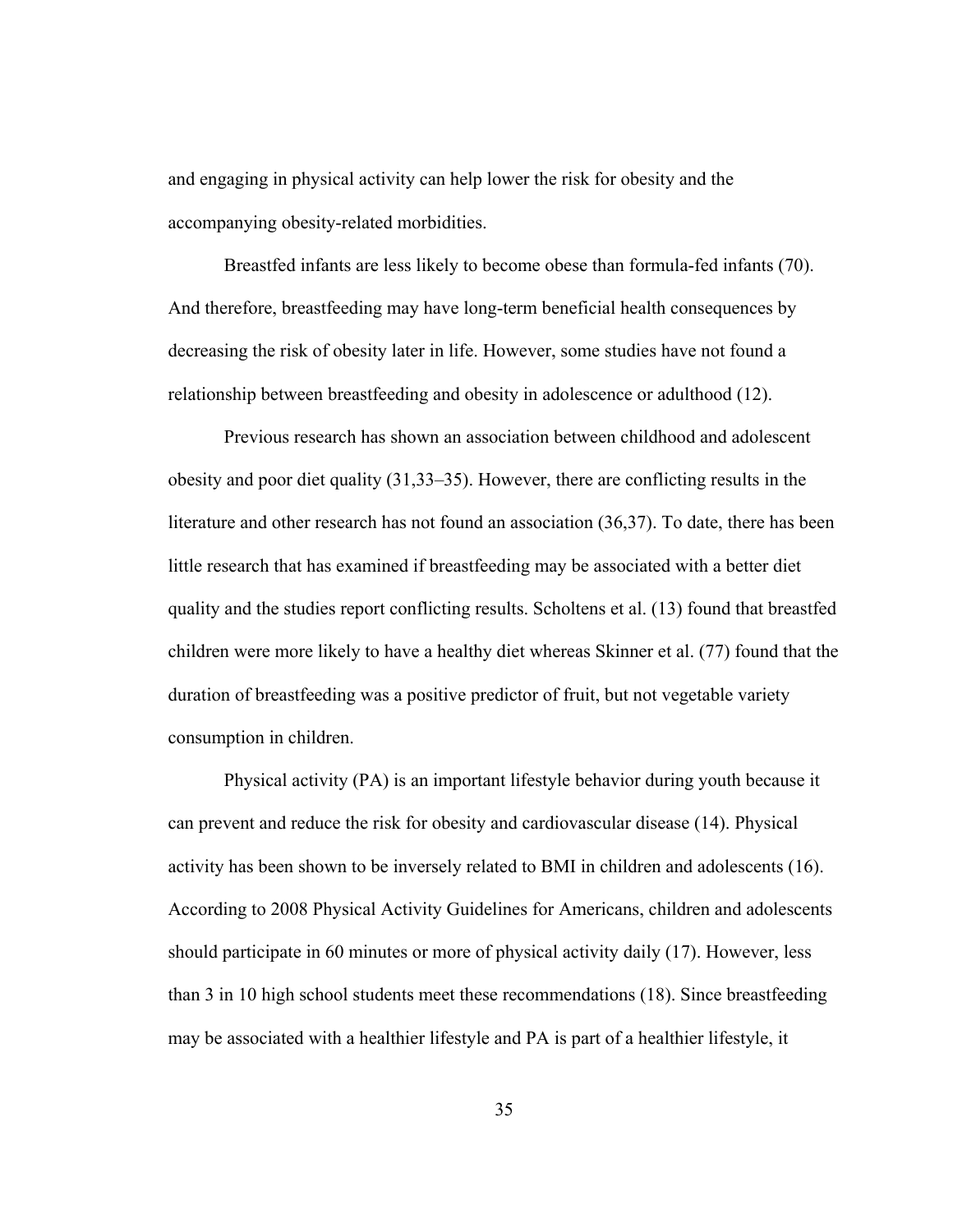makes sense to evaluate the relationship between breastfeeding and physical activity. Unfortunately, most studies to date have had contradictory results. Labayen et al. found that fitness levels were higher in those children and adolescents who had been breastfed for 3 months or more compared with those who had been formula fed (20). However, Lawlor et al. found no association between breastfeeding and cardiorespiratory fitness in children (22).

There has been minimal research to date that has examined the relationship between diet quality, physical activity, and BMI-for-age in children and adolescents. However, as rates of obesity have reached epidemic levels in children and adolescents in the United States and around the world, it is important to continue examining associations between diet and physical activity to see if they are related to obesity during adolescence. Therefore, the purpose of this study was to determine if there is a relationship between physical activity and BMI and WC, diet quality and BMI and WC, and if those relationships are moderated by breastfeeding during infancy.

The specific aims and hypotheses are:

Aim 1. To determine if there is a relationship between breastfeeding and BMI and WC in adolescents.

 Hypothesis 1a: Those who breastfed as infants will have a lower BMI and WC. Aim 2: To determine if there is a relationship between diet quality and BMI and WC in adolescents and if this relationship is moderated by breastfeeding.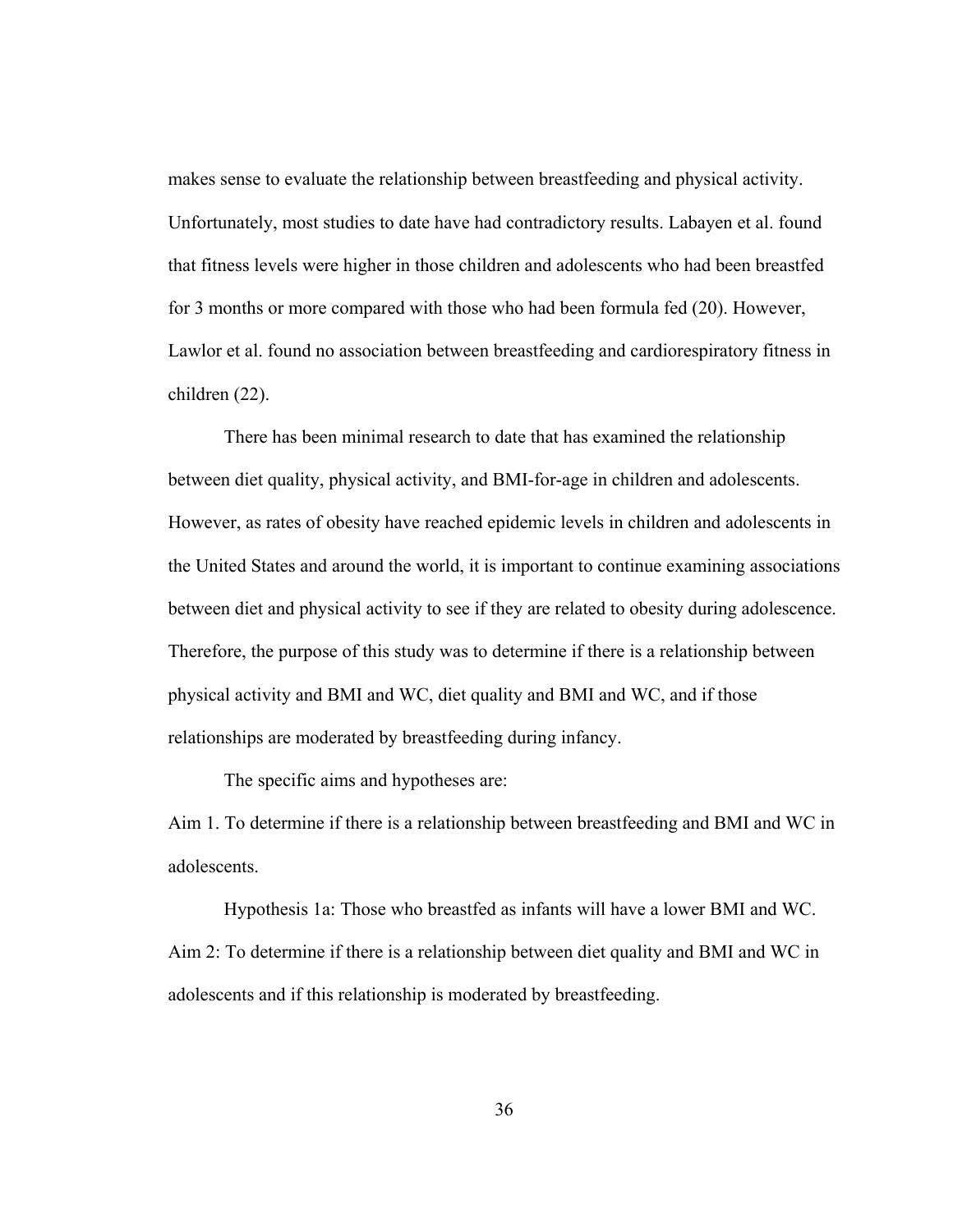Hypothesis 2a: Adolescents who have a higher quality diet will have a lower BMI and WC.

Hypothesis 2b: Those who breastfed as infants will have a higher quality diet. Hypothesis 2c: Breastfeeding will strengthen this relationship between diet quality and BMI and WC.

Aim 3: To determine if there is a relationship between physical activity and BMI and WC in adolescents and if this relationship is moderated by breastfeeding.

Hypothesis 3a: Adolescents who have a higher level of physical activity will have a lower BMI and WC.

Hypothesis 3b: Those who breastfed as infants will have a higher level of physical activity.

Hypothesis 3c: Breastfeeding will strengthen this relationship between physical activity and BMI and WC.

Aim 4. To determine if there is an interaction between diet quality and physical activity with BMI and WC and if breastfeeding moderates that relationship.

Hypothesis 4a: Adolescents who have better quality diet and are more physically active will have a lower BMI and WC.

Hypothesis 4b: Breastfeeding will strengthen this relationship between diet quality, physical activity, and BMI and WC.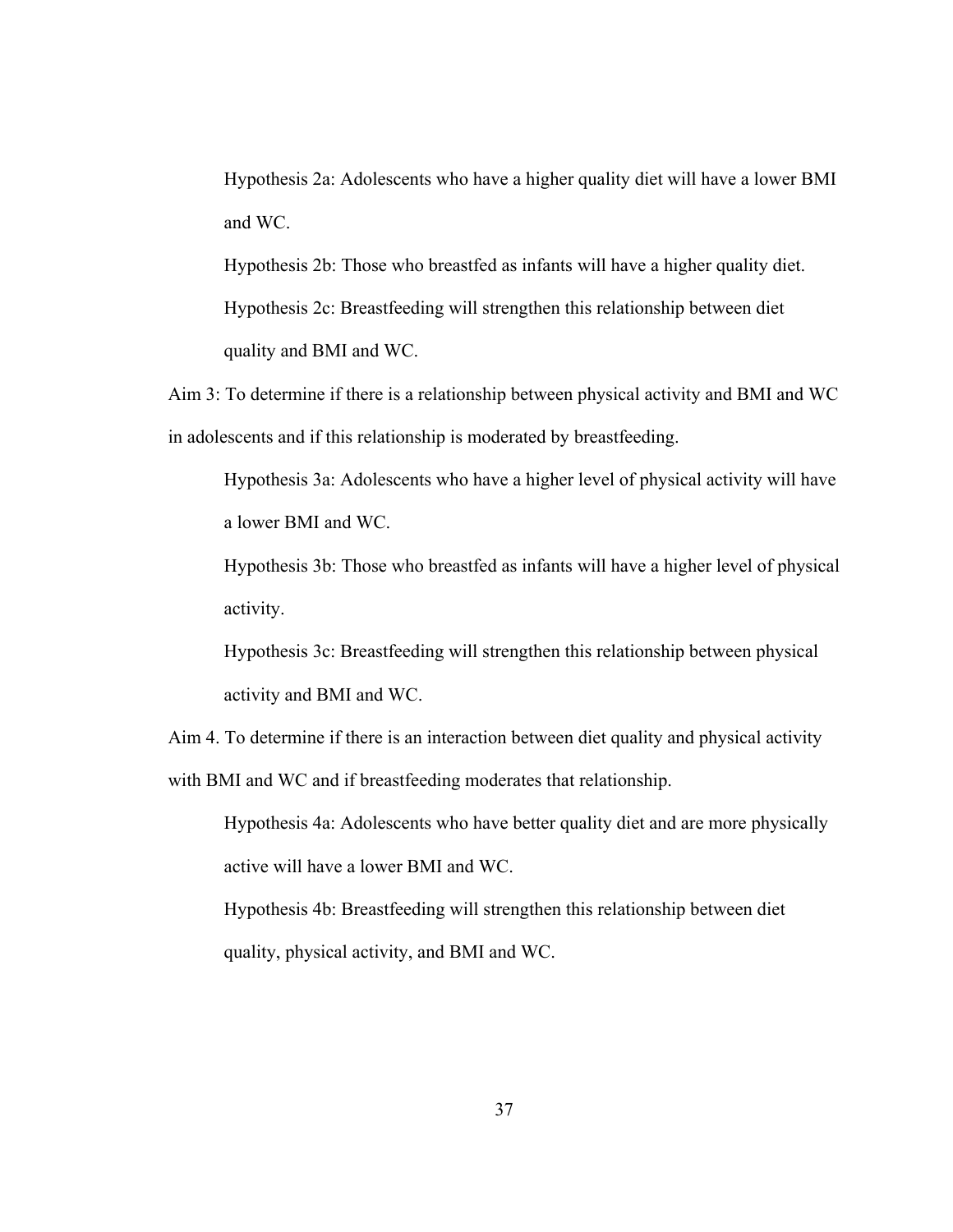## **Methods**

Data from a sample of 16-year-olds participating in "The Right Track Health" study was used for this research project (83). "The Right Track Health" study examined childhood self-regulation and its role in the development of cardiovascular risk during adolescence. Self-regulation is used to refer to the specific set of processes or control mechanisms that function at the biological, emotional, and behavioral level and help individuals to manage arousal, attention, behavior, emotion, and cognition in adaptive ways (84–86). The overall purpose of RTH was to examine the relationships between childhood self-regulation and cardiovascular disease risk factors by analyzing physical fitness, nutrition, sleep quality, and biomarkers related to metabolic syndrome, inflammatory status, and several hormones and cytokines.

"The Right Track" study began in 1997 in Greensboro, NC and involved 450 families. Data collection occurred at ages 2, 4, 5, 7, and 10 years and is currently occurring at 16 and 18 years of age. The 2-year-olds for cohorts 1 and 2 were recruited from county health departments, daycare centers, and the Special Supplemental Nutrition Program for Women, Infants, and Children. In 1998, 6-month-olds were recruited for cohort 3. All three cohorts were convenience samples and were recruited with the goal of maintaining equivalent numbers of each sex. The cohorts were oversampled in order to obtain more children with externalizing behavior problems as reported by the caregiver. Approximately 70% were Caucasian and the remainder were African American. Children with chronic diseases or developmental abnormalities were excluded from the study.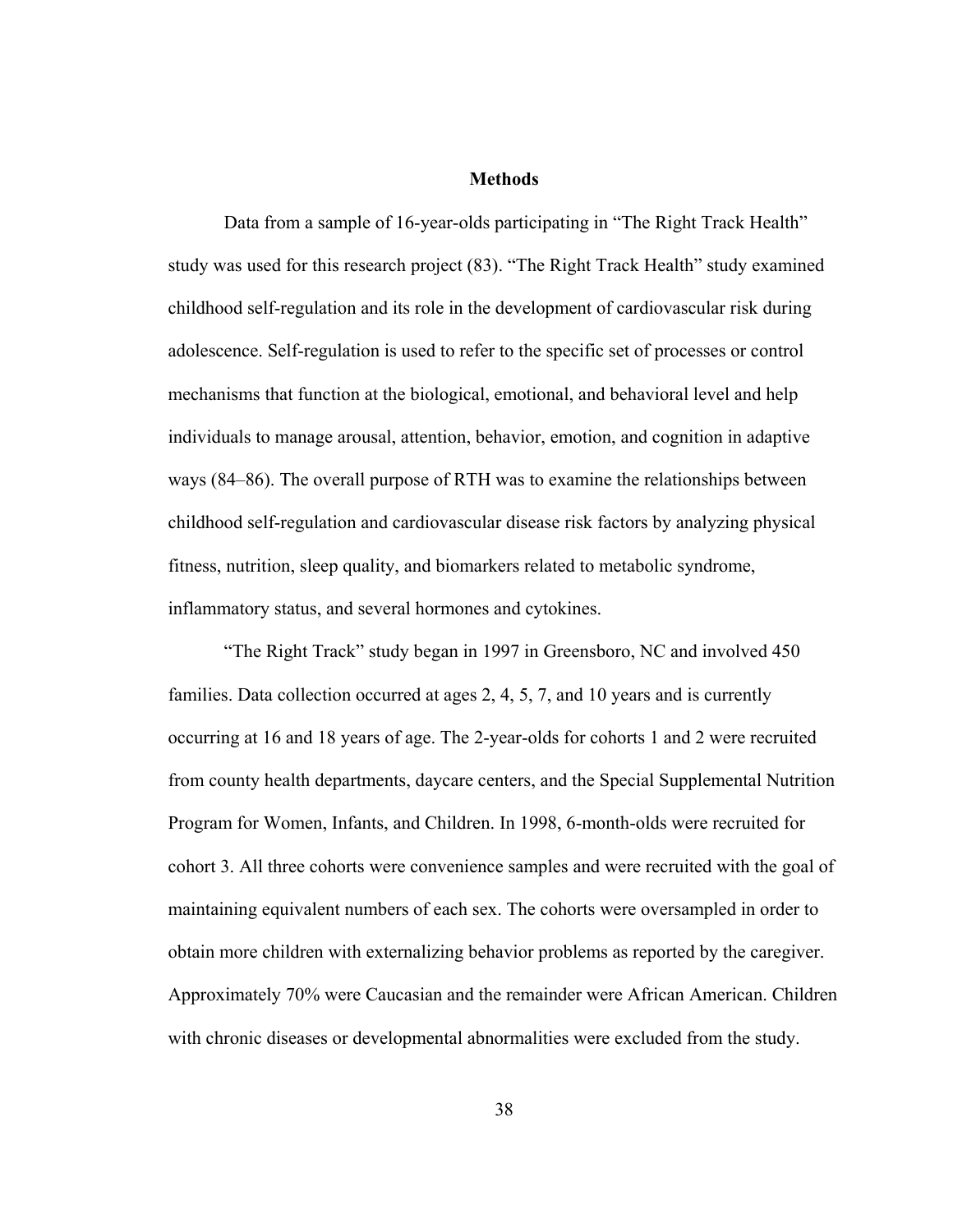Individuals from "the Right Track" study were contacted and invited to participate in this study, which involved data collection at age 16 to 17 (depending on when their birthday occurred and when they could come to the lab visit), health behavior evaluation including diet recall, and exercise logs. When the participants and their parent(s) arrived at the lab, a detailed explanation of all the testing was explained to both the parents and the participants. Consent was obtained from both the parent(s) and the adolescent participants. In addition, the parent(s) completed questionnaires that provided information regarding socioeconomic status, breastfeeding history, and recent general health of their adolescent including medications, surgeries, vaccinations, and any hospitalizations.

### **Human Subjects Protections**

This study has been approved by the Institutional Review Board of the University of North Carolina at Greensboro. All of the participants gave assents to participate. All of the parents or guardians of the minor participants gave consent for the adolescents to participate.

# **Socioeconomic Status**

The socioeconomic status of the sample was determined by using the Hollingshead Four Factor Index of Socioeconomic Status (87). It is a survey that measures the social status of an individual based on educational attainment and occupational prestige. The score is determined by multiplying educational attainment which ranges from 1 to 7 (1 being below high school and 7 being a graduate degree) by 3,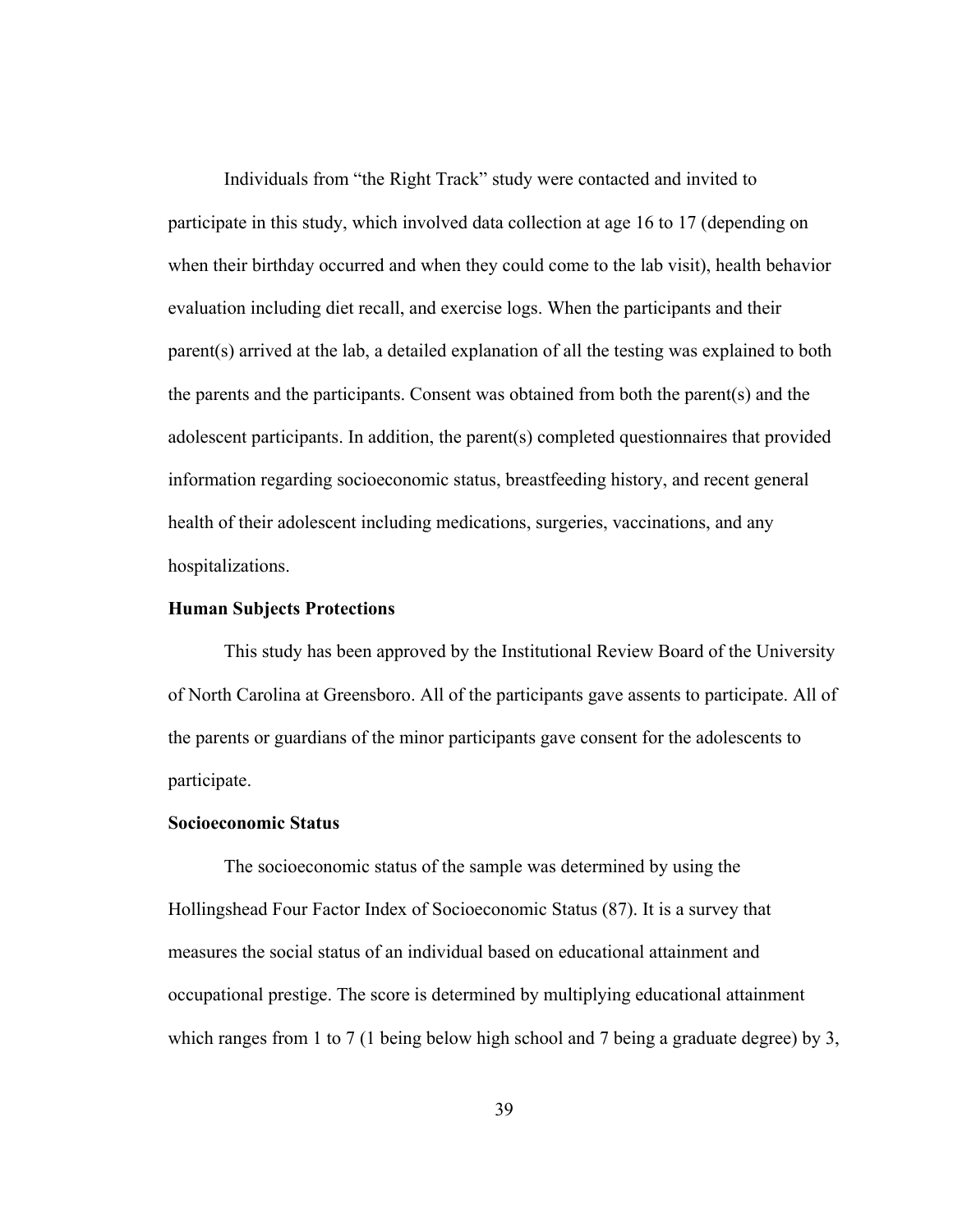multiplying occupation prestige which ranges from 1 to 9 (1 being unskilled labor and 9 being CEO, professor, or commissioned officer in the military) by 5, and then summing the two scores. The scores range from 8-66.

## **Obesity Indices**

Participants were asked to refrain from any vigorous exercise and avoid alcohol for 24 hours prior to the scheduled visit. In addition, they were required to be fasting and to have not smoked cigarettes for two hours before their scheduled appointment in the lab. They were allowed to have water.

Before laboratory measurements, height and weight were reported by the participants on a questionnaire. In the lab, height was measured to the nearest 0.1cm with a wall mounted, calibrated stadiometer (SECA, Chino, CA) and weight was measured to the nearest 0.1kg with a balance-beam scale with the participants wearing no shoes and only light clothing. Body mass index (BMI) was calculated using the standard formula [weight  $(kg)/$ height  $(m^2)$ ]. Lab-measured height and weight were used first to calculate BMI and then self-reported height and weight were used if they had not attended the lab visit. Waist circumference (WC) was measured to the nearest 0.1cm using a Gulick tension tape measure. This was performed by a sex-matched research assistant in a private location in the laboratory. WC was taken at the natural waist or smallest part of the abdominal area. Full details of these methods can be found in the Anthropometric Standardization Reference Manual (88).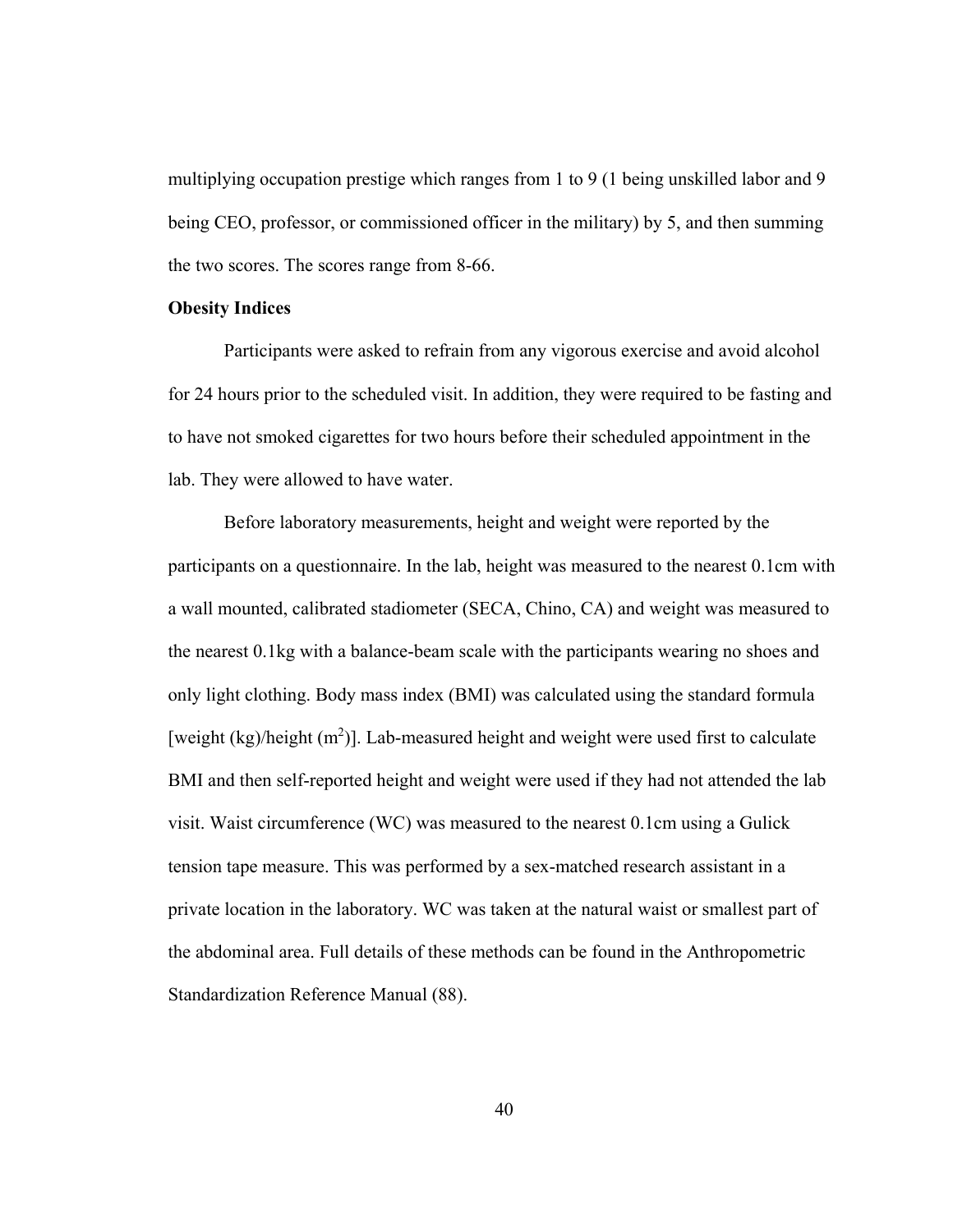# **Diet Recalls**

While in the lab, a research assistant explained the diet recall process to the adolescents. The adolescents were provided with a booklet of common guides for portion sizes that were used during the diet recall interview conducted by trained and certified University of NC at Chapel Hill Nutrition Obesity Research Center staff. The booklet contains pictures of many common foods, food containers, food shapes, and food measurements. The adolescents were asked to keep the booklet near them during the day in a book bag or purse. The research assistants asked the adolescents the best days, times, and phone numbers (usually cell phones) at which they could be contacted to do the interviews. They were called on two weekdays and a weekend day within two weeks of the laboratory visit. If the participant had the booklet near them they used it to estimate amounts of foods and beverages consumed. If they did not have the booklet near them, they estimated as best as possible and the staff assisted them with portion sizes when appropriate. The booklets are appropriate for the University of Minnesota's Nutrition Data System for Research (NDSR), which is the diet recall software program that the staff used. They followed a standard script and multiple pass method, which allowed several chances to recall food, beverage, and dietary supplement intake over the previous day's 24-hour period. Participants were given a \$10 gift card to Target after completing the first dietary recall interview, a \$15 gift card after completing the second, and a \$20 gift card after completing the third.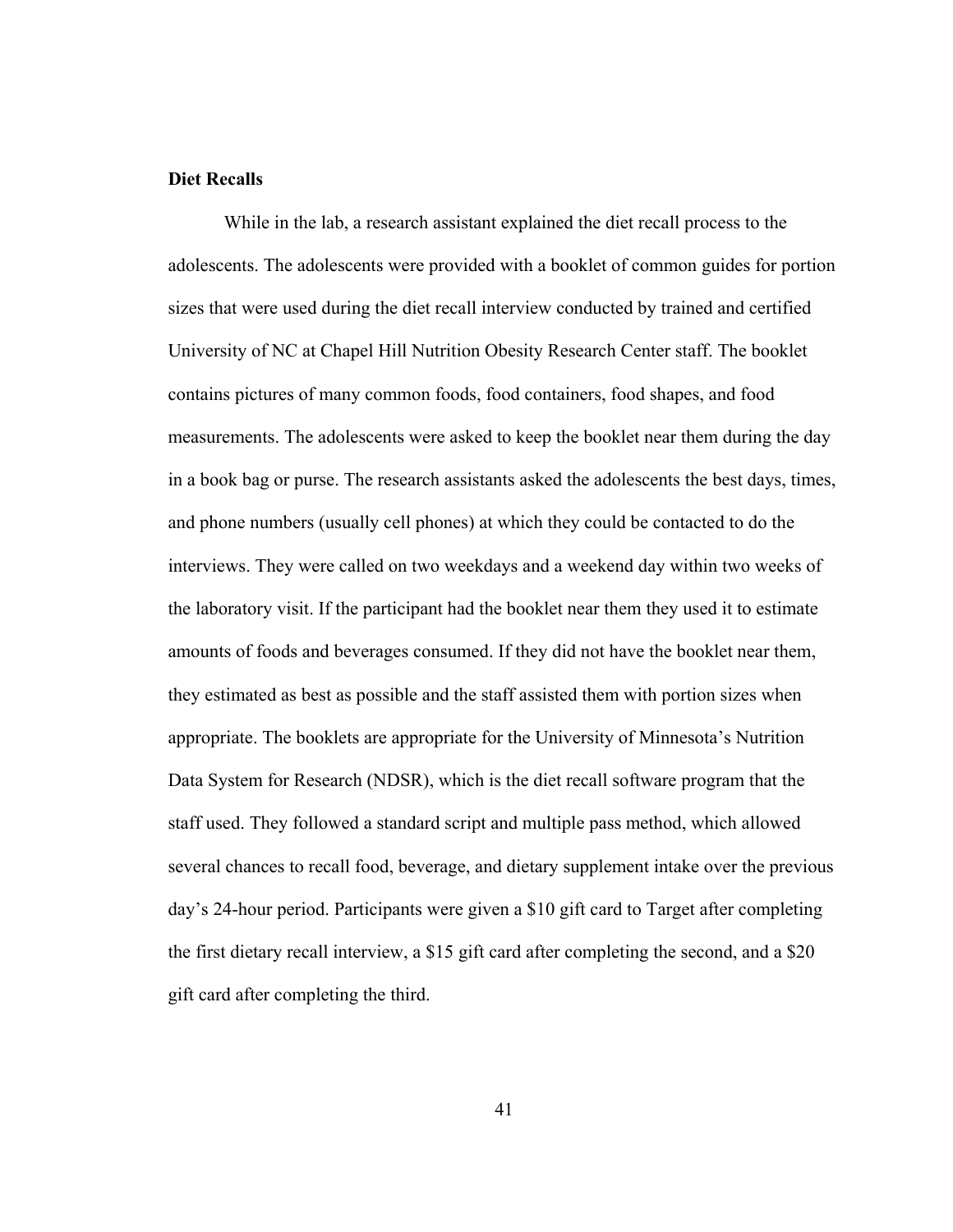### **Overall Diet Quality**

Diet quality was determined using the Healthy Eating Index (HEI). The HEI-2010 is an updated version of the HEI-2005. It is used to measure diet quality based on the major dietary recommendations of the 2010 Dietary Guidelines for Americans (2010 DGA) (29). The HEI-2010 contains 12 components, consisting of nine adequacy and three moderation components. For the adequacy components, intakes at the standard value or higher receive the maximum number of points and for the moderation components intakes at the standard or lower receive the maximum number of points, summing to a total of 100 points overall. Scores above 80 are considered to represent a "good diet," scores of 50 or below are considered "poor," and scores between 50 and 80 are considered "needing improvement." The HEI-2010 uses a density approach per 1,000 calories or as a percentage of calories to limit people that consume more food from having a higher score because of the quantity of food consumed rather than quality. Furthermore, it uses least restrictive standards, which means it uses the recommendations that vary by energy level, sex and/ or age that are the easiest to achieve. The DGA 2010 states that the type of fat is more important than the total amount of fat. Therefore, the ratio of unsaturated fatty acids (polyunsaturated plus monounsaturated) to saturated fatty acids is used. Refined grains, any non-whole grains, are under moderation components. The maximum score for sodium is less than 1,100 mg of sodium per 1,000 calories. Empty calories are accounted for as "solid fats and added sugars." Calories from alcohol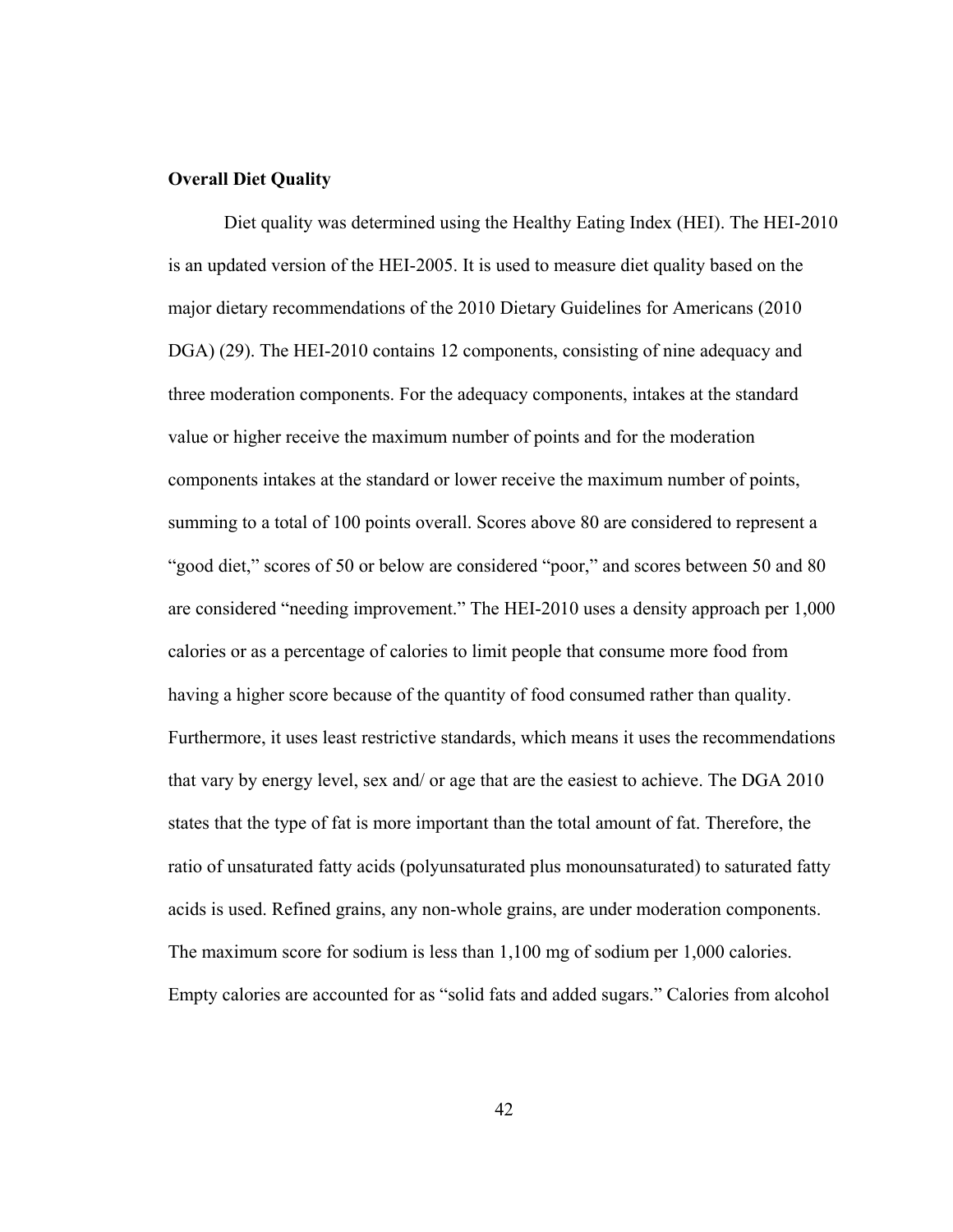are only empty calories, when alcohol is consumed above moderate amounts which is considered to be two drinks per day, or 13g of ethanol/1,000 calories (29).

### **Dietary Components**

Output files 4 (nutrient data at the daily totals level) and 9 (food group serving counts at the daily totals level) were used from the NDSR 2013 software to obtain the data for certain dietary components and food groups.

 Output file 4 was used to determine total energy, total fat, saturated fat, omega-3 fatty acid, fiber, sodium, potassium, calcium, and magnesium intake. The average of the three days of intake was taken for each category. Total and saturated fat (in grams) was combined and multiplied by 9 kcal per gram, then divided by 3 and multiplied by 100 to obtain an average daily percentage for energy consumed as fat. These average daily intakes were utilized in data analyses.

 Output file 9 was used to determine refined grain, empty calorie, whole grain, fruit, vegetable, and legume intakes also by taking the average of the three days of intake for each category. The average cup equivalents consumed were used for each group. The legumes intake was calculated from the average of the three days of intake for the legumes group in NDSR output file 9. Full details of the scoring process are in Appendix  $\mathbf{A}$ .

### **Physical Activity Questionnaire**

Participants were asked to report their physical activity using the Godin Leisure-Time Exercise Questionnaire. Participants reported their exercise frequencies by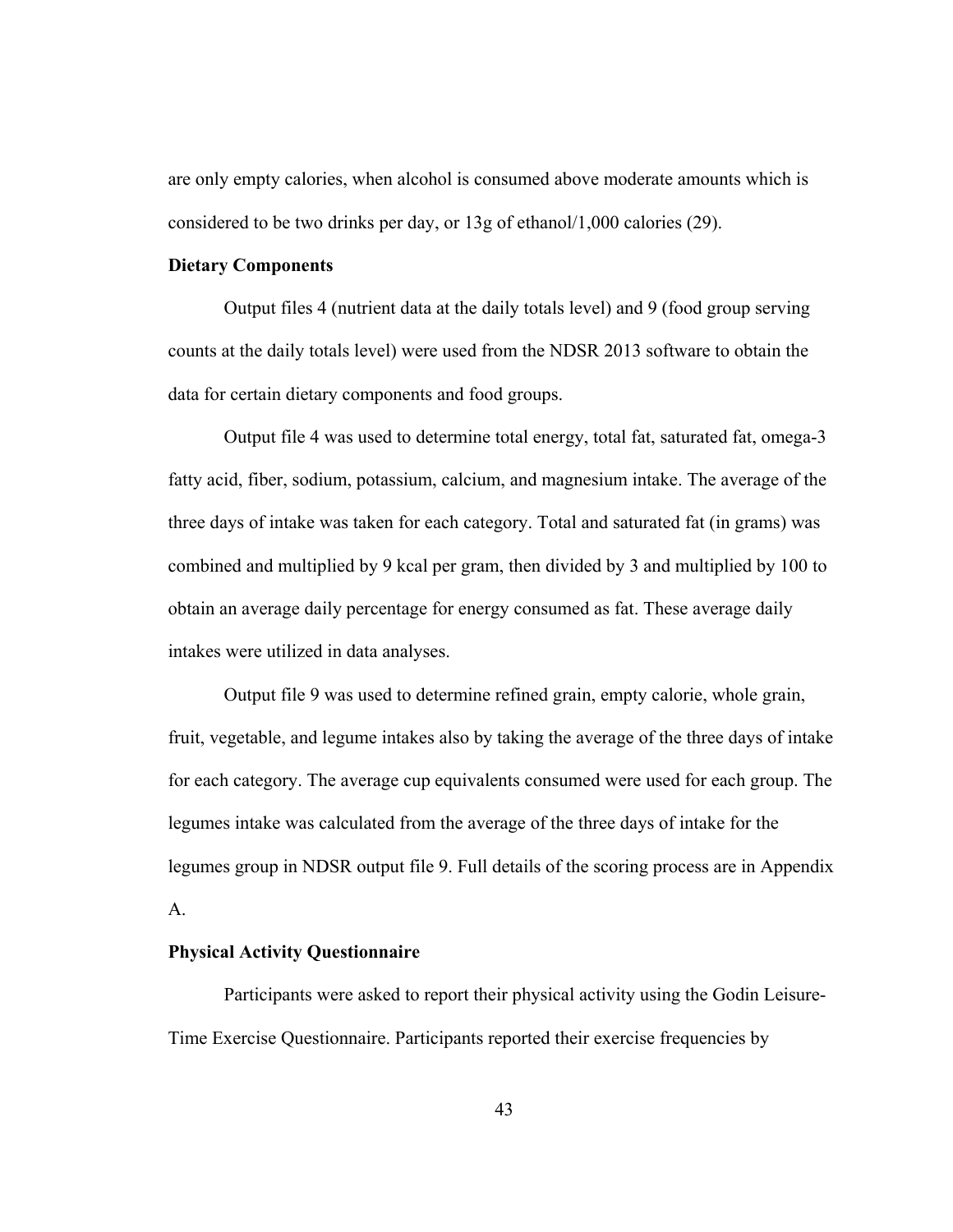answering how many times in the past week they participated in strenuous, moderate, or mild exercise for more than 15 minutes (19,89). Based on the participants answers to these questions, their Total Exercise Score (TES) was calculated from the following formula: TES =  $[(9 \times \text{Strenuous}) + (5 \times \text{Modernate}) + (3 \times \text{Light})]$ . The specific questions that were asked about physical activity were:

- 1. In the past 7 days (i.e., the past week), how many times did you do the following kinds of exercise for more than 15 minutes (write in each box the appropriate number)?
	- a. Strenuous Exercise (heart beats rapidly). Please enter TIMES PER WEEK. (e.g., running, jogging, hockey, football, soccer, squash, basketball, martial arts, roller skating, vigorous swimming, vigorous long distance bicycling, cross country skiing)
	- b. Moderate Exercise (not exhausting). Please enter TIMES PER WEEK. (e.g., fast walking, baseball, tennis, easy bicycling, volleyball, badminton, easy swimming, dancing, skiing)
	- c. Mild Exercise (minimal effort). Please enter TIMES PER WEEK. (e.g., yoga, archery, fishing, bowling, golf, easy walking, horseshoes, snowmobiling)

# **Breastfeeding Questionnaire**

The participants' parents were asked to report breastfeeding information pertaining to their child. This breastfeeding information was used to calculate a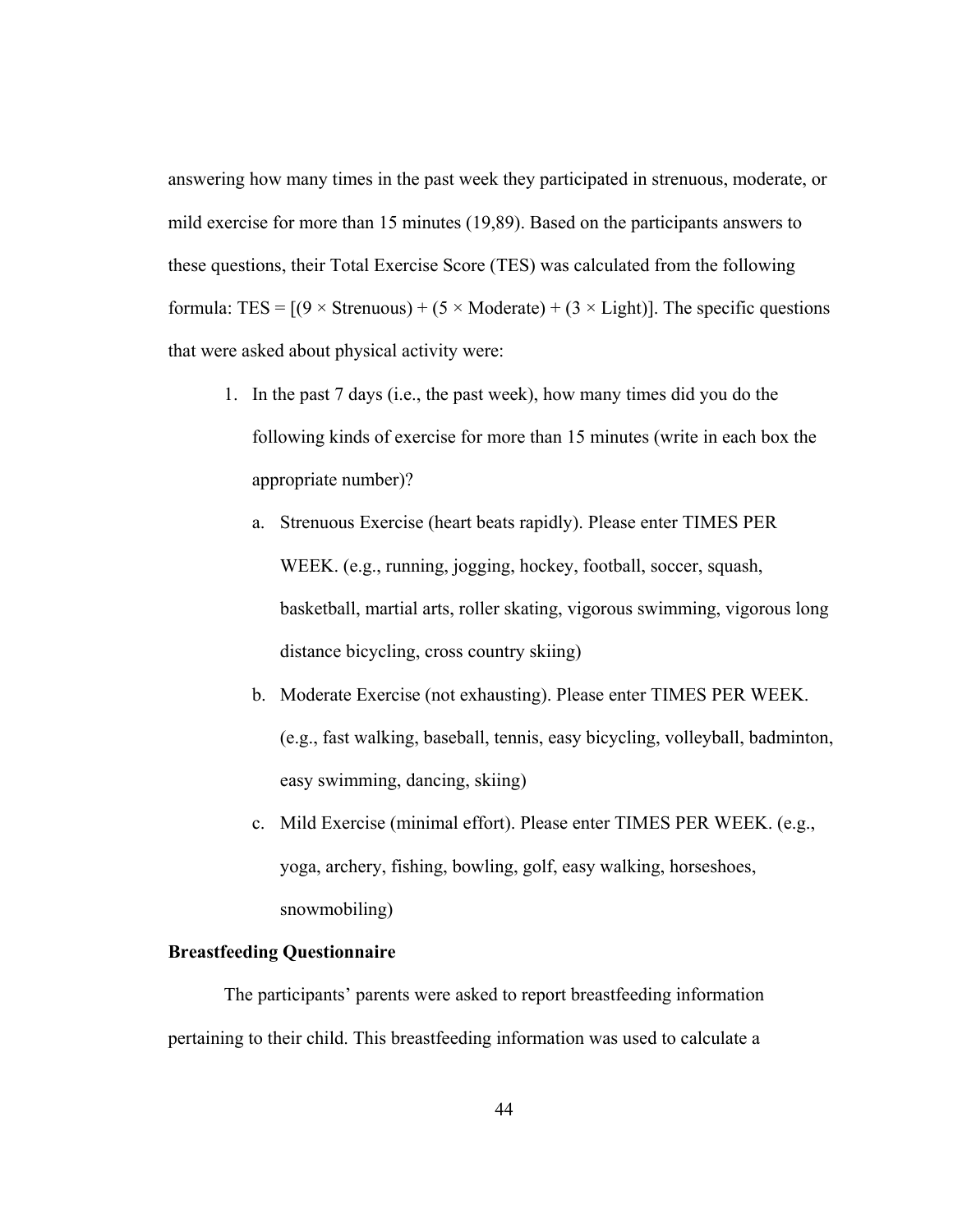breastfeeding intensity variable. Breastfeeding intensity was calculated from the number of months the child was breastfed and whether it was exclusive or mixed with formula. Values ranged from 0 (no breastfeeding) to 12 (6 months of exclusive breastfeeding). A value of 2 was given for exclusive breastfeeding, a value of 1 was given for breastfeeding supplemented with formula, and a value of 0 was given for formula feeding. The breastfeeding questions that were asked were:

- 1. When your adolescent was a baby, was she/he breastfed? Yes| No
- 2. If Yes: How many months was she/he breastfed?
- 3. If Yes: During the first few months of breastfeeding, was your child . . . Breastfed exclusively/Breastfed, and also received supplemental formula

### **Statistical Analysis**

SPSS version 23 was used to complete all statistical analyses. Univariate analyses were performed including descriptive statistics, frequency analyses, and checks for normality. Descriptive statistics, including means and standard deviations, were performed for SES, race, BMI, PA, HEI-2010 score, and breastfeeding intensity for the total sample and by gender. Normality was checked for by looking at a q-q plot for BMI, WC, PA, HEI-2010 score, and breastfeeding intensity. Bivariate analyses, using Pearson correlations, Point-biserial correlations, or Chi-squared were performed on BMI, WC, SES, Gender, Race, PA, HEI-2010 score, and breastfeeding intensity. For Aim 1 the relationship between breastfeeding intensity and BMI was examined using a Pearson correlation analysis. For Aim 2 a Pearson correlation analysis was performed between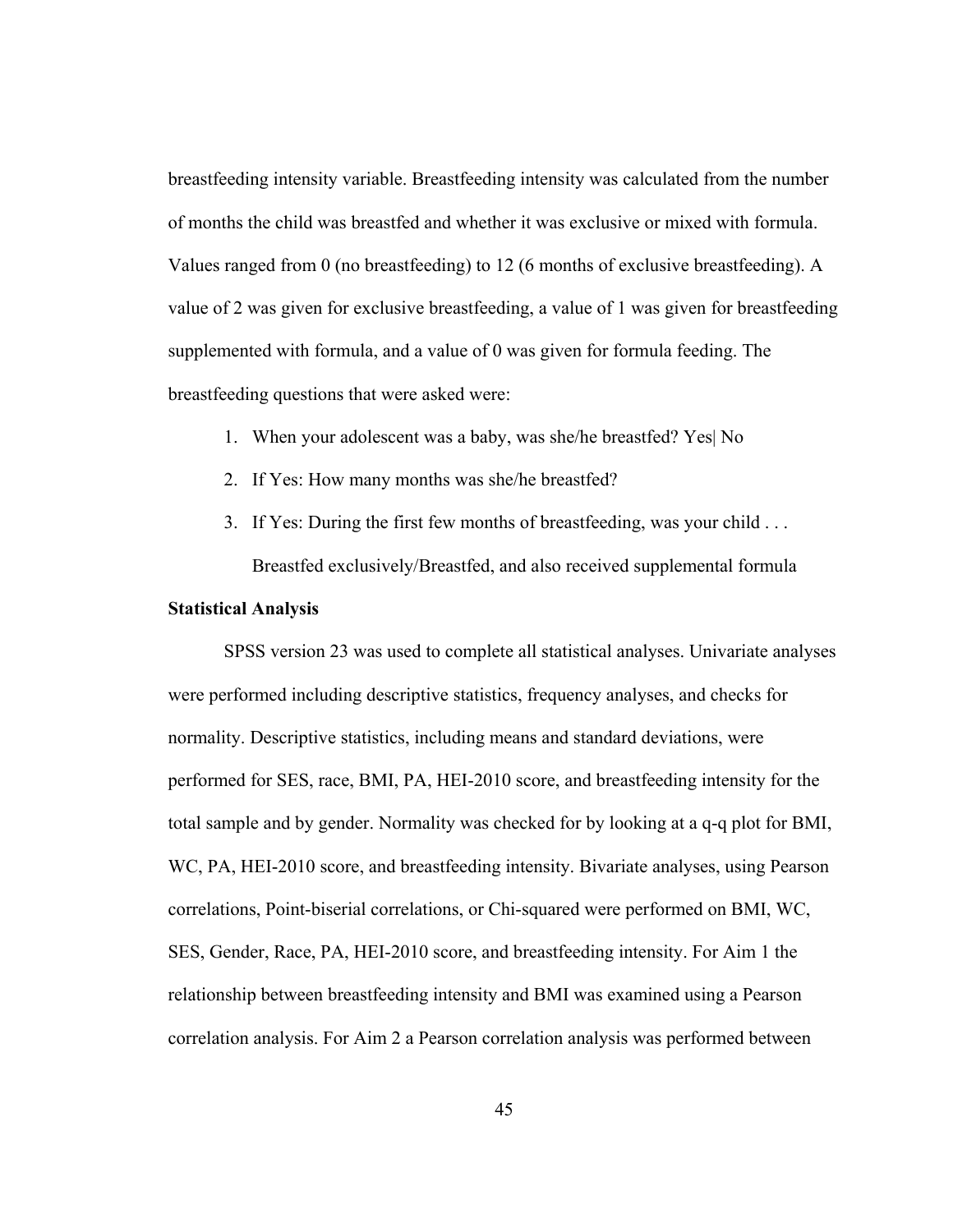diet quality and BMI. For Aim 3 a Pearson correlation analysis was also performed between PA and BMI, using the following variables for PA: the total frequency (number of times/week) of strenuous activity and TES. These analyses were done with WC as well.

 A 5-step hierarchical linear regression analysis was performed by the researchers. The dependent variable was BMI or WC (two separate constructs for obesity). The independent variables were HEI-2010 score, PA, and breastfeeding intensity. The control variables were SES, gender, and race. The control variables were entered first. Then, the main effects (PA, HEI-2010 score, and breastfeeding intensity) were entered. The interaction between PA and diet was entered. Then the interaction of breastfeeding and diet was entered, followed by the interaction term of breastfeeding and PA. Finally, a 3 way interaction between HEI-2010 score, PA, and breastfeeding was entered in the last step.

As a post-hoc analysis, race was analyzed with BMI, WC, SES, HEI, PA, and breastfeeding intensity. Descriptive statistics, including means and standard deviations, were performed for SES, BMI, WC, PA, HEI-2010 score, and breastfeeding intensity for the total sample and by race (white and non-white).

#### **Results**

A total of 163 adolescents provided complete demographic and dietary information for the current study. Descriptive characteristics of the total sample and by gender are provided in Table 1 (tables are presented at the end of this chapter). There was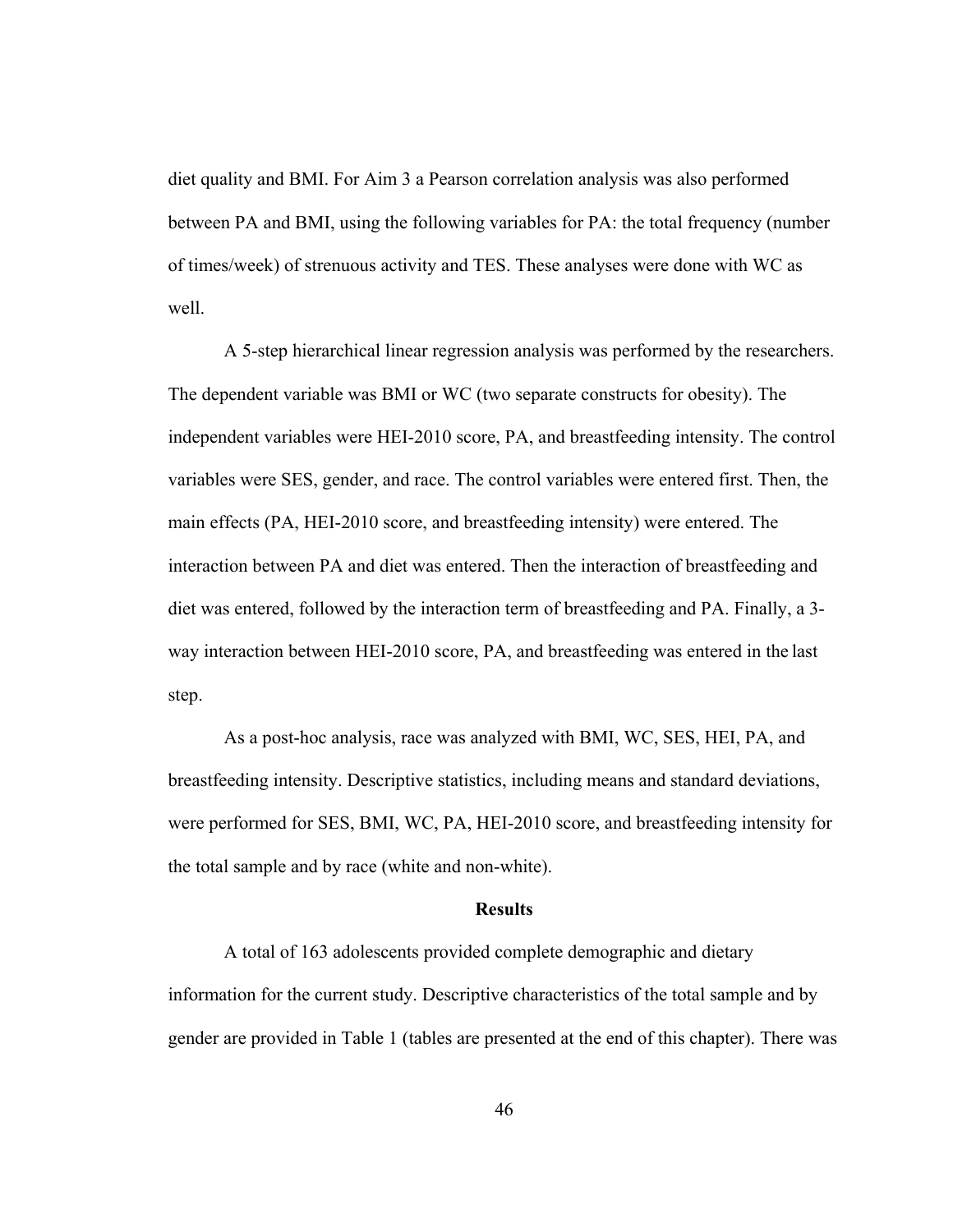a greater number of females in the study, 98 females compared to 65 males. Sixty-six percent were white, 28% African American, 5% mixed, and 1% "other" (for statistical analyses, the race variable was reduced to two groups: African American, mixed, and "other" were combined into a non-white group and compared with the white group).

 Anthropometrics of the total sample by gender are also presented in Table 1. Height and weight were measured at the laboratory visit  $(n=133)$ , but if that was missing, self-reported height and weight were used  $(n=30)$ . Among those participants who had both self-reported and measured heights and weights, correlations were strong between both self-reported and laboratory-measured height (*r*=0.931, *p*=0.000) and weight (*r*=0.985, *p*=0.000). There were no significant differences in BMI between male and females. While there were 163 participants with anthropometric data, only 134 had WC measurements since it had to be measured in the lab and was not self-reported. As expected, males had a significantly greater WC ( $p=0.047$ ), height ( $p=0.000$ ), and weight  $(p=0.004)$  than females.

 Of the 163 adolescents who completed diet recalls, 149 participants provided three days of recall, six provided two days of recall, and eight provided only one day of recall. For the participants who provided two days of diet recall the average of the two was used and for the participants who provided only one day that day was used and all of these were included with the participants who had three days of recall. Between these three groups there were not any significant differences in the average HEI scores. Overall, the diet quality of the adolescents as measured by the HEI-2010 was poor with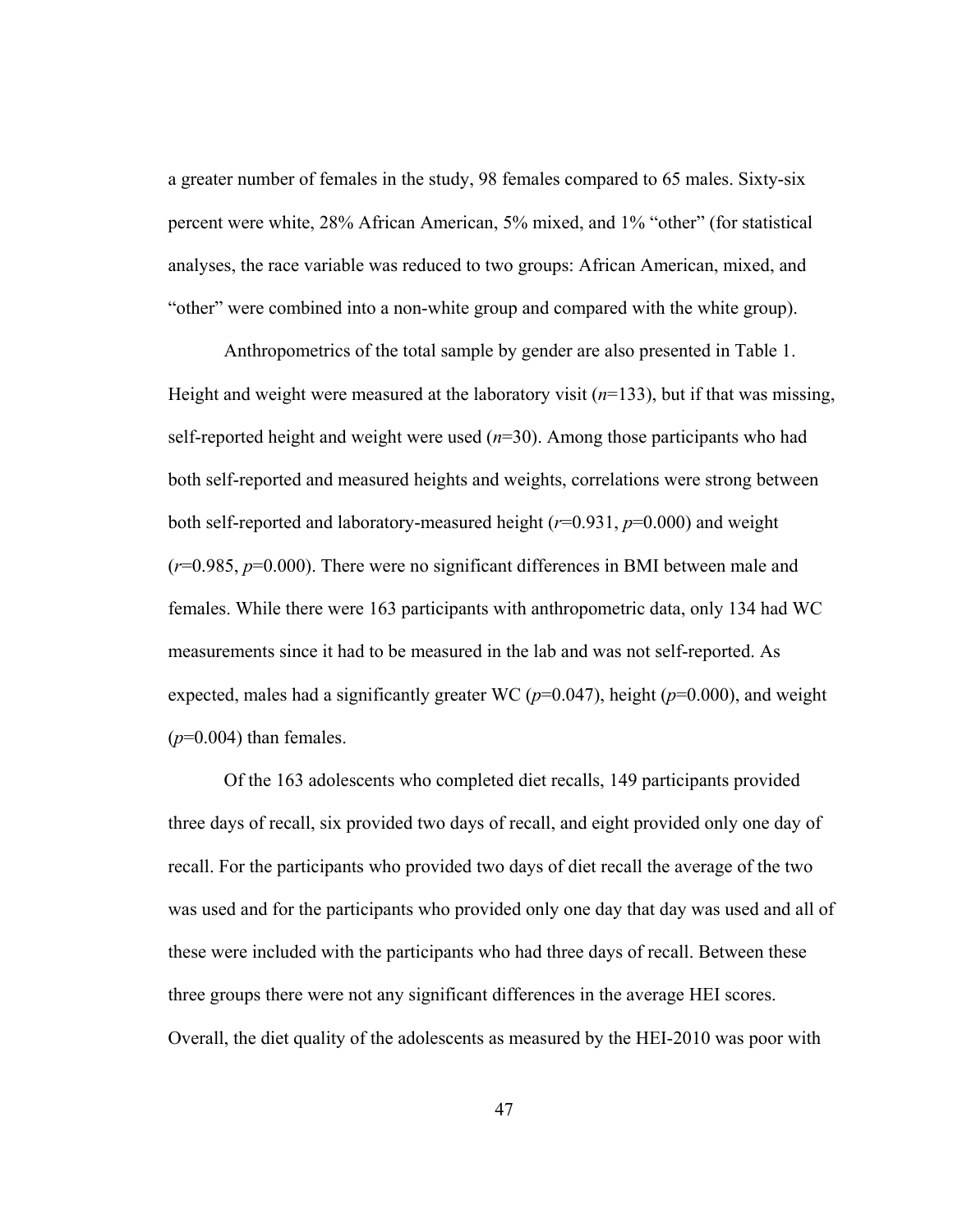the average HEI-2010 scores being  $49.2 \pm 12.0$ . Scores below 50 are considered "poor," 50-80 "needing improvement," and above 80 "good." The HEI scores between genders were not significantly different, with the female mean score  $50.1 \pm 12.6$  and the male mean score  $47.8 \pm 10.9$ .

The Physical Activity scores using the Godin Leisure-Time Exercise Questionnaire by gender are presented in Table 2 and was completed by 146 participants. The table contains the number of times of mild, moderate, or strenuous activity for more than 15 minutes per week and the total exercise score (TES) score for each participant. Males reported significantly greater frequency of physical activity than females for both strenuous exercise ( $p=0.004$ ) and TES ( $p=0.008$ ). For the breastfeeding information, 151 of the participants' parents completed the breastfeeding questionnaire (see Table 3). There were no significant differences between females and males for the breastfeeding data.

The bivariate correlations in Table 4 show the numerous relationships between the continuous variables. Breastfeeding intensity, diet quality HEI score, and total exercise were negatively correlated to BMI  $(p<0.05)$ . SES was significantly positively related to diet quality, physical activity (TES and strenuous exercise), and breastfeeding intensity, but negatively related to BMI.

Tables 5-42 show the results of the multiple regression analyses, examining the relationships of breastfeeding, diet quality, and physical activity to BMI and WC. In the first multiple regression model, only the control variables (SES, race, and gender) were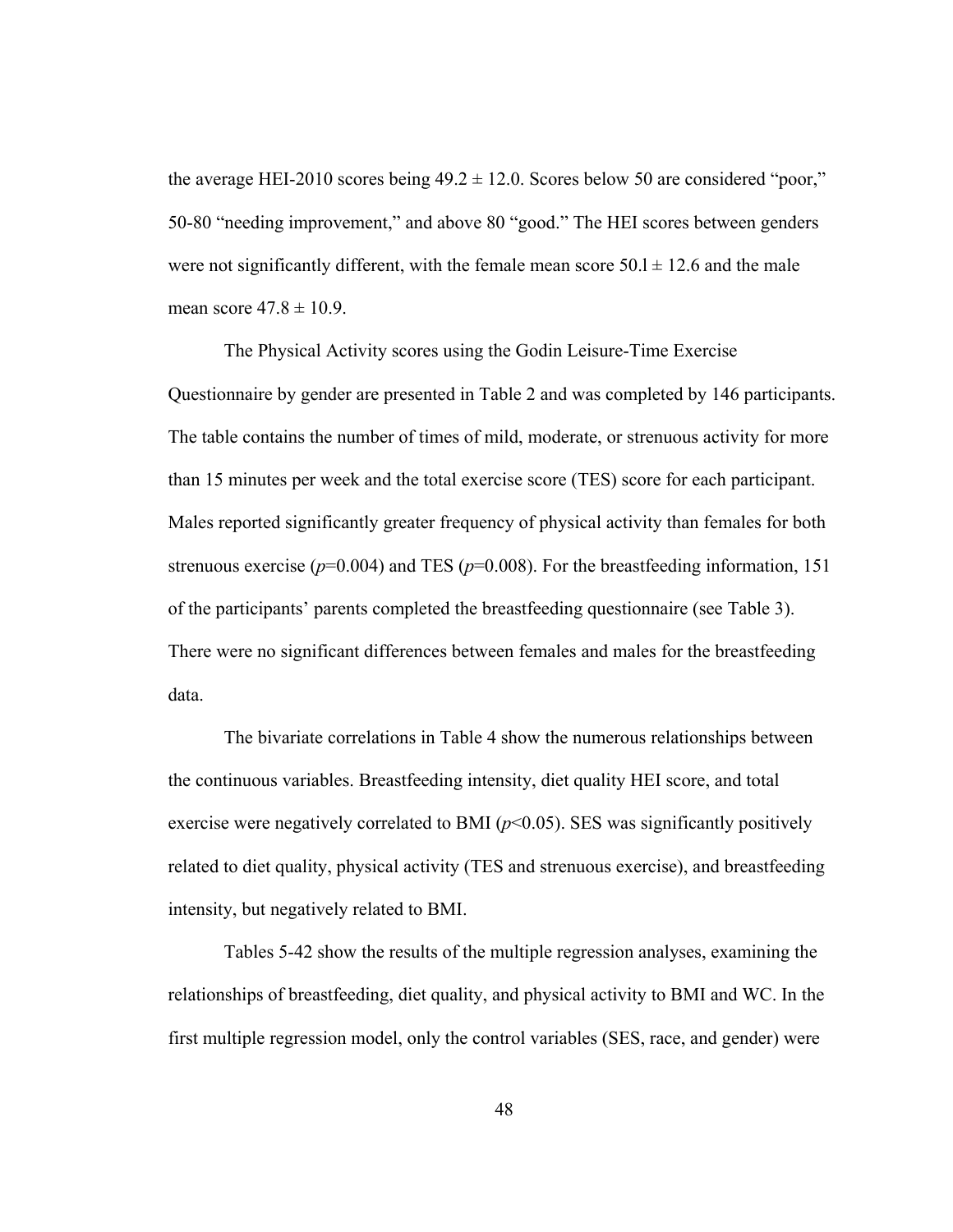entered to examine their relationships to BMI (Table 5). The  $R^2$  was 0.082, with only race being a significant predictor of BMI. Non-whites had a 3.68-unit increase in BMI over whites. When breastfeeding intensity was added to the model, the  $R^2$  increased by 3% to  $0.110$  ( $p=0.001$ ) (see Table 6). For every unit increase in breastfeeding intensity, BMI decreased by 0.22 units. Non-whites had a 3.42-unit increase in BMI compared to whites.

Bivariate correlations were performed to see if there was a relationship between diet quality and BMI. They revealed that there was a significant negative correlation between diet quality HEI score and BMI (Table 4). Then, the control variables and diet quality HEI score were entered in a multiple regression model to examine their relationship to BMI. This revealed that only race, not diet quality HEI score, was significant (Table 7,  $R^2=0.088$ ,  $p=0.001$ ). A bivariate correlation was then performed to see if breastfeeding and diet quality were related (Table 4). A correlation was not seen between breastfeeding intensity and diet quality. Breastfeeding intensity was then added to the multiple regression model which strengthened the overall model and it was a significant main effect (Table 8,  $R^2$  increased by 3% to 0.116,  $p=0.000$ ). However, the interaction of diet quality HEI score and breastfeeding intensity was not significant (Table 9).

 Next, bivariate correlations were utilized to see if there was a relationship between PA and BMI and PA and breastfeeding. Furthermore, multiple regression analyses were used to determine if there was a relationship between breastfeeding intensity and physical activity to BMI. Table 4 showed that TES and BMI were inversely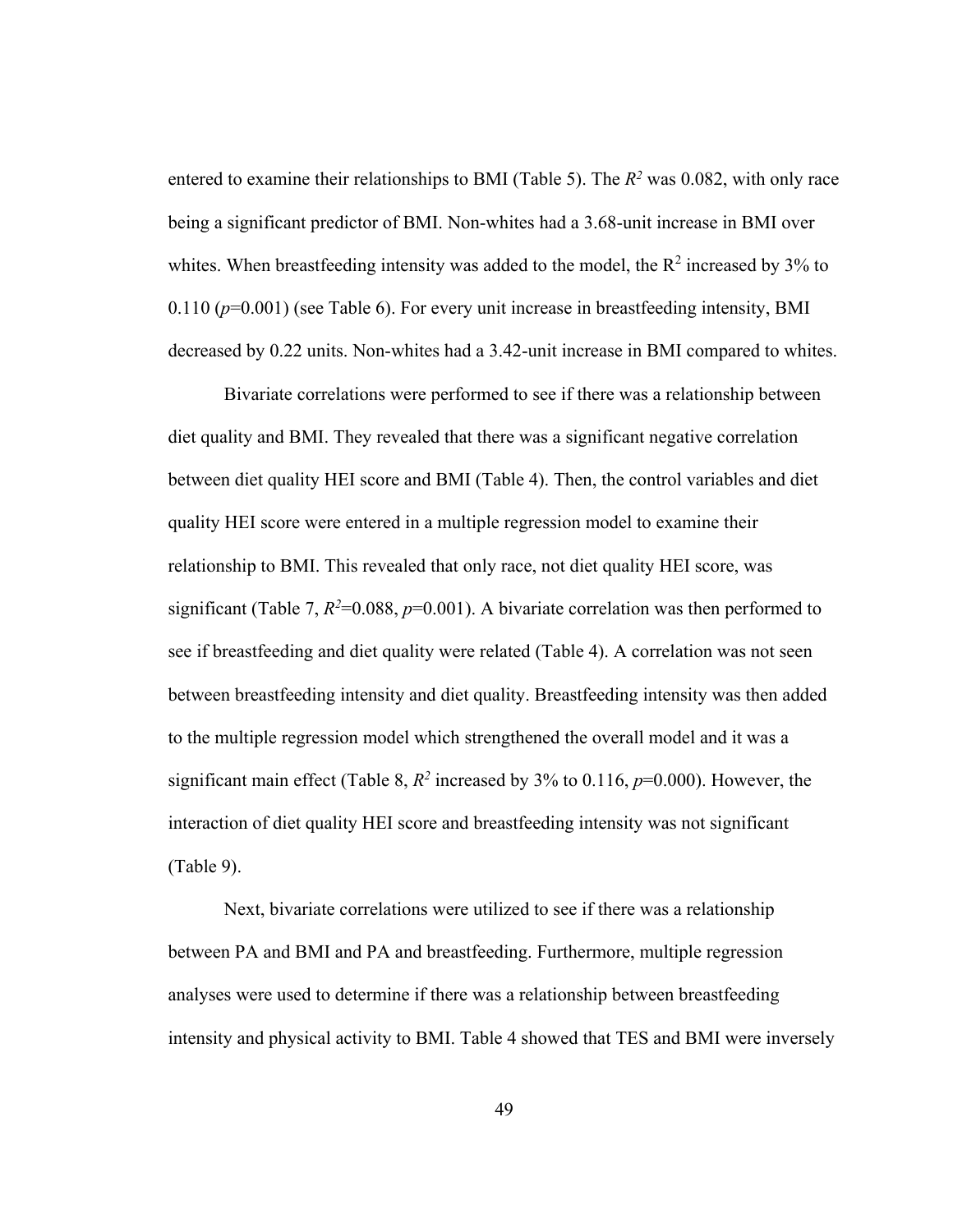related  $(p=0.11)$ , but when strenuous exercise was examined by itself the relationship became stronger  $(p<0.05)$ . After controlling for gender, race, and SES in a multiple regression analysis, neither TES (see Table 10,  $R^2=0.079$ ,  $p=0.004$ ) nor strenuous activity (see Table 13,  $R^2=0.087$ ,  $p=0.002$ ) remained significant. The bivariate correlations in Table 4 also showed that there was a significant correlation between breastfeeding intensity and both TES ( $p=0.05$ ) and strenuous exercise ( $p=0.04$ ). Adding breastfeeding intensity to the regression models strengthened the models (see Tables 11 and 14; for TES and strenuous exercise  $R^2$  increased by 2%) and breastfeeding intensity was a significant main effect. Furthermore, breastfeeding intensity interacted with strenuous exercise to improve the model (see Table 15;  $R^2$  increased by 6% to 0.146,  $p=0.000$ ). However, the interaction of breastfeeding intensity and TES was not significant (Table 12).

 Multiple regressions were then performed to see if there was an interaction between diet quality and physical activity with BMI and if breastfeeding moderates that relationship. No relationship was found when examining the interaction between diet quality and TES with BMI when controlling for gender, SES, and race (Table 17;  $R^2=0.082$ ,  $p=0.006$ ). Similarly, no relationship was found when examining the interaction between diet quality and strenuous exercise (Table 21,  $R^2=0.087$ ,  $p=0.005$ ). Adding breastfeeding intensity strengthened the models and  $R^2$  increased by 3% and was a significant main effect (See Table 18 for TES,  $R^2=0.112$ ,  $p=0.001$  and see Table 22 for strenuous exercise,  $R^2=0.116$ ,  $p=0.001$ ). When adding the interaction of diet quality HEI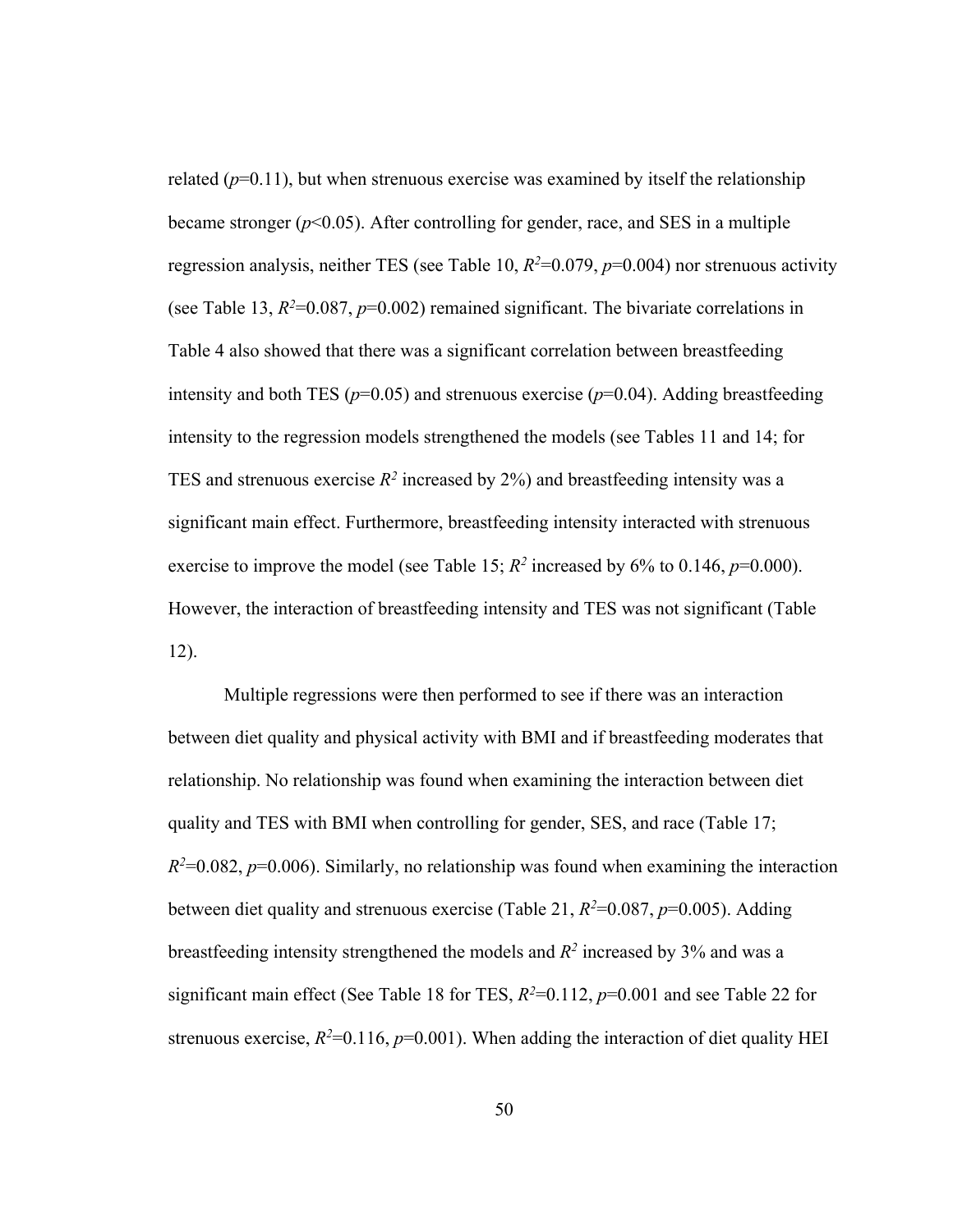score and TES and breastfeeding intensity to the model, diet quality HEI score and breastfeeding intensity were the significant main effects, but the interaction was not significant (Table 19). When adding the interaction of diet quality HEI and strenuous exercise and breastfeeding intensity to the model, diet quality HEI score, strenuous exercise, breastfeeding intensity, and their interaction were all significant and *R2* increased slightly by 2%.

 The following are the significant results with WC. In Table 4, WC was significantly negatively related to breastfeeding intensity  $(p<0.05)$ . Tables 24-42 show the results of the multiple regression analyses, examining the relationships of breastfeeding, diet quality, and physical activity to WC. However, only the significant results will be discussed.

In the first multiple regression model examining only the control variables (Table 25),  $R^2$  was 0.064 but when breastfeeding intensity was added to the model  $R^2$  increased by 1.5% to 0.080 (*p*=0.008). In all the multiple regression analyses with WC except for the one with diet quality HEI score, breastfeeding intensity remained significant the entire time. For every unit increase in breastfeeding intensity, WC decreased by 0.48 cm. In a multiple regression analysis to see if physical activity and breastfeeding intensity were related to WC, breastfeeding intensity interacted with strenuous exercise to improve the model and was a significant main effect (see Table 34,  $R^2$  increased by 4% to 0.114, *p*=0.004). When using multiple regression analyses to examine the relationship between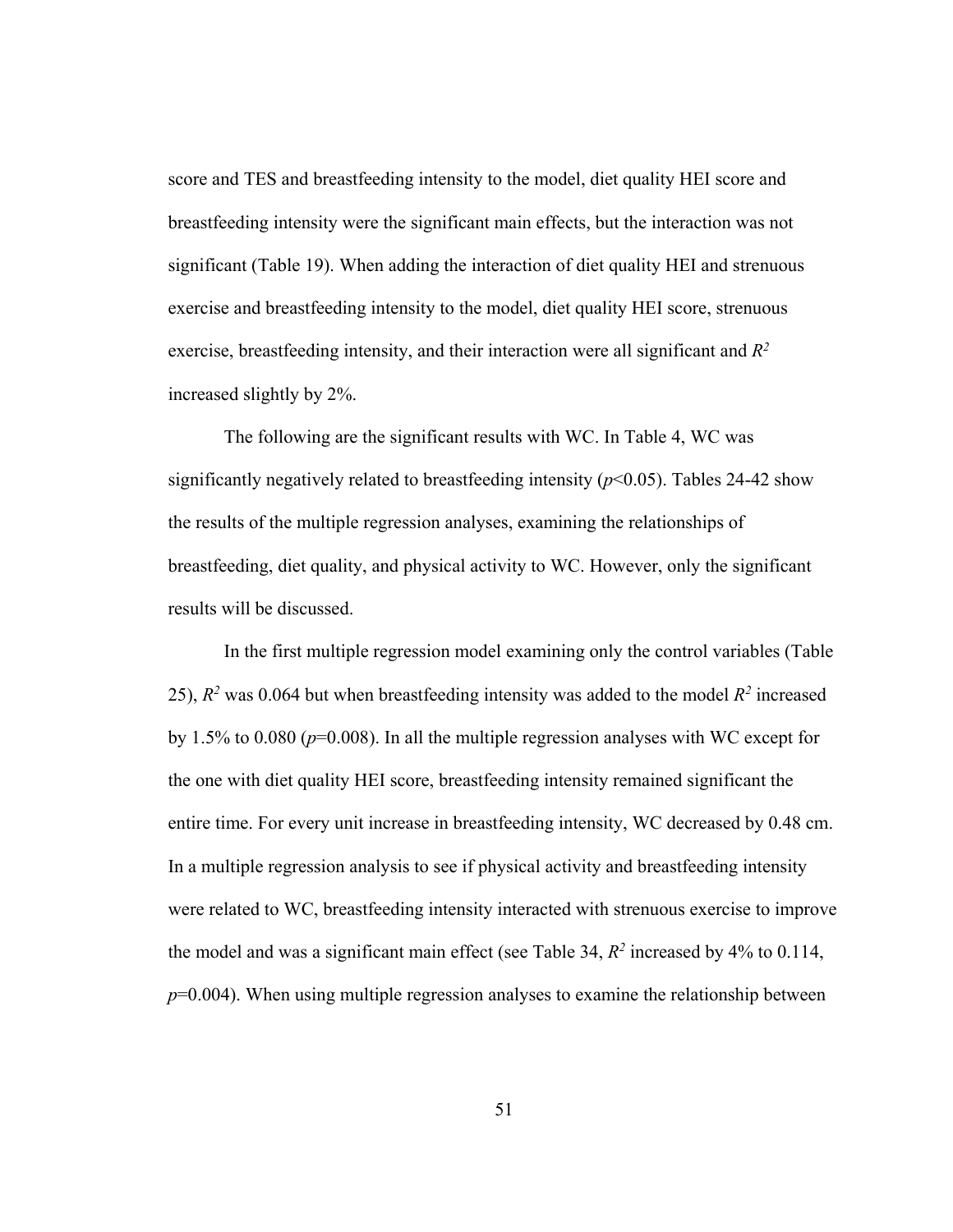diet quality HEI score, PA, and breastfeeding with WC, strenuous exercise and breastfeeding intensity were the only significant main effects and  $R^2$  increased slightly.

 Since race was so significant in the multiple regression models of BMI, we compared the means and standard deviations of BMI, WC, SES, Breastfeeding Intensity, diet quality HEI score, strenuous exercise, and TES of the white and non-white groups (Table 43). These values were all significantly different except the 75th-90th WC percentile. Non-whites had a higher average BMI, higher percentage of people in the overweight and obese BMI percentiles, a larger average WC, and a higher percentage of people in the  $WC \ge 90$ th percentile than whites. Non-whites had a lower percentage of people in the normal BMI percentile category, a lower average SES, Breastfeeding Intensity score, diet quality HEI score, strenuous exercise, and TES.

#### **Discussion**

 The purpose of this study was to determine if there was a relationship between physical activity and BMI and WC, diet quality and BMI and WC, and if those relationships were moderated by breastfeeding. As obesity rates have reached epidemic levels in children and adolescents, it is important to examine associations between diet quality and physical activity to see if they are related to obesity during adolescence. Among this sample of 16- to 17-year-old adolescents, 19.0% were overweight and 16.6% were obese. This is very similar to the NHANES 2011-2012 report of 14.9% of US children and adolescents aged 2 to 19 who were overweight and 16.9% who were obese (90). Furthermore, the diet quality of the sample was relatively poor with the average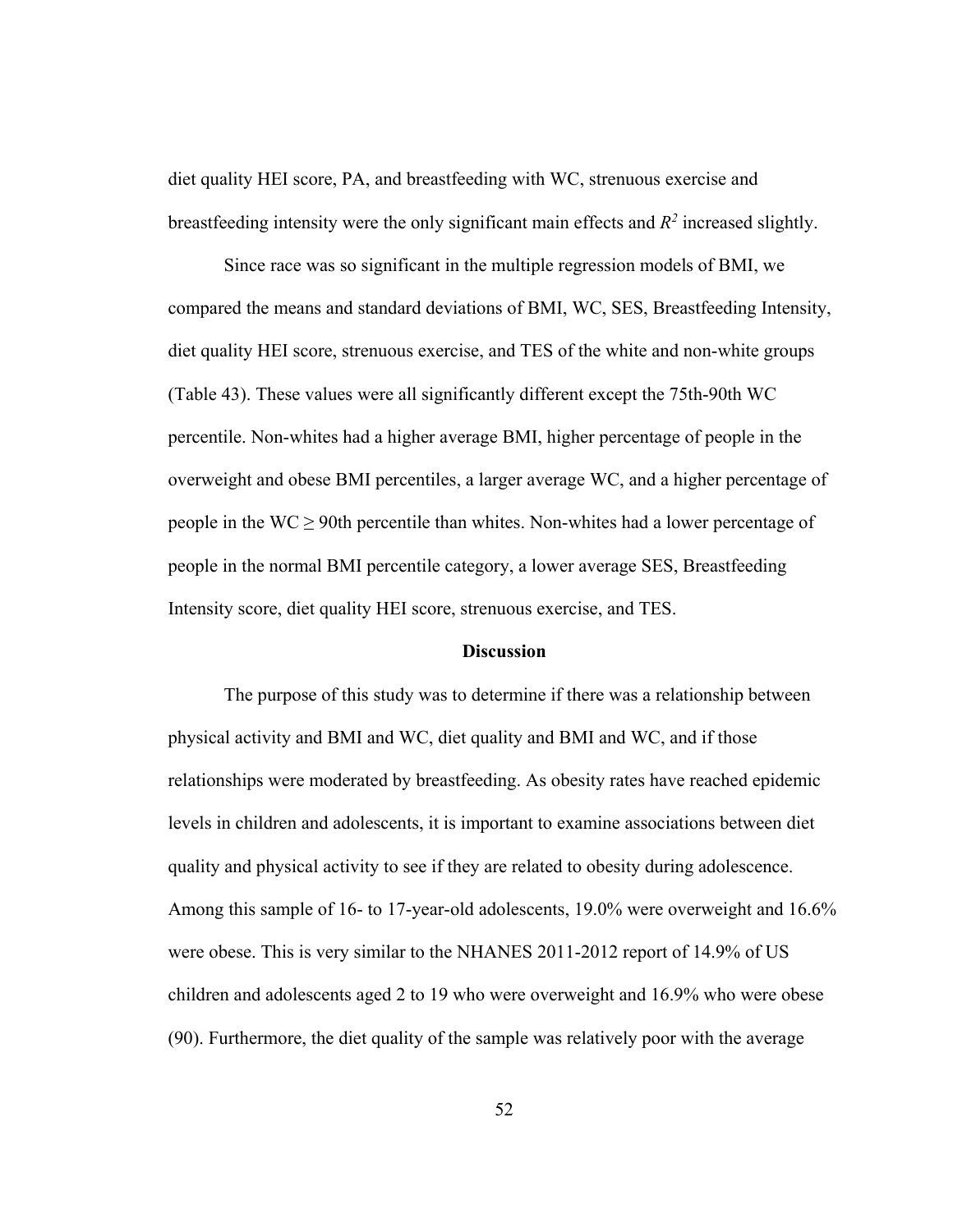HEI-2010 scores being  $49.2 \pm 12.0$ , with only two participants scoring above 80, which is considered "good." These scores are lower than those reported for NHANES 2011-2012 children and adolescents age 2 to 17, with an average HEI score of 55 (91).

We did not find a relationship between diet quality and breastfeeding. Our results conflict with those of Scholtens et al. (13). The difference may be due to the method used to assess diet. We used a 24-hour dietary recall method whereas Scholtens et al. used a food frequency method. The food frequency questionnaire only asked the frequency of certain foods and did not ask about portion sizes. The Dutch children's parents were asked to report how many times in the previous month their child consumed a specific food or drink. Fruits and vegetables may have been remembered when asked about, but a junk food snack may have been forgotten if it did not fit exactly into one of the snack categories such as chocolate bars or fried snacks that were asked about. Also, other research conducted had many more dietary recalls performed, or the dietary recalls were reported by the parents, which may have increased the accuracy of the results as compared to the adolescents reporting in our study (13,77,78).

 In this sample, physical activity as measured by the Godin Leisure Time Exercise Questionnaire was also relatively poor. Almost a third of the adolescents (30%) reported engaging in no strenuous exercise at all and 10% reported no physical activity in the form of mild, moderate, or strenuous. These alarming statistics are of importance since physical inactivity is fourth on the list of leading risk factors for global mortality (53). When examining only moderate and strenuous activities—since mild exercises are not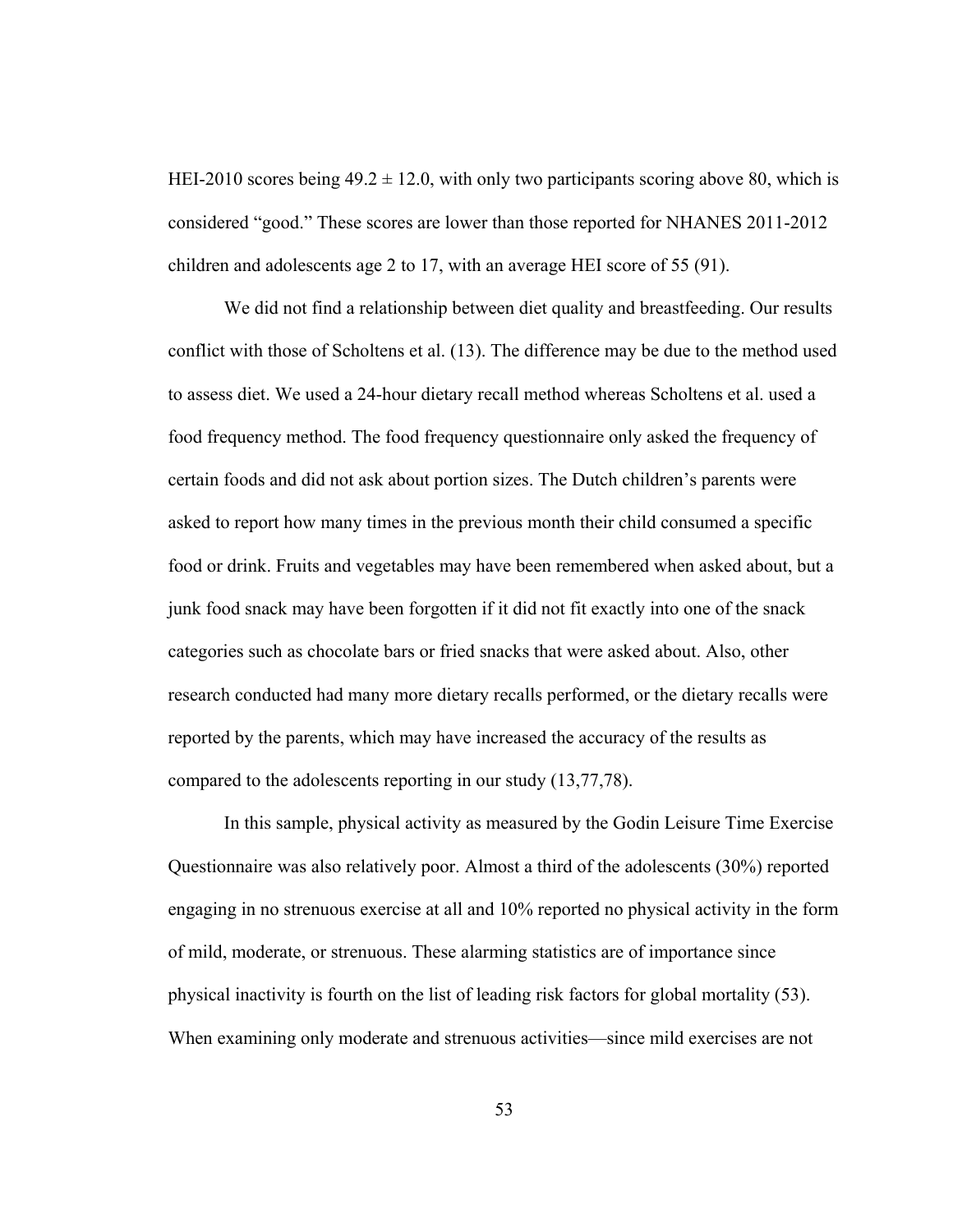strong contributors to health benefits—24 units or more is considered active with substantial health benefits, 14 to 23 units moderately active with some health benefits, and less than 14 units insufficiently active with less substantial or low health benefits (92). For this sample, 23% of participants had a strenuous/moderate score less than 14 units meaning they would be getting less substantial or low health benefits from their level of physical activity. Lack of physical activity is important in adolescents since researchers have demonstrated that physical activity declines from childhood to adolescence, which increases their risk of chronic diseases later in life (54).

 Even though the amount of physical activity was poor, an inverse relationship was still found between TES and BMI that become even stronger when examining only strenuous exercise. This is thought to be due to the fact that strenuous exercise is a better indicator of physical fitness than moderate and mild exercise. Godin et al. found that the strongest correlation with  $VO<sub>2</sub>$  max percentile was with strenuous exercise (19). In addition, this correlation between strenuous exercise and BMI may have also been seen because people are generally better at remembering and reporting their strenuous PA (19). When using multiple regression analyses, the interaction of strenuous exercise and breastfeeding intensity was the only significant predictor of WC and BMI and not the interaction of TES and breastfeeding intensity. This may be because only a questionnaire was used to determine physical activity rather than using an exercise test to determine physical fitness. Physical activity can encompass many activities with a goal of improving or maintaining one's level of cardiovascular fitness, whereas physical fitness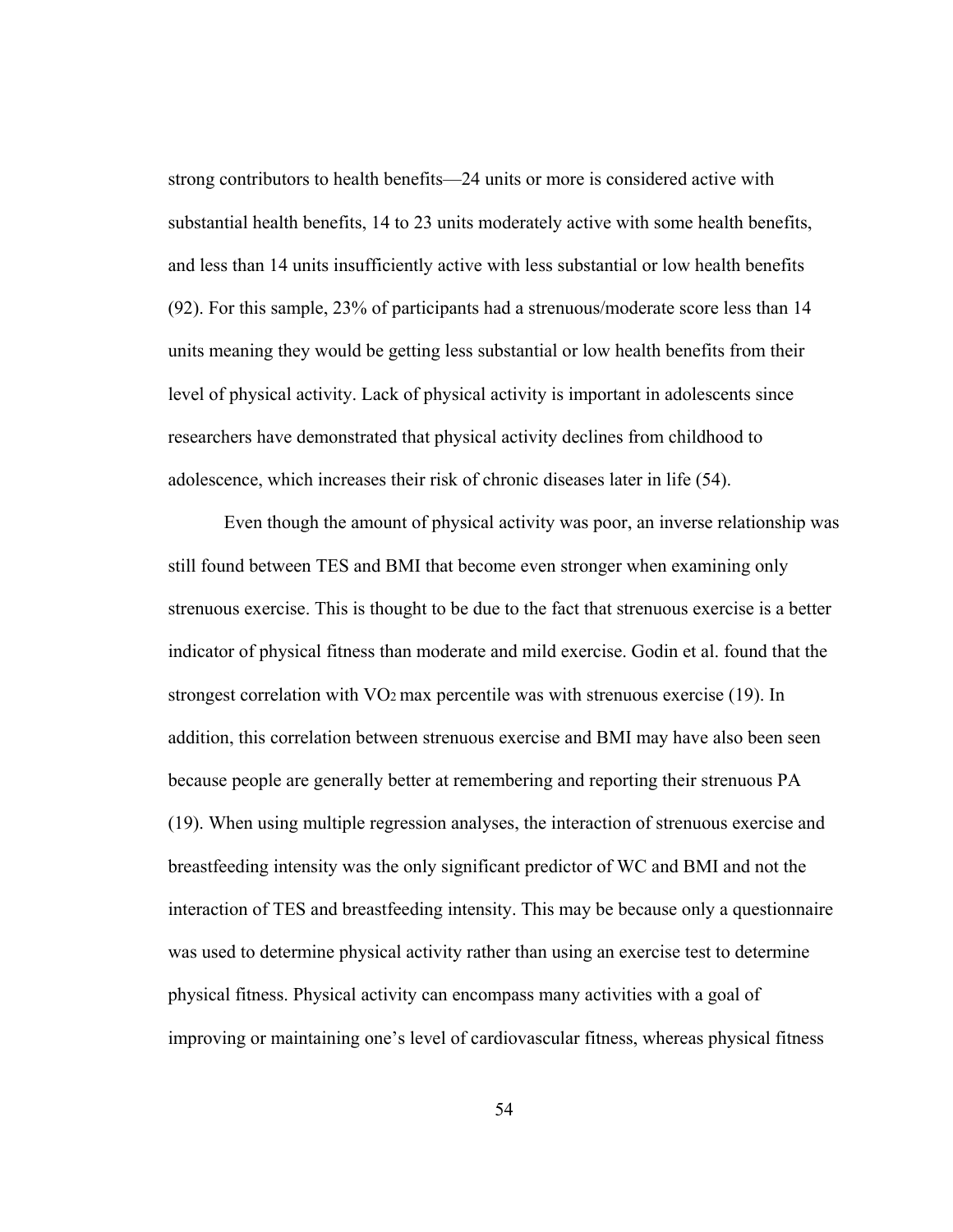is actually a measure of cardiovascular fitness (15). Other studies that found a relationship between breastfeeding and physical fitness used measures of physical fitness such as cycle-ergometer tests, VO2 max tests, and muscular strength tests, not questionnaires (20,21). If an exercise test had been used to measure physical fitness instead of asking about physical activity, more significant results may have been found between physical fitness and breastfeeding intensity.

One of the theories for the protective effect of breastfeeding against obesity is the belief that programming of the satiety center occurs during infancy. Since obesity is a result of an energy imbalance whereby energy intake exceeds output, then perhaps hormones in breast milk may modify the appetite center of the brain in infants (75). The pathways that are involved in appetite regulation do not mature until after birth and in early infancy. Additionally, hormones such as leptin, ghrelin, adiponectin, resistin, and obestatin have been identified in breast milk but are not found in infant formulas (75,76). This is important because these hormones may be crucial in early infancy in establishing the programming of normal energy balance that persists in childhood and adulthood. If programming does not occur early in the brain, then a person may be at increased risk for long-term obesity.

The sample in this study had a breastfeeding initiation rate of 82.8%, which is very similar to the 2016 Breastfeeding Report Card that stated that 4 out of 5 (81.1%) mothers in the US (75.3% in North Carolina) began to breastfeed in 2013 (93). Both of these numbers are considered high breastfeeding initiation rates with the Healthy People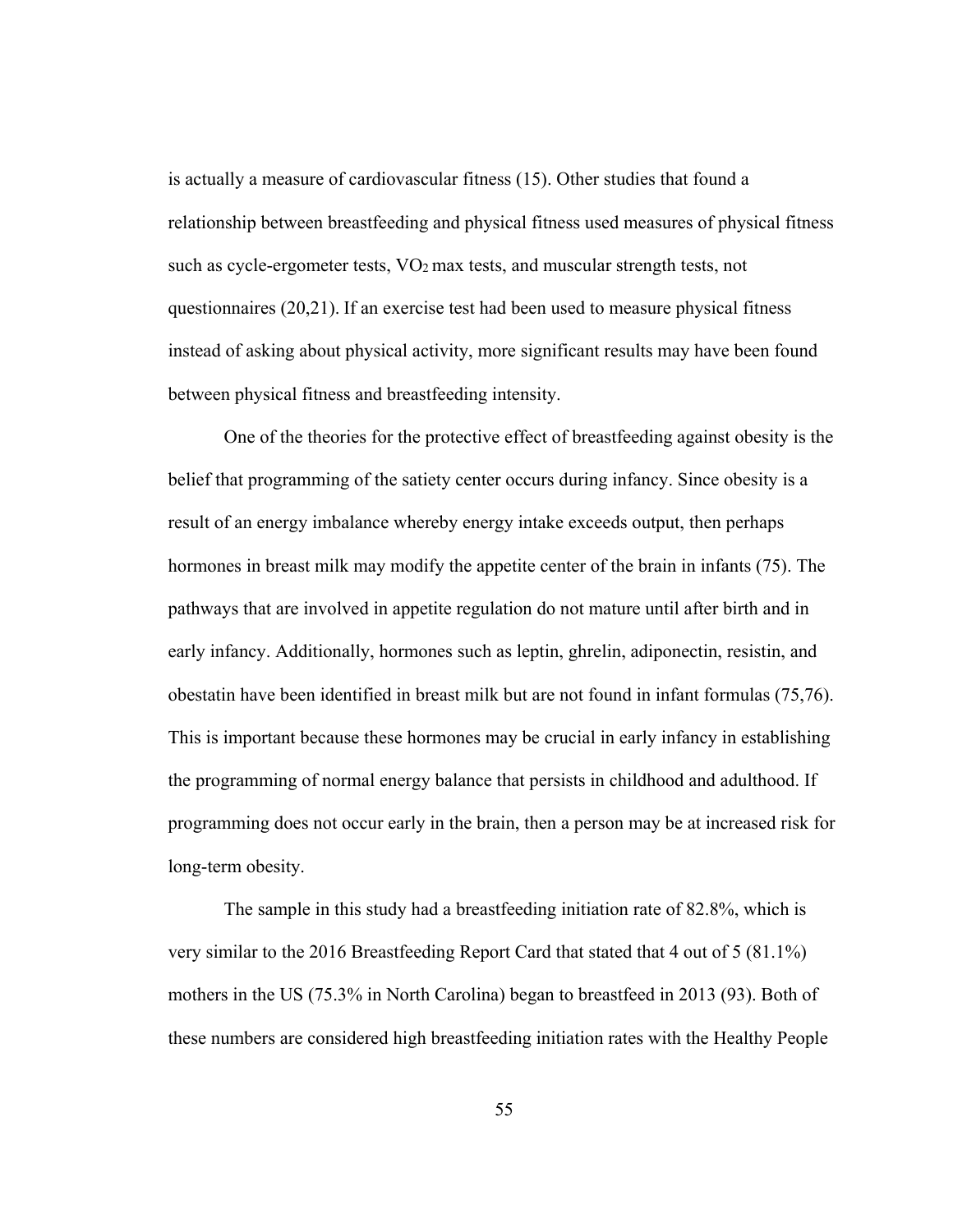2020 Objective to have 81.9% of mothers initiating breastfeeding by the year 2020. Also, it should be noted that our sample had already almost reached this rate for breastfeeding initiation, a notable point since this study began 20 years ago in 1997. Furthermore, the 2016 Breastfeeding Report Card reported that 51.8% of mothers in the US (47.5% in North Carolina) were still breastfeeding at 6 months in 2013. In this sample, 56.0% of mothers breastfed up until or greater than 6 months. However, neither of these rates meets the Healthy People 2020 Objectives of reaching a target of 60.0% of mothers breastfeeding at 6 months.

Additionally, in this sample parents were asked to report breastfeeding information about their adolescent when the adolescent was 16 years of age. Since breastfeeding is such a memorable experience, it has been shown that reporting breastfeeding information many years later is still valid. Kark et al. studied the validity of the breastfeeding information reported by mothers more than 20 years after birth (94). Mothers were interviewed about breastfeeding history with their child and this was compared to what had been recorded in the mother's and child's health clinic charts. What the mother reported was highly correlated with the information in the charts regardless of ethnicity, mother's education, family size, and the sex of the child. A review by Li et al. also examined the validity and reliability of maternal recall of breastfeeding history (95). Studies suggest that the accuracy of maternal recall of breastfeeding is high but diminishes further out from the breastfeeding event that they are recalling. In other words, breastfeeding recall is most accurate at 6 months of age and then gradually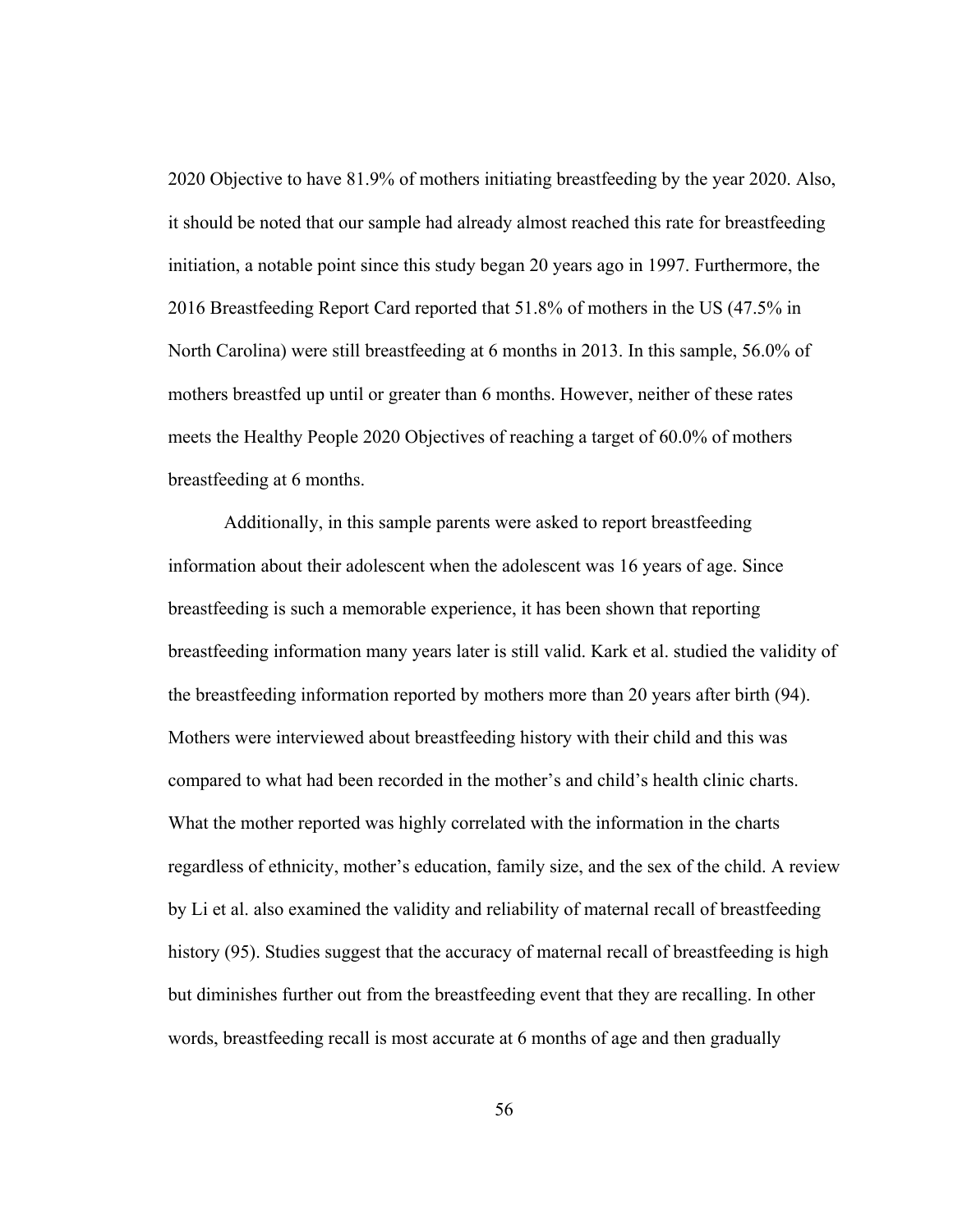declines as the child gets older. While overall it seems mothers accurately seem to recall the initiation and duration of breastfeeding, there is a decrease in the accuracy of recall in most studies when they compared recall at a child's age of 3 compared to recall when the child was 14 to 15 years old. Specifically, the majority of mothers accurately recalled breastfeeding duration to within one month when the child was 3, which decreased to 37% accuracy when the child was 14 to 15 years old.

Among other breastfeeding questions, participants' parents were asked if they exclusively breastfed or if the child also received supplemental formula. In this sample, exclusive breastfeeding refers to the infant not receiving any formula but the infant may have been given food such as cereal. Mixed feeding means participants may have been breastfed but also received supplemental formula and does not refer to the addition of supplemental foods. Using this information, along with the number or months the child was breastfed as an infant, was used to calculate a breastfeeding intensity score. We attribute this as a reason why we found a relationship between breastfeeding and both BMI and WC in adolescents when other studies have been unsuccessful in finding a relationship. Several studies that did not find a relationship between breastfeeding and obesity in children or adolescents only used breastfeeding initiation but not intensity (96,97). Or they may have asked the duration of breastfeeding and if exclusive or mixed and used this information to categorize the participants into groups but did not calculate an intensity score (98,99).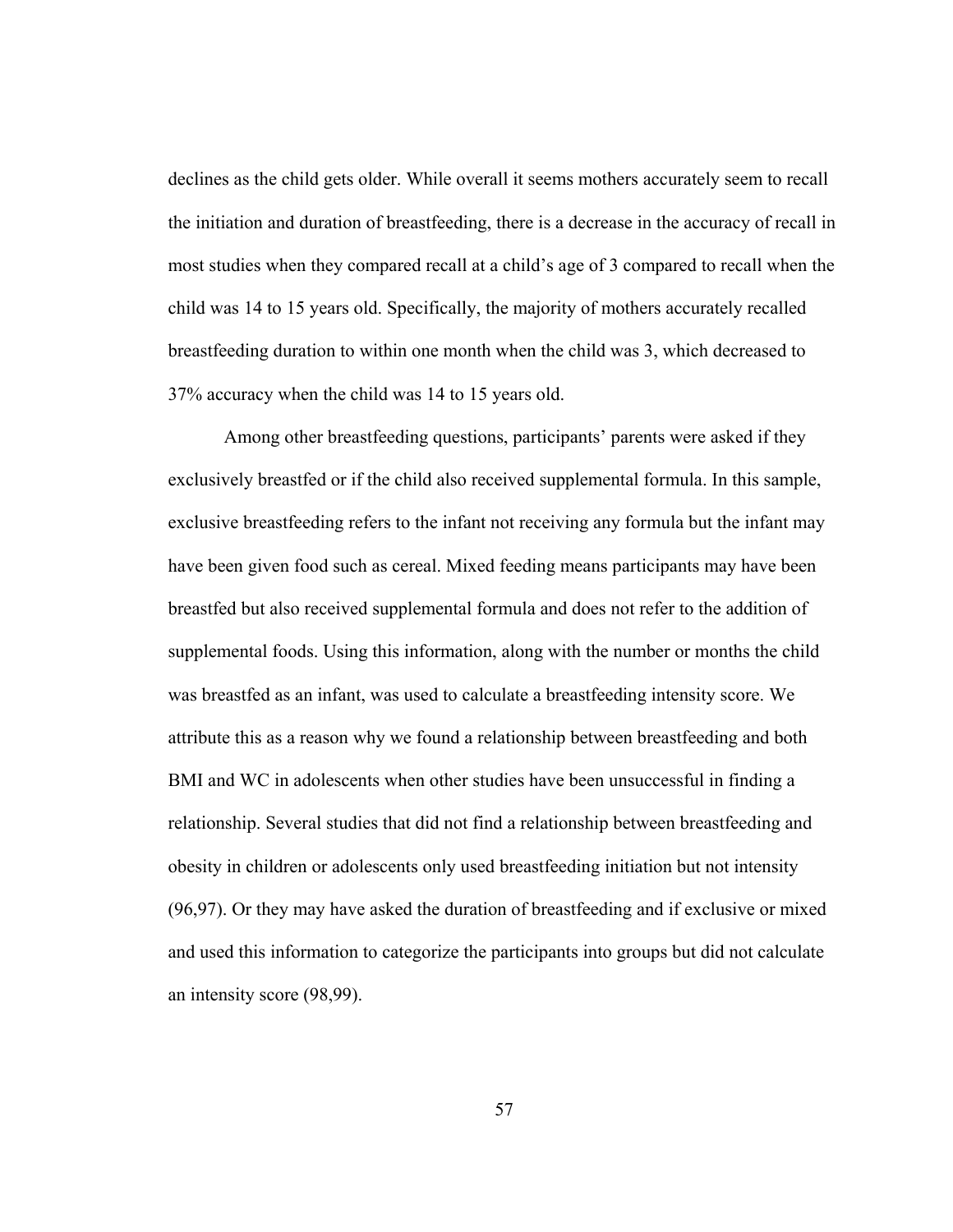In a meta-analysis by the World Health Organization, they state that a higher SES is associated with higher rates of breastfeeding and that breastfeeding mothers are much more likely to be health-conscious (6). This is important because these infants of high income women are also more likely to be exposed to healthier lifestyles including obesity prevention and encouragement of physical activity. Therefore, it is important to consider SES when evaluating the effects of breastfeeding on health parameters in the offspring and when conducting research on this relationship. When evaluating the general characteristics of this sample it was evident that a very diverse range of SES scores was present, with a mean of  $43.8 \pm 14.0$ , and we did see a significant positive relationship between breastfeeding intensity and SES.

Our post hoc analyses showed that non-whites and whites had significantly different SES, diet quality HEI score, PA, and breastfeeding intensity, BMI, and WC. This is probably why race was stronger than each of these variables in the multiple regression models. This may also explain why certain variables were significantly correlated but not significant predictors in the regression analyses. Storey et al. found that race significantly predicted BMI in adolescents (100). We believe race significantly predicted BMI because non-whites had a lower diet quality HEI score, lower PA, lower SES, and lower breastfeeding intensity score.

More significant results were found with BMI even though similar trends were found with WC. We believe this is because we lost 18% of the participants who did not have WC data. This may have not been a large enough sample to see significant results.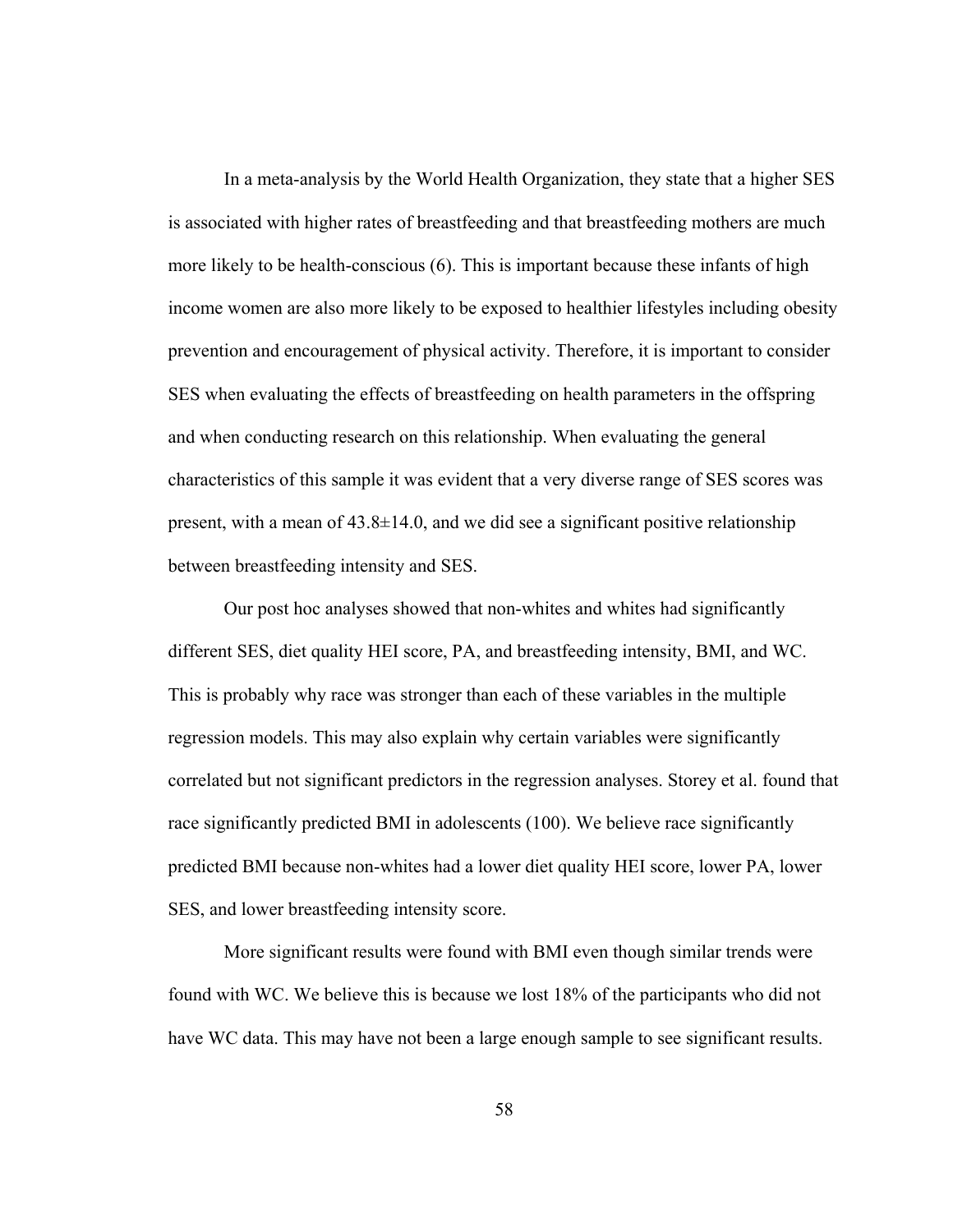This study had several strengths and limitations. At the time of the original enrollment of the participants the sample was considered representative of North Carolina (25). Now, in contrast, the sample is not representative of North Carolina, with most participants being either white or African American and very few from other ethnic groups. The sample has a low representation of Hispanics because the population of Hispanics in Greensboro was low at the beginning of the study in 1997 and has dramatically risen since then. However, we consider our large white and non-white groups a strength of this study because it allowed us to look at the effects of race and we also consider the diverse range of SES scores another strength of this study.

Another strength of this study was the method that was used to collect dietary information. The multiple pass method has been highly validated as an accurate measure of total energy and nutrient intake (101,102). Also, we consider it a strength that a majority of participants (91%) had three days of dietary recalls.

Completion of the dietary recalls in a timely manner after visiting the lab was a limitation. Ideally, the three dietary recalls would have been completed within two weeks of going to the lab. However, the first dietary recall was usually not completed until at least 6 weeks after the lab visit. Therefore, their dietary recalls may have been rather different when compared to their diet preceding the visit.

Another limitation is the participants may not have known exactly what was in a food prepared for them by a parent or purchased at a restaurant or school. Even with the food amounts booklet containing common portion sizes, it may have been difficult for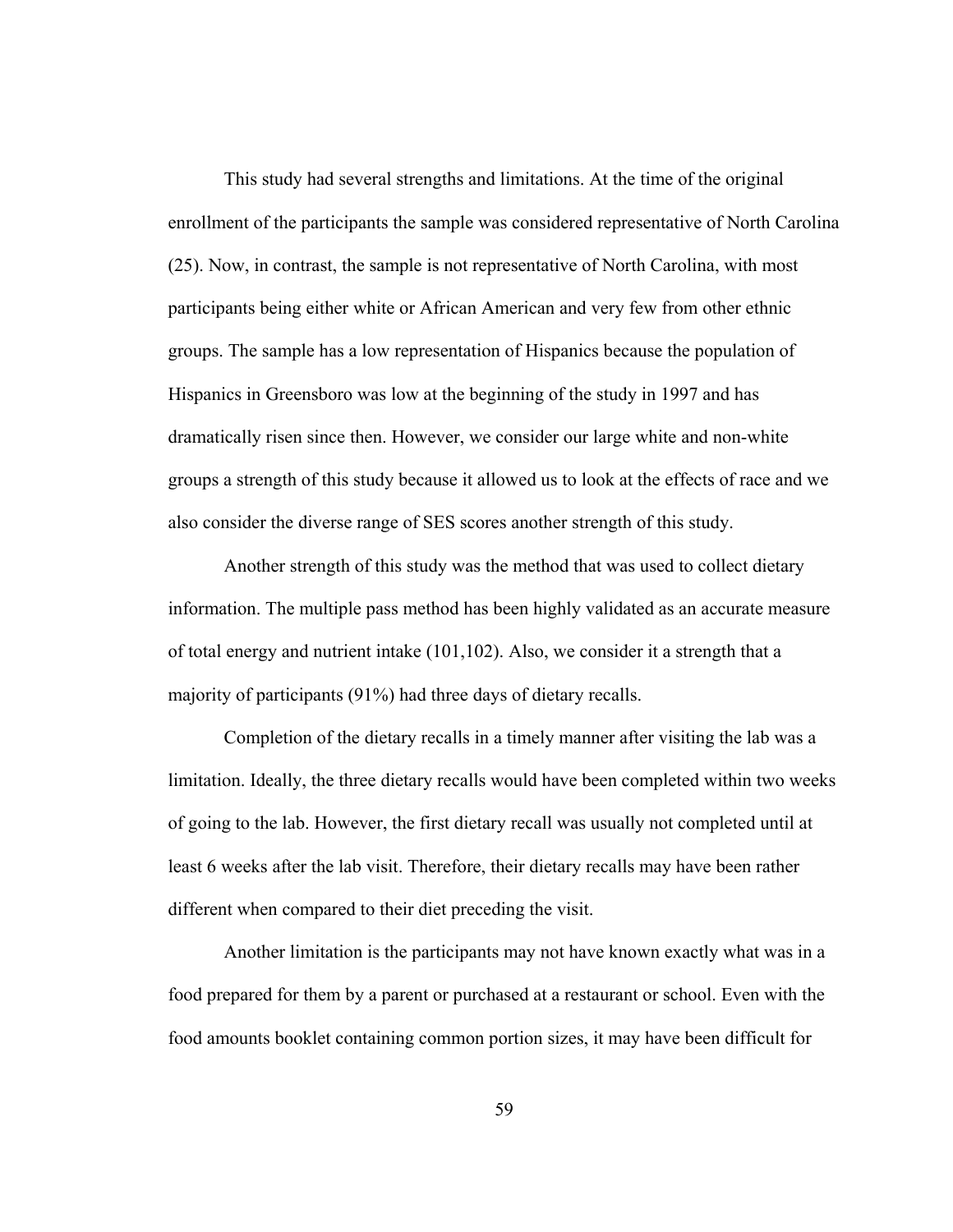them to estimate portion sizes in mixed casserole dishes that they were not involved in preparing. Another significant limitation is that memory was relied upon for physical activity recall and no physical fitness test was utilized.

We do consider it a remarkable strength that we had breastfeeding data for 151 participants in this study and that we used breastfeeding intensity as our breastfeeding variable so we were able to see a significant "dose effect" of breastfeeding. We also consider it a strength that we had a high percentage of participants who were exclusively breastfed. For example, of those who were breastfed, 68% were breastfed exclusively. However, a limitation of this study is that memory was relied upon for the breastfeeding information. Parents were asked breastfeeding information pertaining to their adolescent when the adolescent was 16 years old. However, it has been shown that breastfeeding history reported by mothers many years later is still highly valid (94).

#### **Conclusion**

In conclusion, this study found that breastfeeding intensity was a significant predictor of both BMI and WC. Furthermore, a higher breastfeeding intensity score was significantly related to a higher TES, increased strenuous exercise, and an increased SES. This suggests breastfeeding may influence appetite or metabolic programming during infancy and/or breastfeeding may be a "proxy" for a healthy lifestyle. Furthermore, these results suggest that race may be such a strong predictor for BMI because non-whites had a lower breastfeeding exposure, poorer diet quality, lower PA, and lower SES.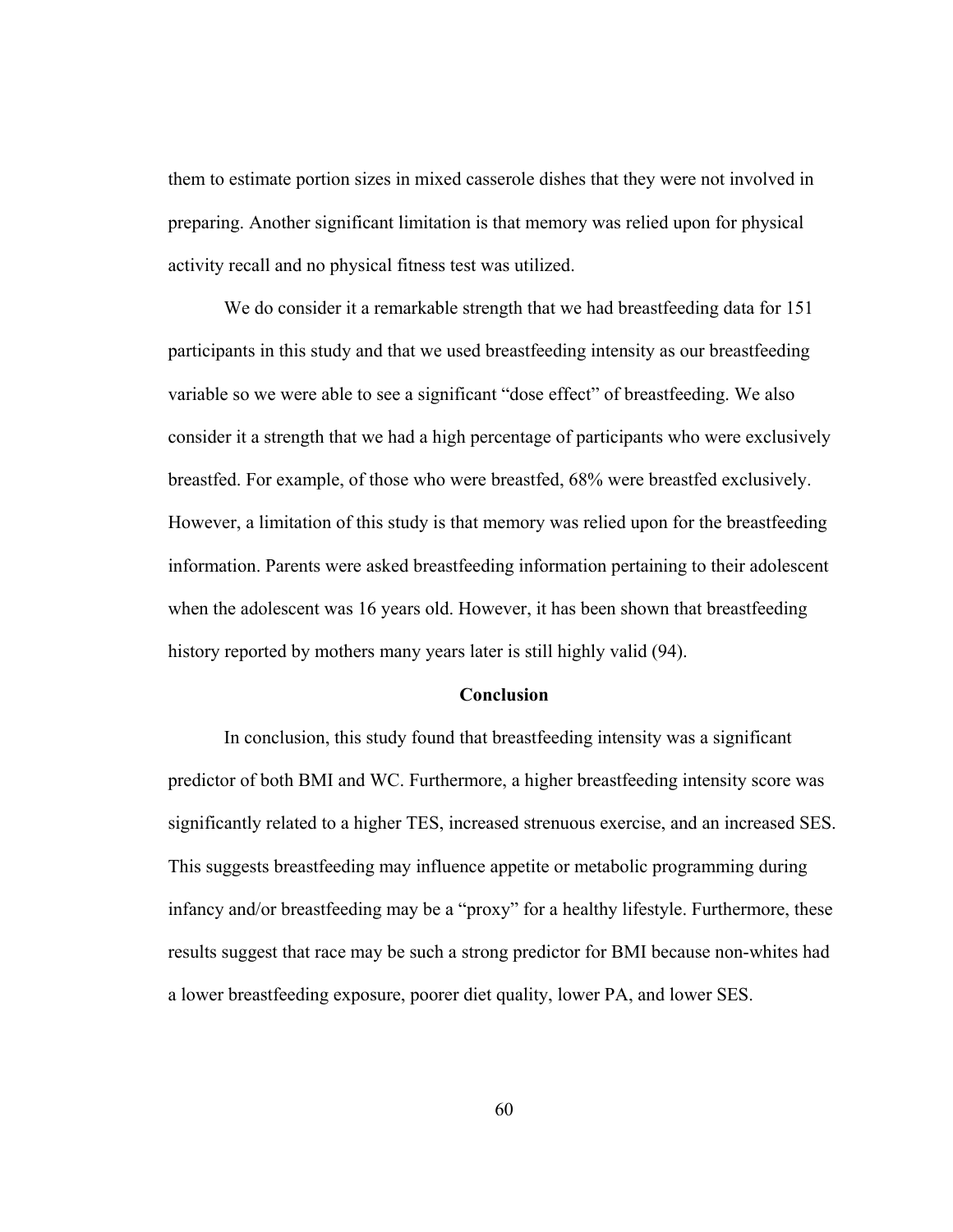# Table 1

Characteristics of Sample

|                                                                                                                       | Total<br>$N=163(100\%)$ | Female<br>$n=98(60\%)$ | Male<br>$n=65(40\%)$ |
|-----------------------------------------------------------------------------------------------------------------------|-------------------------|------------------------|----------------------|
| Race                                                                                                                  |                         |                        |                      |
| White                                                                                                                 | 107(66%)                | 63 $(64%)$             | 44 (68%)             |
| African American                                                                                                      | 46 (28%)                | 30(31%)                | 16(25%)              |
| Mixed                                                                                                                 | 8(5%)                   | 4(4%)                  | 4(6%)                |
| Other                                                                                                                 | $2(1\%)$                | $1(1\%)$               | $1(2\%)$             |
| Socioeconomic Status $(SES)^1$                                                                                        | 43.8(14.0)              | 42.1(14.7)             | 46.3(12.8)           |
| $X\pm SD$                                                                                                             |                         |                        |                      |
| <b>Anthropometrics</b>                                                                                                |                         |                        |                      |
| Weight (kg) $X\pm SD$                                                                                                 | 71.0(20.1)              | 67.2(17.8)             | $76.8~(22.1)^2$      |
| Height (cm)                                                                                                           | 170.4(9.9)              | 164.9(6.4)             | $178.6(8.5)^2$       |
| $X\pm SD$                                                                                                             |                         |                        |                      |
| Body Mass Index (BMI) $(kg/m^2)$                                                                                      | 24.4 (6.3)              | 24.7(6.5)              | 24.0(5.9)            |
| <b>BMI</b> category                                                                                                   | 163 (100%)              | 98 (60%)               | 65 (40%)             |
| Normal <85th percentile                                                                                               | 105 (64%)               | 63 $(64%)$             | 42 (65%)             |
| Overweight $\geq 85$ th-<95th                                                                                         | 31 (19%)                | 19(19%)                | 12(18%)              |
| percentile                                                                                                            | 27(17%)                 | 16(16%)                | 11(17%)              |
| Obese $\geq$ 95th percentile                                                                                          |                         |                        |                      |
| Waist Circumference (cm) $X\pm SD$                                                                                    | 78.6 (14.2)             | 76.6 (13.4)            | 81.7 $(15.0)^2$      |
| $\geq$ 75th-<90th percentile                                                                                          | $14(10\%)$              | 10(12%)                | 4(8%)                |
| abdominal obesity $\geq 90$ th                                                                                        | 7(5%)                   | 4(5%)                  | 3(6%)                |
| percentile                                                                                                            |                         |                        |                      |
| <sup>1</sup> This is defined from Hollingshead Four Factor of Socioeconomic Status (87). Possible scores range from 8 |                         |                        |                      |

to 66. 2 Significantly different than females, *p*< 0.05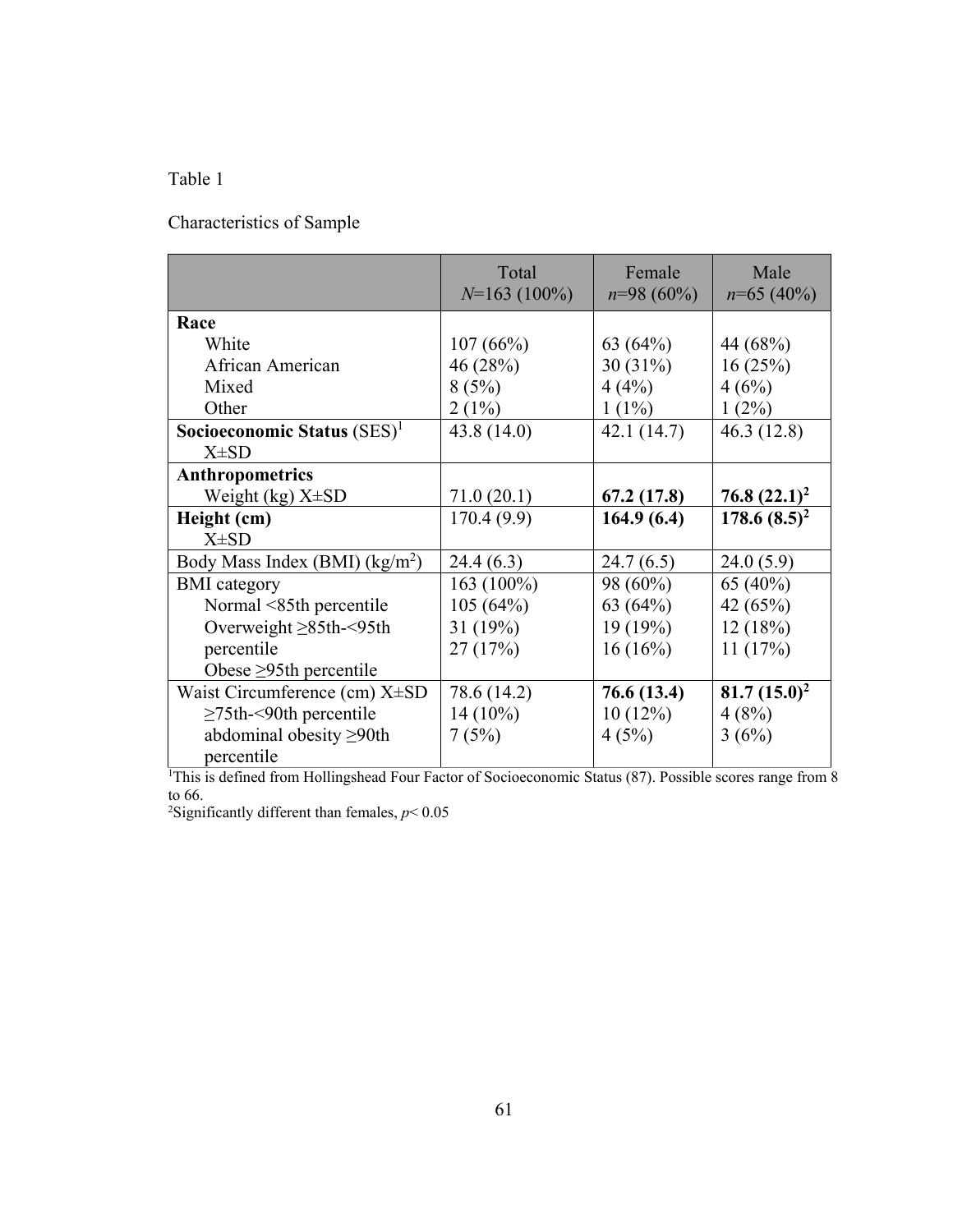Self-Reported Physical Activity using Godin Leisure-Time Exercise Questionnaire ref.

(19,89)

|                                   | Total      | Female     | Male           |
|-----------------------------------|------------|------------|----------------|
| Mid <sup>1</sup>                  | 3.3(3.3)   | 3.2(3.1)   | 3.4(3.7)       |
| Moderate <sup>1</sup>             | 3.0(3.2)   | 2.6(2.6)   | 3.6(3.9)       |
| Strenuous <sup>1</sup>            | 2.9(3.0)   | 2.3(2.4)   | $3.8^3$ (3.6)  |
| Total Exercise Score <sup>2</sup> | 51.3(41.2) | 43.0(31.4) | $62.5^3(49.6)$ |

<sup>1</sup>Number of times (X $\pm$ SD) of mild, moderate, or strenuous activity for more than 15 min per past week.<br><sup>2</sup>Total Exercise Score (X+SD) = (9 × Strenuous) + (5 × Moderate) + (3 × Light) <sup>2</sup>Total Exercise Score (X±SD) = (9 × Strenuous) + (5 × Moderate) + (3 × Light) <sup>3</sup>Significantly different than females, *p*<0.01

Table 3

Breastfeeding Information

|                                                        | Total                               | Female                          | Male                             |
|--------------------------------------------------------|-------------------------------------|---------------------------------|----------------------------------|
| <b>Ever Breastfed</b><br><b>Yes</b><br>No              | $151(100\%)$<br>125(83%)<br>26(17%) | 88 (58%)<br>70 (80%)<br>18(20%) | 63 $(42%)$<br>55 (87%)<br>8(13%) |
| <b>Breastfed Exclusively</b>                           | 85 (68%)                            | 46(66%)                         | 39 $(71%)$                       |
| Mixed Feeding                                          | 40 $(32%)$                          | 24 (34%)                        | 16(29%)                          |
| Duration (# of months) $X\pm SD$                       | 7.5(7.5)                            | 7.2(7.5)                        | 7.9(7.5)                         |
| Intensity for $1st 6$ months <sup>1</sup><br>$X\pm SD$ | 7.0(4.8)                            | 6.7(5.0)                        | 7.5(4.6)                         |

1 Values range from 0 (no breastfeeding) to 12 (6 months of exclusive breastfeeding). A value of 2 given for exclusive breastfeeding, a value of 1 given for mixed feeding, and a value of 0 given for formula feeding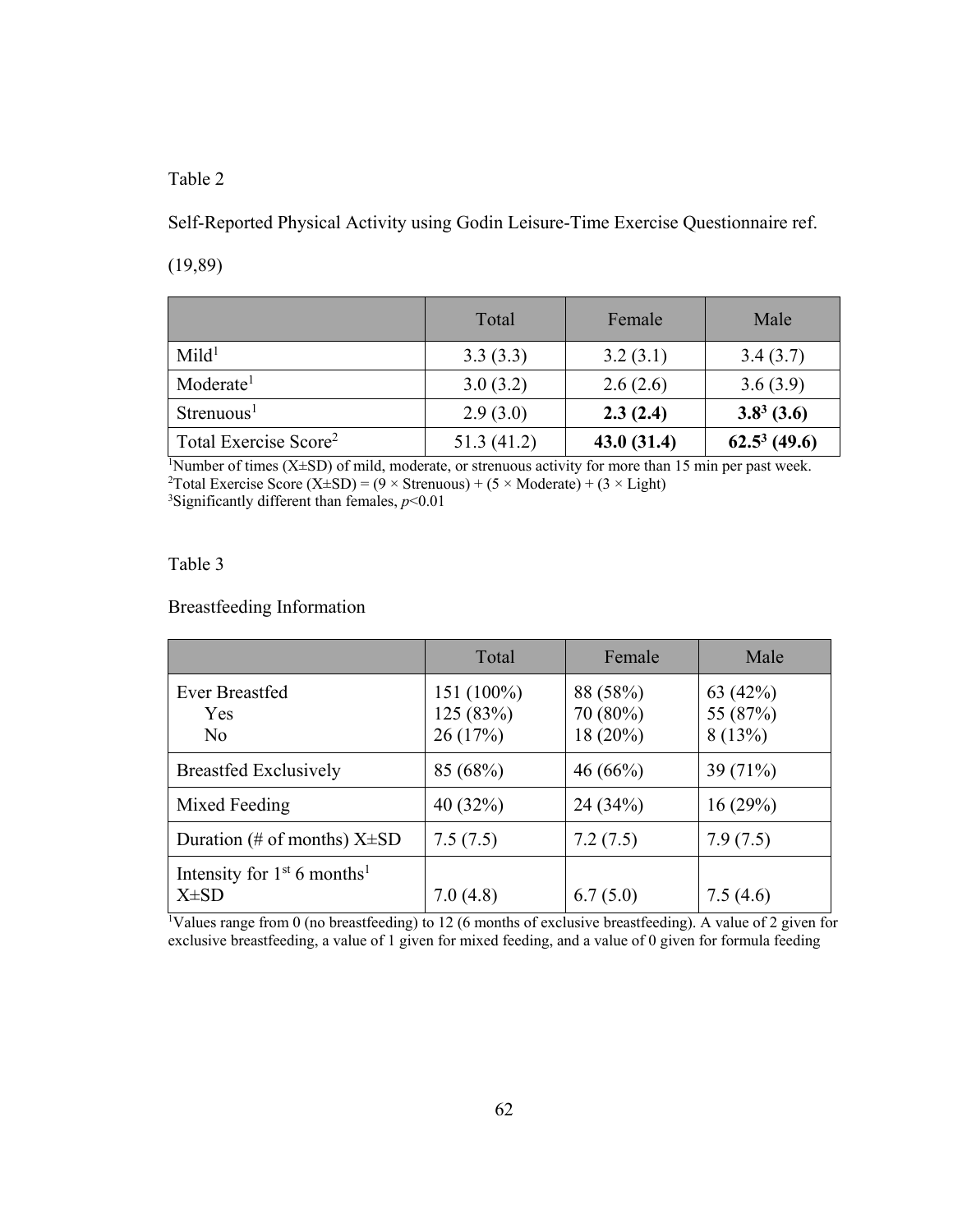#### Bivariate Correlations

|                                     | <b>BMI</b>        | <b>WC</b>         | Diet<br>Quality<br><b>HEI</b> Score | <b>TES</b>        | <b>Strenuous</b><br>Exercise | <b>Breast-</b><br>feeding<br>Intensity | <b>SES</b>        |
|-------------------------------------|-------------------|-------------------|-------------------------------------|-------------------|------------------------------|----------------------------------------|-------------------|
| <b>BMI</b>                          | 1.0               | 0.866<br>0.000    | $-0.167$<br>0.033                   | $-0.134$<br>0.107 | $-0.164$<br>0.048            | $-0.251$<br>0.002                      | $-0.161$<br>0.040 |
| <b>WC</b>                           | 0.866<br>0.000    | 1.0               | $-0.053$<br>0.544                   | $-0.102$<br>0.266 | $-0.102$<br>0.269            | $-0.197$<br>0.029                      | $-0.129$<br>0.136 |
| Diet<br>Quality<br><b>HEI</b> Score | $-0.167$<br>0.033 | $-0.053$<br>0.544 | 1.0                                 | 0.083<br>0.320    | 0.126<br>0.129               | 0.100<br>0.225                         | 0.171<br>0.029    |
| <b>TES</b>                          | $-0.134$<br>0.107 | $-0.102$<br>0.266 | 0.083<br>0.320                      | 1.0               | 0.844<br>0.000               | 0.167<br>0.047                         | 0.178<br>0.032    |
| <b>Strenuous</b><br>Exercise        | $-0.164$<br>0.048 | $-0.102$<br>0.269 | 0.126<br>0.129                      | 0.844<br>0.000    | 1.0                          | 0.170<br>0.043                         | 0.197<br>0.017    |
| Breast-<br>feeding<br>Intensity     | $-0.251$<br>0.002 | $-0.197$<br>0.029 | 0.100<br>0.225                      | 0.167<br>0.047    | 0.170<br>0.043               | 1.0                                    | 0.216<br>0.008    |
| <b>SES</b>                          | $-0.161$<br>0.040 | $-0.129$<br>0.136 | 0.171<br>0.029                      | 0.178<br>0.032    | 0.197<br>0.017               | 0.216<br>0.008                         | 1.0               |

*Note.* Bold indicates significance; BMI= Body Mass Index; WC= Waist Circumference; HEI= Health Eating Index; TES= Total Exercise Score; SES= Socioeconomic Status

For the following regression Tables 5-42, Race is defined as white/non-white,

Breastfeeding Intensity means the number of months the child was breastfed (stopping at 6 months) and whether it was exclusive or mixed with formula, SES scores can range from 8 to 66, and HEI scores can range from 0 to 100.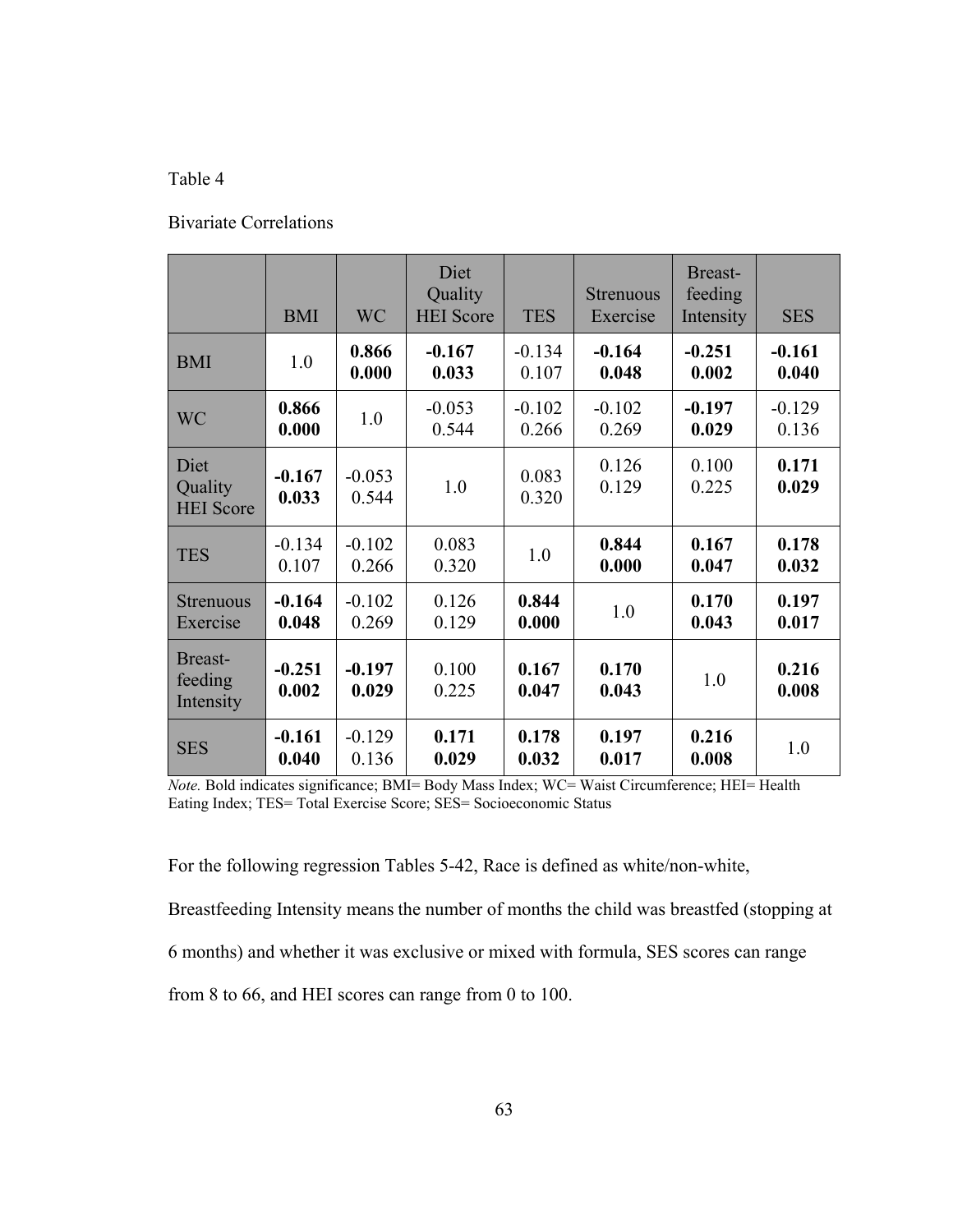# Multiple Regression Model of Control Variables with BMI

|            |          | <b>Standard Error</b> | 95% Confidence<br>Interval | $p$ -value |
|------------|----------|-----------------------|----------------------------|------------|
| Gender     | $-0.454$ | 0.973                 | $(-2.375, 1.467)$          | 0.642      |
| Race       | $-3.683$ | 1.035                 | $(-5.727, -1.639)$         | 0.000      |
| <b>SES</b> | $-0.034$ | 0.035                 | $(-0.104, 0.036)$          | 0.339      |

*Note.* adj. *R2* =0.082, *n*=163

## Table 6

Multiple Regression Model of Control Variables and Breastfeeding Intensity with BMI

|                                |          | Standard<br>Error | 95% Confidence<br>Interval | $p$ -value |
|--------------------------------|----------|-------------------|----------------------------|------------|
| Gender                         | $-0.409$ | 1.011             | $(-2.408, 1.589)$          | 0.686      |
| Race                           | $-3.421$ | 1.134             | $(-5.662, -1.180)$         | 0.003      |
| <b>SES</b>                     | $-0.022$ | 0.039             | $(-0.098, 0.055)$          | 0.572      |
| <b>Breastfeeding Intensity</b> | $-0.227$ | 0.108             | $(-0.439, -0.014)$         | 0.037      |

*Note.* adj. *R2* =0.110, *n*=150

## Table 7

Multiple Regression Model of Control Variables and Diet Quality HEI Score with BMI

|                        |          | Standard<br>Error | 95% Confidence<br>Interval | $p$ -value |
|------------------------|----------|-------------------|----------------------------|------------|
| Gender                 | $-0.627$ | 0.977             | $(-2.557, 1.303)$          | 0.522      |
| Race                   | $-3.458$ | 1.044             | $(-5.519, -1.397)$         | 0.001      |
| <b>SES</b>             | $-0.027$ | 0.036             | $(-0.097, 0.044)$          | 0.454      |
| Diet Quality HEI Score | $-0.058$ | 0.041             | $(-0.0139, 0.022)$         | 0.155      |

*Note.* adj. *R2* = 0.088, *n*=163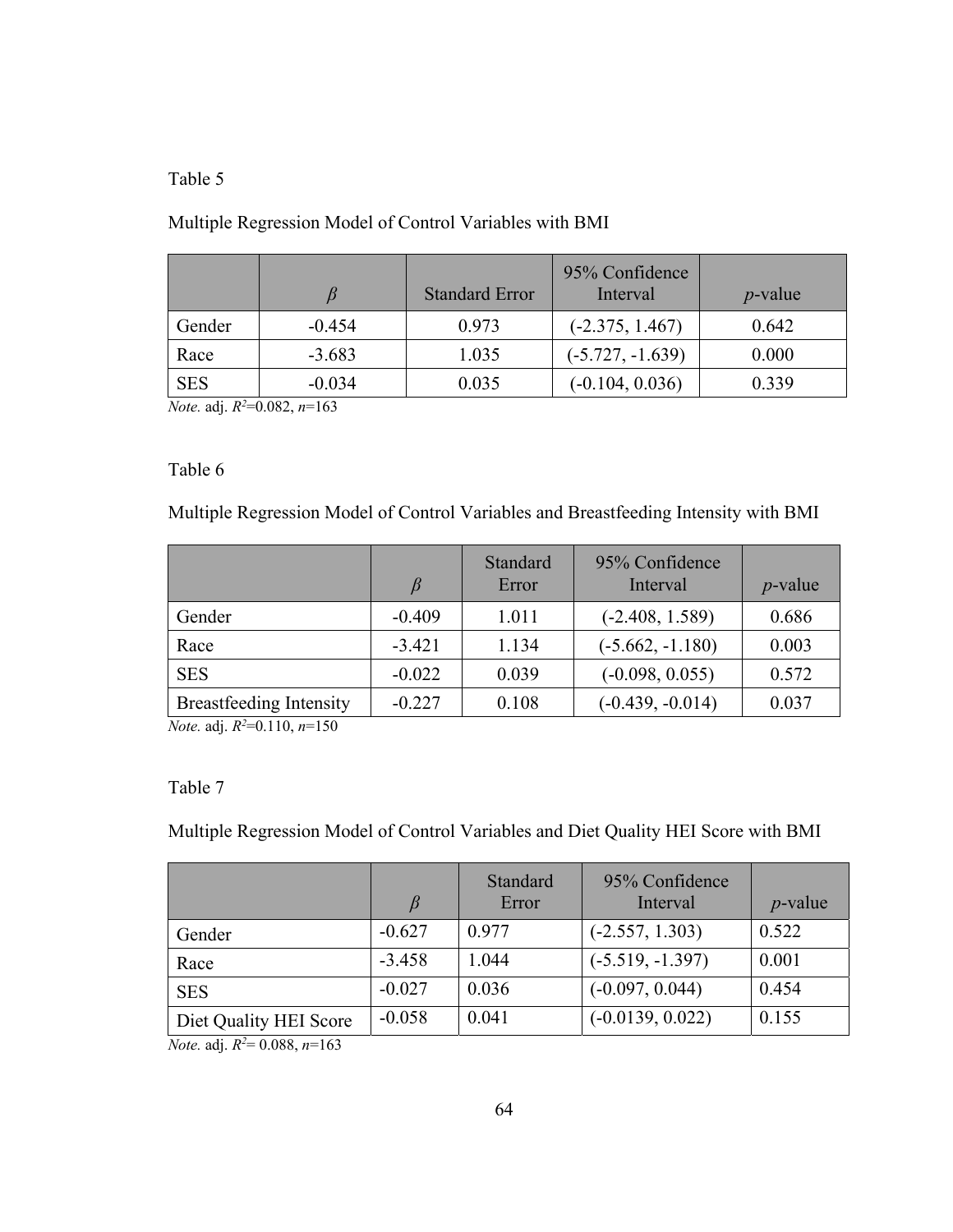Multiple Regression Model of Control Variables, HEI, and Breastfeeding Intensity with BMI

|                                | $\beta$  | Standard<br>Error | 95% Confidence<br>Interval | $p$ -value |
|--------------------------------|----------|-------------------|----------------------------|------------|
| Gender                         | $-0.577$ | 1.014             | $(-2.582, 1.428)$          | 0.570      |
| Race                           | $-3.166$ | 1.144             | $(-5.427, -0.905)$         | 0.006      |
| <b>SES</b>                     | $-0.017$ | 0.039             | $(-0.093, 0.060)$          | 0.670      |
| Diet Quality HEI Score         | $-0.060$ | 0.042             | $(-0.144, 0.023)$          | 0.157      |
| <b>Breastfeeding Intensity</b> | $-0.220$ | 0.107             | $(-0.432, -0.008)$         | 0.042      |

*Note.* adj. *R2* = 0.116, *n*=150

# Table 9

Multiple Regression Model of Control Variables, Diet Quality HEI Score, Breastfeeding Intensity, and Diet Quality HEI Score X Breastfeeding Intensity with BMI

|                                                        | $\beta$  | Standard<br>Error | 95% Confidence<br>Interval | $p$ -value |
|--------------------------------------------------------|----------|-------------------|----------------------------|------------|
| Gender                                                 | $-0.573$ | 1.018             | $(-2.585, 1.438)$          | 0.574      |
| Race                                                   | $-3.127$ | 1.157             | $(-5.415, -0.840)$         | 0.008      |
| <b>SES</b>                                             | $-0.016$ | 0.039             | $(-0.093, 0.060)$          | 0.675      |
| Diet Quality HEI Score                                 | $-0.077$ | 0.077             | $(-0.230, 0.076)$          | 0.321      |
| <b>Breastfeeding Intensity</b>                         | $-0.332$ | 0.442             | $(-1.206, 0.542)$          | 0.454      |
| Diet Quality HEI Score<br>X Breastfeeding<br>Intensity | 0.002    | 0.009             | $(-0.015, 0.020)$          | 0.794      |

*Note.* adj. *R2* = 0.110, *n*=150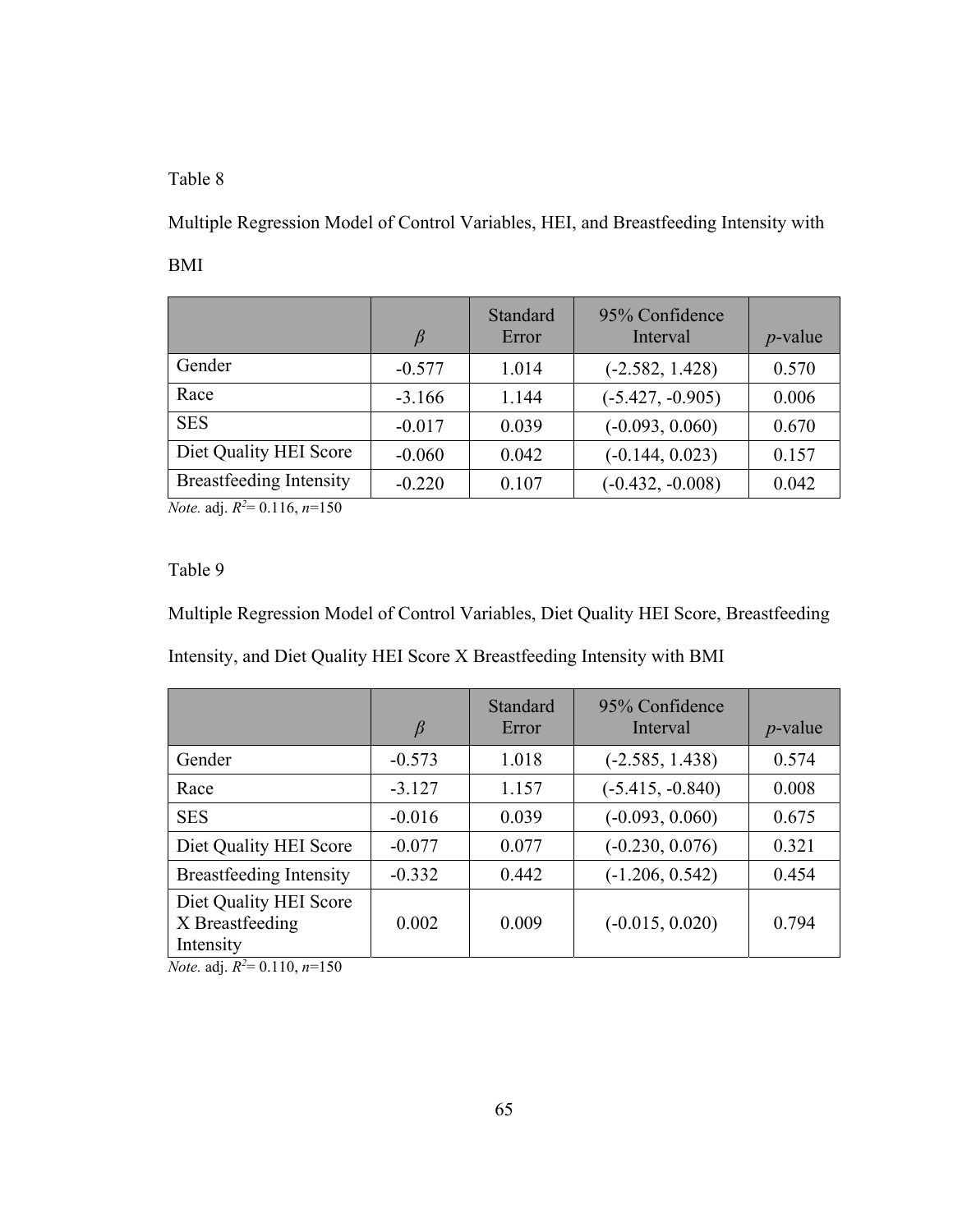# Multiple Regression Model of Control Variables and TES with BMI

|            | $\beta$  | Standard<br>Error | 95% Confidence<br>Interval | $p$ -value |
|------------|----------|-------------------|----------------------------|------------|
| Gender     | $-0.408$ | 1.079             | $(-2.541, 1.725)$          | 0.706      |
| Race       | $-3.729$ | 1.153             | $(-6.008, -1.450)$         | 0.002      |
| <b>SES</b> | $-0.032$ | 0.040             | $(-0.111, 0.047)$          | 0.421      |
| <b>TES</b> | $-0.008$ | 0.013             | $(-0.034, 0.018)$          | 0.545      |

*Note.* adj. *R2* = 0.079, *n*=146

# Table 11

Multiple Regression Model of Control Variables, TES, and Breastfeeding Intensity with

# BMI

|                                                                                                                                                                                                                                                                                                                                                                                                                                | β        | Standard<br>Error | 95% Confidence<br>Interval | $p$ -value |
|--------------------------------------------------------------------------------------------------------------------------------------------------------------------------------------------------------------------------------------------------------------------------------------------------------------------------------------------------------------------------------------------------------------------------------|----------|-------------------|----------------------------|------------|
| Gender                                                                                                                                                                                                                                                                                                                                                                                                                         | $-0.330$ | 1.092             | $(-2.490, 1.829)$          | 0.763      |
| Race                                                                                                                                                                                                                                                                                                                                                                                                                           | $-3.436$ | 1.195             | $(-5.799, -1.073)$         | 0.005      |
| <b>SES</b>                                                                                                                                                                                                                                                                                                                                                                                                                     | $-0.022$ | 0.041             | $(-0.103, 0.059)$          | 0.590      |
| <b>TES</b>                                                                                                                                                                                                                                                                                                                                                                                                                     | $-0.005$ | 0.013             | $(-0.032, 0.021)$          | 0.690      |
| <b>Breastfeeding Intensity</b><br>$\overline{M}$ $\overline{M}$ $\overline{M}$ $\overline{M}$ $\overline{M}$ $\overline{M}$ $\overline{M}$ $\overline{M}$ $\overline{M}$ $\overline{M}$ $\overline{M}$ $\overline{M}$ $\overline{M}$ $\overline{M}$ $\overline{M}$ $\overline{M}$ $\overline{M}$ $\overline{M}$ $\overline{M}$ $\overline{M}$ $\overline{M}$ $\overline{M}$ $\overline{M}$ $\overline{M}$ $\overline{$<br>1.40 | $-0.228$ | 0.115             | $(-0.455, 0.000)$          | 0.050      |

*Note.* adj. *R2* = 0.103, *n*=142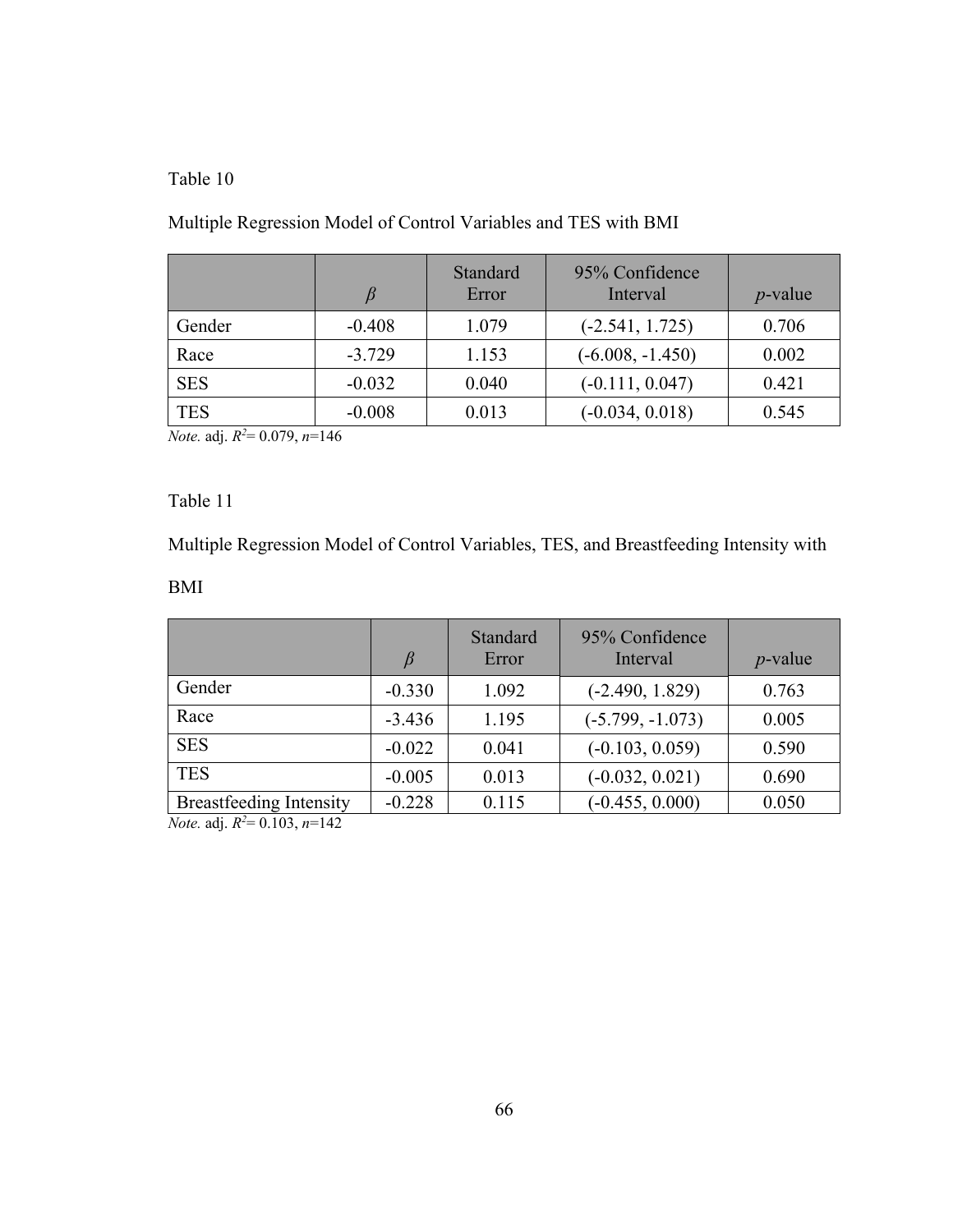Multiple Regression Model of Control Variables, TES, Breastfeeding Intensity, and TES

|                                                                                                                                                                                                                                                                    | $\beta$  | Standard<br>Error | 95% Confidence<br>Interval | $p$ -value |
|--------------------------------------------------------------------------------------------------------------------------------------------------------------------------------------------------------------------------------------------------------------------|----------|-------------------|----------------------------|------------|
| Gender                                                                                                                                                                                                                                                             | $-0.273$ | 1.090             | $(-2.429, 1.883)$          | 0.802      |
| Race                                                                                                                                                                                                                                                               | $-3.450$ | 1.192             | $(-5.807, -1.093)$         | 0.004      |
| <b>SES</b>                                                                                                                                                                                                                                                         | $-0.016$ | 0.041             | $(-0.097, 0.065)$          | 0.698      |
| <b>TES</b>                                                                                                                                                                                                                                                         | $-0.033$ | 0.025             | $(-0.082, 0.016)$          | 0.186      |
| <b>Breastfeeding Intensity</b>                                                                                                                                                                                                                                     | $-0.408$ | 0.178             | $(-0.760, -0.055)$         | 0.024      |
| TES X Breastfeeding Intensity<br>$\mathbf{a}$ . The contract of the contract of the contract of the contract of the contract of the contract of the contract of the contract of the contract of the contract of the contract of the contract of the contract of th | 0.003    | 0.003             | $(-0.002, 0.009)$          | 0.190      |

X Breastfeeding Intensity with BMI

*Note.* adj. *R2* = 0.108, *n*=142

#### Table 13

Multiple Regression Model of Control Variables and Strenuous Exercise with BMI

|                    | $\beta$  | <b>Standard Error</b> | 95% Confidence<br>Interval | $p$ -value |
|--------------------|----------|-----------------------|----------------------------|------------|
| Gender             | $-0.232$ | 1.078                 | $(-2.363, 1.899)$          | 0.830      |
| Race               | $-3.722$ | 1.132                 | $(-5.960, -1.484)$         | 0.001      |
| <b>SES</b>         | $-0.028$ | 0.040                 | $(-0.106, 0.051)$          | 0.491      |
| Strenuous Exercise | $-0.228$ | 0.178                 | $(-0.579, 0.124)$          | 0.203      |

*Note.* adj. *R2* = 0.087, *n*=146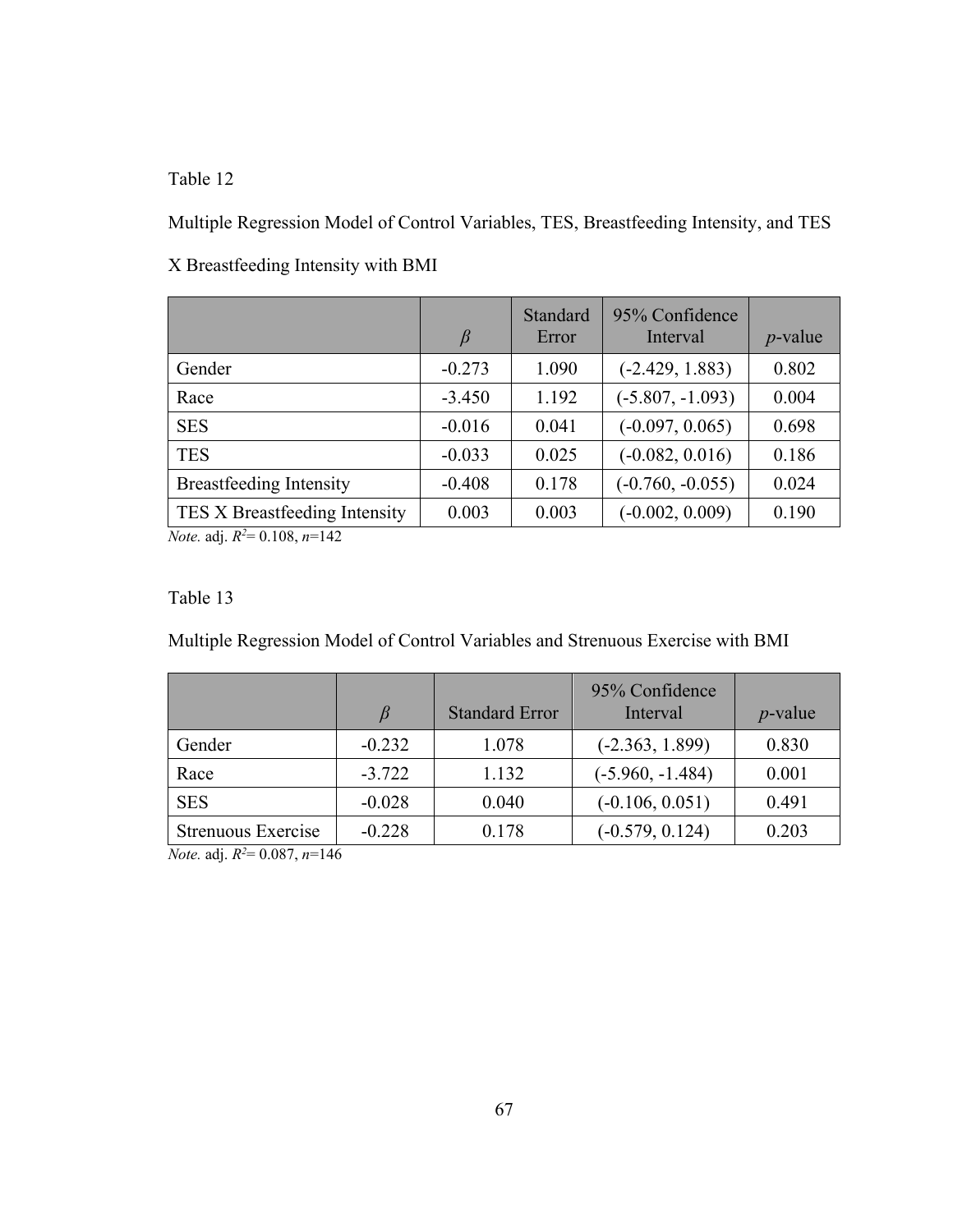Multiple Regression Model of Control Variables, Strenuous Exercise, and Breastfeeding Intensity with BMI

|                                | β        | Standard<br>Error | 95% Confidence<br>Interval | $p$ -value |
|--------------------------------|----------|-------------------|----------------------------|------------|
| Gender                         | $-0.166$ | 1.090             | $(-2.332, 1.991)$          | 0.879      |
| Race                           | $-3.413$ | 1.177             | $(-5.740, -1.086)$         | 0.004      |
| <b>SES</b>                     | $-0.019$ | 0.041             | $(-0.099, 0.062)$          | 0.650      |
| Strenuous Exercise             | $-0.191$ | 0.178             | $(-0.543, 0.162)$          | 0.287      |
| <b>Breastfeeding Intensity</b> | $-0.220$ | 0.115             | $(-0.447, 0.007)$          | 0.057      |

*Note.* adj. *R2* = 0.109, *n*=142

Table 15

Multiple Regression Model of Control Variables, Strenuous Exercise, Breastfeeding

Intensity, and Strenuous Exercise X Breastfeeding Intensity with BMI

|                                                        | B        | Standard<br>Error | 95% Confidence<br>Interval | $p$ -value |
|--------------------------------------------------------|----------|-------------------|----------------------------|------------|
| Gender                                                 | 0.117    | 1.073             | $(-2.004, 2.239)$          | 0.913      |
| Race                                                   | $-3.595$ | 1.154             | $(-5.878, -1.313)$         | 0.002      |
| <b>SES</b>                                             | $-0.009$ | 0.040             | $(-0.088, 0.071)$          | 0.826      |
| <b>Strenuous Exercise</b>                              | $-1.037$ | 0.366             | $(-1.761, -0.312)$         | 0.005      |
| <b>Breastfeeding Intensity</b>                         | $-0.509$ | 0.157             | $(-0.820, -0.198)$         | 0.002      |
| Strenuous Exercise X<br><b>Breastfeeding Intensity</b> | 0.098    | 0.037             | (0.024, 0.172)             | 0.010      |

*Note.* adj. *R2* = 0.146, *n*=142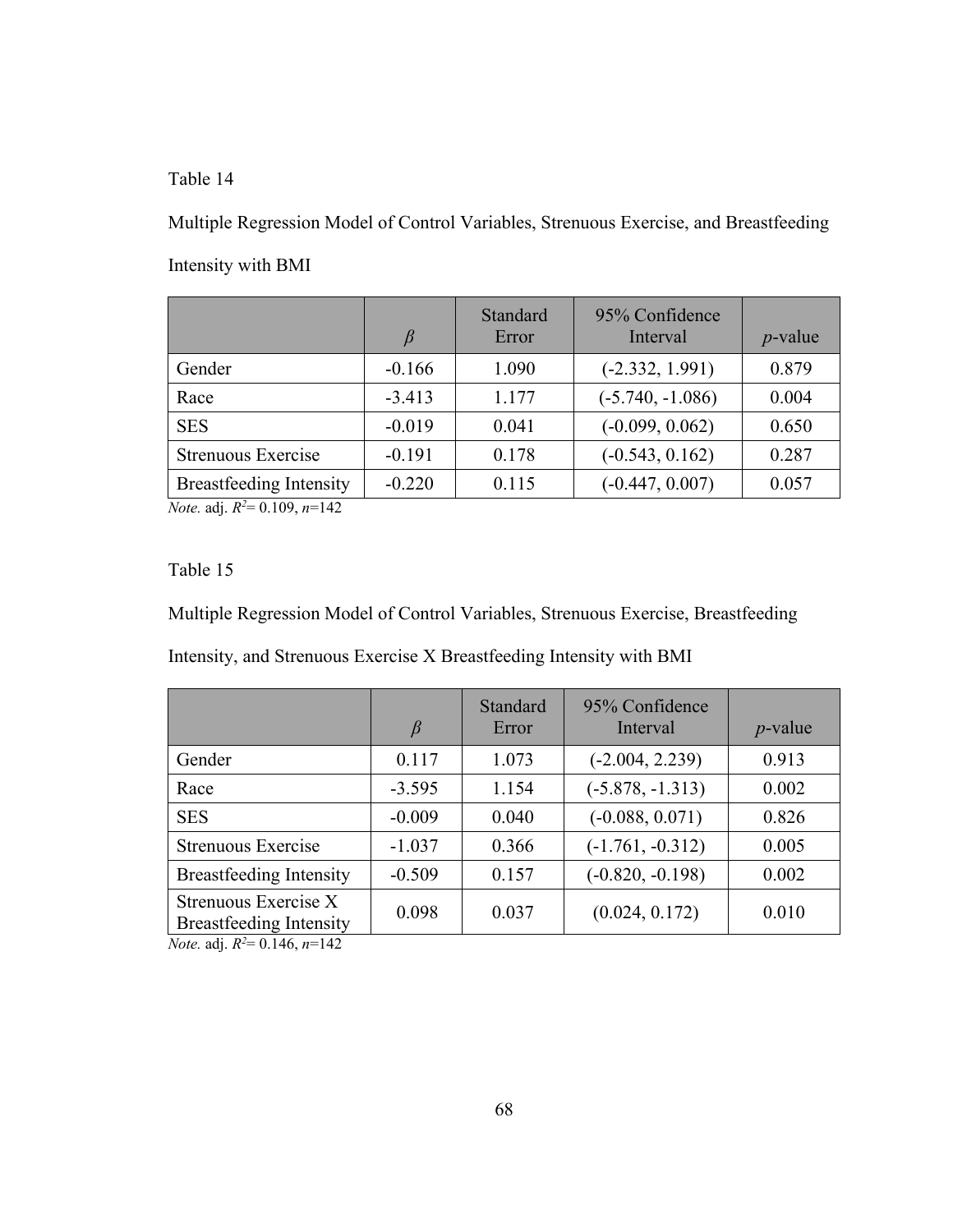Multiple Regression Model of Control Variables, Diet Quality HEI Score, and TES with BMI

|                        |          | Standard<br>Error | 95% Confidence<br>Interval | $p$ -value |
|------------------------|----------|-------------------|----------------------------|------------|
| Gender                 | $-0.615$ | 1.008             | $(-2.766, 1.535)$          | 0.527      |
| Race                   | $-3.484$ | 1.165             | $(-5.787, -1.181)$         | 0.003      |
| <b>SES</b>             | $-0.024$ | 0.040             | $(-0.104, 0.055)$          | 0.547      |
| Diet Quality HEI Score | $-0.058$ | 0.044             | $(-0.145, 0.029)$          | 0.191      |
| <b>TES</b>             | $-0.007$ | 0.013             | $(-0.033, 0.019)$          | 0.589      |

*Note.* adj. *R2* = 0.083, *n*=146

Table 17

Multiple Regression Model of Control Variables, Diet Quality HEI Score, TES and Diet

Quality HEI Score X TES with BMI

|                              | $\beta$  | Standard<br>Error | 95% Confidence<br>Interval | $p$ -value |
|------------------------------|----------|-------------------|----------------------------|------------|
| Gender                       | $-0.669$ | 1.091             | $(-2.825, 1.487)$          | 0.541      |
| Race                         | $-3.506$ | 1.166             | $(-5.812, -1.200)$         | 0.003      |
| <b>SES</b>                   | $-0.027$ | 0.040             | $(-0.107, 0.052)$          | 0.498      |
| Diet Quality HEI Score       | $-0.112$ | 0.077             | $(-0.265, 0.041)$          | 0.150      |
| <b>TES</b>                   | $-0.055$ | 0.058             | $(-0.169, 0.059)$          | 0.342      |
| Diet Quality HEI Score X TES | 0.001    | 0.001             | $(-0.001, 0.003)$          | 0.396      |

*Note.* adj. *R2* = 0.082, *n*=146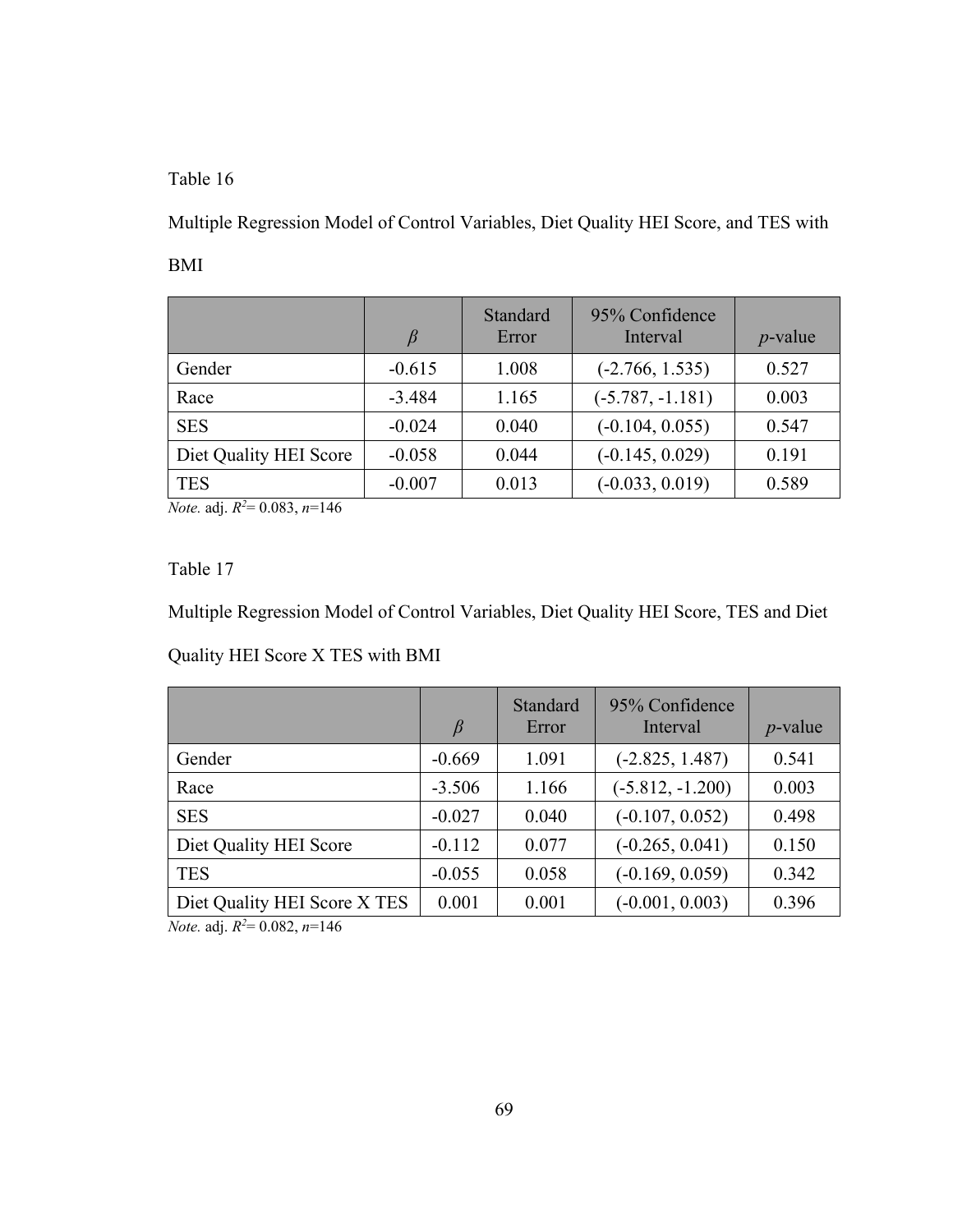Multiple Regression Model of Control Variables, Diet Quality HEI Score, TES, and

|                                | $\beta$  | Standard<br>Error | 95% Confidence<br>Interval | $p$ -value |
|--------------------------------|----------|-------------------|----------------------------|------------|
| Gender                         | $-0.583$ | 1.100             | $(-2.758, 1.591)$          | 0.597      |
| Race                           | $-3.141$ | 1.205             | $(-5.524, -0.758)$         | 0.010      |
| <b>SES</b>                     | $-0.015$ | 0.041             | $(-0.096, 0.067)$          | 0.724      |
| Diet Quality HEI Score         | $-0.068$ | 0.045             | $(-0.156, 0.020)$          | 0.130      |
| <b>TES</b>                     | $-0.004$ | 0.013             | $(-0.031, 0.022)$          | 0.749      |
| <b>Breastfeeding Intensity</b> | $-0.221$ | 0.115             | $(-0.448, 0.005)$          | 0.056      |

Breastfeeding Intensity with BMI

*Note.* adj. *R2* = 0.112, *n*=142

#### Table 19

Multiple Regression Model of Control Variables, Diet Quality HEI Score, TES,

Breastfeeding Intensity, and Diet Quality HEI Score X TES X Breastfeeding Intensity

with BMI

|                                                                                                      | β          | Standard<br>Error | 95% Confidence<br>Interval | $p$ -value |
|------------------------------------------------------------------------------------------------------|------------|-------------------|----------------------------|------------|
| Gender                                                                                               | $-0.553$   | 1.096             | $(-2.721, 1.614)$          | 0.614      |
| Race                                                                                                 | $-3.130$   | 1.201             | $(-5.505, -0.756)$         | 0.010      |
| <b>SES</b>                                                                                           | $-0.010$   | 0.041             | $(-0.091, 0.071)$          | 0.809      |
| Diet Quality HEI Score                                                                               | $-0.094$   | 0.048             | $(-0.189, 0.002)$          | 0.054      |
| <b>TES</b>                                                                                           | $-0.029$   | 0.022             | $(-0.072, 0.015)$          | 0.196      |
| <b>Breastfeeding Intensity</b>                                                                       | $-0.375$   | 0.159             | $(-0.690, -0.060)$         | 0.020      |
| Diet Quality HEI Score X TES<br>X Breastfeeding Intensity<br>$M_{\odot}$ $(1^6 - 5^2 - 0.110 - 140)$ | 0.00006070 | 0.000             | (0.000, 0.000)             | 0.168      |

*Note.* adj. *R2* = 0.118, *n*=142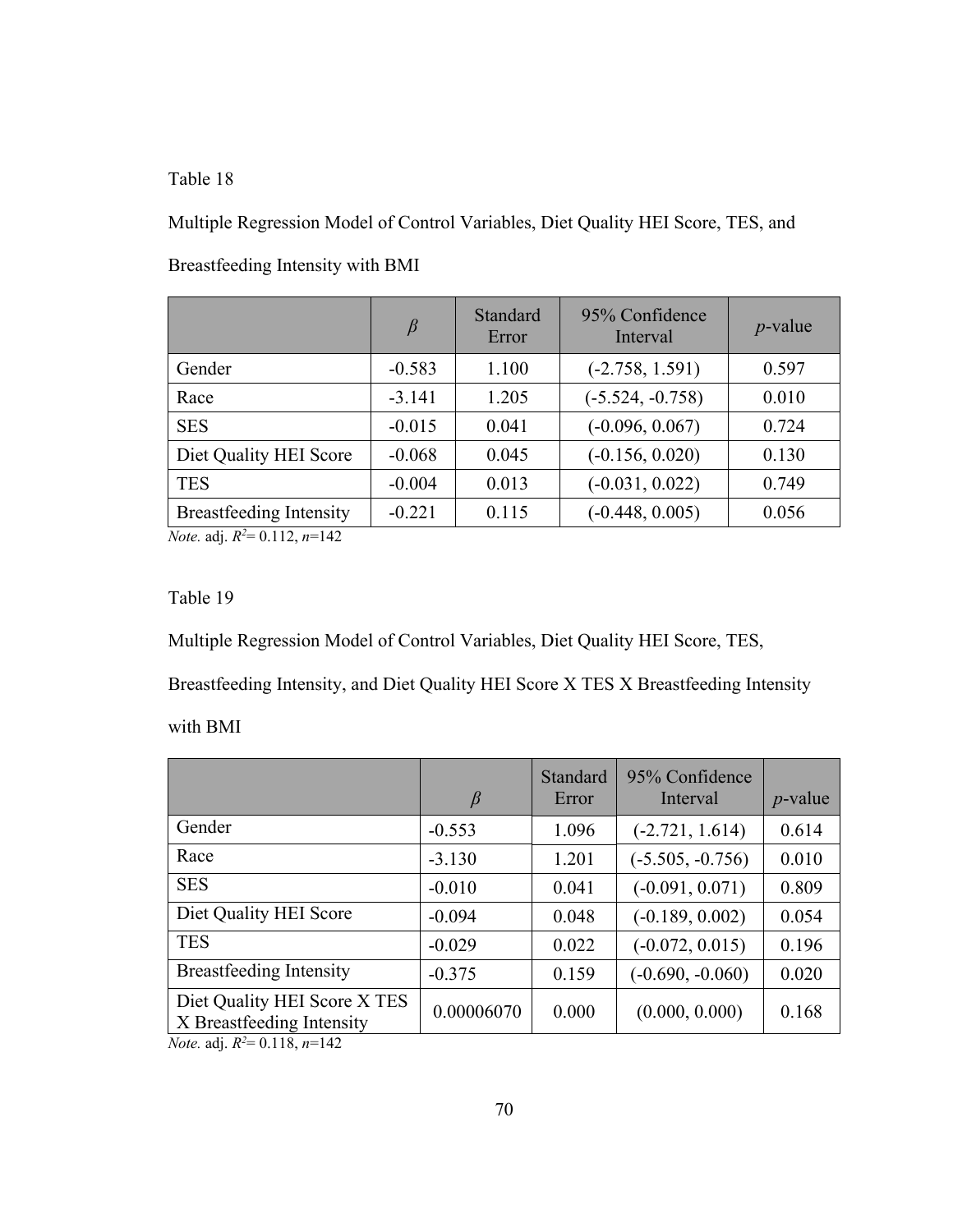Multiple Regression Model of Control Variables, Diet Quality HEI Score, and Strenuous Exercise with BMI

|                                                           |          | Standard<br>Error | 95% Confidence<br>Interval | $p$ -value |
|-----------------------------------------------------------|----------|-------------------|----------------------------|------------|
| Gender                                                    | $-0.443$ | 1.090             | $(-2.559, 1.712)$          | 0.685      |
| Race                                                      | $-3.497$ | 1.145             | $(-5.762, -1.233)$         | 0.003      |
| <b>SES</b>                                                | $-0.021$ | 0.040             | $(-0.100, 0.059)$          | 0.606      |
| Diet Quality HEI Score                                    | $-0.053$ | 0.044             | $(-0.140, 0.034)$          | 0.228      |
| Strenuous Exercise<br>المتحدث المتحدث والمستحدث والمستحدث | $-0.203$ | 0.179             | $(-0.557, 0.150)$          | 0.258      |

*Note.* adj. *R2* = 0.090, *n*=146

Table 21

Multiple Regression Model of Control Variables, Diet Quality HEI Score, Strenuous

Exercise, and Diet Quality HEI Score X Strenuous Exercise with BMI

|                                                | $\beta$  | Standard<br>Error | 95% Confidence<br>Interval | $p$ -value |
|------------------------------------------------|----------|-------------------|----------------------------|------------|
| Gender                                         | $-0.422$ | 1.093             | $(-2.583, 1.738)$          | 0.700      |
| Race                                           | $-3.520$ | 1.148             | $(-5.789, -1.251)$         | 0.003      |
| <b>SES</b>                                     | $-0.022$ | 0.040             | $(-0.102, 0.057)$          | 0.580      |
| Diet Quality HEI Score                         | $-0.085$ | 0.062             | $(-0.208, 0.038)$          | 0.175      |
| <b>Strenuous Exercise</b>                      | $-0.709$ | 0.727             | $(-2.145, 0.728)$          | 0.331      |
| Diet Quality HEI Score X<br>Strenuous Exercise | 0.010    | 0.013             | $(-0.017, 0.036)$          | 0.474      |

*Note.* adj. *R2* = 0.087, *n*=146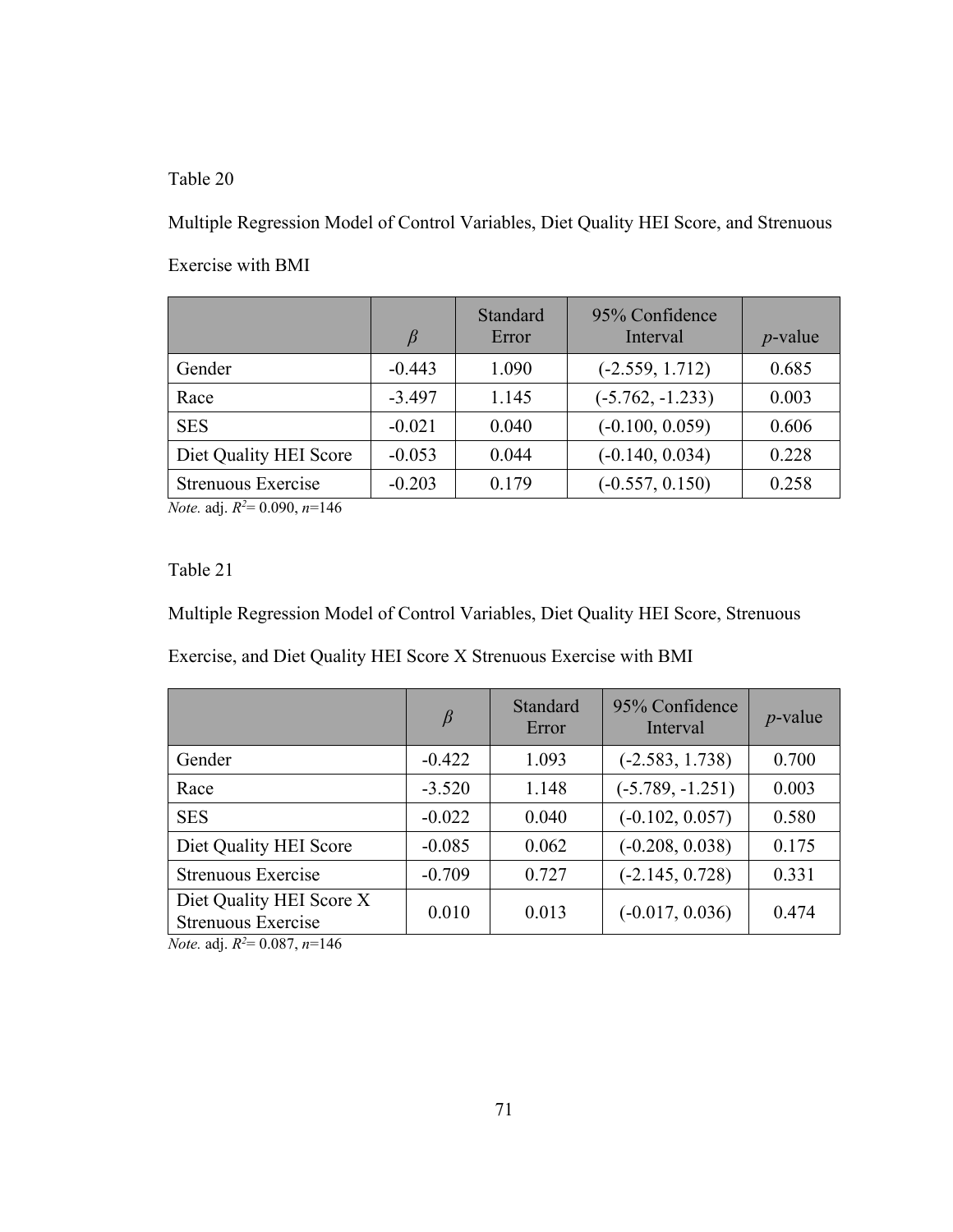Multiple Regression Model of Control Variables, Diet Quality HEI Score, Strenuous

|                                | ß        | Standard<br>Error | 95% Confidence<br>Interval | $p$ -value |
|--------------------------------|----------|-------------------|----------------------------|------------|
| Gender                         | $-0.425$ | 1.101             | $(-2.602, 1.752)$          | 0.700      |
| Race                           | $-3.134$ | 1.188             | $(-5.484, -0.784)$         | 0.009      |
| <b>SES</b>                     | $-0.012$ | 0.041             | $(-0.093, 0.069)$          | 0.772      |
| Diet Quality HEI Score         | $-0.064$ | 0.045             | $(-0.152, 0.024)$          | 0.153      |
| Strenuous Exercise             | $-0.162$ | 0.179             | $(-0.515, 0.191)$          | 0.365      |
| <b>Breastfeeding Intensity</b> | $-0.215$ | 0.114             | $(-0.441, 0.012)$          | 0.063      |

Exercise, and Breastfeeding Intensity with BMI

*Note.* adj. *R2* = 0.116, *n*=142

## Table 23

Multiple Regression Model of Control Variables, Diet Quality HEI Score, Strenuous Exercise, Breastfeeding Intensity, and Diet Quality HEI Score X Strenuous Exercise X Breastfeeding Intensity with BMI

|                                                                                    | $\beta$  | Standard<br>Error | 95% Confidence<br>Interval | $p$ -value |
|------------------------------------------------------------------------------------|----------|-------------------|----------------------------|------------|
| Gender                                                                             | $-0.215$ | 1.093             | $(-2.376, 1.947)$          | 0.845      |
| Race                                                                               | $-3.198$ | 1.175             | $(-5.521, -0.875)$         | 0.007      |
| <b>SES</b>                                                                         | $-0.006$ | 0.041             | $(-0.087, 0.074)$          | 0.879      |
| Diet Quality HEI Score                                                             | $-0.097$ | 0.047             | $(-0.190, -0.004)$         | 0.040      |
| Strenuous Exercise                                                                 | $-0.719$ | 0.323             | $(-1.357, -0.081)$         | 0.027      |
| <b>Breastfeeding Intensity</b>                                                     | $-0.386$ | 0.140             | $(-0.664, -0.108)$         | 0.007      |
| Diet Quality HEI Score X<br>Strenuous Exercise X<br><b>Breastfeeding Intensity</b> | 0.001    | 0.001             | (0.000, 0.002)             | 0.041      |

*Note.* adj. *R2* = 0.137, *n*=142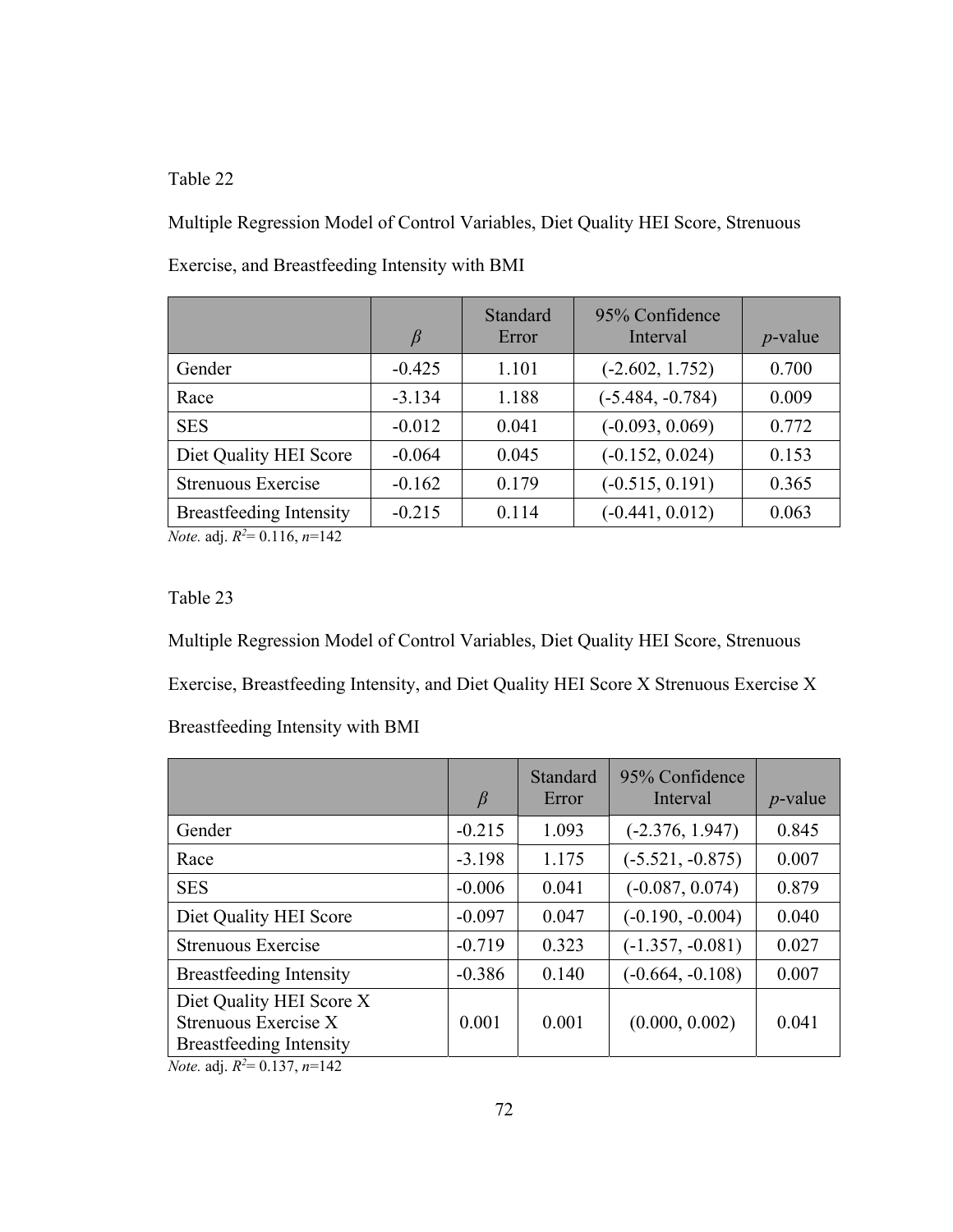# Multiple Regression Model of Control Variables with WC

|            |          | Standard<br>Error | 95% Confidence<br>Interval | $p$ -value |
|------------|----------|-------------------|----------------------------|------------|
| Gender     | 5.973    | 2.504             | (1.019, 10.928)            | 0.019      |
| Race       | $-4.798$ | 2.597             | $(-9.936, 0.340)$          | 0.067      |
| <b>SES</b> | $-0.131$ | 0.091             | $(-0.310, 0.049)$          | 0.153      |

*Note.* adj. *R2* = 0.064, *n*=134

## Table 25

Multiple Regression Model of Control Variables and Breastfeeding Intensity with WC

|                                |          | Standard<br>Error | 95% Confidence<br>Interval | $p$ -value |
|--------------------------------|----------|-------------------|----------------------------|------------|
| Gender                         | 6.186    | 2.632             | (0.973, 11.399)            | 0.020      |
| Race                           | $-3.804$ | 2.887             | $(-9.521, 1.914)$          | 0.190      |
| <b>SES</b>                     | $-0.118$ | 0.102             | $(-0.319, 0.084)$          | 0.250      |
| <b>Breastfeeding Intensity</b> | $-0.480$ | 0.276             | $(-1.026, 0.066)$          | 0.084      |

*Note.* adj. *R2* = 0.080, *n*=122

## Table 26

Multiple Regression Model of Control Variables and Diet Quality HEI Score with WC

|                        | β        | Standard<br>Error | 95% Confidence<br>Interval | $p$ -value |
|------------------------|----------|-------------------|----------------------------|------------|
| Gender                 | 6.017    | 2.523             | (1.025, 11.008)            | 0.019      |
| Race                   | $-4.897$ | 2.654             | $(-10.148, 0.353)$         | 0.067      |
| <b>SES</b>             | $-0.133$ | 0.092             | $(-0.314, 0.049)$          | 0.151      |
| Diet Quality HEI Score | 0.021    | 0.104             | $(-0.184, 0.226)$          | 0.842      |

*Note.* adj. *R2* = 0.057, *n*=134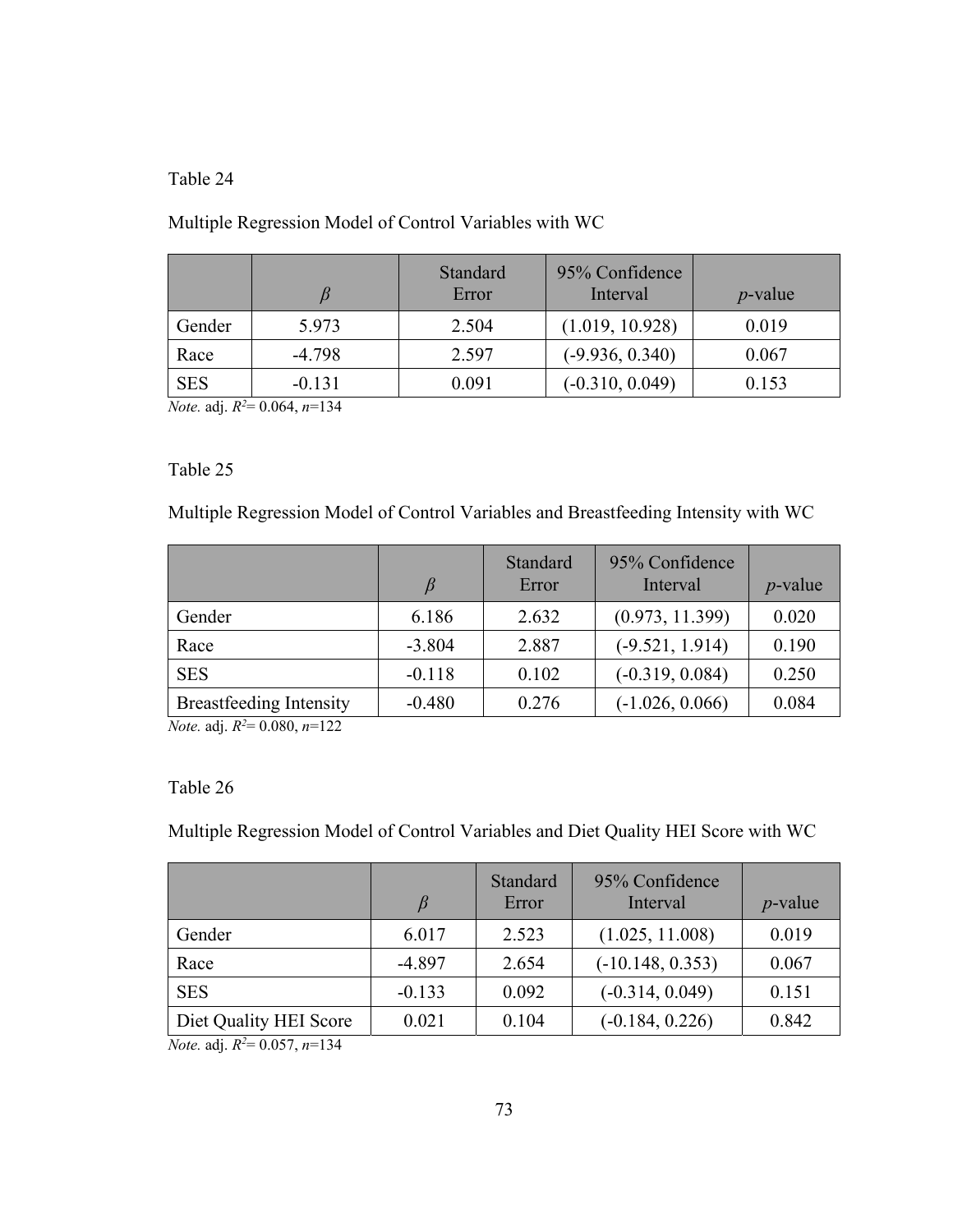Multiple Regression Model of Control Variables, HEI, and Breastfeeding Intensity with WC

|                                | $\beta$  | Standard<br>Error | 95% Confidence<br>Interval | $p$ -value |
|--------------------------------|----------|-------------------|----------------------------|------------|
| Gender                         | 6.198    | 2.649             | (0.951, 11.444)            | 0.021      |
| Race                           | $-3.849$ | 2.968             | $(-9.727, 2.030)$          | 0.197      |
| <b>SES</b>                     | $-0.118$ | 0.102             | $(-0.321, 0.084)$          | 0.251      |
| Diet Quality HEI Score         | 0.008    | 0.109             | $(-0.209, 0.224)$          | 0.944      |
| <b>Breastfeeding Intensity</b> | $-0.480$ | 0.277             | $(-1.028, 0.068)$          | 0.086      |

*Note.* adj. *R2* = 0.073, *n*=122

# Table 28

Multiple Regression Model of Control Variables, Diet Quality HEI Score, Breastfeeding Intensity, and Diet Quality HEI Score X Breastfeeding Intensity with WC

|                                                            | $\beta$  | Standard<br>Error | 95% Confidence<br>Interval | $p$ -value |
|------------------------------------------------------------|----------|-------------------|----------------------------|------------|
| Gender                                                     | 6.111    | 2.642             | (0.877, 11.344)            | 0.023      |
| Race                                                       | $-4.658$ | 3.025             | $(-10.650, 1.334)$         | 0.126      |
| <b>SES</b>                                                 | $-0.118$ | 0.102             | $(-0.320, 0.084)$          | 0.251      |
| Diet Quality HEI Score                                     | 0.257    | 0.222             | $(-0.182, 0.696)$          | 0.249      |
| <b>Breastfeeding Intensity</b>                             | 1.064    | 1.227             | $(-1.366, 3.494)$          | 0.388      |
| Diet Quality HEI Score X<br><b>Breastfeeding Intensity</b> | $-0.031$ | 0.024             | $(-0.079, 0.017)$          | 0.199      |

*Note.* adj. *R2* = 0.078, *n*=122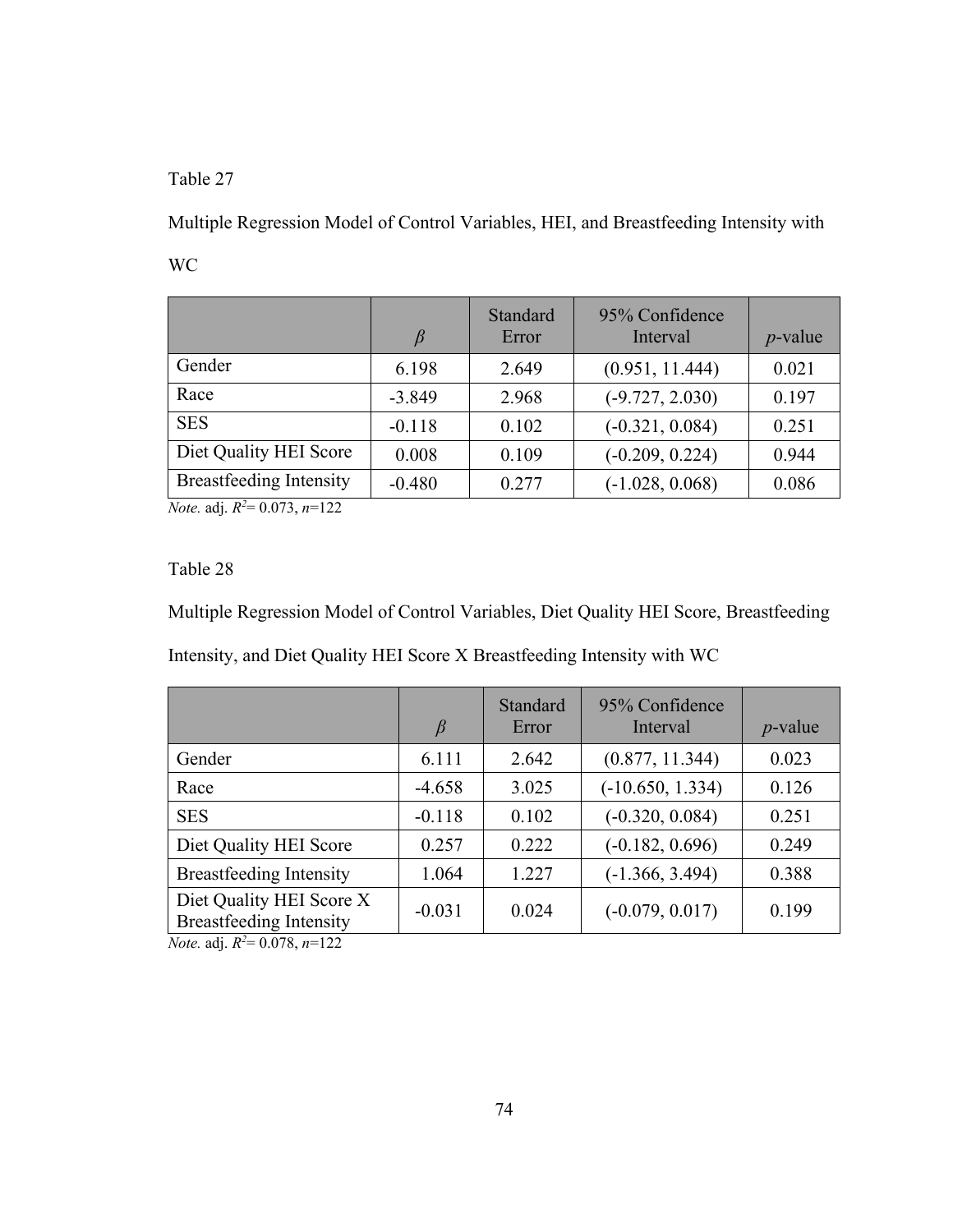# Multiple Regression Model of Control Variables and TES with WC

|            | B        | Standard<br>Error | 95% Confidence<br>Interval | $p$ -value |
|------------|----------|-------------------|----------------------------|------------|
| Gender     | 6.865    | 2.754             | (1.410, 12.320)            | 0.014      |
| Race       | $-3.762$ | 2.909             | $(-9.524, 2.000)$          | 0.199      |
| <b>SES</b> | $-0.131$ | 0.100             | $(-0.330, 0.068)$          | 0.194      |
| <b>TES</b> | $-0.040$ | 0.036             | $(-0.111, 0.031)$          | 0.266      |

*Note.* adj. *R2* = 0.060, *n*=120

# Table 30

Multiple Regression Model of Control Variables, TES, and Breastfeeding Intensity with

WC

|                                                                                                                                          | β        | Standard<br>Error | 95% Confidence<br>Interval | $p$ -value |
|------------------------------------------------------------------------------------------------------------------------------------------|----------|-------------------|----------------------------|------------|
| Gender                                                                                                                                   | 6.883    | 2.817             | (1.300, 12.466)            | 0.016      |
| Race                                                                                                                                     | $-3.197$ | 3.040             | $(-9.221, 2.828)$          | 0.295      |
| <b>SES</b>                                                                                                                               | $-0.110$ | 0.105             | $(-0.318, 0.098)$          | 0.296      |
| <b>TES</b>                                                                                                                               | $-0.034$ | 0.036             | $(-0.105, 0.038)$          | 0.351      |
| <b>Breastfeeding Intensity</b><br>$\mathbf{r} = \mathbf{r} \cdot \mathbf{n}$ $\mathbf{r} \cdot \mathbf{n}$ $\mathbf{r} \cdot \mathbf{n}$ | $-0.483$ | 0.289             | $(-1.055, 0.090)$          | 0.097      |

*Note.* adj. *R2* = 0.074, *n*=116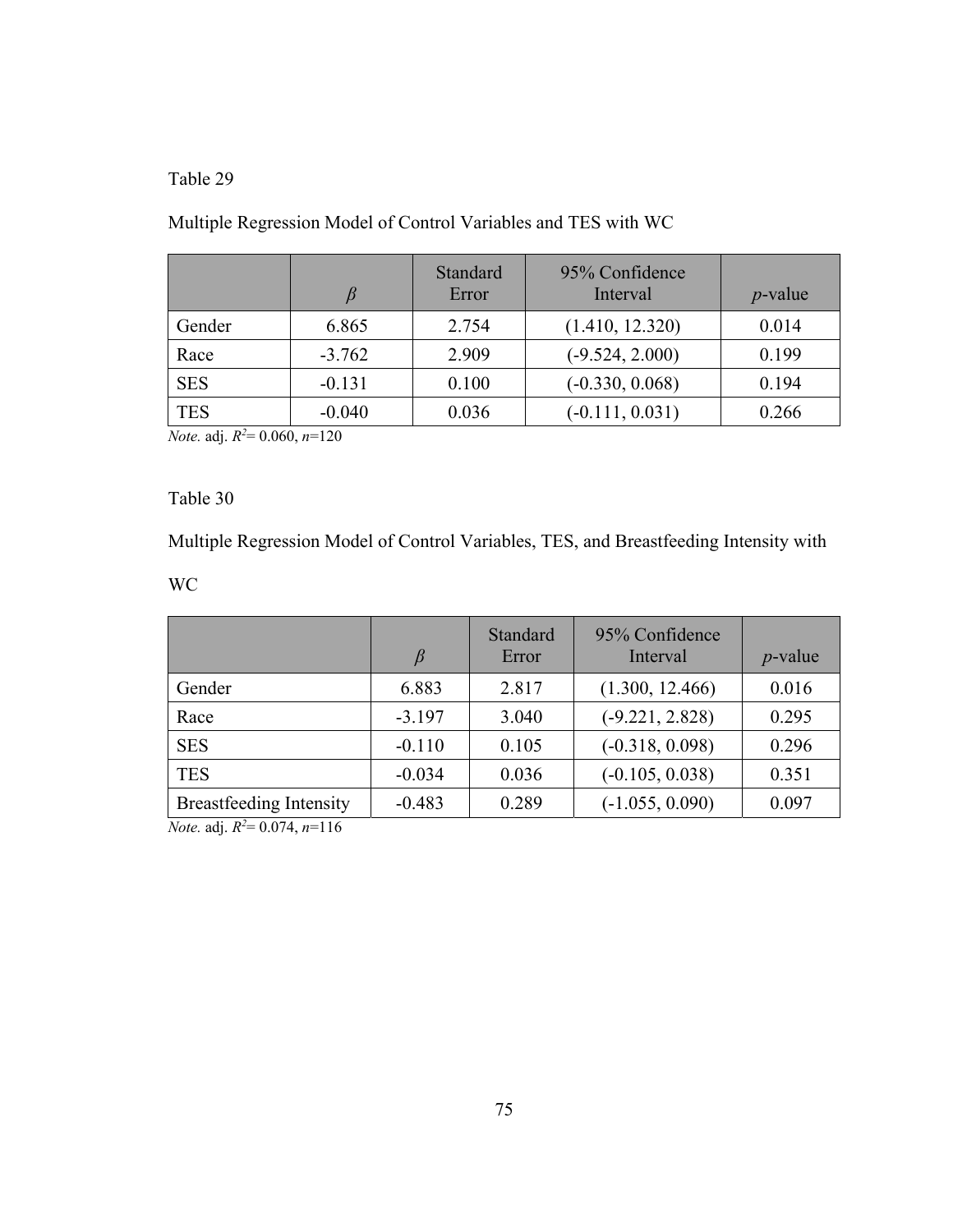Multiple Regression Model of Control Variables, TES, Breastfeeding Intensity, TES X Breastfeeding Intensity with WC

|                                | $\beta$  | Standard<br>Error | 95% Confidence<br>Interval | $p$ -value |
|--------------------------------|----------|-------------------|----------------------------|------------|
| Gender                         | 7.205    | 2.813             | (1.631, 12.780)            | 0.012      |
| Race                           | $-3.287$ | 3.026             | $(-9.285, 2.710)$          | 0.280      |
| <b>SES</b>                     | $-0.095$ | 0.105             | $(-0.303, 0.113)$          | 0.366      |
| <b>TES</b>                     | $-0.104$ | 0.061             | $(-0.225, 0.016)$          | 0.089      |
| <b>Breastfeeding Intensity</b> | $-0.996$ | 0.459             | $(-1.905, 0.086)$          | 0.032      |
| TES X Breastfeeding Intensity  | 0.010    | 0.007             | $(-0.004, 0.024)$          | 0.154      |

*Note.* adj. *R2* = 0.083, *n*=116

#### Table 32

Multiple Regression Model of Control Variables and Strenuous Exercise with WC

|                    |          | Standard<br>Error | 95% Confidence<br>Interval | $p$ -value |
|--------------------|----------|-------------------|----------------------------|------------|
| Gender             | 6.906    | 2.744             | (1.469, 12.342)            | 0.013      |
| Race               | $-4.147$ | 2.849             | $(-9.791, 1.497)$          | 0.148      |
| <b>SES</b>         | $-0.121$ | 0.101             | $(-0.321, 0.080)$          | 0.235      |
| Strenuous Exercise | $-0.556$ | 0.449             | $(-1.446, 0.334)$          | 0.219      |

*Note.* adj. *R2* = 0.062, *n*=120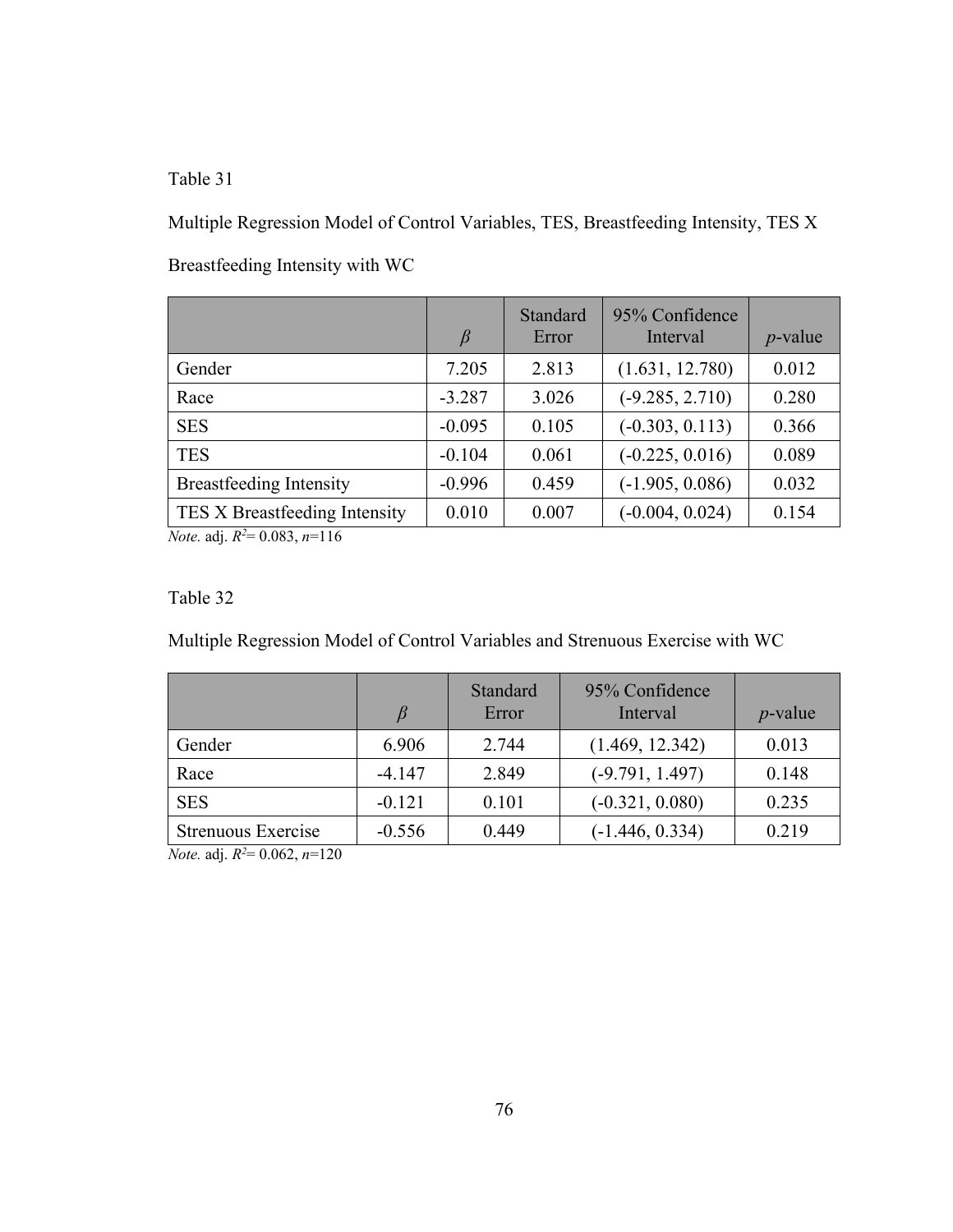Multiple Regression Model of Control Variables, Strenuous Exercise, and Breastfeeding Intensity with WC

|                                | B        | Standard<br>Error | 95% Confidence<br>Interval | $p$ -value |
|--------------------------------|----------|-------------------|----------------------------|------------|
| Gender                         | 6.963    | 2.801             | (1.412, 12.513)            | 0.014      |
| Race                           | $-3.480$ | 2.982             | $(-9.389, 2.429)$          | 0.246      |
| <b>SES</b>                     | $-0.100$ | 0.105             | $(-0.309, 0.108)$          | 0.343      |
| Strenuous Exercise             | $-0.515$ | 0.450             | $(-1.406, 0.377)$          | 0.255      |
| <b>Breastfeeding Intensity</b> | $-0.483$ | 0.288             | $(-1.054, 0.088)$          | 0.096      |

*Note.* adj. *R2* = 0.078, *n*=116

Table 34

Multiple Regression Model of Control Variables, Strenuous Exercise, Breastfeeding

Intensity, Strenuous Exercise X Breastfeeding Intensity with WC

|                                                             | $\beta$  | Standard<br>Error | 95% Confidence<br>Interval | $p$ -value |
|-------------------------------------------------------------|----------|-------------------|----------------------------|------------|
| Gender                                                      | 7.803    | 2.768             | (2.317, 13.289)            | 0.006      |
| Race                                                        | $-4.033$ | 2.932             | $(-9.844, 1.777)$          | 0.172      |
| <b>SES</b>                                                  | $-0.077$ | 0.104             | $(-0.282, 0.128)$          | 0.459      |
| Strenuous Exercise                                          | $-2.390$ | 0.912             | $(-4.198, -0.582)$         | 0.010      |
| <b>Breastfeeding Intensity</b>                              | $-1.150$ | 0.400             | $(-1.944, -0.356)$         | 0.005      |
| Strenuous Exercise X<br><b>Breastfeeding Intensity</b><br>. | 0.220    | 0.094             | (0.034, 0.407)             | 0.021      |

*Note.* adj. *R2* = 0.114, *n*=116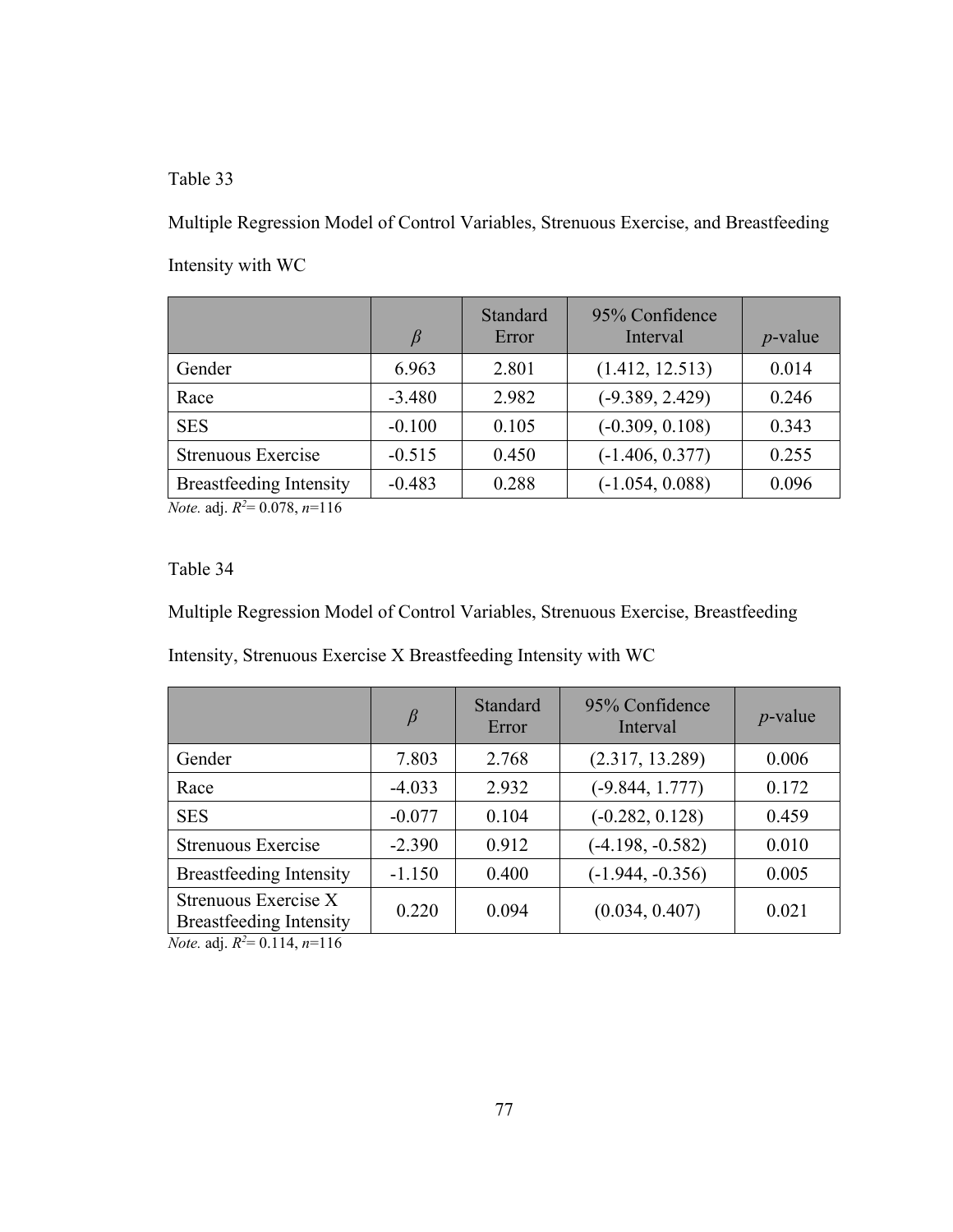Multiple Regression Model of Control Variables, Diet Quality HEI Score, and TES with WC

|                        |          | Standard<br>Error | 95% Confidence<br>Interval | $p$ -value |
|------------------------|----------|-------------------|----------------------------|------------|
| Gender                 | 6.931    | 2.778             | (1.428, 12.434)            | 0.014      |
| Race                   | $-3.915$ | 2.984             | $(-9.825, 1.996)$          | 0.192      |
| <b>SES</b>             | $-0.134$ | 0.101             | $(-0.335, 0.067)$          | 0.190      |
| Diet Quality HEI Score | 0.028    | 0.112             | $(-0.193, 0.249)$          | 0.802      |
| <b>TES</b>             | $-0.040$ | 0.036             | $(-0.111, 0.031)$          | 0.267      |

*Note.* adj. *R2* = 0.052, *n*=120

Table 36

Multiple Regression Model of Control Variables, Diet Quality HEI Score, TES, and Diet Quality HEI Score X TES with WC

|                              | $\beta$  | Standard<br>Error | 95% Confidence<br>Interval | $p$ -value |
|------------------------------|----------|-------------------|----------------------------|------------|
| Gender                       | 6.936    | 2.790             | (1.408, 12.463)            | 0.014      |
| Race                         | $-3.916$ | 2.996             | $(-9.852, 2.021)$          | 0.194      |
| <b>SES</b>                   | $-0.133$ | 0.102             | $(-0.335, 0.069)$          | 0.196      |
| Diet Quality HEI Score       | 0.057    | 0.206             | $(-0.352, 0.466)$          | 0.784      |
| <b>TES</b>                   | $-0.016$ | 0.150             | $(-0.312, 0.280)$          | 0.914      |
| Diet Quality HEI Score X TES | 0.000    | 0.003             | $(-0.006, 0.005)$          | 0.869      |

*Note.* adj. *R2* = 0.044, *n*=120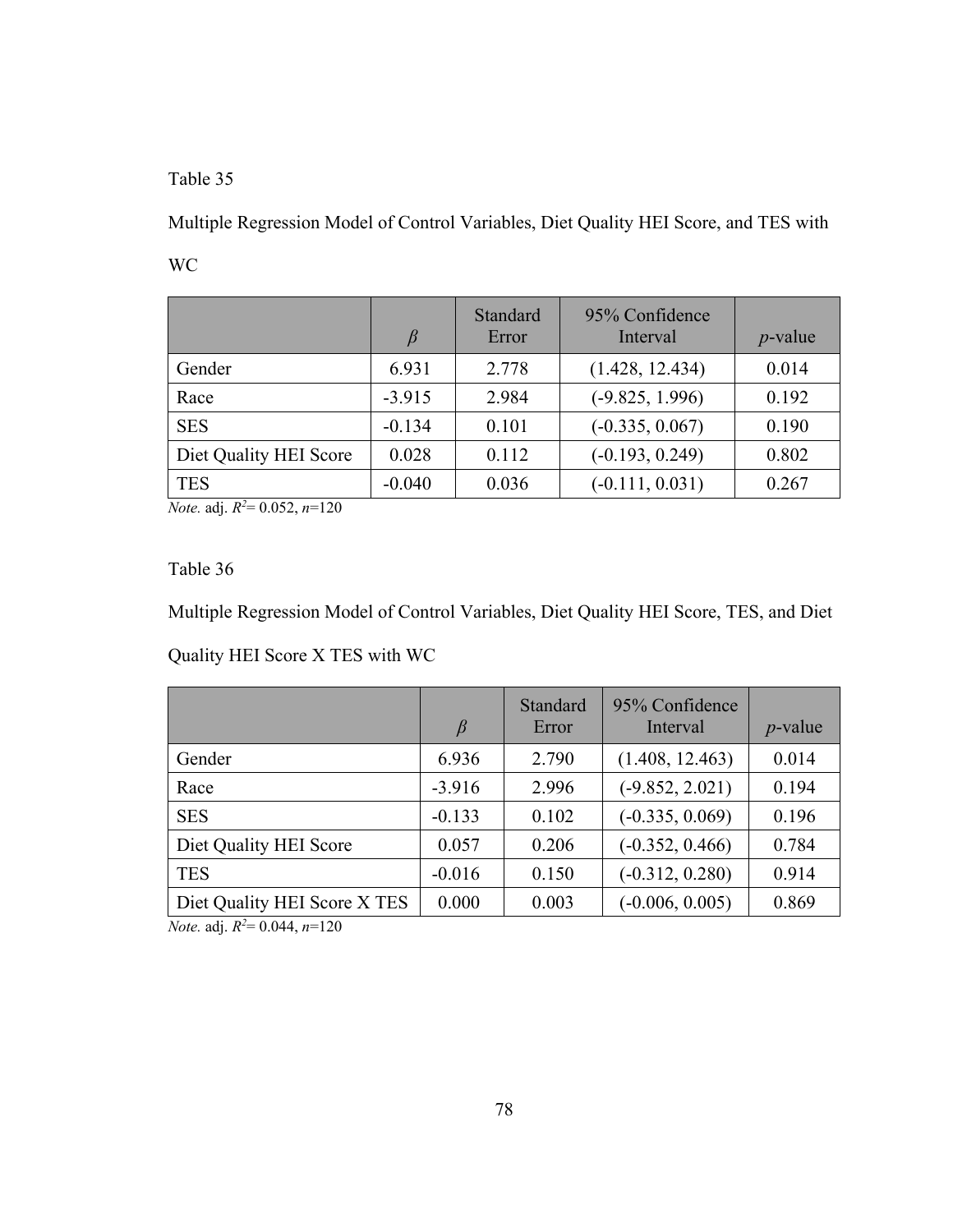Multiple Regression Model of Control Variables, Diet Quality HEI Score, TES, and Breastfeeding Intensity with WC

|                                |          | Standard<br>Error | 95% Confidence<br>Interval | $p$ -value |
|--------------------------------|----------|-------------------|----------------------------|------------|
| Gender                         | 6.873    | 2.842             | (1.240, 12.507)            | 0.017      |
| Race                           | $-3.172$ | 3.130             | $(-9.375, 3.031)$          | 0.313      |
| <b>SES</b>                     | $-0.110$ | 0.106             | $(-0.319, 0.100)$          | 0.301      |
| Diet Quality HEI Score         | $-0.004$ | 0.115             | $(-0.231, 0.223)$          | 0.971      |
| <b>TES</b>                     | $-0.034$ | 0.036             | $(-0.106, 0.038)$          | 0.353      |
| <b>Breastfeeding Intensity</b> | $-0.483$ | 0.290             | $(-1.058, 0.092)$          | 0.099      |

*Note.* adj. *R2* = 0.065, *n*=116

#### Table 38

Multiple Regression Model of Control Variables, Diet Quality HEI Score, TES,

Breastfeeding Intensity, and Diet Quality HEI Score X TES X Breastfeeding Intensity

with WC

|                                                           | $\beta$    | Standard<br>Error | 95% Confidence<br>Interval | $p$ -value |
|-----------------------------------------------------------|------------|-------------------|----------------------------|------------|
| Gender                                                    | 7.038      | 2.855             | (1.378, 12.697)            | 0.015      |
| Race                                                      | $-3.073$   | 3.138             | $(-9.293, 3.146)$          | 0.330      |
| <b>SES</b>                                                | $-0.104$   | 0.106             | $(-0.314, 0.106)$          | 0.328      |
| Diet Quality HEI Score                                    | $-0.052$   | 0.130             | $(-0.310, 0.206)$          | 0.689      |
| <b>TES</b>                                                | $-0.067$   | 0.056             | $(-0.178, 0.043)$          | 0.231      |
| <b>Breastfeeding Intensity</b>                            | $-0.714$   | 0.413             | $(-1.532, 0.105)$          | 0.087      |
| Diet Quality HEI Score X TES<br>X Breastfeeding Intensity | 0.00008889 | 0.000             | (0.000, 0.000)             | 0.433      |

*Note.* adj. *R2* = 0.062, *n*=116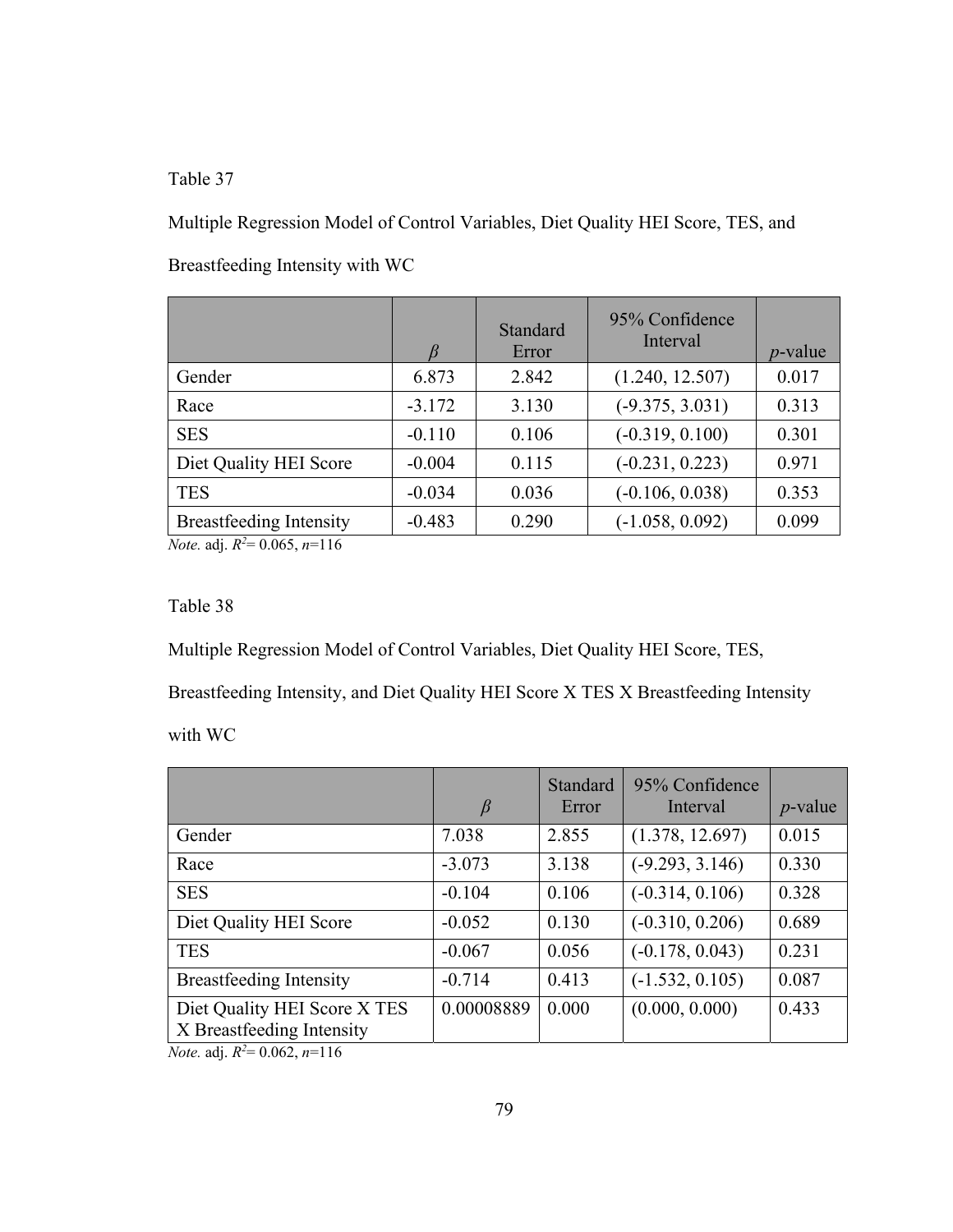Multiple Regression Model of Control Variables, Diet Quality HEI Score, and Strenuous Exercise with WC

|                        | β        | Standard<br>Error | 95% Confidence<br>Interval | $p$ -value |
|------------------------|----------|-------------------|----------------------------|------------|
| Gender                 | 7.017    | 2.773             | (1.524, 12.509)            | 0.013      |
| Race                   | $-4.356$ | 2.921             | $(-10.142, 1.431)$         | 0.139      |
| <b>SES</b>             | $-0.124$ | 0.102             | $(-0.326, 0.078)$          | 0.226      |
| Diet Quality HEI Score | 0.039    | 0.112             | $(-0.182, 0.261)$          | 0.725      |
| Strenuous Exercise     | $-0.570$ | 0.453             | $(-1.467, 0.327)$          | 0.211      |

*Note.* adj. *R2* = 0.055, *n*=120

Table 40

Multiple Regression Model of Control Variables, Diet Quality HEI Score, Strenuous

Exercise, and Diet Quality HEI Score X Strenuous Exercise with WC

|                                                | $\beta$  | Standard<br>Error | 95% Confidence<br>Interval | $p$ -value |
|------------------------------------------------|----------|-------------------|----------------------------|------------|
| Gender                                         | 6.883    | 2.795             | (1.346, 12.420)            | 0.015      |
| Race                                           | $-4.338$ | 2.931             | $(-10.144, 1.469)$         | 0.142      |
| <b>SES</b>                                     | $-0.121$ | 0.102             | $(-0.324, 0.083)$          | 0.242      |
| Diet Quality HEI Score                         | 0.103    | 0.170             | $(-0.233, 0.439)$          | 0.544      |
| Strenuous Exercise                             | 0.368    | 1.927             | $(-3.449, 4.185)$          | 0.849      |
| Diet Quality HEI Score X<br>Strenuous Exercise | $-0.017$ | 0.034             | $(-0.085, 0.051)$          | 0.617      |

*Note.* adj. *R2* = 0.049, *n*=120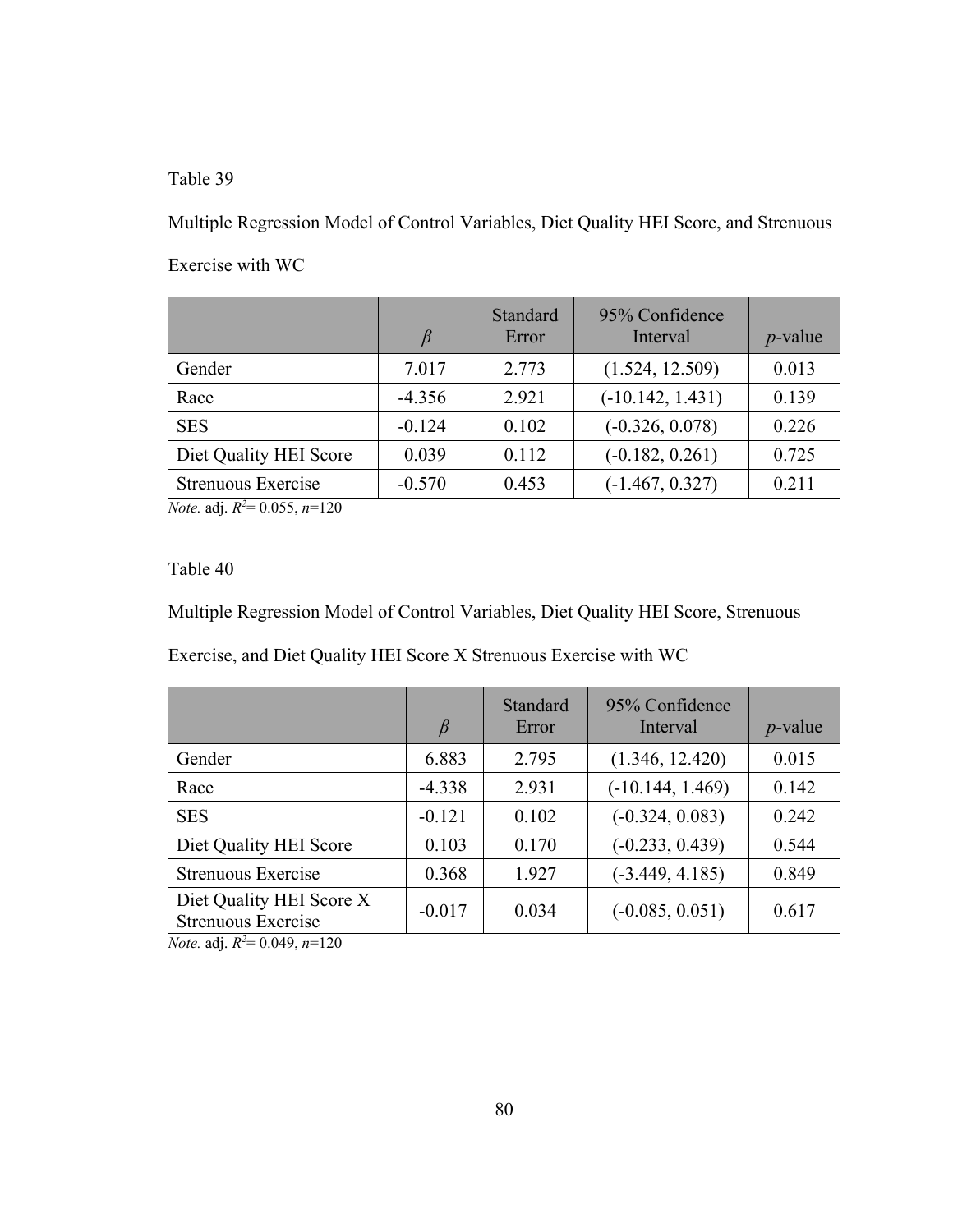Multiple Regression Model of Control Variables, Diet Quality HEI Score, Strenuous Exercise, and Breastfeeding Intensity with WC

|                                | $\beta$  | Standard<br>Error | 95% Confidence<br>Interval | $p$ -value |
|--------------------------------|----------|-------------------|----------------------------|------------|
| Gender                         | 6.979    | 2.830             | (1.369, 12.589)            | 0.015      |
| Race                           | $-3.515$ | 3.070             | $(-9.599, 2.569)$          | 0.255      |
| <b>SES</b>                     | $-0.101$ | 0.106             | $(-0.311, 0.109)$          | 0.344      |
| Diet Quality HEI Score         | 0.006    | 0.115             | $(-0.222, 0.234)$          | 0.959      |
| Strenuous Exercise             | $-0.517$ | 0.454             | $(-1.416, 0.382)$          | 0.257      |
| <b>Breastfeeding Intensity</b> | $-0.483$ | 0.289             | $(-1.057, 0.090)$          | 0.098      |

*Note.* adj. *R2* = 0.069, *n*=116

## Table 42

Multiple Regression Model of Control Variables, Diet Quality HEI Score, Strenuous Exercise, Breastfeeding Intensity, and Diet Quality HEI Score X Strenuous Exercise X Breastfeeding Intensity with WC

|                                                                             | $\beta$  | Standard<br>Error | 95% Confidence<br>Interval | $p$ -value |
|-----------------------------------------------------------------------------|----------|-------------------|----------------------------|------------|
| Gender                                                                      | 7.505    | 2.850             | (1.855, 13.155)            | 0.010      |
| Race                                                                        | $-3.535$ | 3.060             | $(-9.601, 2.531)$          | 0.251      |
| <b>SES</b>                                                                  | $-0.090$ | 0.106             | $(-0.300, 0.120)$          | 0.396      |
| Diet Quality HEI Score                                                      | $-0.064$ | 0.127             | $(-0.315, 0.187)$          | 0.613      |
| Strenuous Exercise                                                          | $-1.435$ | 0.838             | $(-3.097, 0.226)$          | 0.090      |
| <b>Breastfeeding Intensity</b>                                              | $-0.778$ | 0.367             | $(-1.506, -0.051)$         | 0.036      |
| Diet Quality HEI Score X<br>Strenuous Exercise X Breastfeeding<br>Intensity | 0.002    | 0.001             | $(-0.001, 0.005)$          | 0.196      |

*Note.* adj. *R2* = 0.075, *n*=116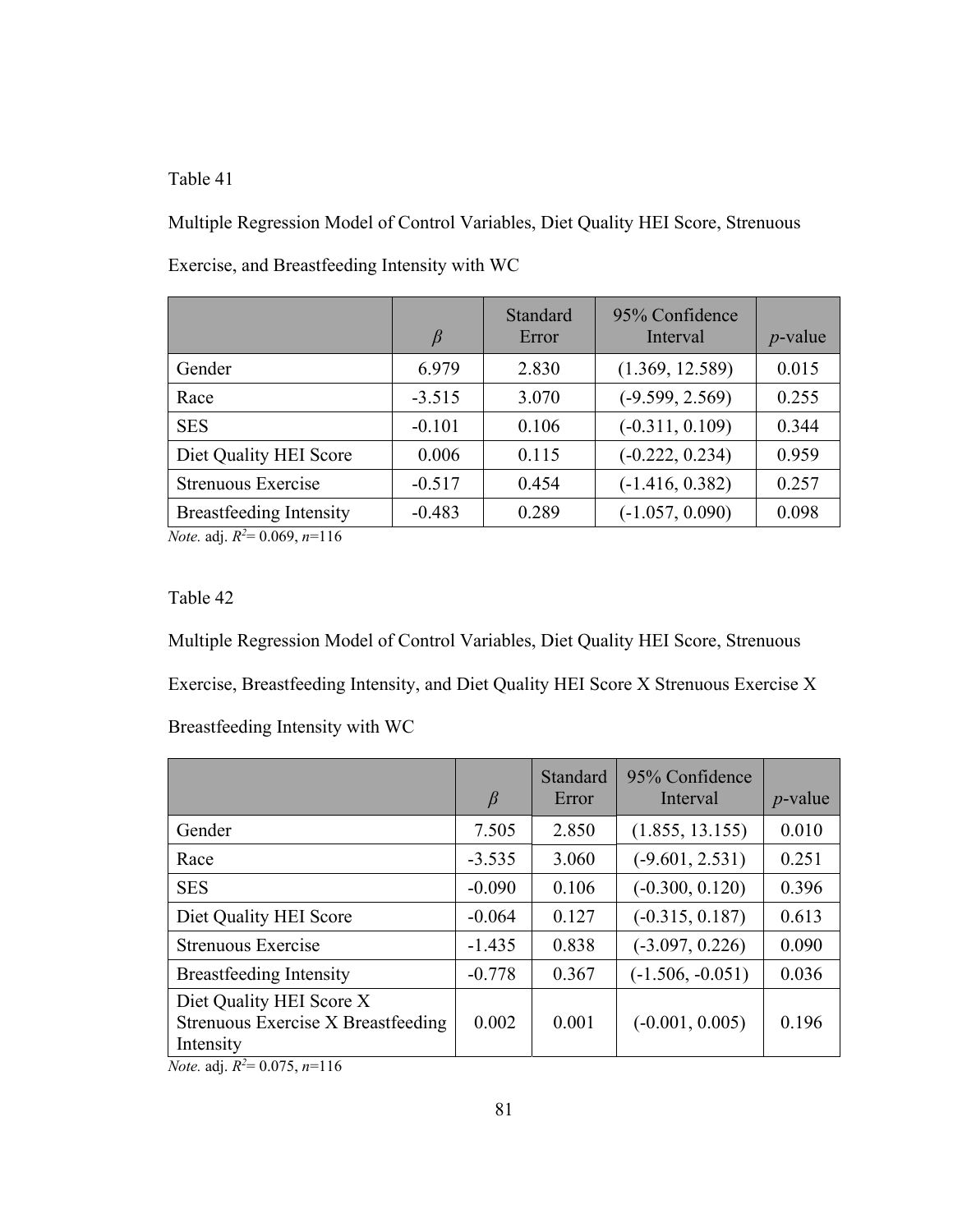Characteristics of Sample by Race

|                                                                                                                                                                 | White<br>$n=107$                                            | Nonwhite<br>$n=56$                                       |
|-----------------------------------------------------------------------------------------------------------------------------------------------------------------|-------------------------------------------------------------|----------------------------------------------------------|
| Body Mass Index (BMI) $(kg/m2)$                                                                                                                                 | 23.0(4.8)                                                   | 27.0(7.8)                                                |
| <b>BMI</b> category<br>Normal <85th percentile<br>Overweight $\geq$ 85th-<95th percentile<br>Obese $\geq$ 95th percentile<br>Waist Circumference (cm) $X\pm SD$ | 107(66%)<br>79 (74%)<br>16(15%)<br>$12(11\%)$<br>76.5(10.7) | 56 (34%)<br>26(46%)<br>15(27%)<br>15(27%)<br>82.4 (18.5) |
| $\geq$ 75th-<90th percentile<br>abdominal obesity $\geq$ 90th percentile                                                                                        | 8(9%)<br>$2(2\%)$                                           | 6(13%)<br>$5(10\%)$                                      |
| Socioeconomic Status (SES) (X±SD)                                                                                                                               | 46.7(13.1)                                                  | 38.3(14.3)                                               |
| Breastfeeding Intensity for 1st 6 months $(X\pm SD)$                                                                                                            | 7.9(4.7)                                                    | 5.2(4.7)                                                 |
| Diet Quality HEI Score $(X\pm SD)$                                                                                                                              | 50.8(12.6)                                                  | 46.0(10.1)                                               |
| Strenuous Exercise $(X\pm SD)$                                                                                                                                  | 3.3(3.4)                                                    | 2.3(2.2)                                                 |
| Total Exercise Score $(X\pm SD)$                                                                                                                                | 58.1 (44.4)                                                 | 38.2 (30.4)                                              |

Bolded items are significantly different, *p*<0.05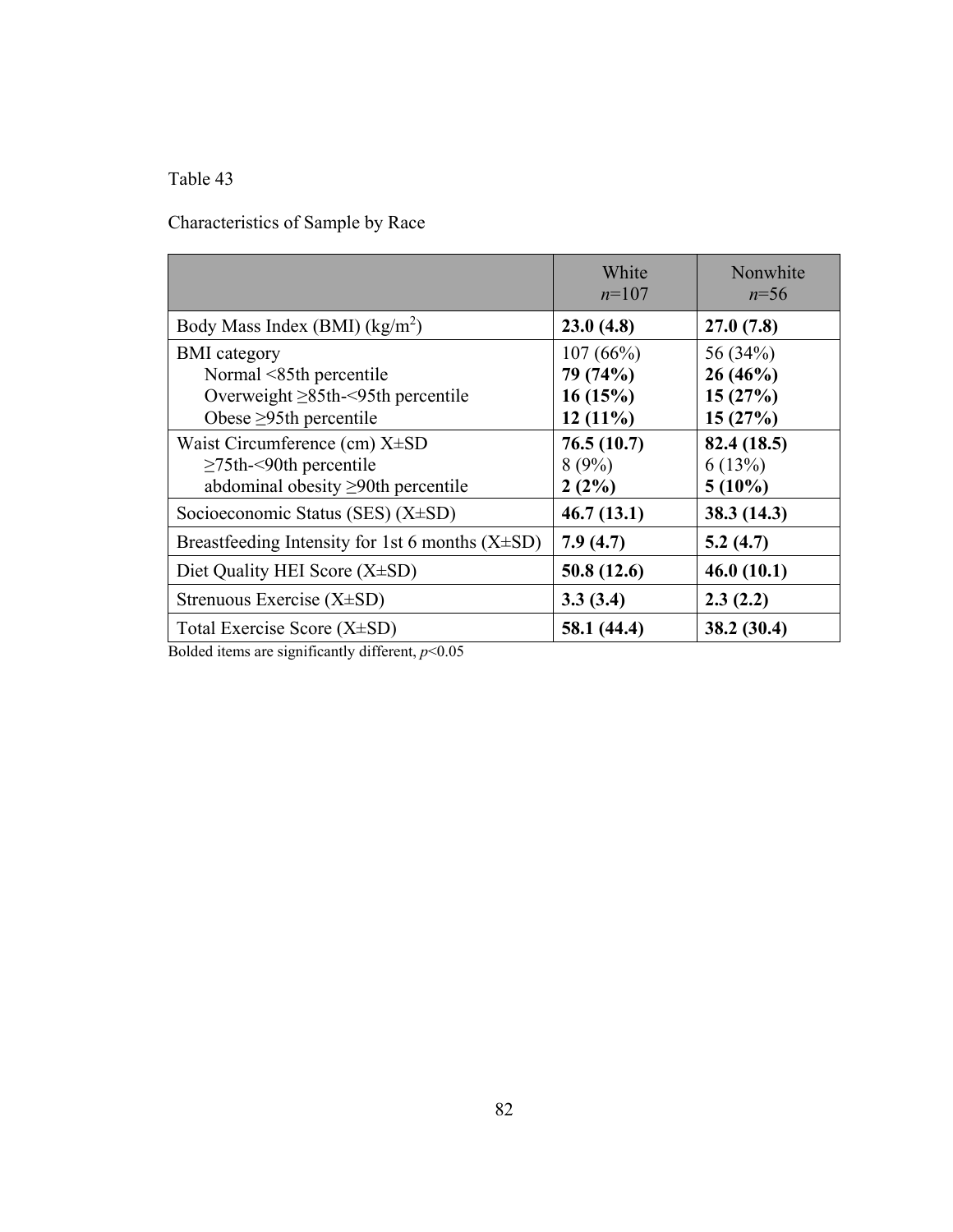## **CHAPTER IV**

#### **EPILOGUE**

This study found a protective effect of breastfeeding on obesity in adolescents, which has previously been observed more often in children. Furthermore, even though a relationship was not found between breastfeeding and diet quality, this research revealed an association between breastfeeding and physical activity suggesting that some programming may be happening during infancy. While a relationship was not found between breastfeeding, diet quality, physical activity, and BMI, the results show that the effects of breastfeeding persist into adolescence through its association with physical activity.

 I have learned a great deal and gained many valuable skills by completing this research under the mentorship of Dr. Lovelady. For instance, this includes a much better knowledge of statistical analyses and data analysis, a better understanding of the various measures of diet quality and physical activity, how breastfeeding data are collected and reported in the literature, and a greater appreciation for the vast amount of data that were collected over the duration of the original prospective longitudinal study. With this study being my first research study, I have learned so much about research in general including the importance of improving my writing skills, checking data for errors, and constantly reviewing the current literature to check for updates.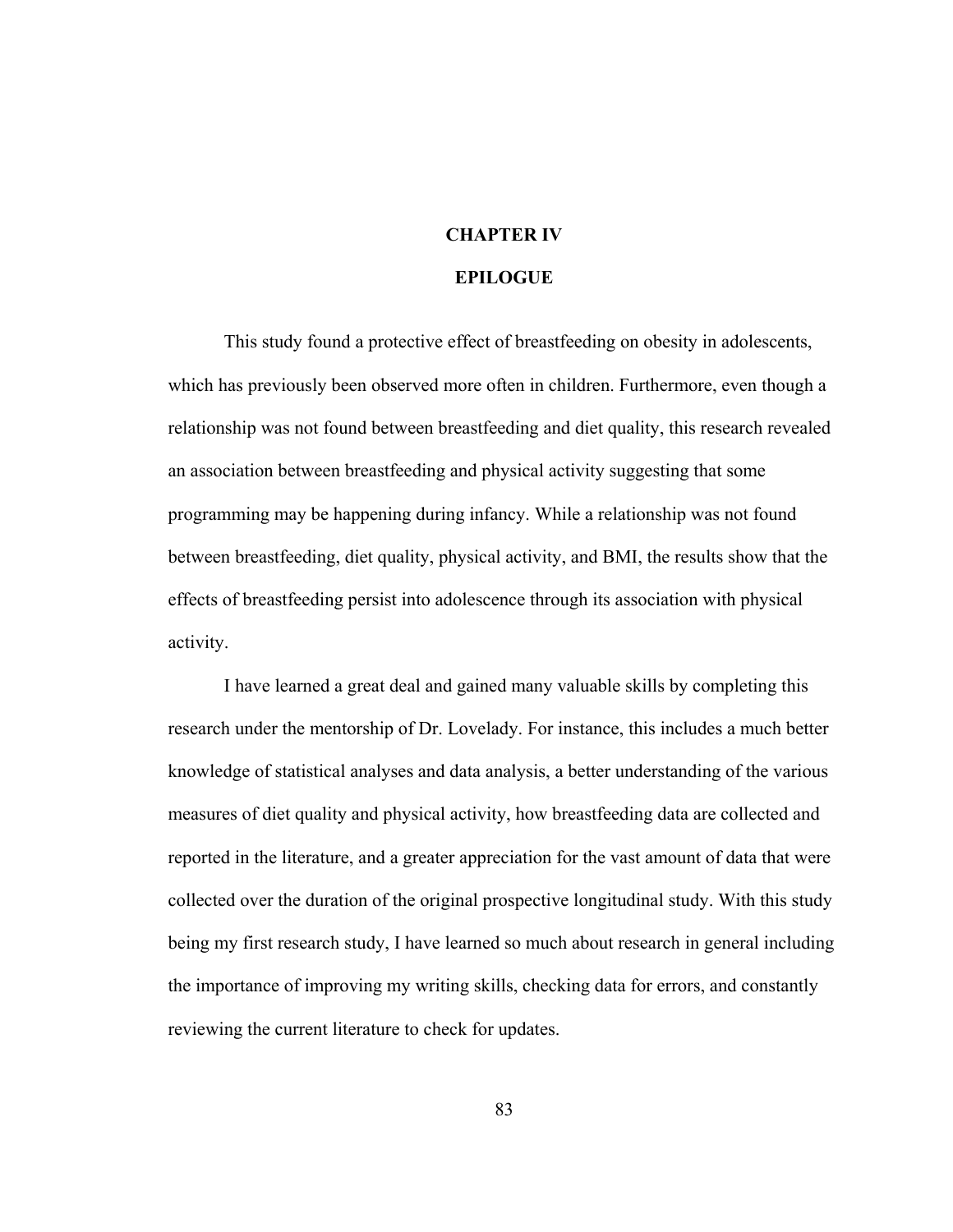For future research, I believe it would be interesting to perform a similar study with a cohort of young adults for several reasons. The BODPOD, which is an air displacement plethysmography device that has been demonstrated to be a valid and reliable tool for measuring a range of individuals' body density, including overweight or obese individuals, was used to measure the body density of the young adult cohort (71, 72). I think this would have provided a more accurate BMI and other variables such as lean body mass, fat mass, and percent body fat could be examined. Furthermore, the young adults complete a Peak Exercise Test to measure cardiovascular fitness and to examine the heart rate and autonomic response to exercise. During this test, the goal is to reach peak oxygen consumption, which is a good indicator of overall health status. A test of physical activity would be more reliable than an exercise questionnaire. While we still found a relationship between breastfeeding and physical activity, I think it would be useful to perform a similar study using the BODPOD measurements and the Peak Exercise Test. It would be interesting to see if the relationship between breastfeeding and physical activity became even stronger and if a relationship was found with diet quality. In addition, maybe exercise would become a significant predictor of BMI in a multiple regression analysis.

 This study had challenges in its data collection, particularly since it was a longitudinal study. As is true for many studies, visit no-shows seemed to be a problem for follow-up visits. I am not sure how to remedy this, but larger monetary incentives such as gift cards to restaurants and perhaps more flexible hours for appointments may help to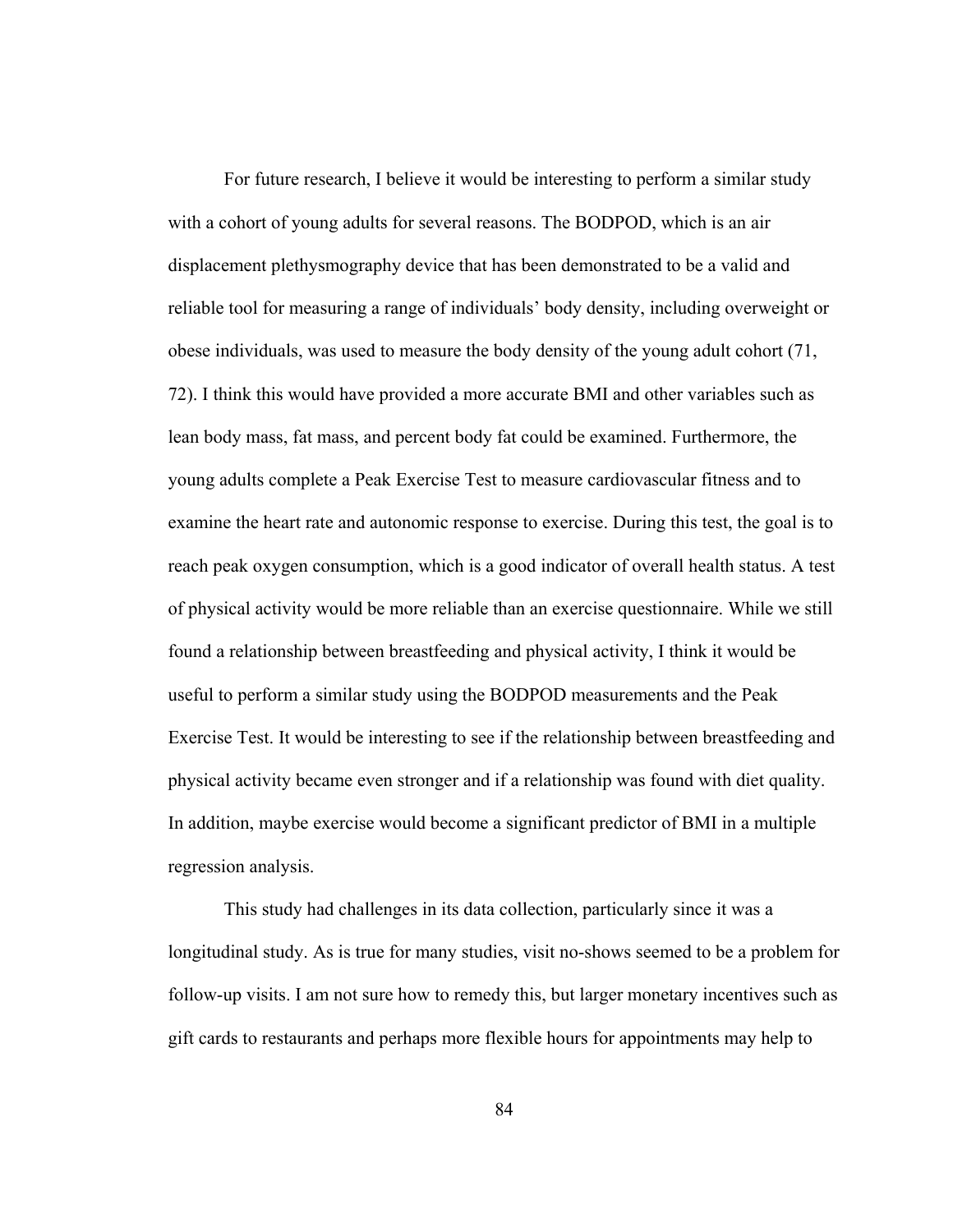offset the inconvenience to participants and parents and prevent missed work and school. This study also followed participants for several years but still managed to collect data for many of the participants. The investigators were fortunate that more subjects were not lost due to issues such as leaving the area or moving and being lost to contact. I am impressed by the enormous undertaking and how complicated it is to perform a long-term study such as this one.

 During the completion of this research, I have learned a great deal and have acquired invaluable skills that will serve me well in any field that I enter in the future. This research project has opened my eyes to the world of research and the many paths that I could take in the future with both nutrition and as a dietitian. After completing the dietetic internship, I may continue on and pursue a PhD and continue research. However, even if I do not, this experience has been a very important contribution to my education. It has allowed me to develop skills as a researcher, which will help prepare me for a career as a dietitian. I believe that these skills will have a positive impact on my practice as a clinician and help me to better interpret the literature objectively to better help my clients.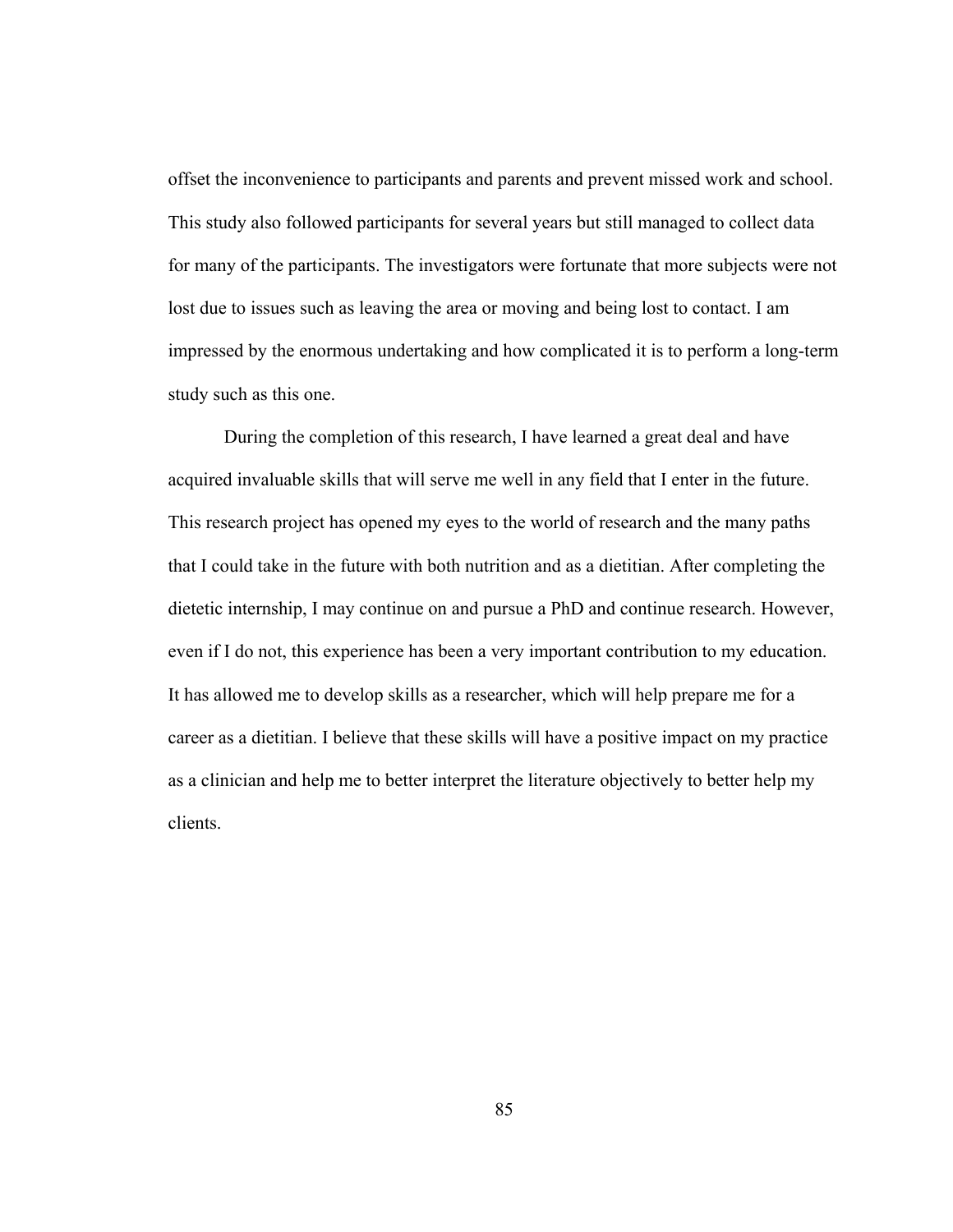## **REFERENCES**

- 1. Ogden CL, Carroll MD, Kit BK, Flegal KM. Prevalence of Childhood and Adult Obesity in the United States, 2011-2012. JAMA. 2014;311:806.
- 2. Ogden CL, Carroll MD, Fryar CD, Flegal KM. Prevalence of Obesity Among Adults and Youth: United States, 2011-2014. NCHS Data Brief. 2015;1–8.
- 3. Childhood Obesity Facts [Internet]. Centers for Disease Control and Prevention; 2015 [cited 2015 Dec 28]. Available from: http://www.cdc.gov/healthyschools/obesity/facts.htm
- 4. Defining Childhood Obesity [Internet]. Centers for Disease Control and Prevention; 2015 [cited 2015 Dec 28]. Available from: http://www.cdc.gov/obesity/childhood/defining.html
- 5. Cook S, Weitzman M, Auinger P, Nguyen M, Dietz WH. Prevalence of a metabolic syndrome phenotype in adolescents: findings from the third National Health and Nutrition Examination Survey, 1988-1994. Arch Pediatr Adolesc Med. 2003;157:821–7.
- 6. Horta BL, Victora CG. Long-term effects of breastfeeding: A systematic review. World Health Organization; 2013.
- 7. Woo JG, Guerrero ML, Guo F, Martin LJ, Davidson BS, Ortega H, Ruiz-Palacios GM, Morrow AL. Human Milk Adiponectin Affects Infant Weight Trajectory During the Second Year of Life: J Pediatr Gastroenterol Nutr. 2012;54:532–9.
- 8. Brunner S, Schmid D, Zang K, Much D, Knoeferl B, Kratzsch J, Amann-Gassner U, Bader BL, Hauner H. Breast milk leptin and adiponectin in relation to infant body composition up to 2 years: Milk adipokines and infant body composition. Pediatr Obes. 2015;10:67–73.
- 9. Magadia J. Risk of Bottle-feeding for Rapid Weight Gain During the First Year of Life. Arch Pediatr Adolesc Med. 2012;166:431.
- 10. Li R, Fein SB, Grummer-Strawn LM. Association of Breastfeeding Intensity and Bottle-Emptying Behaviors at Early Infancy With Infants' Risk for Excess Weight at Late Infancy. PEDIATRICS. 2008;122:S77–84.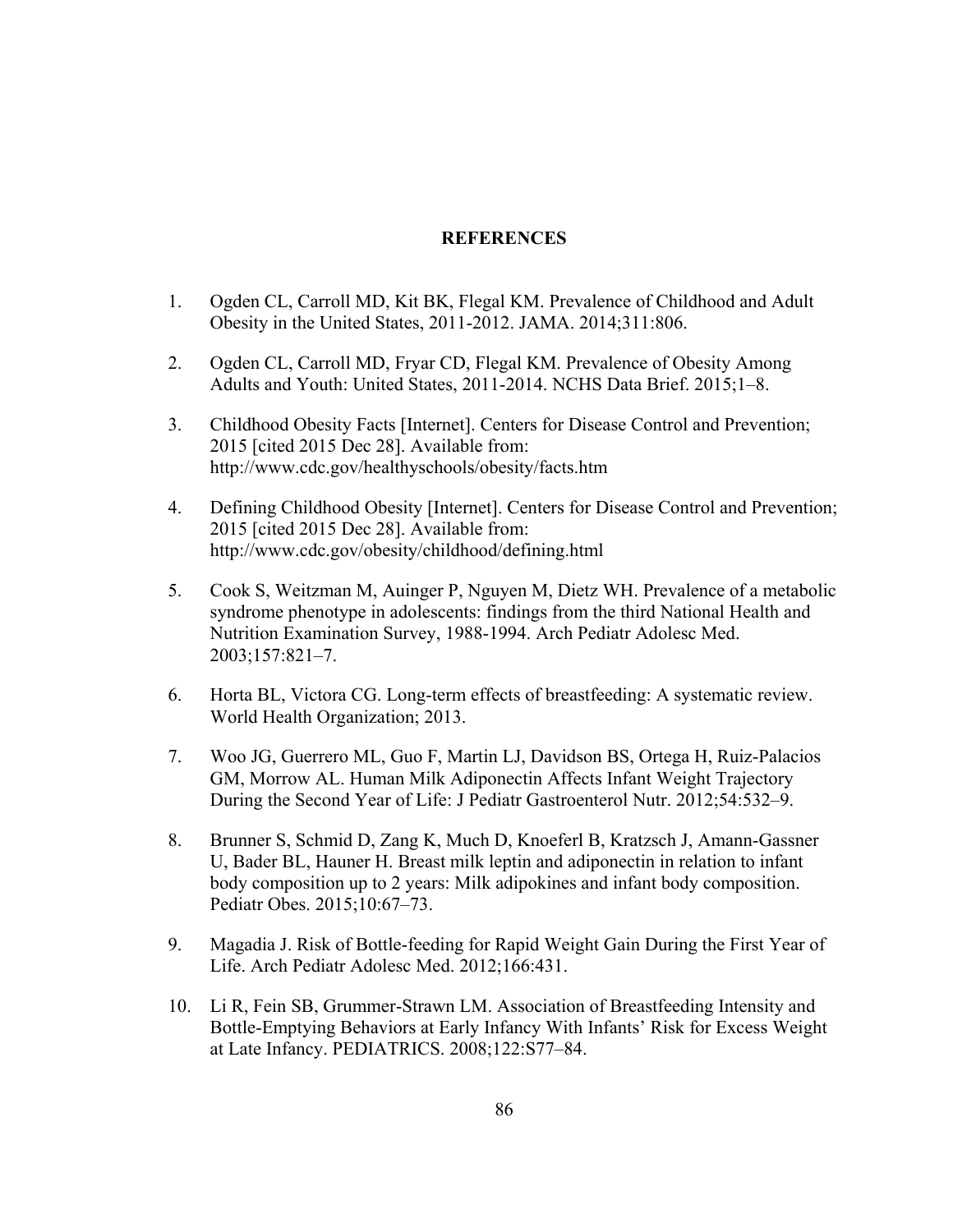- 11. Li R, Fein SB, Grummer-Strawn LM. Do Infants Fed from Bottles Lack Selfregulation of Milk Intake Compared With Directly Breastfed Infants? PEDIATRICS. 2010;125:e1386–93.
- 12. Michels KB, Willett WC, Graubard BI, Vaidya RL, Cantwell MM, Sansbury LB, Forman MR. A longitudinal study of infant feeding and obesity throughout life course. Int J Obes. 2007;31:1078–85.
- 13. Scholtens S, Brunekreef B, Smit HA, Gast G-CM, Hoekstra MO, De Jongste JC, Postma DS, Gerritsen J, Seidell JC, Wijga AH. Do Differences in Childhood Diet Explain the Reduced Overweight Risk in Breastfed Children? Obesity. 2008;16:2498–503.
- 14. Spruijt-Metz D. Etiology, Treatment, and Prevention of Obesity in Childhood and Adolescence: A Decade in Review: ETIOLOGY, TREATMENT, AND PREVENTION OF OBESITY IN CHILDHOOD AND ADOLESCENCE. J Res Adolesc. 2011;21:129–52.
- 15. Corbin C, Frank D. The President's Council on Physical Fitness and Sports Research Digest. Department of Health and Human Services;
- 16. Chung AE, Skinner AC, Steiner MJ, Perrin EM. Physical Activity and BMI in a Nationally Representative Sample of Children and Adolescents. Clin Pediatr (Phila). 2012;51:122–9.
- 17. 2008 Physical Activity Guidelines for Americans [Internet]. U.S. Department of Health and Human Services; 2008 [cited 2015 Dec 27]. Available from: http://health.gov/paguidelines/
- 18. Facts about Physical Activity [Internet]. Centers for Disease Control and Prevention; 2014 [cited 2015 Dec 27]. Available from: http://www.cdc.gov/physicalactivity/data/facts.htm
- 19. Godin G, Shephard RJ. A simple method to assess exercise behavior in the community. Can J Appl Sport Sci J Can Sci Appliquées Au Sport. 1985;10:141–6.
- 20. Labayen I, Ruiz JR, Ortega FB, Loit HM, Harro J, Villa I, Veidebaum T, Sjostrom M. Exclusive breastfeeding duration and cardiorespiratory fitness in children and adolescents. Am J Clin Nutr. 2012;95:498–505.
- 21. IDEFICS consortium, Zaqout M, Michels N, Ahrens W, Börnhorst C, Molnár D, Moreno LA, Eiben G, Siani A, Papoutsou S, et al. Associations between exclusive breastfeeding and physical fitness during childhood. Eur J Nutr [Internet]. 2016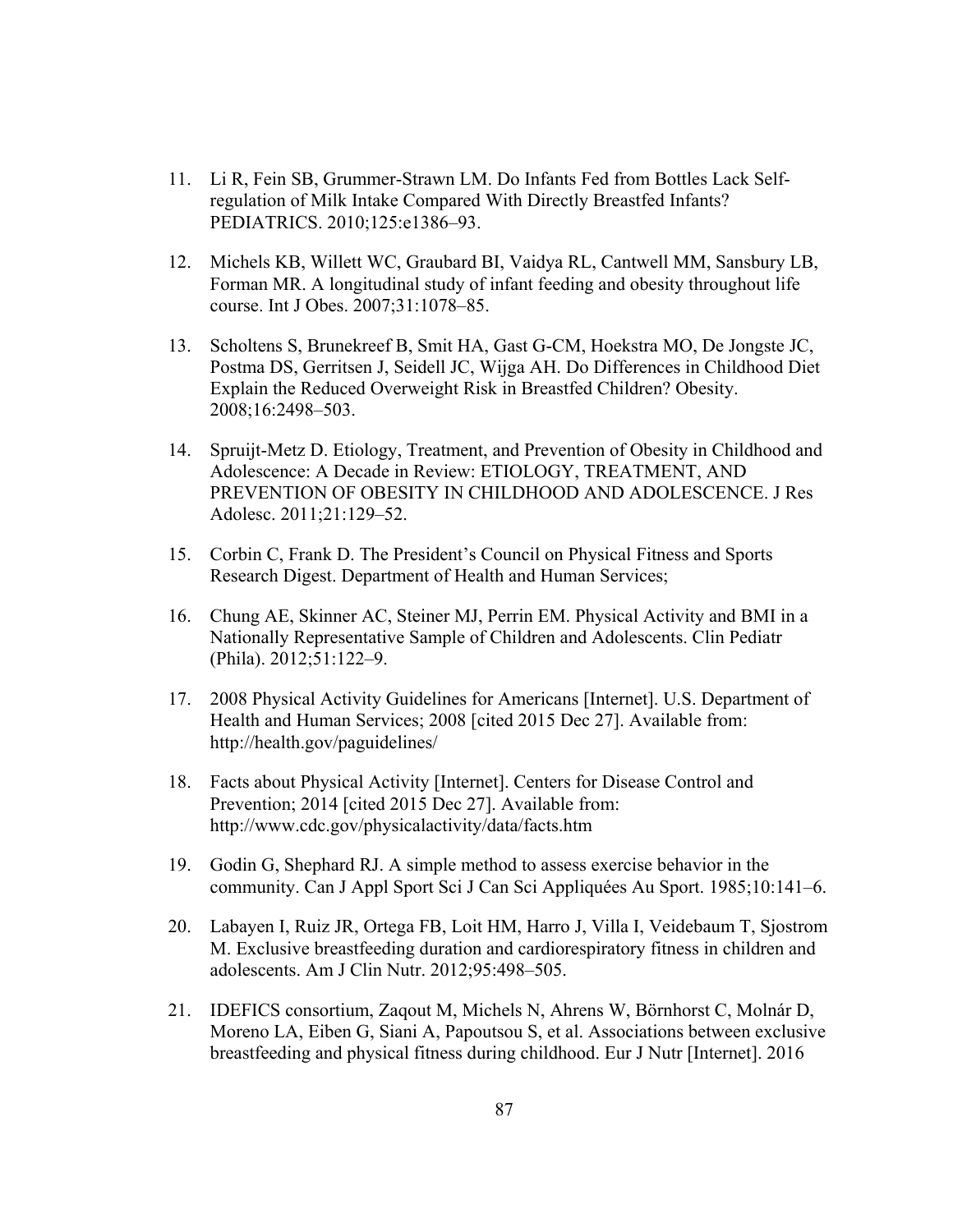[cited 2017 Jan 13]; Available from: http://link.springer.com/10.1007/s00394-016- 1337-3

- 22. Lawlor DA, Cooper AR, Bain C, Davey Smith G, Irwin A, Riddoch C, Ness A. Associations of birth size and duration of breast feeding with cardiorespiratory fitness in childhood: findings from the Avon Longitudinal Study of Parents and Children (ALSPAC). Eur J Epidemiol. 2008;23:411–22.
- 23. Berkey CS, Rockett HR, Field AE, Gillman MW, Frazier AL, Camargo CA, Colditz GA. Activity, dietary intake, and weight changes in a longitudinal study of preadolescent and adolescent boys and girls. Pediatrics. 2000;105:E56.
- 24. Woon FC, Chin YS, Mohd Nasir MT. Association between behavioural factors and BMI-for-age among early adolescents in Hulu Langat district, Selangor, Malaysia. Obes Res Clin Pract. 2015;9:346–56.
- 25. Zalilah MS, Khor GL, Mirnalini K, Norimah AK, Ang M. Dietary intake, physical activity and energy expenditure of Malaysian adolescents. Singapore Med J. 2006;47:491–8.
- 26. Pate RR, Taverno Ross SE, Liese AD, Dowda M. Associations among Physical Activity, Diet Quality, and Weight Status in US Adults: Med Sci Sports Exerc. 2015;47:743–50.
- 27. Kelsey MM, Zaepfel A, Bjornstad P, Nadeau KJ. Age-Related Consequences of Childhood Obesity. Gerontology. 2014;60:222–8.
- 28. Acar Tek N, Yildiran H, Akbulut G, Bilici S, Koksal E, Gezmen Karadag M, Sanlıer N. Evaluation of dietary quality of adolescents using Healthy Eating Index. Nutr Res Pract. 2011;5:322.
- 29. Guenther PM, Casavale KO, Reedy J, Kirkpatrick SI, Hiza HAB, Kuczynski KJ, Kahle LL, Krebs-Smith SM. Update of the Healthy Eating Index: HEI-2010. J Acad Nutr Diet. 2013;113:569–80.
- 30. Bachman CM, Baranowski T, Nicklas TA. Is There an Association Between Sweetened Beverages and Adiposity? Nutr Rev. 2006;64:153–74.
- 31. Perry CP, Keane E, Layte R, Fitzgerald AP, Perry IJ, Harrington JM. The use of a dietary quality score as a predictor of childhood overweight and obesity. BMC Public Health [Internet]. 2015 [cited 2016 May 22];15. Available from: http://www.biomedcentral.com/1471-2458/15/581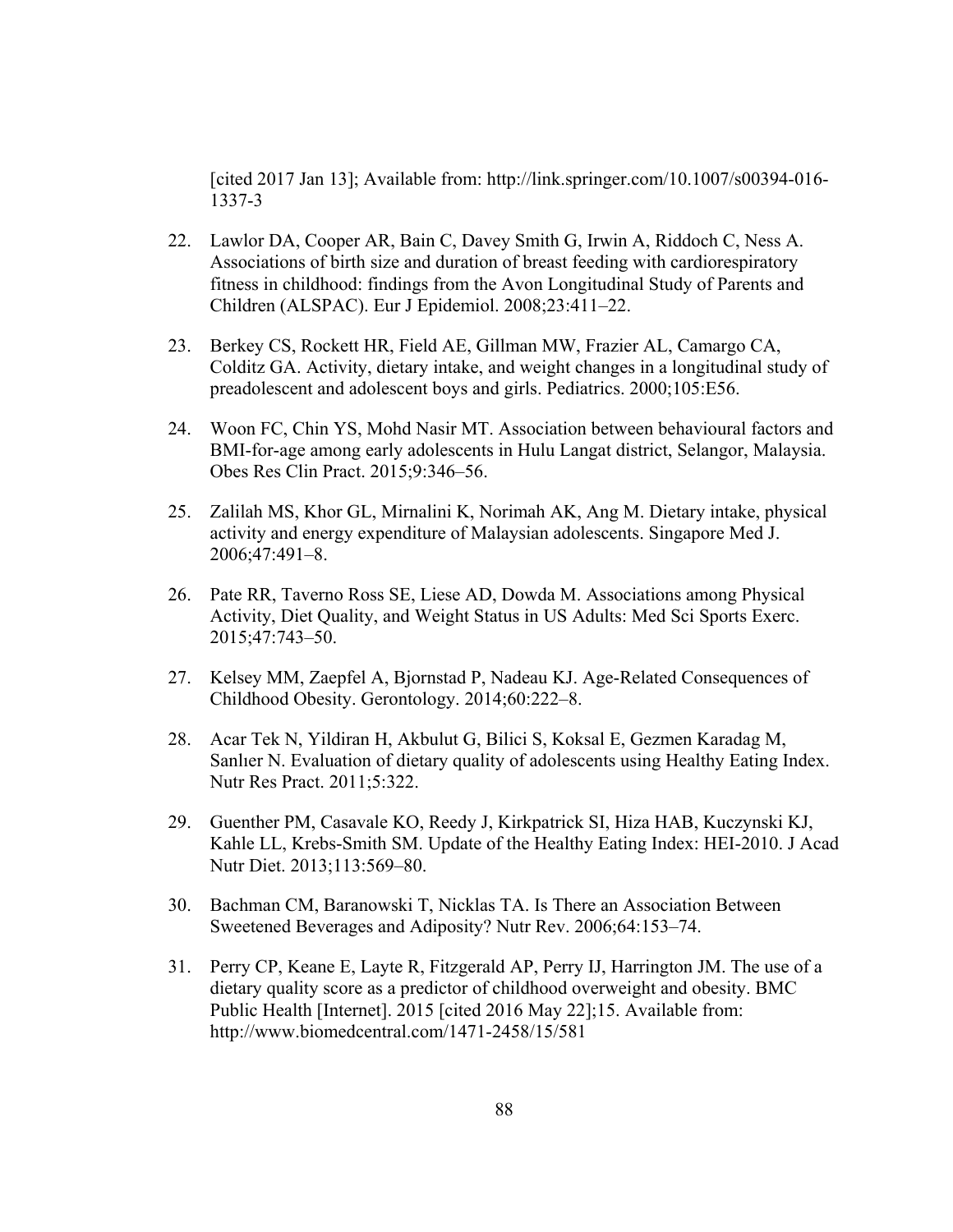- 32. Agostoni C, Braegger C, Decsi T, Kolacek S, Koletzko B, Mihatsch W, Moreno LA, Puntis J, Shamir R, Szajewska H, et al. Role of Dietary Factors and Food Habits in the Development of Childhood Obesity: A Commentary by the ESPGHAN Committee on Nutrition: J Pediatr Gastroenterol Nutr. 2011;52:662–9.
- 33. Jennings A, Welch A, van Sluijs EMF, Griffin SJ, Cassidy A. Diet Quality Is Independently Associated with Weight Status in Children Aged 9-10 Years. J Nutr. 2011;141:453–9.
- 34. Hu T, Jacobs DR, Larson NI, Cutler GJ, Laska MN, Neumark-Sztainer D. Higher Diet Quality in Adolescence and Dietary Improvements Are Related to Less Weight Gain During the Transition from Adolescence to Adulthood. J Pediatr. 2016;178:188–193.e3.
- 35. Linardakis M, Bertsias G, Sarri K, Papadaki A, Kafatos A. Metabolic syndrome in children and adolescents in Crete, Greece, and association with diet quality and physical fitness. J Public Health. 2008;16:421–8.
- 36. Meyerkort CE, Oddy WH, O'Sullivan TA, Henderson J, Pennell CE. Early diet quality in a longitudinal study of Australian children: associations with nutrition and body mass index later in childhood and adolescence. J Dev Orig Health Dis. 2012;3:21–31.
- 37. Cutler GJ, Flood A, Hannan PJ, Slavin JL, Neumark-Sztainer D. Association between major patterns of dietary intake and weight status in adolescents. Br J Nutr. 2012;108:349–56.
- 38. Banfield EC, Liu Y, Davis JS, Chang S, Frazier-Wood AC. Poor Adherence to US Dietary Guidelines for Children and Adolescents in the National Health and Nutrition Examination Survey Population. J Acad Nutr Diet. 2016;116:21–7.
- 39. O'Neil CE, Nicklas TA, Zanovec M, Cho SS, Kleinman R. Consumption of whole grains is associated with improved diet quality and nutrient intake in children and adolescents: The National Health and Nutrition Examination Survey 1999-2004. Public Health Nutr. 2011;14:347–55.
- 40. Thompson DR, Obarzanek E, Franko DL, Barton BA, Morrison J, Biro FM, Daniels SR, Striegel-Moore RH. Childhood overweight and cardiovascular disease risk factors: The National Heart, Lung, and Blood Institute Growth and Health Study. J Pediatr. 2007;150:18–25.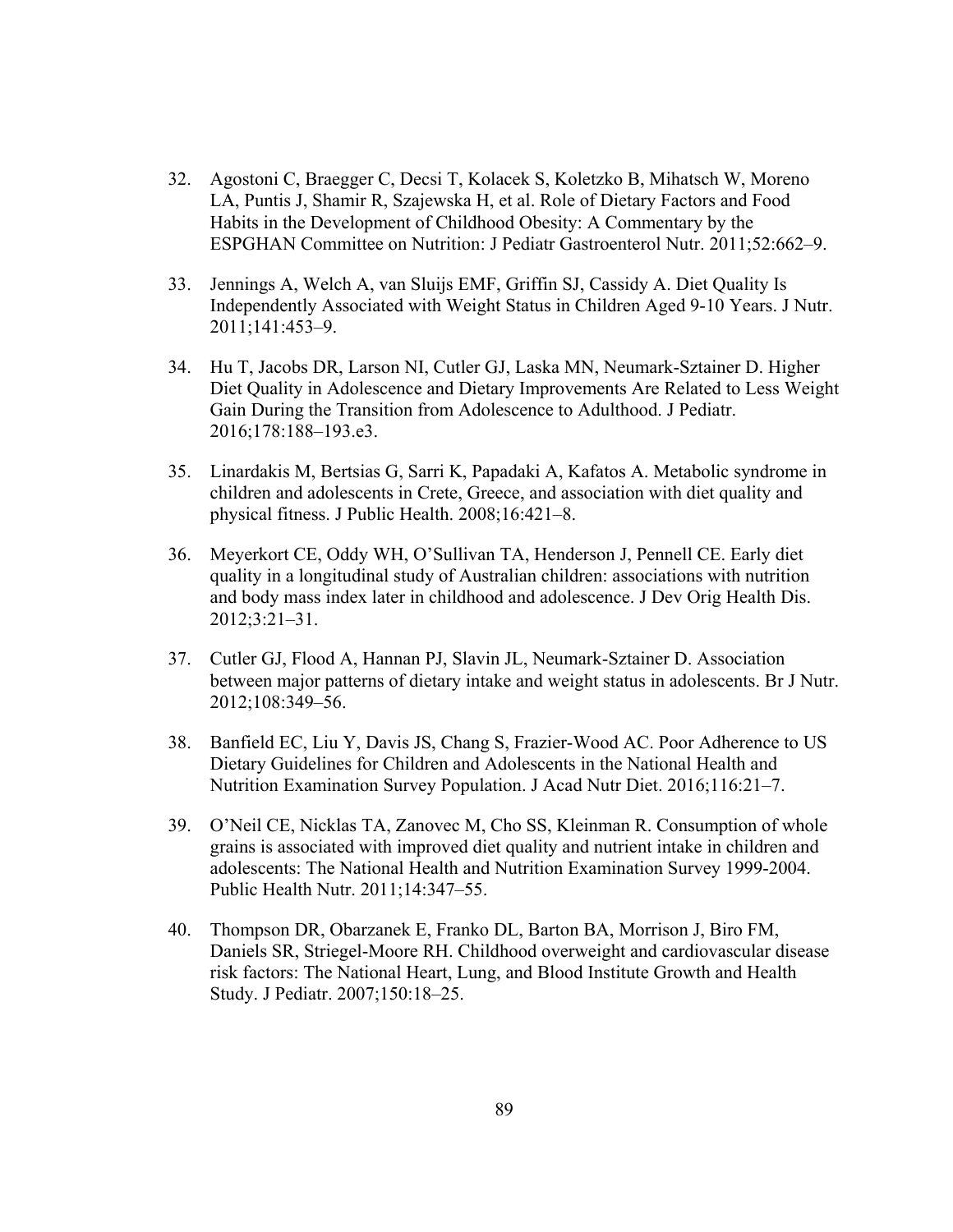- 41. Claire Wang Y, Gortmaker SL, Taveras EM. Trends and racial/ethnic disparities in severe obesity among US children and adolescents, 1976-2006. Int J Pediatr Obes IJPO Off J Int Assoc Study Obes. 2011;6:12–20.
- 42. Hiza HAB, Casavale KO, Guenther PM, Davis CA. Diet quality of Americans differs by age, sex, race/ethnicity, income, and education level. J Acad Nutr Diet. 2013;113:297–306.
- 43. Darmon N, Drewnowski A. Does social class predict diet quality? Am J Clin Nutr. 2008;87:1107–17.
- 44. Lallukka T, Laaksonen M, Rahkonen O, Roos E, Lahelma E. Multiple socioeconomic circumstances and healthy food habits. Eur J Clin Nutr. 2007;61:701–10.
- 45. Kirkpatrick SI, Dodd KW, Reedy J, Krebs-Smith SM. Income and Race/Ethnicity Are Associated with Adherence to Food-Based Dietary Guidance among US Adults and Children. J Acad Nutr Diet. 2012;112:624–635.e6.
- 46. August KJ, Sorkin DH. Racial/ethnic disparities in exercise and dietary behaviors of middle-aged and older adults. J Gen Intern Med. 2011;26:245–50.
- 47. Jackson DB, Johnson KR. Does breast-feeding reduce offspring junk food consumption during childhood? Examinations by socio-economic status and race/ethnicity. Public Health Nutr. 2017;1–11.
- 48. Sanchez A, Norman GJ, Sallis JF, Calfas KJ, Cella J, Patrick K. Patterns and Correlates of Physical Activity and Nutrition Behaviors in Adolescents. Am J Prev Med. 2007;32:124–30.
- 49. Ciccone J, Woodruff SJ, Fryer K, Campbell T, Cole M. Associations among evening snacking, screen time, weight status, and overall diet quality in young adolescents. Appl Physiol Nutr Metab. 2013;38:789–94.
- 50. Johnson L, Mander AP, Jones LR, Emmett PM, Jebb SA. Is sugar-sweetened beverage consumption associated with increased fatness in children? Nutrition. 2007;23:557–63.
- 51. Laska MN, Murray DM, Lytle LA, Harnack LJ. Longitudinal Associations Between Key Dietary Behaviors and Weight Gain Over Time: Transitions Through the Adolescent Years. Obesity. 2012;20:118–25.
- 52. Kaiser KA, Shikany JM, Keating KD, Allison DB. Will reducing sugar-sweetened beverage consumption reduce obesity? Evidence supporting conjecture is strong,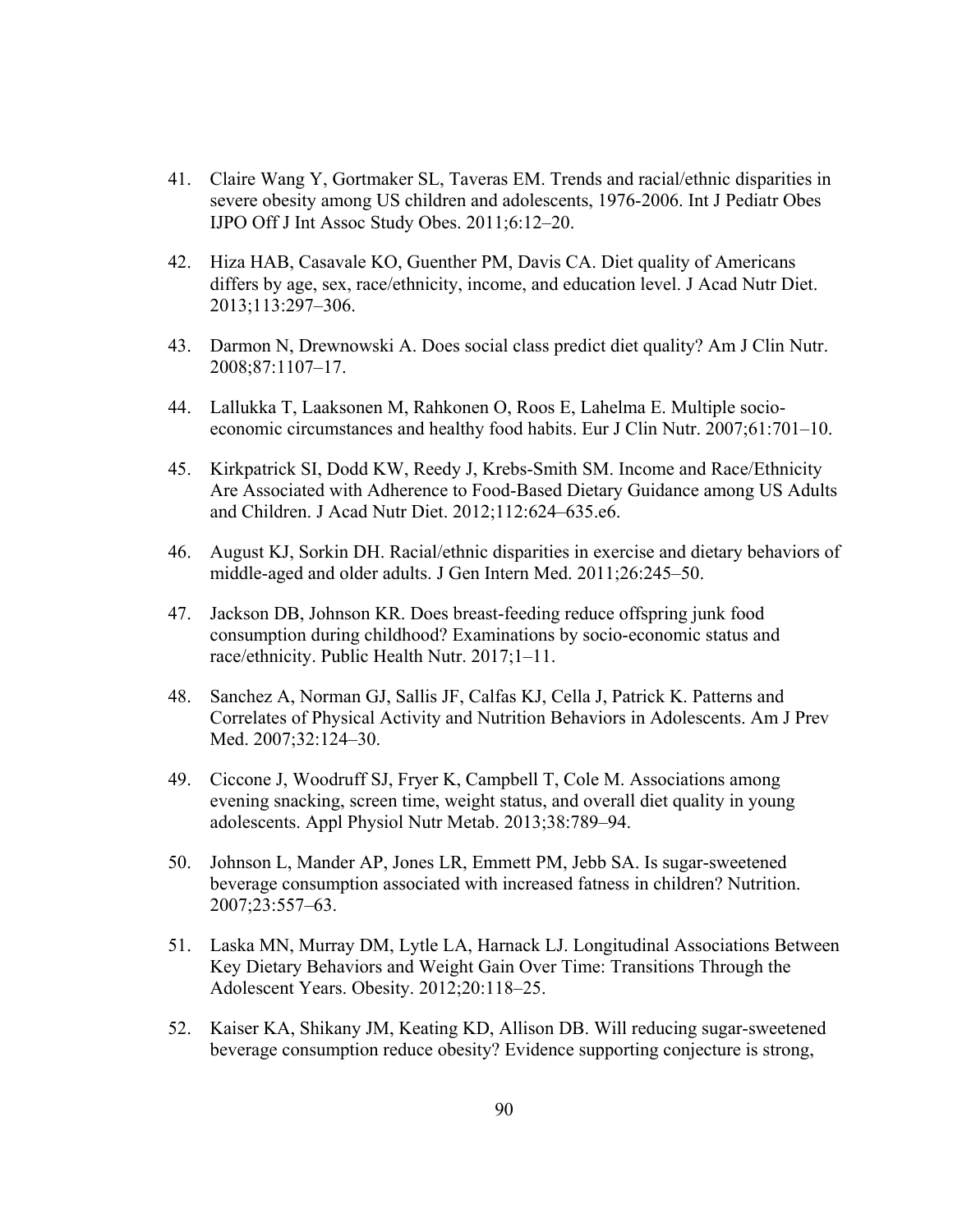but evidence when testing effect is weak: Weak effects SSBs reducing obesity. Obes Rev. 2013;14:620–33.

- 53. Global recommendations on physical activity for health. Genève: WHO; 2010.
- 54. Sallis JF. Age-related decline in physical activity: A synthesis of human and animal studies. Med Sci Sports Exerc. 2000;32:1598–600.
- 55. Kantomaa MT, Stamatakis E, Kankaanpaa A, Kaakinen M, Rodriguez A, Taanila A, Ahonen T, Jarvelin M-R, Tammelin T. Physical activity and obesity mediate the association between childhood motor function and adolescents' academic achievement. Proc Natl Acad Sci. 2013;110:1917–22.
- 56. Telama R, Yang X, Viikari J, Välimäki I, Wanne O, Raitakari O. Physical activity from childhood to adulthood: A 21-year tracking study. Am J Prev Med. 2005;28:267–73.
- 57. Durant N, Harris SK, Doyle S, Person S, Saelens BE, Kerr J, Norman GJ, Sallis JF. Relation of school environment and policy to adolescent physical activity. J Sch Health. 2009;79:153-159; quiz 205-206.
- 58. Kwon S, Burns TL, Levy SM, Janz KF. Which Contributes More to Childhood Adiposity-High Levels of Sedentarism or Low Levels of Moderate-through-Vigorous Physical Activity? The Iowa Bone Development Study. J Pediatr. 2013;162:1169–74.
- 59. Centers for Disease Control and Prevention. Youth risk behavior surveillance-United States. Morb Mortal Wkly Rep 2000; 1999.
- 60. Storey KE, Forbes LE, Fraser SN, Spence JC, Plotnikoff RC, Raine KD, Hanning RM, McCargar LJ. Diet quality, nutrition and physical activity among adolescents: the Web-SPAN (Web-Survey of Physical Activity and Nutrition) project. Public Health Nutr. 2009;12:2009.
- 61. Monfort-Pires M, Salvador EP, Folchetti LD, Siqueira-Catania A, Barros CR, Ferreira SRG. Diet Quality Is Associated with Leisure-Time Physical Activity in Individuals at Cardiometabolic Risk. J Am Coll Nutr. 2014;33:297–305.
- 62. Woodruff SJ, Hanning RM. Associations between diet quality and physical activity measures among a southern Ontario regional sample of grade 6 students. Appl Physiol Nutr Metab. 2010;35:826–33.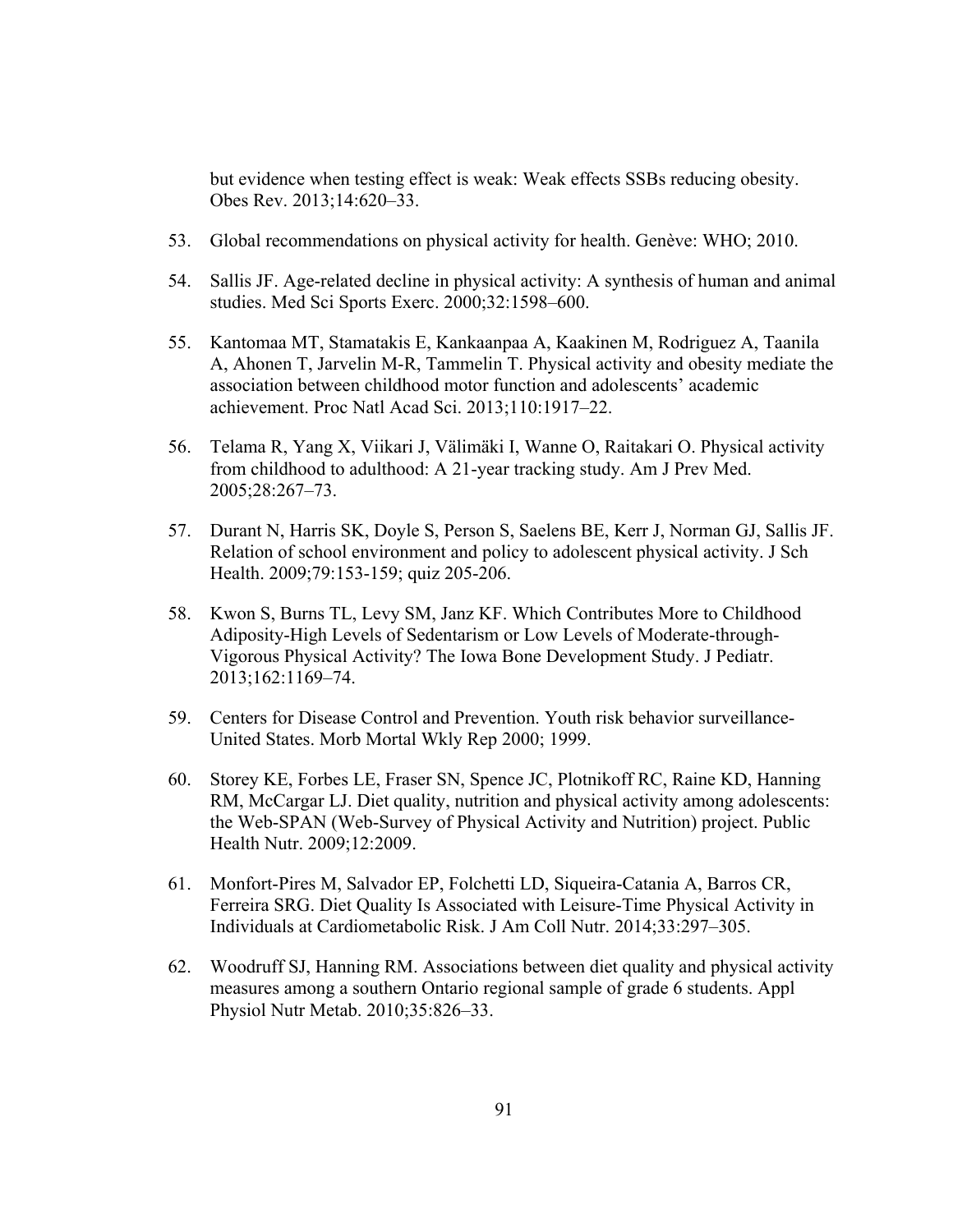- 63. Schoeller DA. How accurate is self-reported dietary energy intake? Nutr Rev. 1990;48:373–9.
- 64. Hume DJ, Yokum S, Stice E. Low energy intake plus low energy expenditure (low energy flux), not energy surfeit, predicts future body fat gain. Am J Clin Nutr. 2016;103:1389–96.
- 65. Hassapidou M, Fotiadou E, Maglara E, Papadopoulou SK. Energy intake, diet composition, energy expenditure, and body fatness of adolescents in northern Greece. Obes Silver Spring Md. 2006;14:855–62.
- 66. Ainsworth BE, Haskell WL, Leon AS, Jacobs DR, Montoye HJ, Sallis JF, Paffenbarger RS. Compendium of physical activities: classification of energy costs of human physical activities. Med Sci Sports Exerc. 1993;25:71–80.
- 67. R A. The Waist Circumference Measurement: A Simple Method for Assessing the Abdominal Obesity. J Clin Diagn Res [Internet]. 2012 [cited 2017 Jan 5]; Available from: http://www.jcdr.net/article\_fulltext.asp?issn=0973- 709x&year=2012&month=November&volume=6&issue=9&page=1510- 1513&id=2545
- 68. Gröber-Grätz D, Widhalm K, de Zwaan M, Reinehr T, Blüher S, Schwab KO, Wiegand S, Holl RW. Body Mass Index or Waist Circumference: Which Is the Better Predictor for Hypertension and Dyslipidemia in Overweight/Obese Children and Adolescents? Association of Cardiovascular Risk Related to Body Mass Index or Waist Circumference. Horm Res Paediatr. 2013;80:170–8.
- 69. Scott JA, Ng SY, Cobiac L. The relationship between breastfeeding and weight status in a national sample of Australian children and adolescents. BMC Public Health. 2012;12:107.
- 70. Horta BL, Loret de Mola C, Victora CG. Long-term consequences of breastfeeding on cholesterol, obesity, systolic blood pressure and type 2 diabetes: a systematic review and meta-analysis. Acta Paediatr. 2015;104:30–7.
- 71. Yan J, Liu L, Zhu Y, Huang G, Wang P. The association between breastfeeding and childhood obesity: a meta-analysis. BMC Public Health. 2014;14:1267.
- 72. Oddy WH, Mori TA, Huang R-C, Marsh JA, Pennell CE, Chivers PT, Hands BP, Jacoby P, Rzehak P, Koletzko BV, et al. Early Infant Feeding and Adiposity Risk: From Infancy to Adulthood. Ann Nutr Metab. 2014;64:262–70.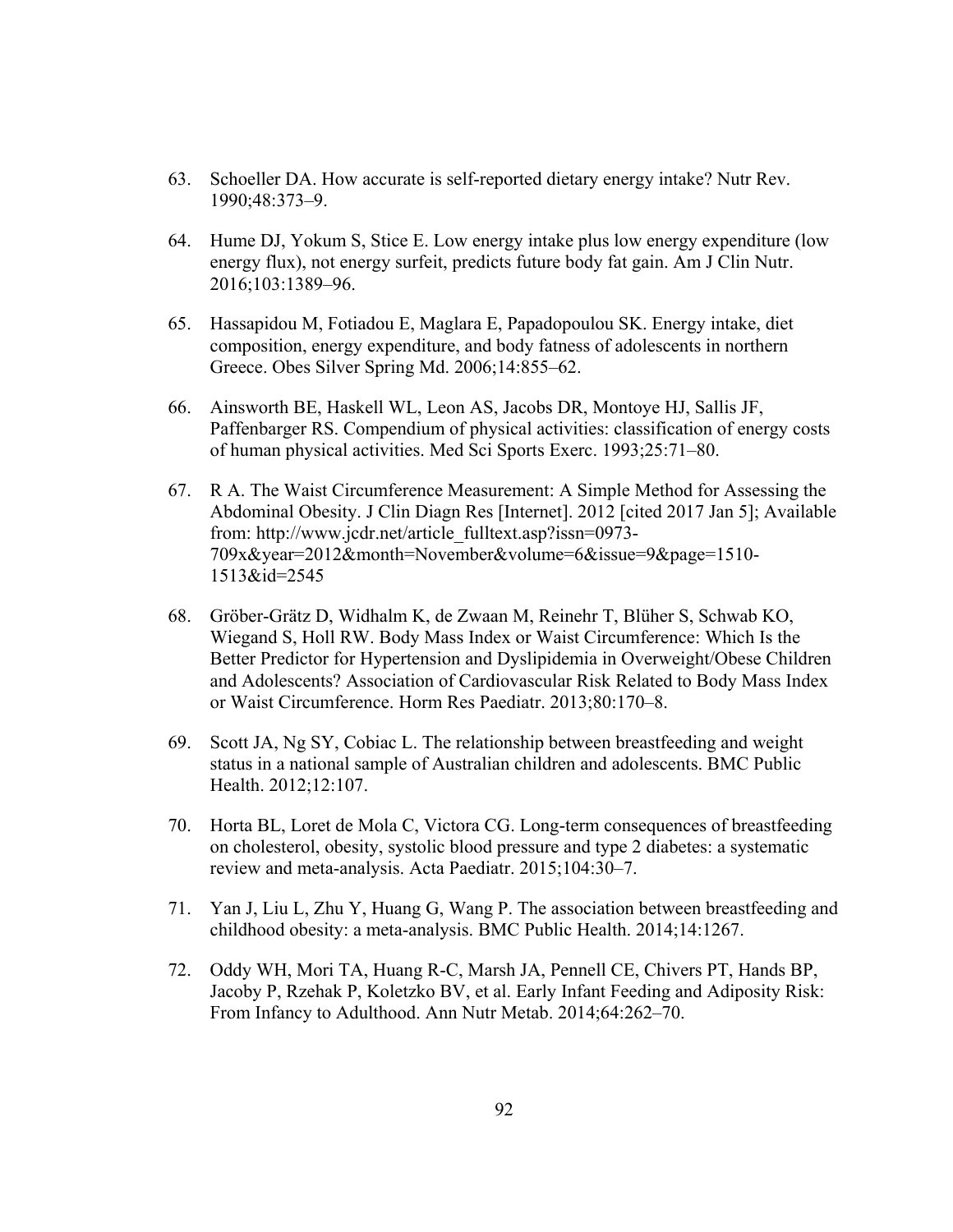- 73. Gillman MW, Rifas-Shiman SL, Camargo CA, Berkey CS, Frazier AL, Rockett HR, Field AE, Colditz GA. Risk of overweight among adolescents who were breastfed as infants. JAMA. 2001;285:2461–7.
- 74. De Kroon MLA, Renders CM, Buskermolen MPJ, Van Wouwe JP, van Buuren S, Hirasing RA. The Terneuzen Birth Cohort. Longer exclusive breastfeeding duration is associated with leaner body mass and a healthier diet in young adulthood. BMC Pediatr. 2011;11:33.
- 75. Schwartz MW, Woods SC, Porte D, Seeley RJ, Baskin DG. Central nervous system control of food intake. Nature. 2000;404:661–71.
- 76. Savino F, Fissore MF, Liguori SA, Oggero R. Can hormones contained in mothers' milk account for the beneficial effect of breast-feeding on obesity in children? Clin Endocrinol (Oxf). 2009;71:757–65.
- 77. Skinner JD, Carruth BR, Bounds W, Ziegler P, Reidy K. Do food-related experiences in the first 2 years of life predict dietary variety in school-aged children? J Nutr Educ Behav. 2002;34:310–5.
- 78. Grieger JA, Scott J, Cobiac L. Dietary patterns and breast-feeding in Australian children. Public Health Nutr. 2011;14:1939–47.
- 79. Schmidt MD, Cleland VJ, Thomson RJ, Dwyer T, Venn AJ. A comparison of subjective and objective measures of physical activity and fitness in identifying associations with cardiometabolic risk factors. Ann Epidemiol. 2008;18:378–86.
- 80. Larsen MN, Nielsen CM, Ørntoft C, Thomsen MB, Manniche V, Hansen L, Hansen PR, Bangsbo J, Krustrup P. Physical fitness and body composition in 8-10-year-old Danish children are associated with sports club participation. J Strength Cond Res. 2017;
- 81. Blair SN, Cheng Y, Holder JS. Is physical activity or physical fitness more important in defining health benefits? Med Sci Sports Exerc. 2001;33:S379-399; discussion S419-420.
- 82. Sankar MJ, Sinha B, Chowdhury R, Bhandari N, Taneja S, Martines J, Bahl R. Optimal breastfeeding practices and infant and child mortality: a systematic review and meta-analysis. Acta Paediatr. 2015;104:3–13.
- 83. Wideman L, Calkins SD, Janssen JA, Lovelady CA, Dollar JM, Keane SP, Perrin EM, Shanahan L. Rationale, design and methods for the RIGHT Track Health Study: pathways from childhood self-regulation to cardiovascular risk in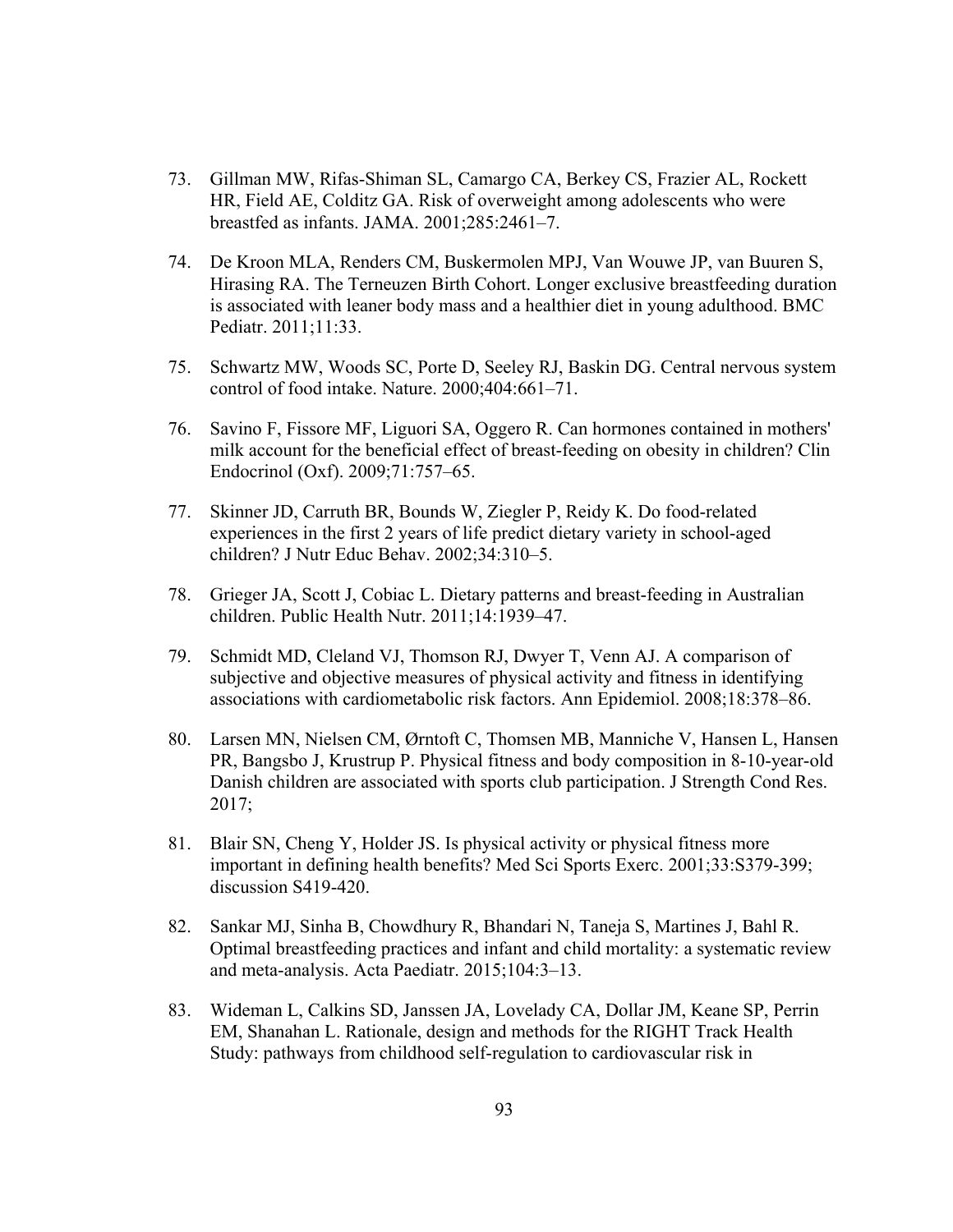adolescence. BMC Public Health [Internet]. 2016 [cited 2016 Jun 8];16. Available from: http://bmcpublichealth.biomedcentral.com/articles/10.1186/s12889-016- 3133-7

- 84. Calkins SD. Commentary: Conceptual and Methodological Challenges to the Study of Emotion Regulation and Psychopathology. J Psychopathol Behav Assess. 2010;32:92–5.
- 85. Baumeister R, Vohs K, editors. Handbook of self-regulation: research, theory and applications. New York: Guilford; 2004.
- 86. Calkins SD, Fox NA. Self-regulatory processes in early personality development: A multilevel approach to the study of childhood social withdrawal and aggression. Dev Psychopathol [Internet]. 2002 [cited 2016 Jul 11];14. Available from: http://www.journals.cambridge.org/abstract\_S095457940200305X
- 87. Hollingshead A. Four Factor Index of Social Status. N Hav CT Yale Univ. 1975;
- 88. Callaway C, Chumlea W, Bouchard C, Himes J, Lohman T, Martin A, Mitchell C, Mueller W, Roche A, Seefeldt V. Circumferences. Anthropometric Standardization Reference Manual. Champaign, IL: Human Kinetics Books; 1988.
- 89. Jacobs DR, Ainsworth BE, Hartman TJ, Leon AS. A simultaneous evaluation of 10 commonly used physical activity questionnaires. Med Sci Sports Exerc. 1993;25:81–91.
- 90. Fryar CD, Carroll MD, Ogden CL Division of Health and Nutrition Examination Surveys. Prevalence of Overweight and Obesity Among Children and Adolescents: United States, 1963–1965 Through 2011–2012. Health E-Stat;
- 91. HEI-2010 Total and Component Scores for Children, Adults, and Older Adults During 2011-2012 [Internet]. US Department of Agriculture, Center for Nutrition Policy and Promotion; Available from: https://www.cnpp.usda.gov/healthyeatingindex
- 92. Godin G. The Godin-Shephard Leisure-Time Physical Activity Questionnaire. Health Fit J Can. 2011;4:18–22.
- 93. Breastfeeding Report Card, Progressing Toward National Breastfeeding Goals, United States 2016. Centers for Disease Control and Prevention;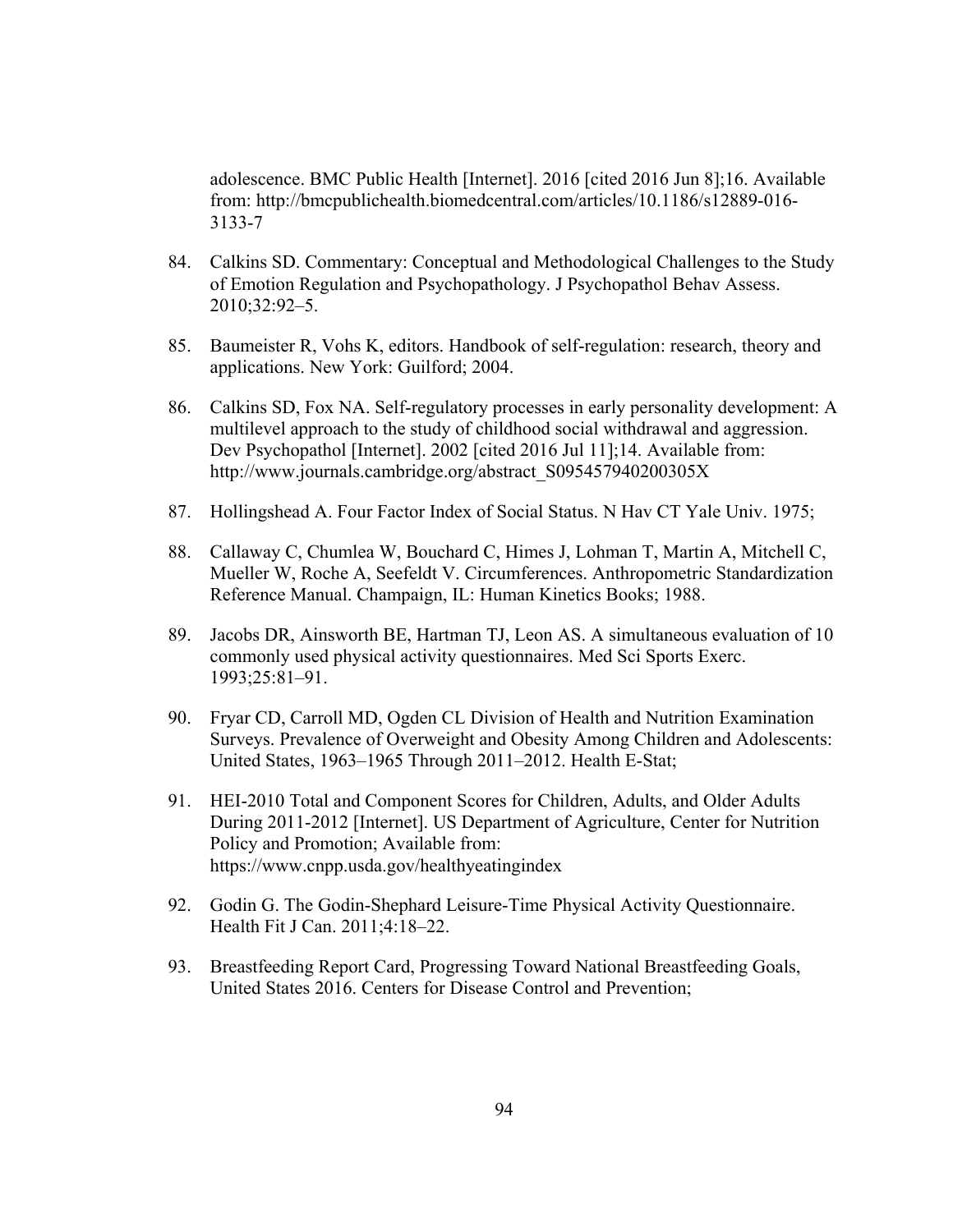- 94. Kark JD, Troya G, Friedlander Y, Slater PE, Stein Y. Validity of maternal reporting of breast feeding history and the association with blood lipids in 17 year olds in Jerusalem. J Epidemiol Community Health. 1984;38:218–25.
- 95. Li R, Scanlon KS, Serdula MK. The Validity and Reliability of Maternal Recall of Breastfeeding Practice. Nutr Rev. 2005;63:103–10.
- 96. Burke V, Beilin LJ, Simmer K, Oddy WH, Blake KV, Doherty D, Kendall GE, Newnham JP, Landau LI, Stanley FJ. Breastfeeding and Overweight: Longitudinal Analysis in an Australian Birth Cohort. J Pediatr. 2005;147:56–61.
- 97. Shields L, Mamun AA, O'Callaghan M, Williams GM, Najman JM. Breastfeeding and obesity at 21 years: a cohort study. J Clin Nurs. 2010;19:1612–7.
- 98. Kwok MK, Schooling CM, Lam TH, Leung GM. Does breastfeeding protect against childhood overweight? Hong Kong's "Children of 1997" birth cohort. Int J Epidemiol. 2010;39:297–305.
- 99. Vafa M, Moslehi N, Afshari S, Hossini A, Eshraghian M. Relationship between breastfeeding and obesity in childhood. J Health Popul Nutr. 2012;30:303–10.
- 100. Storey ML, Forshee RA, Weaver AR, Sansalone WR. Demographic and lifestyle factors associated with body mass index among children and adolescents. Int J Food Sci Nutr. 2003;54:491–503.
- 101. Blanton CA, Moshfegh AJ, Baer DJ, Kretsch MJ. The USDA Automated Multiple-Pass Method accurately estimates group total energy and nutrient intake. J Nutr. 2006;136:2594–9.
- 102. Moshfegh AJ, Rhodes DG, Baer DJ, Murayi T, Clemens JC, Rumpler WV, Paul DR, Sebastian RS, Kuczynski KJ, Ingwersen LA, et al. The US Department of Agriculture Automated Multiple-Pass Method reduces bias in the collection of energy intakes. Am J Clin Nutr. 2008;88:324–32.
- 103. Hill JO, Melanson EL, Wyatt HT. Dietary fat intake and regulation of energy balance: implications for obesity. J Nutr. 2000;130:284S–288S.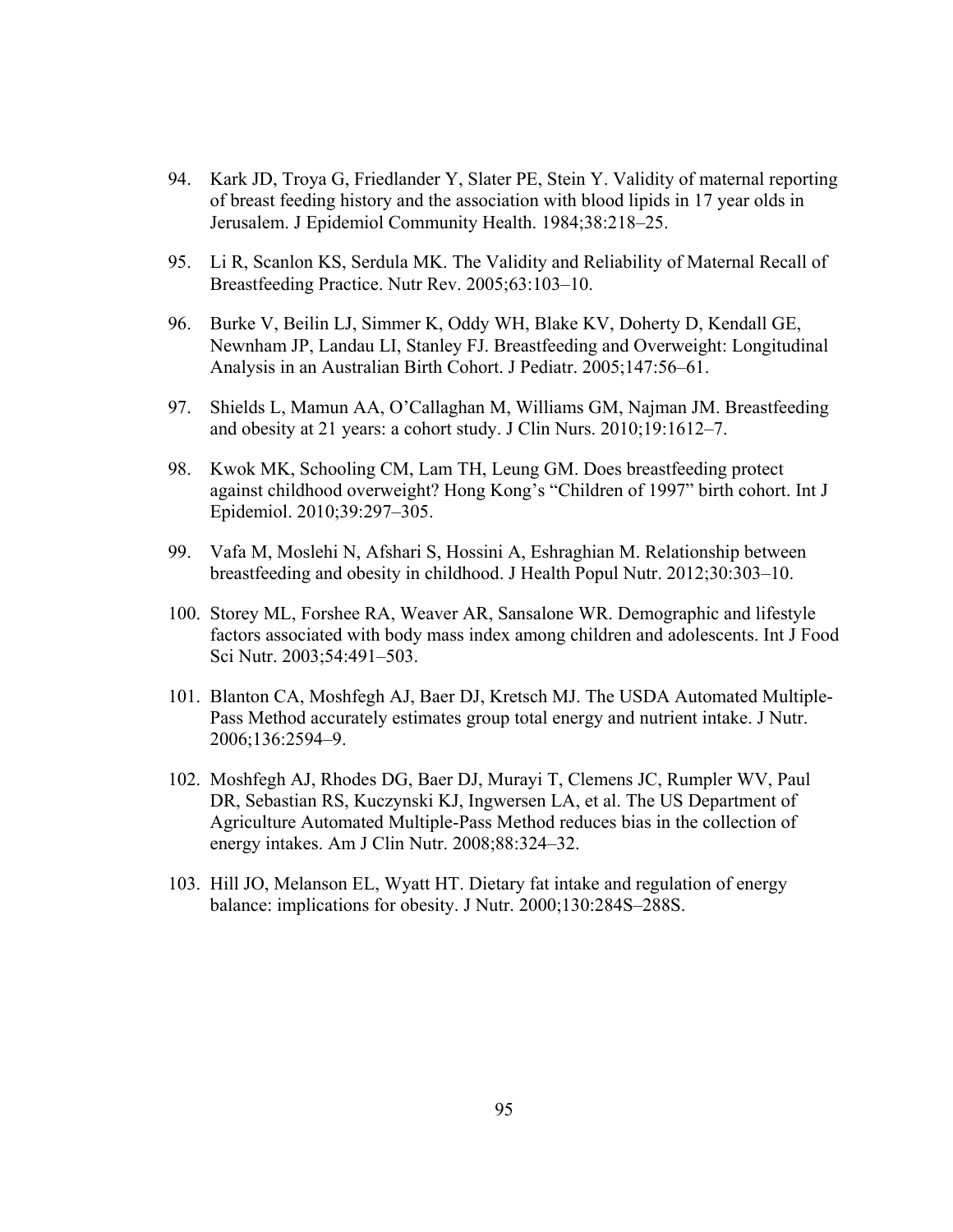#### **APPENDIX A**

#### **HEI-2010 SCORE CALCULATION METHODOLOGY**

 The following protocol is what our lab group uses to calculate HEI-2010 scores from the data from the Nutrition Data System for Research (NDSR). It is originally from (Mellendick, K., 2016, Embargoed dissertation, UNCG) but has been updated for this research.

#### **HEI-2010 Score Calculation Methodology**

Diet quality is representative of an average of the participant's intake over 3 days of diet recall data which is expressed as an HEI-2010 score. These HEI-2010 scores are calculated by using output files 1 (nutrient data at the component/ingredient level), 4 (nutrient data at the daily totals level), and 9 (food group serving counts at the daily totals level) from the NDSR 2013 software.

HEI-2010 component scores for total fruit, whole fruit, total vegetables, greens and beans, whole grains, dairy, total protein foods, seafood and plant proteins, and refined grains were calculated from food group serving counts from output file 9. Whole grains, total protein foods, seafood and plant proteins, and refined grains serving counts were converted to ounces. Total fruit, whole fruit, total vegetables, greens and beans, and dairy serving counts were converted to cups.

The total fruit component of the HEI-2010 is comprised of all fruit listed in the MyPyramid Equivalents Database. A total fruit amount was produced by the summation of all fruit groups from NDSR output file 9. The whole fruit component of the HEI-2010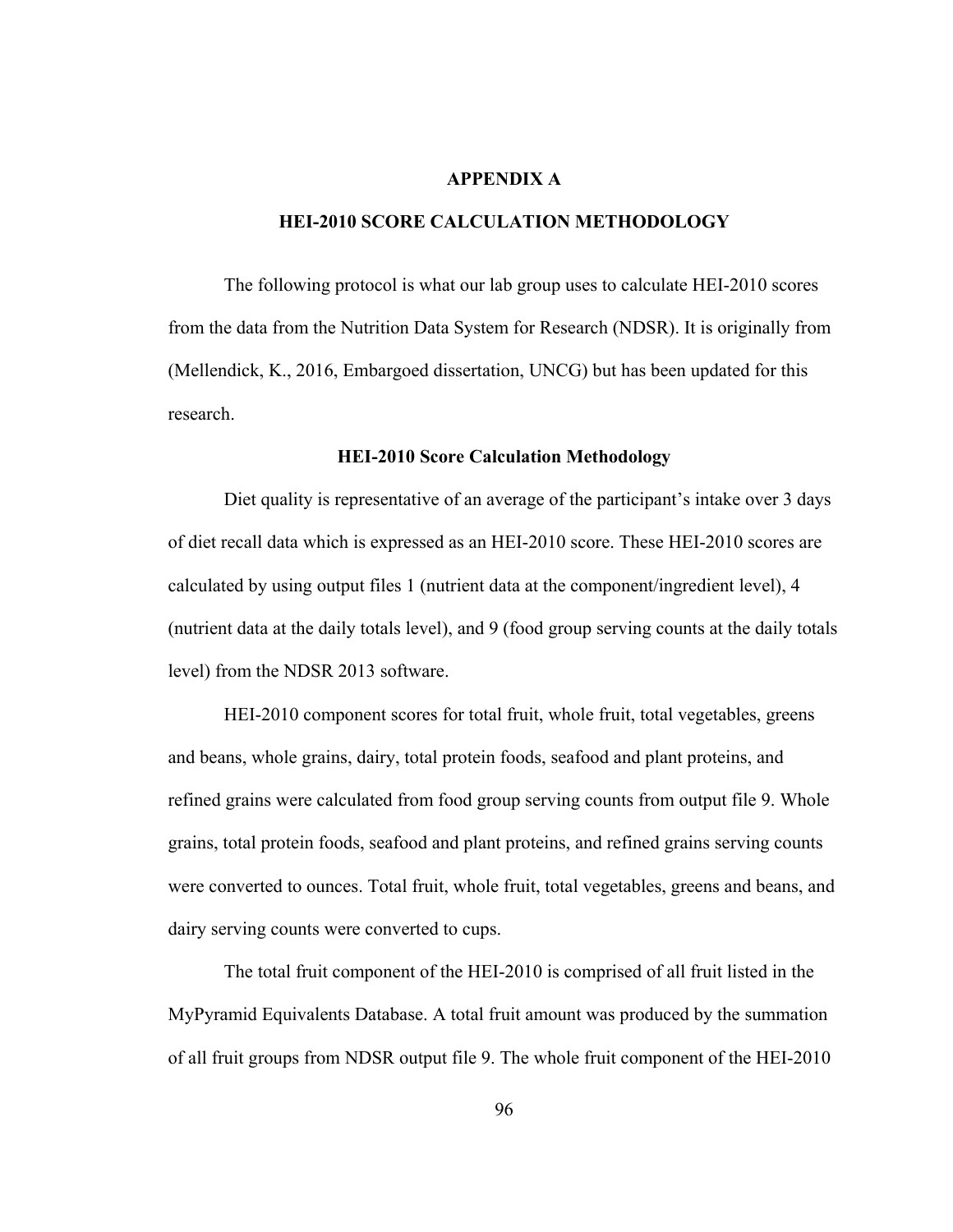contains all fruits from the total fruit component, except for 100% fruit juice. In NDSR, all fruit groups, except juices, were summed to produce a whole fruit amount. The total vegetables component of the HEI-2010 also is comprised of all vegetables listed in the MyPyramid Equivalents database. A total vegetables amount was produced by the summation of all vegetable groups from the NDSR output file 9. The summation of all dark green vegetables, dried beans, and peas is considered the greens and beans component which is procured from the summation of the dark green vegetables group and legumes groups from the NDSR output.

The whole grains component of the HEI-2010 is comprised of all grains containing the entire grain kernel. This is applicable to whole wheat flour products, brown rice, and several unrefined grains, for example, quinoa, barley, etc. There are three groups for grains in the NDSR output file 9 which are whole grains, some whole grains, and refined grains. To determine the whole grain portion of the some whole grains group, we approximated that all some whole grains are about 50% whole grain (103). In order to calculate the whole grains amount, we totaled the whole grains group with half the some whole grains group. From the NDSR output the some whole grain group was determined in the same way for the HEI-2010 refined grains component. The HEI-2010 describes refined grains as grains that include less than the whole kernel. This refined grains amount is determined by adding the refined grains group with half the some whole grains group.

97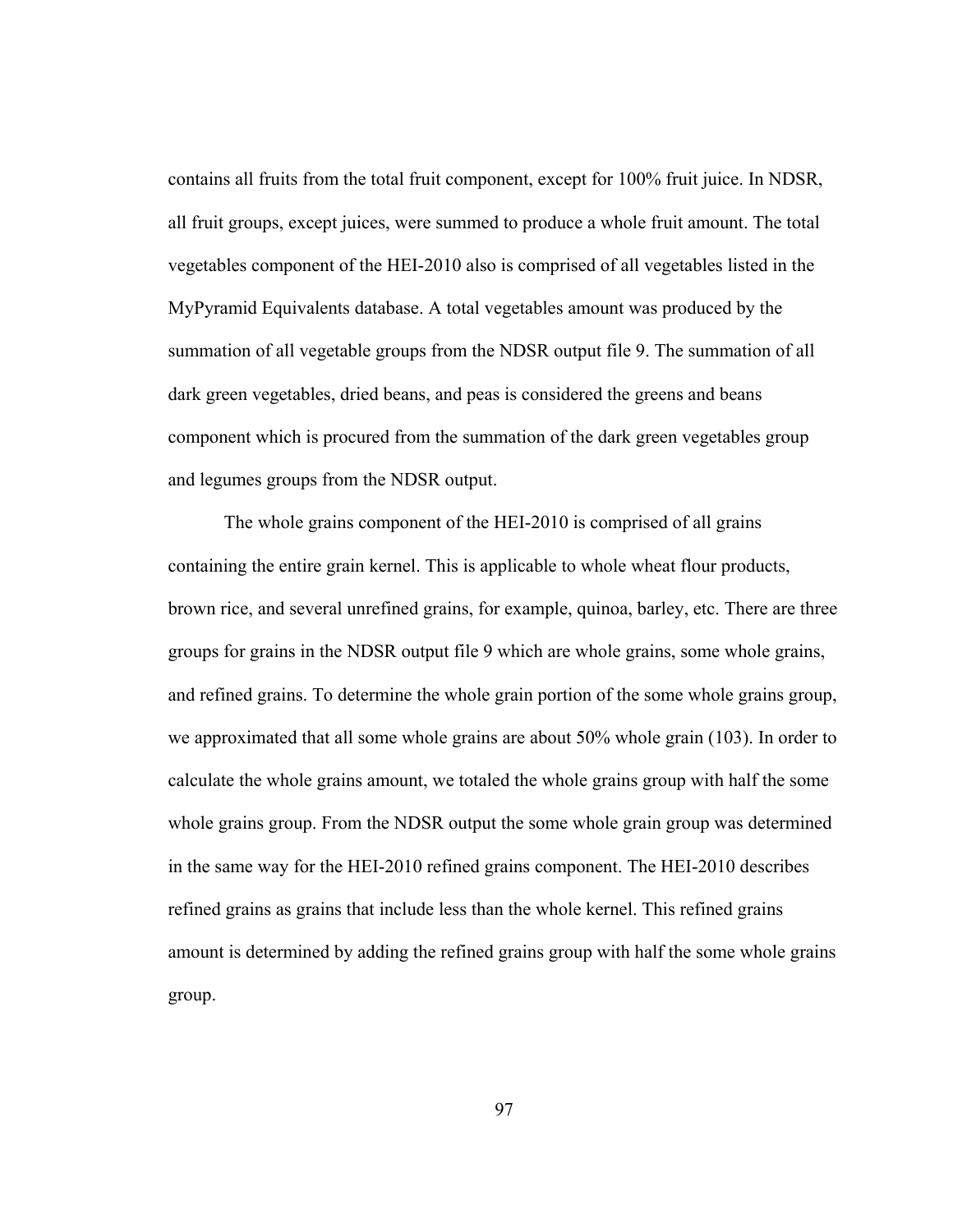The dairy component is described by the HEI-2010 as products created from cow's milk, goat's milk, and fortified soy beverages. Foods produced mainly from milk fat like butter, cream, ice cream, and sour cream are left out from this component and only whole fat and reduced fat milk products are included. Milk, yogurt, and cheese groups were totaled from NDSR output file 9 to produce a dairy amount but dairy-based desserts, creams and dairy-based supplements were left out.

The total protein foods component of the HEI-2010 is comprised of all meat, poultry, fish, eggs, nuts, legumes, and soy-based meat substitutes like tofu. These groups were totaled from the NDSR output file 9 to create a total protein foods amount. HEI-2010 describes seafood and plant proteins as any seafood, nuts and seeds, and soy products, except soy beverages. Therefore, a seafood and plant proteins amount was created from the summation of all fish, shellfish, nuts and seeds, and meat alternatives groups from the NDSR output. If the maximum (2.5 oz. equivalents per 1,000 kcal) score for total proteins foods components is not reached from other protein foods this is the only time beans and peas are counted towards this component; however, they are only counted up to the threshold for the maximum score. Beans and peas that are counted in the total protein foods component are also counted toward the seafood and plant proteins component but are not counted toward the total vegetables or greens and beans component. After the maximum score for the total proteins foods component is met, then any bean and peas intake left over will count toward the total vegetables and greens and bean component.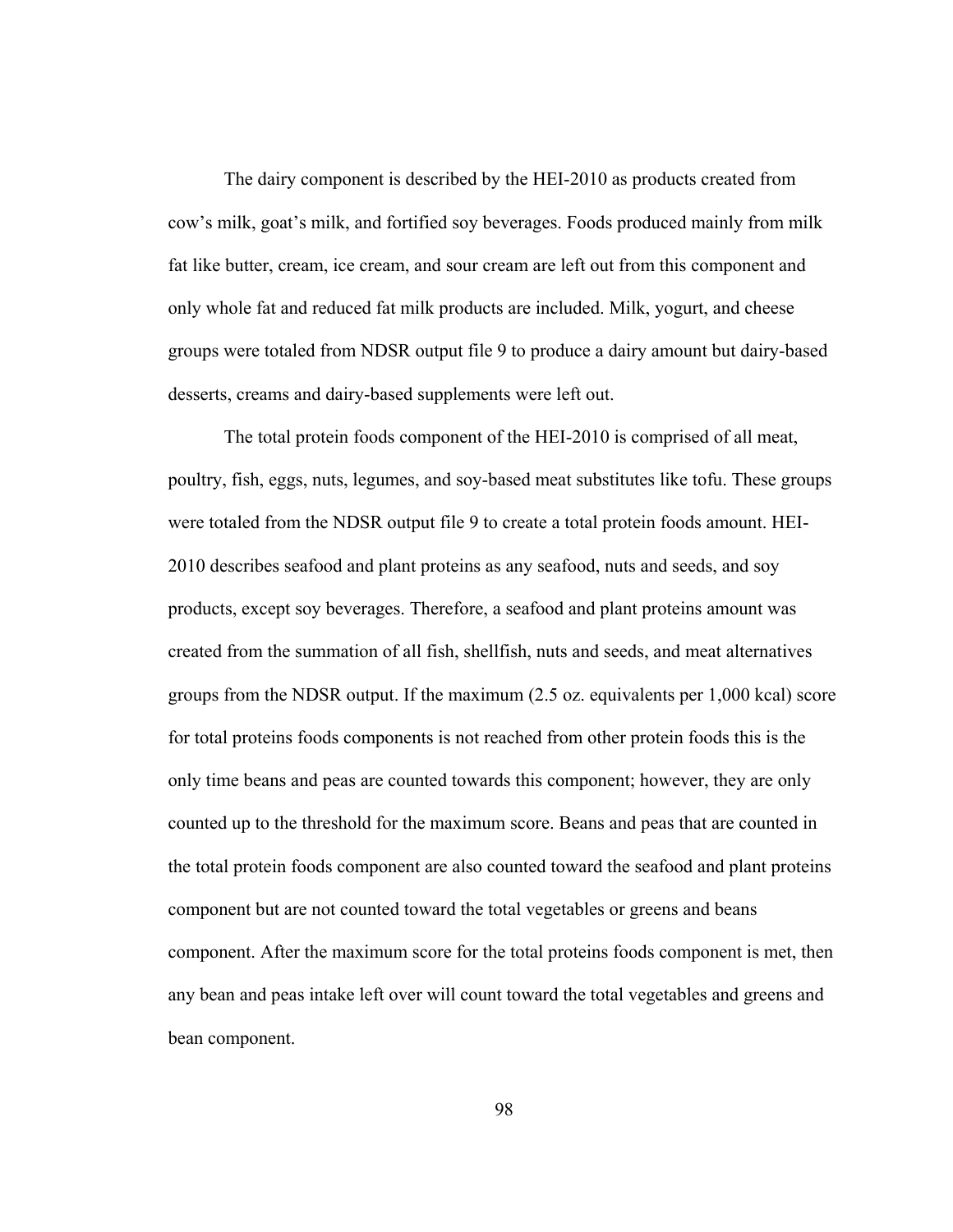Scores for the sodium and fatty acids components were generated from nutrient data at the daily totals level from NDSR output file 4. The sodium component of the HEI-2010 is just the daily intake of sodium which is provided by NDSR output file 4 directly. The fatty acids component of the HEI-2010 is described as the sum of dietary polyunsaturated fatty acids and monounsaturated fatty acids, which is then divided by saturated fatty acids. The fatty acids component was calculated from the total daily intake of the polyunsaturated, monounsaturated, and saturated fatty acids produced from the NDSR output file 4.

The empty calories component score was generated from the nutrient data at the daily totals level from NDSR output file 4 and at the component/ingredient level from NDSR output file 1. The HEI-2010 describes empty calories as calories from solid fats, alcohol, and added sugars. NDSR output file 4 provides a total for solid fats in grams and contains an added sugars group which is described as sugar used in prepared foods, processed foods, and added separately to foods. The grams of ethanol from NDSR output file 4 was used first in order to calculate the alcohol part of the empty calories component. Calories from alcohol are only included in the empty calories component as grams ethanol if intake is greater than 13 grams per 1,000 kcal. The other energycontaining macronutrients contained in alcoholic beverages were identified from NDSR output file 1. From all alcoholic beverages, each of the following was totaled in grams: carbohydrates except for sugars, fat except for trans and saturated fats, and protein. The macronutrients were then summed to get the total energy gained from alcoholic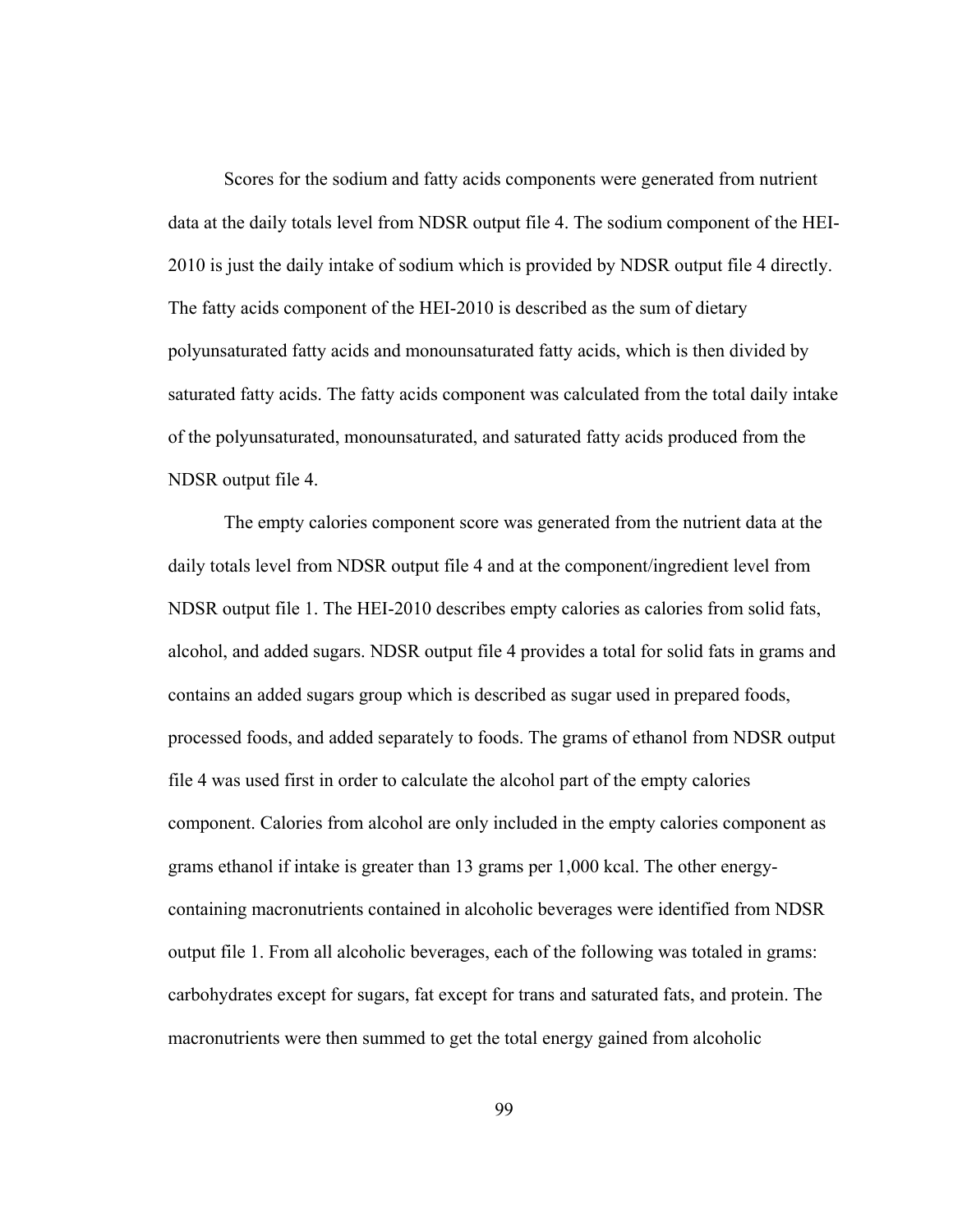beverages. Sugar was not included since it was contained in the added sugars amount. Trans and saturated fats were not included since they were contained in the solid fats amount.

All data in grams must be converted to energy in order to generate a score for the empty calories component. Carbohydrates form alcoholic beverages, proteins from alcoholic beverages, and added sugars were multiplied by 4 kcal/gram. Fats from alcoholic beverages and solid fats were multiplied by 9 kcal/gram. Ethanol was multiplied by 7 kcal/gram. The above six were then totaled, divided by total energy, and multiplied by 100 percent. This percentage was used to score the HEI-2010 empty calories component as below. Total energy consumed from NDSR output file 4 was used for total energy.

 $[(50\% - \text{average } 3 \text{ day } \% \text{energy from empty calories}) / 31] \times 20 =$ 

Participant Empty Calories Component Score

50% represents the standard for a minimum score in this category, while 31 is the difference between the standard for a minimum and maximum score.

All adequacy components of the HEI-2010 that are converted to cup equivalents (total fruit, whole fruit, total vegetables, greens and beans, dairy) were scored as below: (3 day average cup equivalents consumed/ 3 day average for energy)  $x 1000$  = Participant **Standard** 

(Participant Standard/ Component Standard for Maximum Score) x maximum points possible = Component score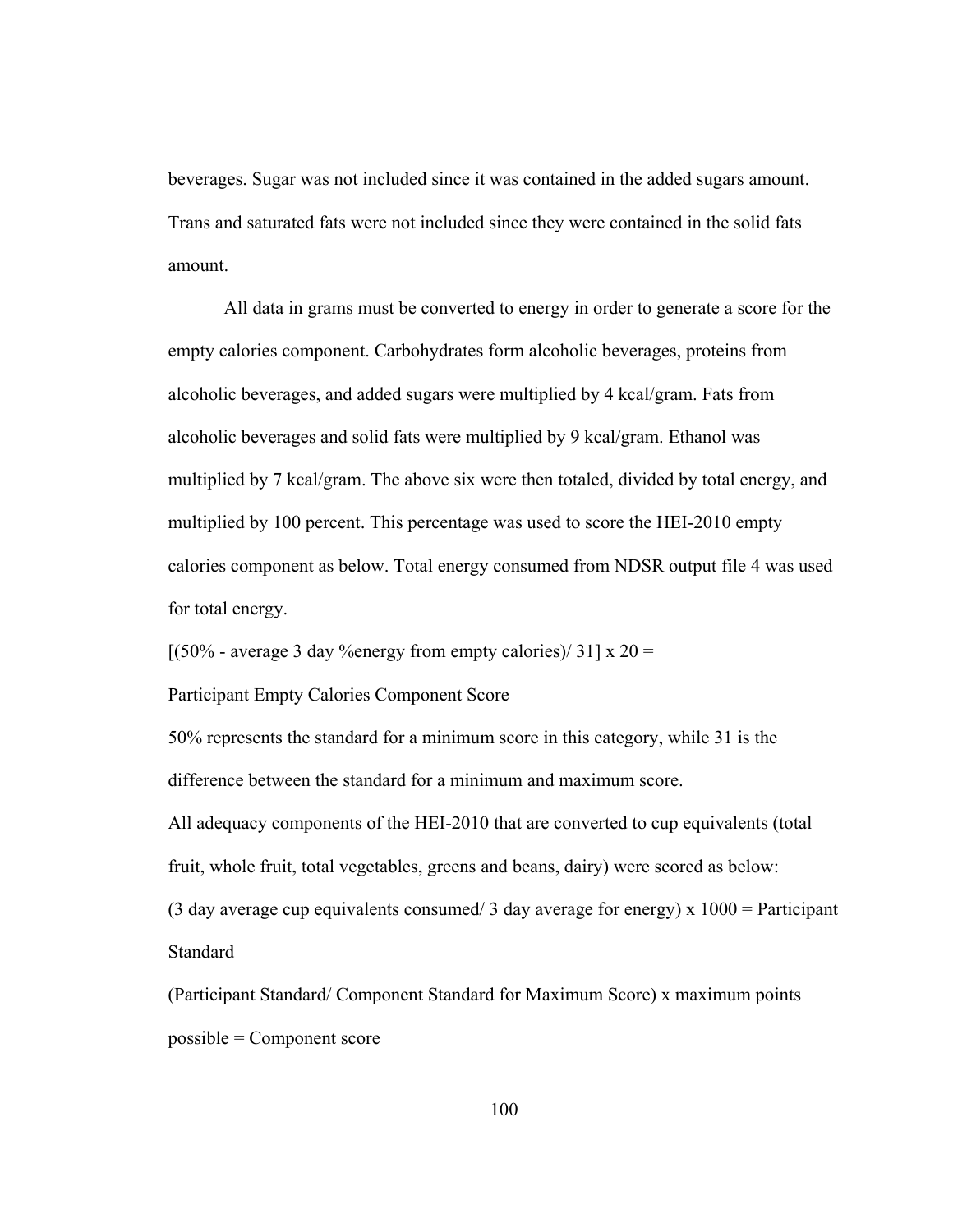All adequacy components of the HEI-2010 that are converted to ounce equivalents (whole grains, total protein foods, seafood and plant proteins) were scored in the same manner as above, replacing cup equivalents for ounce equivalents.

The refined grains component of the HEI-2010 was scored as below:

(3-day average ounce equivalents consumed/ 3 day average for energy)  $x 1000 =$ 

Participant Refined Grain Standard

 $[(4.3 - Participant Refined Grain Standard)/ 2.5] \times 10 =$ 

Refined Grains Component Score

4.3 represents the standard for a minimum score in this category, while 2.5 is the difference between the standard for a minimum and maximum score.

The HEI-2010 sodium component was scored similarly:

 $(3$ -day average gram sodium consumed/3-day average for energy) x  $1000 =$  Participant Sodium Standard

 $[(2 - Participant Solution Standard) / 0.9] \times 10 = Solution Component Score$ 

2 represents the standard for a minimum score in this category, while 0.9 is the difference between the standard for a minimum and maximum score.

Finally, the HEI-2010 fatty acids component was scored as below: (3 day average grams polyunsaturated fatty acids  $+$  3 day average grams monounsaturated fatty acids)  $\frac{3}{4}$  day average grams saturated fatty acids = Participant Fatty Acids Standard

 $[(Participation)$  Fatty Acids Standard – 1.2)/ 1.3] x 10 = Fatty Acids Component Score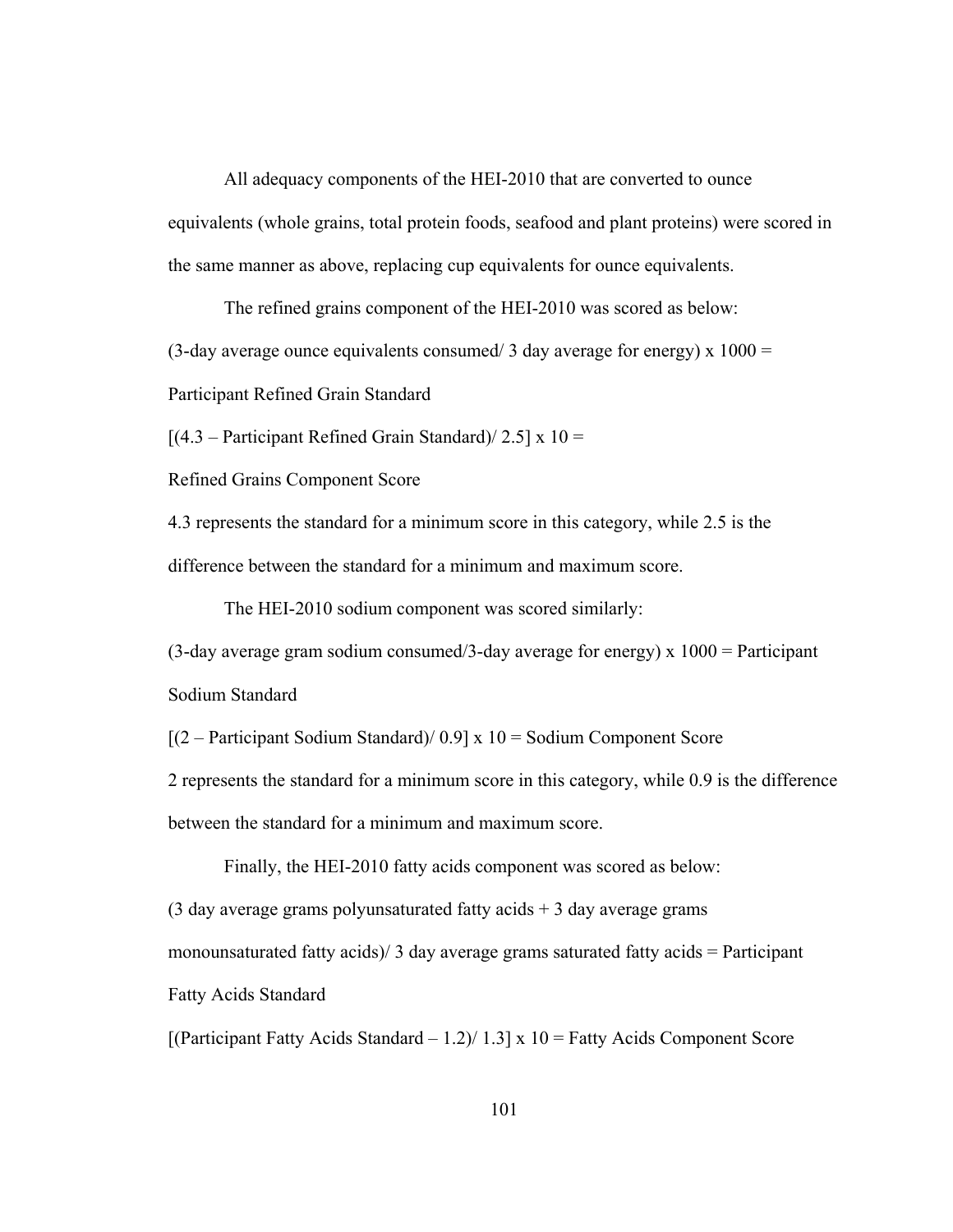1.3 represents the standard for a minimum score in this category, while 1.2 is the difference between the standard for a minimum and maximum score. In each case above, if the calculated score exceeds the maximum points for the component, the maximum points for that component replaced the score.

# **Dietary Components**

 Output files 4 (nutrient data at the daily totals level) and 9 (food group serving counts at the daily totals level) will be used from the NDSR 2013 software to obtain the data for certain dietary components and food groups.

 Output file 4 will be used to determine total energy, total fat, saturated fat, omega-3 fatty acid, fiber, sodium, potassium, calcium, and magnesium intake. The average of the three days of intake will be taken for each category. Total and saturated fat will be combined and multiplied by 9 kcal per gram, then divided by 3 and multiplied by 100 to obtain an average daily percentage for energy consumed as fat. These average daily intakes will be utilized in data analyses.

 Output file 9 will be used to determine refined grain, empty calorie, whole grain, fruit, vegetable, and legume intakes also by taking the average of the three days of intake for each category. Instead of converting to an HEI component score, the average cup equivalents consumed for each will be used for each category. However, the legumes intake will be calculated from the average of the three days of intake instead of using cup equivalents for the legumes group in NDSR output file 9.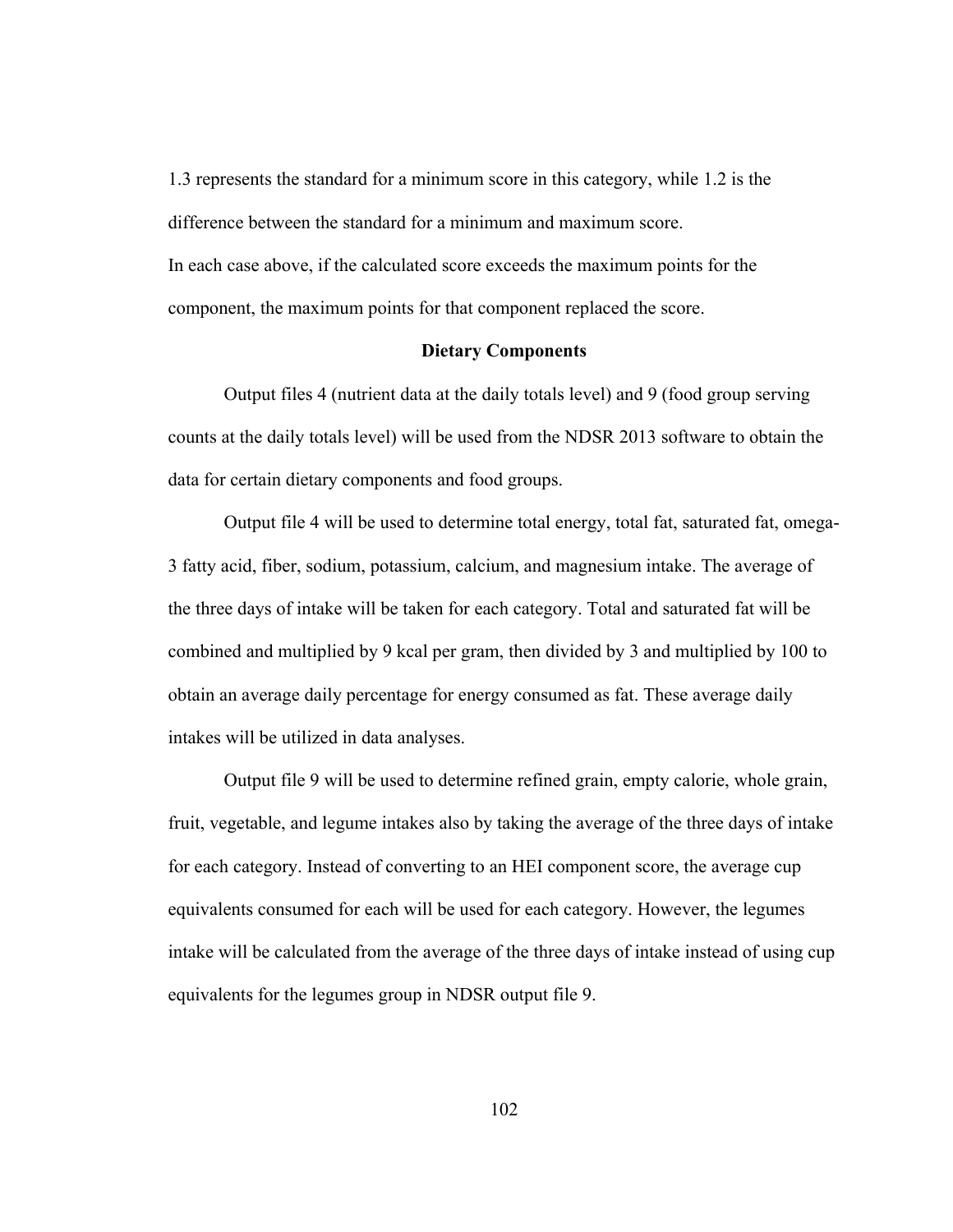# **APPENDIX B**

# **ADOLESCENT ASSENT FORM**

#### **UNIVERSITY OF NORTH CAROLINA AT GREENSBORO**



*Office Phone Number: (336) 256 -1278 Office Email: right.track.uncg@gmail.com* 

### **Health Visit: Adolescent Assent Form**

**Title of Study:** Pathways from Childhood Self-Regulation to Cardiovascular Risk in Adolescence

**Project Investigators:** Laurie Wideman, Susan Calkins, Lilly Shanahan, Susan Keane, and Cheryl Lovelady

#### **What are some general things you should know about research studies?**

You are being asked to take part in a research study. Your parent, or guardian, needs to give permission for you to be in this study. You do not have to be in this study if you don't want to, even if your parent has already given permission. To join the study is voluntary. You may refuse to join, or you may withdraw your consent to be in the study, for any reason, without penalty.

Research studies are designed to obtain new knowledge. This new information may help people in the future. You may not receive any direct benefit from being in the research study. There also may be risks to being in research studies. Deciding not to be in the study or leaving the study before it is done will not affect your relationship with the researcher or the University of North Carolina at Greensboro.

Details about this study are discussed below. It is important that you understand this information so that you can make an informed choice about being in this research study. You will be given a copy of this assent form. You should ask the researchers named above, or staff members who may assist them, any questions you have about this study at any time.

### **What is the purpose of this study?**

People's ability to fight disease (their immune system) and factors related to their metabolism play an important part in people's health. The purpose of this study is to collect information on the immune system and metabolism of Right Track Project participants.

### **How many people will take part in this study?**

There are approximately 400 other people in this research study.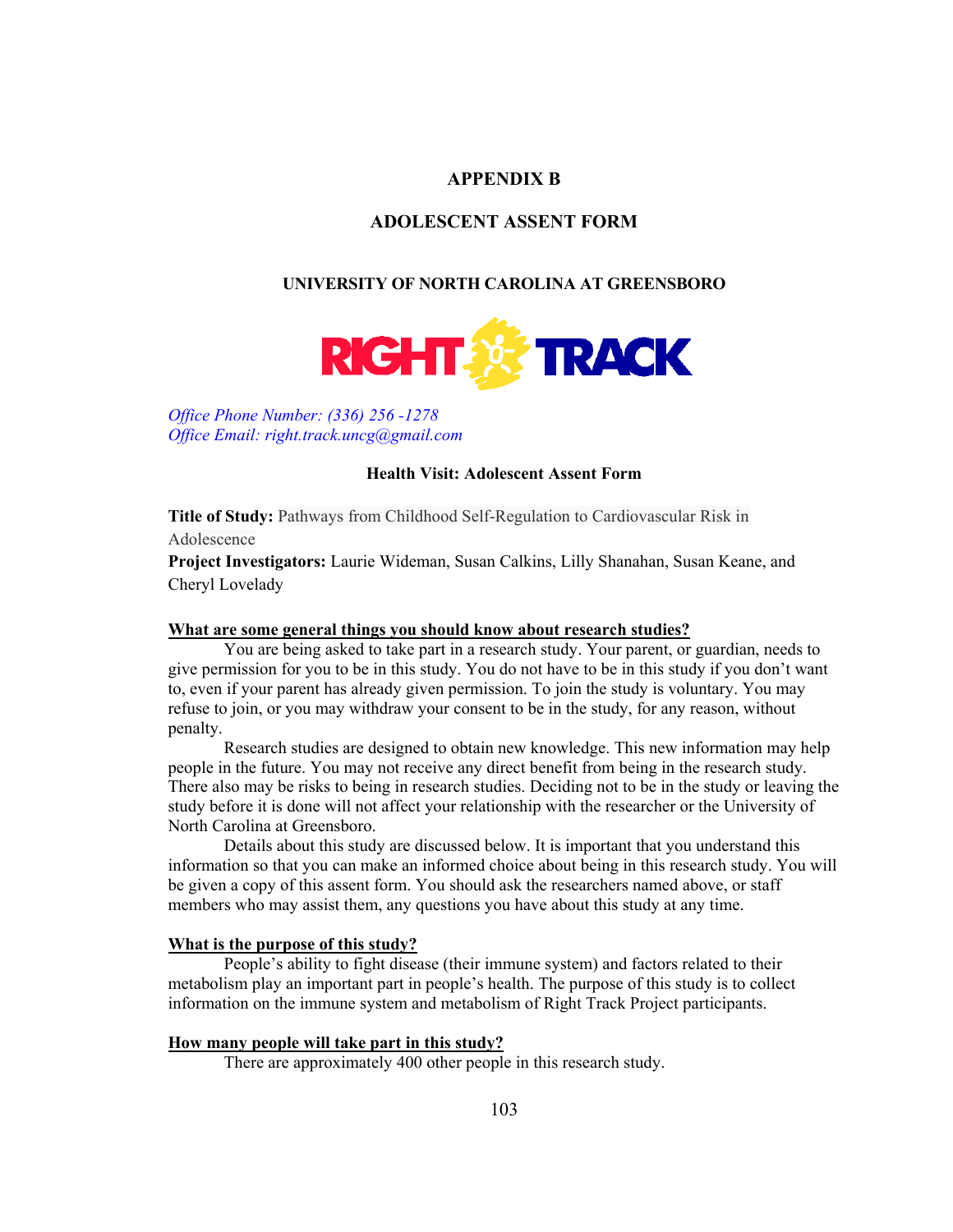#### **How long will your part in this study last?**

Today's visit should last no more than 1 hour.

### **What will happen if you take part in the study?**

You will complete a medical history form and the experimenter will document all medications you have brought to the lab for visit purposes. You complete some basic questionnaires on health, exercise and nutrition. Your height, weight, waist circumference, and blood pressure will be taken by the experimenter. Next, you will rest for 5 minutes, and then we will take a small amount of blood (15-20 ml or 3-4 teaspoons) from your arm. The blood sample will be stored in a secure lab facility. In a few months from now, the blood samples will be tested for immune function (e.g., proteins related to inflammation and cytokines), and metabolic factors (e.g., cholesterol, glucose, and insulin). Please note that we cannot perform medical diagnostic tests from the blood samples. Thus, the information from the blood samples will be used for research purposes only.

#### **What are the possible benefits from being in this study?**

There are no direct benefits to you for your participation in this study. In a scientific sense, this research study may give scientists more information about how the development of social, academic, and emotional development may lead to physical health outcomes for teens.

## **What are the possible risks or discomforts involved from being in this study?**

There are no extraordinary risks to you from participating in the study. Infection is possible when blood samples are taken, but this risk will be minimized through the use of sterile techniques by a trained technician. Only slight discomfort should occur during the blood draw. You should feel slightly more pain than a mosquito bite when the blood sample is taken. Bruising may occur following a blood draw and may result in mild-to-moderate soreness to the touch for several days.

The Institutional Review Board at the University of North Carolina at Greensboro has determined that participation in this study poses minimal risk to participants. If at any time you feel uncomfortable answering a question, that question may be skipped. Similarly, if at any time you are uncomfortable participating in any of the assessments, that may be skipped. There may be uncommon or previously unknown risks. You should report any problems to the researcher.

If you have questions, want more information or have suggestions, please contact Laurie Wideman at (336) 334-3234 or Susan D. Calkins at (336) 334-9836. If you have any concerns about your rights, how you are being treated, concerns or complaints about this project or benefits or risks associated with being in this study please contact the Office of Research Integrity at UNCG toll-free at (855)-251-2351.

#### **How will your privacy be protected?**

Data collected from you will remain confidential. All data will be identified by participant ID# only and your data will not be stored together with any other other identifying information. Hard copies of questionnaire data will be kept in locked cabinets in the Right Track laboratory in Eberhart building at UNCG. Questionnaire data collected online will use an online survey-collection program called Qualtrics, which uses a "Secure Socket Layer". This is the equivalent to the industry standard for securely transmitting credit card information over the Internet. In addition, Qualtrics is a secure site with SAS 70 certification for rigorous privacy standards. Absolute confidentiality of data provided through the Internet cannot be guaranteed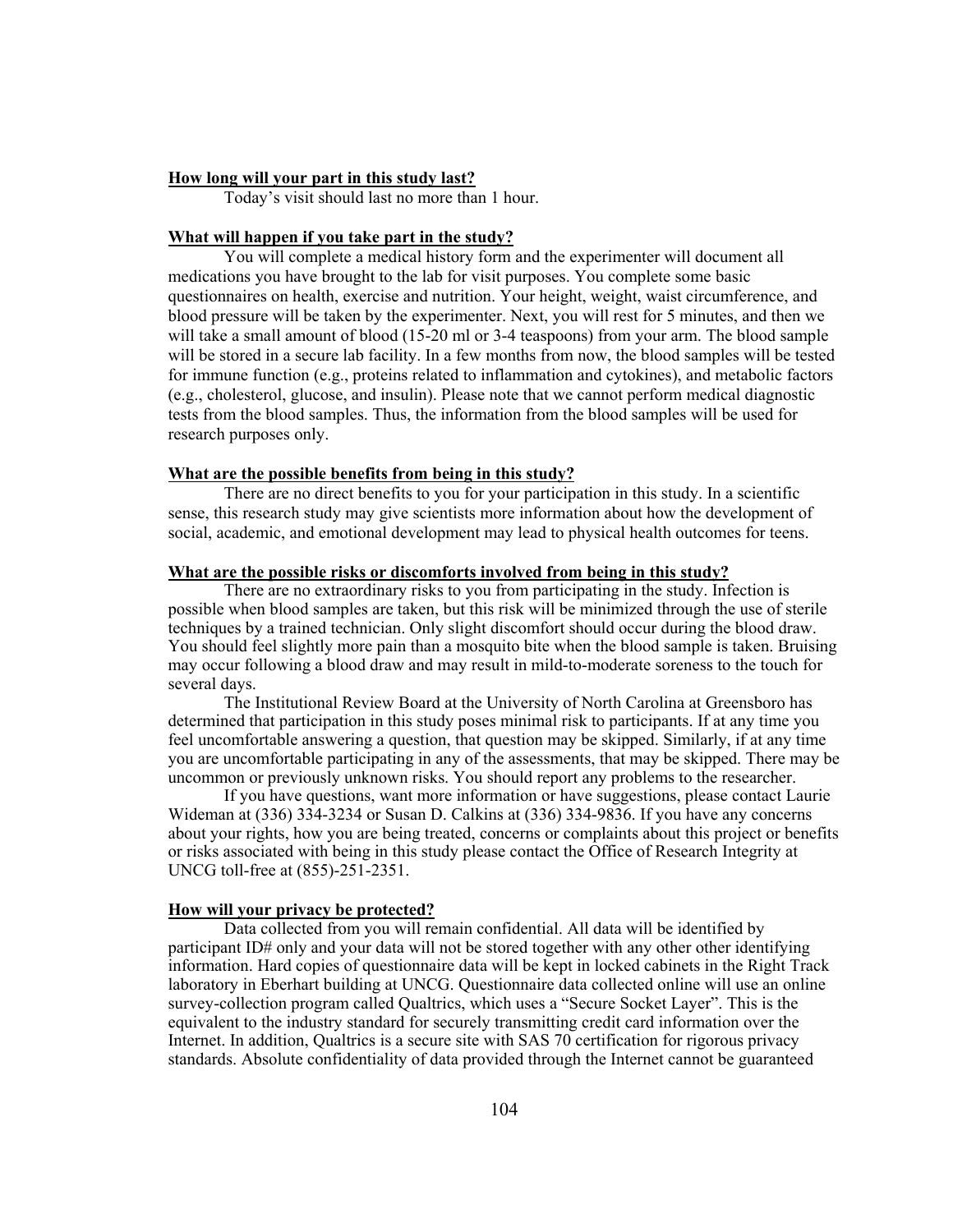due to the limited protections of Internet access. Please be sure to close the browser when finished so no one will be able to see what you have been doing. Blood samples will be deidentified (code number & date only) and stored in the secure Exercise Physiology lab at UNCG. Data can be stored infedinitely, but will be destroyed when no longer needed for research.

Participants *will not* be identified in any report or publication about this study. Although every effort will be made to keep research records private, there may be times when federal or state law requires the disclosure of such records, including personal information. This is very unlikely, but if disclosure is ever required, UNC-Greensboro will take steps allowable by law to protect the privacy of personal information. In some cases, your information in this research study could be reviewed by representatives of the University, research sponsors, or government agencies (for example, the FDA) for purposes such as quality control or safety.

To further help us protect your privacy, we have obtained a Certificate of Confidentiality from the United States Department of Health and Human Services (DHHS). We can use this certificate to refuse to disclose information (for example if there were a court subpoena) that may identify you in any federal, state, or local civil, criminal, administrative, legislative, or other proceedings. Disclosure will be necessary, however, upon request of DHHS for the purpose of audit or evaluation.

What we find out about you will be private. That means we don't tell anyone anything about you—including your parent, your teacher, or anyone else that is not connected to our study. However, there are two situations where we would have to tell someone about your answers. First, we have to report any child abuse or neglect that we see or that you might tell us about. Second, if you give us information that makes us think that you are serious about hurting yourself or someone else then we will talk with your parent about that so that you can get the help you need to stay safe.

# **What if you want to stop before your part in the study is complete?**

You can withdraw from this study at any time, without penalty. You will receive your \$50 gift card regardless of whether you complete the entire study. The investigators also have the right to stop your participation at any time. This would only happen if there was reason to be concerned for your well-being as a result of participating in this study.

#### **Will you receive anything for being in this study?**

You will be receiving \$50 gift card for taking part in this study. You will also be entered into a raffle for winning an iPad mini. There will be a random drawing for an iPad mini two times within the next year.

#### **What if you have questions about this study?**

You have the right to ask, and have answered, any questions you may have about this research. If you have questions about the study (including payments), complaints, concerns, or if a research-related injury occurs, you should contact the researchers listed on the first page of this form.

### **What if you have questions about your rights as a research participant?**

All research on human volunteers is reviewed by a committee that works to protect your rights and welfare. If you have questions or concerns about your rights as a research subject, or if